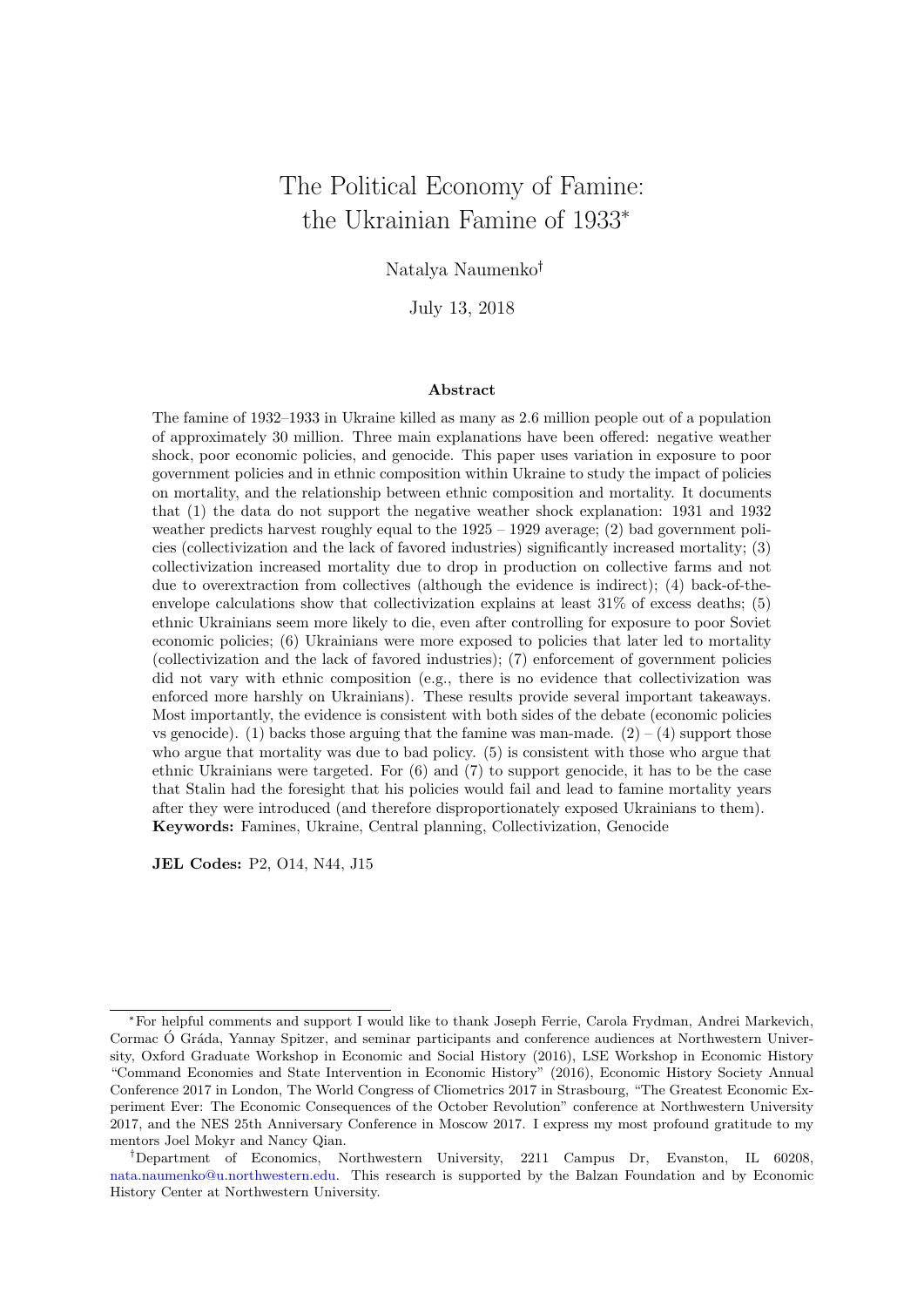# 1 Introduction

By the beginning of 20th century Europe was free from peacetime famine [\(Alfani and](#page-40-0)  $\acute{O}$  Gráda, [2017\)](#page-40-0). However, without any conflict to trigger food shortages, the [1](#page-1-0)933 Soviet famine<sup>1</sup> killed six to eight million people<sup>[2](#page-1-1)</sup>, and at least  $40\%$  of the deaths occurred in Soviet Ukraine. By 1928, measuring wealth by real GDP per capita, Soviet Union belonged to the 30 richest countries in the world [\(Maddison,](#page-41-0) [1995,](#page-41-0) Appendix D), and Soviet economy was rapidly growing [\(Markevich](#page-41-1) [and Harrison,](#page-41-1) [2011\)](#page-41-1). How is it possible then that almost 10% of population died of starvation and hunger-induced disease in Ukraine, a territory famous for its grain production and known to be the "grain-basket" of the Soviet Union?

Three main explanations have been offered: negative weather shock, poor economic policies, and genocide. [Davies and Wheatcroft](#page-40-1) [\(2009\)](#page-40-1), while documenting all the imbalances and atrocities of Soviet economic policies, argue that the negative weather shock of 1931 has triggered the famine. The proponents of the genocide theory argue that no weather shock could have created a disaster of such scale, and that therefore the famine must have been a result of the government policy targeting Ukrainians. This is essentially the argument in [Conquest](#page-40-2) [\(1986\)](#page-40-2), [Snyder](#page-42-0) [\(2010\)](#page-42-0), and [Graziosi](#page-41-2) [\(2015\)](#page-41-2). The most recent book raising a similar argument is written by a Pulitzer-winning journalist Anne Applebaum [\(Applebaum,](#page-40-3) [2017\)](#page-40-3). Finally, although poor economic policies have been extremely well documented, until now there has been little quantitative evidence of their impact on famine mortality.

The main limitation of the previous literature is the lack of systematic disaggregated data that is large enough for rigorous statistical analysis. This is the principal contribution of my paper. I have spent two years searching, cataloging, and hand-collecting data on the course of

<span id="page-1-0"></span><sup>&</sup>lt;sup>1</sup>The famine spanned several years, according to historical reports some areas of Ukraine started to starve already in 1932, and some excess mortality occurred as late as 1934. However, the peak of the famine occurred in 1933 and therefore for simplicity I call it the 1933 famine.

<span id="page-1-1"></span><sup>2</sup>Conquest estimates population losses due to collectivization, arrests and deportations, and famine to be 14.5 million, 7 million deaths directly due to the famine [\(Conquest,](#page-40-2) [1986,](#page-40-2) Chapter 16, p. 306). [Andreyev et al.](#page-40-4) [\(1990\)](#page-40-4) measure excess mortality due to the famine to be 8.5 million. Davies and Wheatcroft argue that [Andreyev et al.](#page-40-4) [\(1990\)](#page-40-4) projections do not account for underregistration of infant mortality and of mortality in less-developed Soviet republics, and estimate excess mortality to be 5.7 million [\(Davies and Wheatcroft,](#page-40-1) [2009,](#page-40-1) Chapter 13, p 415). In 2008 Russian parliament issued a special decree stating that 7 million people perished in the Soviet Union during this famine, [Duma](#page-40-5) [\(2008\)](#page-40-5). In Ukraine a team of researchers from the Institute for Demography and Social Studies headed by Ella Libanova estimates direct losses for Ukraine alone to be 3.4 million, [Libanova](#page-41-3) [\(2008\)](#page-41-3). In a more recent work, [Mesle et al.](#page-42-1) [\(2013\)](#page-42-1) argue that Ukraine was "missing" 4.6 million people by the 1939 census, including 2.6 million due to excess mortality. A team of researchers associated with the Harvard Ukrainian Research Institute estimate direct population losses in Ukraine to be 4.5 million, including 3.9 million excess deaths and 0.6 million lost births [\(Rudnytskyi et al.,](#page-42-2) [2015\)](#page-42-2).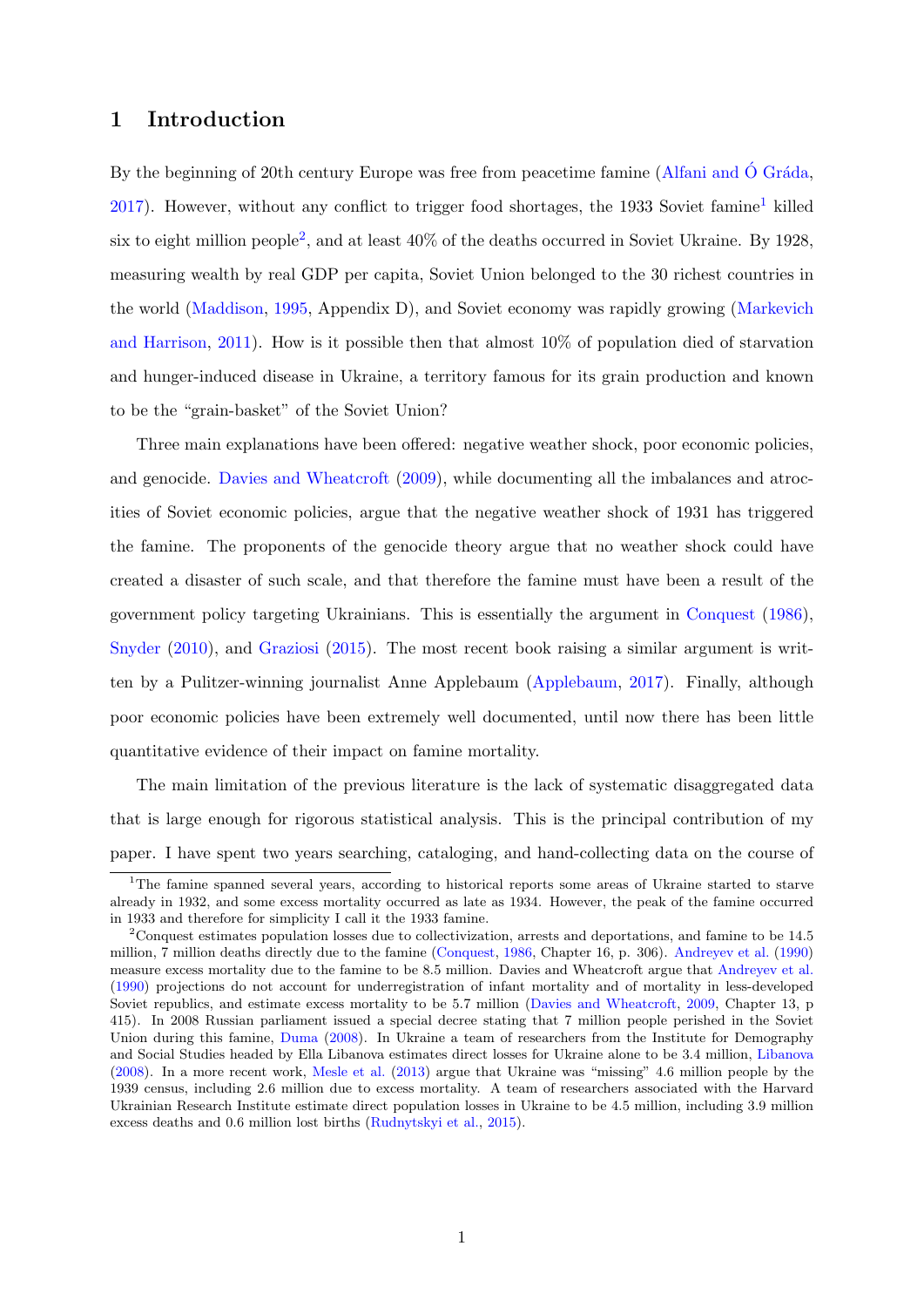19[3](#page-2-0)3 famine in Ukraine. This is the richest<sup>3</sup> disaggregated district-level<sup>[4](#page-2-1)</sup> dataset combining 1933 mortality data from the archives in Moscow with district characteristics from published sources found in libraries of Kiev, Kharkiv, United States, and even Canada.

In summary, the findings reject the negative weather shock explanation and provide support to both sides of the debate of whether the famine in Ukraine was a result of poor economic policies or an attempted genocide towards Ukrainians. They show that (1) 1931 and 1932 weather predicts harvest roughly equal to the 1925 – 1929 average, and therefore bad weather could not have been the main reason of the famine; (2) bad government policies (collectivization and the lack of favored industries) significantly increased mortality; (3) there is indirect evidence that collectivization increased mortality due to drop in production on collective farms and not due to overextraction from collectives; (4) back-of-the-envelope calculations show that collectivization explains at least 31% of excess deaths; (5) ethnic Ukrainians seem more likely to die, even after controlling for exposure to poor Soviet economic policies (although this result is underpowered); (6) Ukrainians were more exposed to policies that later led to mortality; (7) conditional on being exposed to the same bad economic policy, Ukrainians are not more likely to die (e.g., there is no evidence that collectivization was enforced more harshly on Ukrainians).

These results provide several important takeaways. Most importantly, the evidence is consistent with both sides of the debate of whether the famine was a result of poor economic policies or was a genocide of ethnic Ukrainians. (1) backs those arguing that the famine was man-made.  $(2) - (4)$  support those who argue that mortality was due to bad policy. (5) is consistent with those who argue that ethnic Ukrainians were targeted. For (6) and (7) to support genocide, it must be the case that Stalin had the foresight that his policies would fail and lead to famine mortality years after they were introduced (and therefore disproportionately exposed Ukrainians to them). I acknowledge that answering the question of foresight is beyond the scope of this paper. This is an important avenue for future research.

My study proceeds as follows. First, I investigate the reports of severe drought in June of 1931 and unfavorable weather in 1932. Raw weather data do not confirm the drought: June 1931 temperature in Ukraine is very close to the 1900 – 1970 average, and June 1931 precipitation is only slightly below the 1900 – 1970 average. To further investigate if weather conditions

<span id="page-2-0"></span><sup>&</sup>lt;sup>3</sup>A team of devoted researchers at Harvard Ukrainian Research Institute Mapa project reports 1933 mortality and ethnic composition of Ukraine as of 1927 census, but does not have much information on the state of Ukrainian economy before or during the famine: [http://harvard-cga.maps.arcgis.com/apps/webappviewer/index.html?](http://harvard-cga.maps.arcgis.com/apps/webappviewer/index.html?id=d9d046abd7cd40a287ef3222b7665cf3) [id=d9d046abd7cd40a287ef3222b7665cf3](http://harvard-cga.maps.arcgis.com/apps/webappviewer/index.html?id=d9d046abd7cd40a287ef3222b7665cf3) [Online; last accessed on October 28, 2017]

<span id="page-2-1"></span><sup>&</sup>lt;sup>4</sup>District was the smallest administrative unit in Ukraine, with average population of about 40 thousand.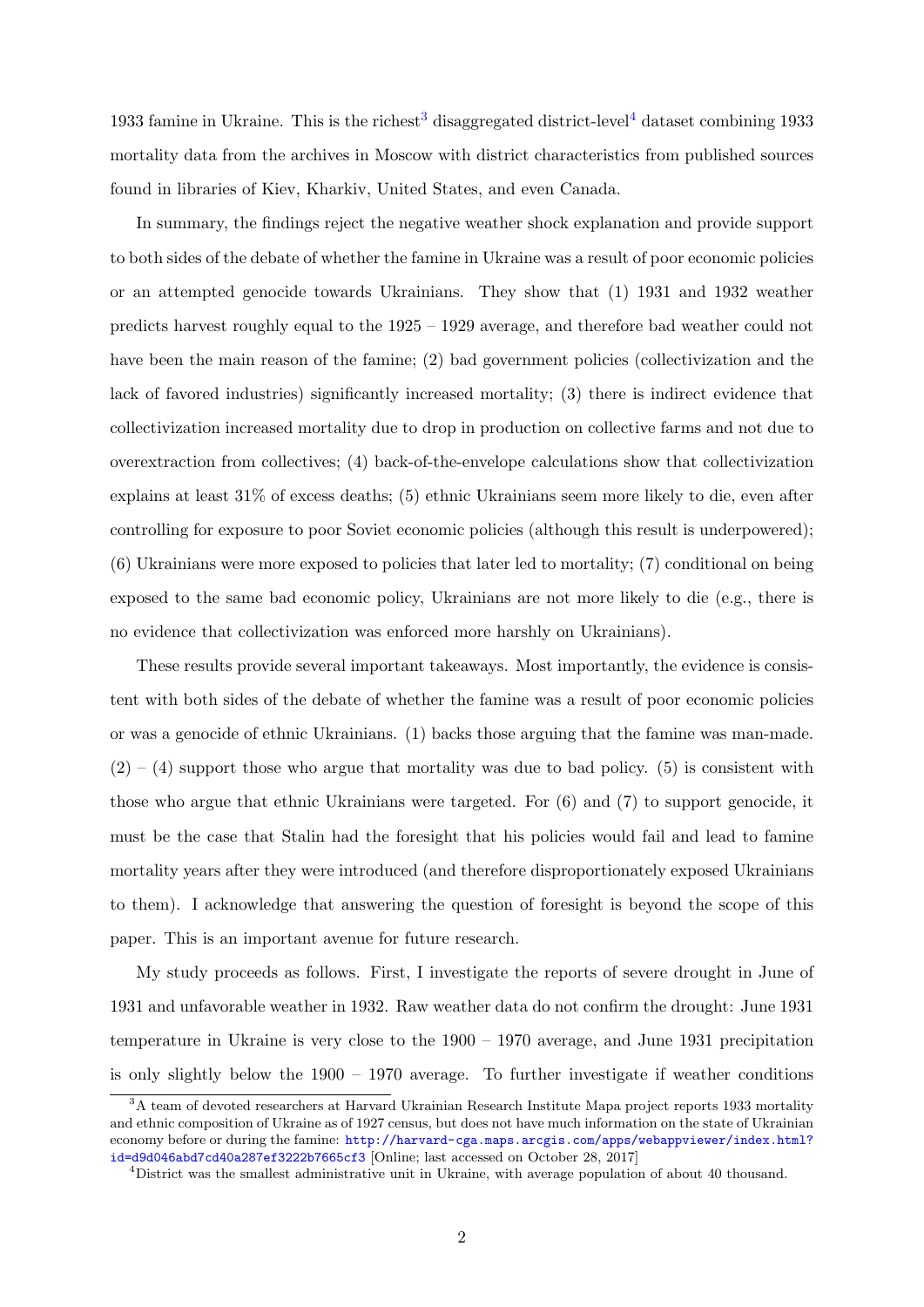were particularly unfavorable for grain cultivation in 1931 and 1932, I estimate grain production function using pre-1917 data and predict the amount of grain that would have been produced in Ukraine if no economic reforms affecting grain production took place. Predicted 1931 and 1932 harvest is very close to the  $1925 - 1929$  average. Nevertheless, I argue that there is a strong evidence that the actual 1931 and especially 1932 harvests were lower than predicted by the weather. Therefore, poor weather could not have been the reason of the famine in Ukraine.

Next, I investigate economic policies specific to the 1933 famine. In 1929 the government launched a comprehensive collectivization campaign. Peasants were forced to give up their land, implements, and livestock and join collective farms where they were supposed to work together. The government procured grain from the countryside and distributed it in the urban areas. Motivated by the historical context, I focus on three related policies that affect food production, procurement and distribution: the extent of collectivization, procurement, and the presence of industries that received preferential treatment<sup>[5](#page-3-0)</sup>. Importantly, all the policies that I investigate began their implementation two or more years prior to the famine.

I show that a higher share of rural households in collective farms is associated with higher 1933 mortality and argue that the relationship is causal. Importantly, the effect of collectivization is not explained by differences in wealth, economic development, or weather. I present aggregated data to show that there is evidence that relatively less grain per capita was extracted from collective farm members. I also demonstrate that, consistent with historical accounts, collectivization of agriculture led to a drop in livestock and sown area. The effect on sown area is especially strong in areas where collective farms had a large number of households per farm, presumably because of higher managerial and monitoring costs on larger collectives. I conclude that the above findings are consistent with collectivization decreasing agricultural productivity. Back-of-the-envelope calculations show that collectivization raised the 1933 death toll by at least 31%.

In addition, although the magnitude of the effect is smaller than the impact of collectivization, I show that areas with favored industries, the industries important for the implementation of the five-year plan and therefore receiving better food supply, experienced lower mortality in 1933, consistent with the accounts that these areas were better supplied<sup>[6](#page-3-1)</sup>.

<span id="page-3-0"></span>Next, I use the variation in ethnic composition within Ukraine to examine whether districts

<sup>&</sup>lt;sup>5</sup>I describe these policies and the historical context in detail in Section [2,](#page-6-0) and the way that I measure these policies in Section [4.2.](#page-20-0)

<span id="page-3-1"></span><sup>&</sup>lt;sup>6</sup>Surprisingly, I find no evidence that access to railroads, which I use to proxy procurement (the closer the district was to a railroad, the cheaper it must have been to extract grain from it), affected mortality.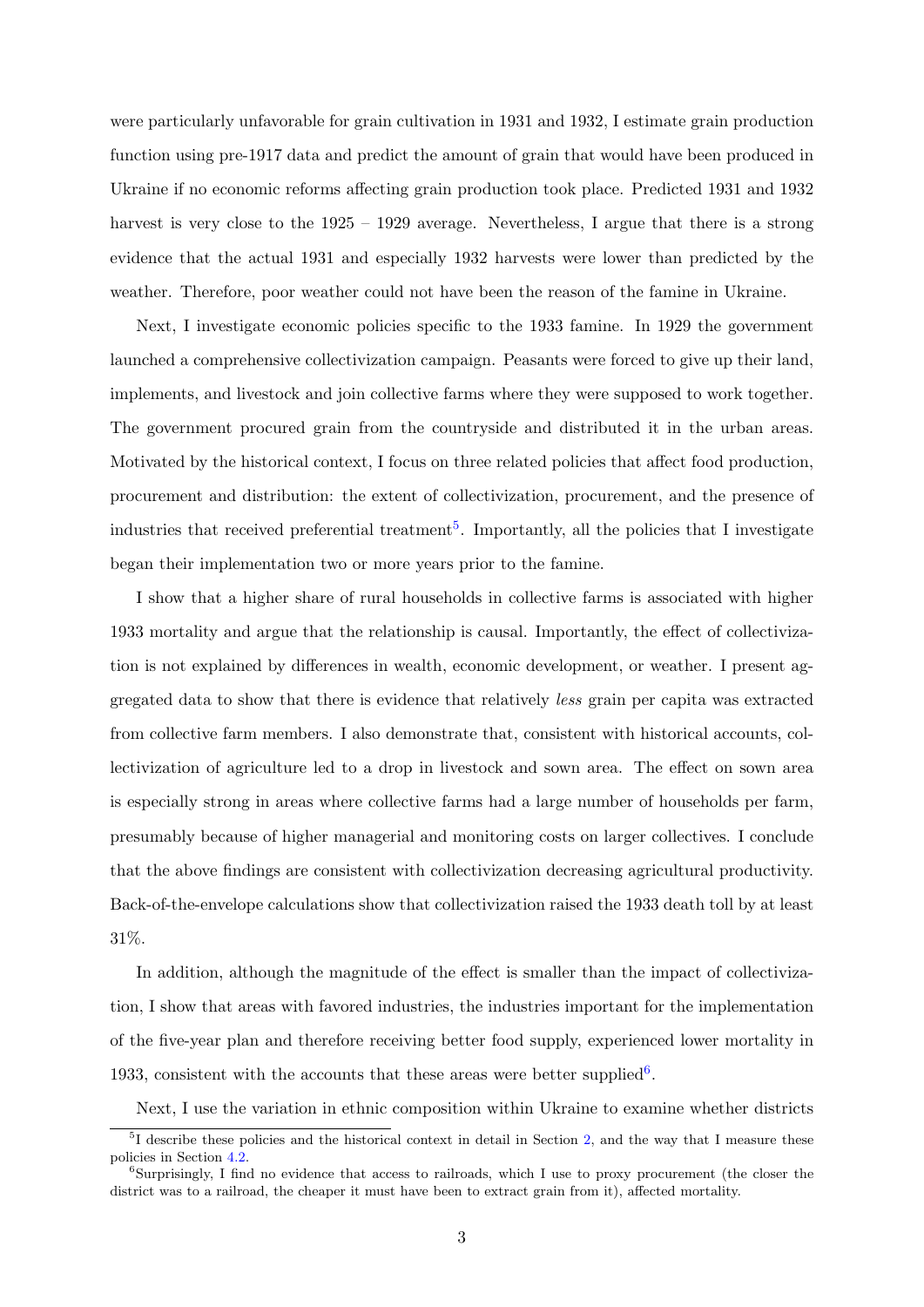with a higher share of ethnic Ukrainian population experienced higher mortality in 1933. I show that there is a positive though statistically weak relationship between ethnic Ukrainians and mortality rates. I find that even when poor economic policies are controlled for, there is still a positive relationship between share of ethnic Ukrainians in rural population and 1933 mortality, although the estimates are underpowered and not statistically significant. This positive relationship, importantly, is not explained by other factors that could have a direct effect on mortality: wealth, grain and potato productivity, weather shock, differences in urbanization, or access to healthcare facilities. Therefore, genocide claims are not entirely unfounded and deserve further investigation.

Finally, to investigate whether *exposure* to the above policies varied with ethnic composition, I examine the rate of exposure of different ethnic groups to the Stalinist policies that I discuss earlier. I find that areas with a higher share of rural population belonging to Ukrainian ethnicity had higher collectivization rates. I also document that industries which received favorable treatment in terms of food provision (industries that produced the means of production as opposed to consumer goods, e.g., coal mining or armament production) were less likely to be allocated in districts with a higher share of Ukrainians. Finally, to examine whether enforcement of the policies varied with ethnic composition, I study the relationship between 1933 mortality and the interaction between the share of Ukrainians in rural population and policy proxies. I find no evidence that enforcement of the government policies varied with ethnic composition.

The finding that Ukrainians were more likely to be collectivized and less likely to have favored industries, together with the finding that both these policies affected famine mortality, suggests that higher Ukrainian famine mortality is partly a product of higher Ukrainian exposure to bad Soviet economic policy.

This paper belongs to several strands of literature. First, it contributes to a vast body of works studying famines in world history. Among the key works in this literature is [Sen](#page-42-3) [\(1981\)](#page-42-3) that stresses the importance of not only aggregate food availability, but also the distribution of food in the society, or, in Sen's terminology, the *entitlement* to food. O Gráda  $(2009)$  gives an overview of the famines in world history, and [Alfani and](#page-40-0)  $\acute{O}$  Gráda  $(2017)$  analyze famines in European history. [Mokyr and](#page-42-5)  $\acute{O}$  Gráda  $(2002)$  discuss the causes of deaths during famines.

This work also contributes to the historical literature on the causes of the 1933 Soviet famine. [Davies and Wheatcroft](#page-40-1) [\(2009\)](#page-40-1) give a detailed account on grain production and procurement and argue that the negative weather shock of 1931 triggered the famine. [Viola](#page-42-6) [\(1996\)](#page-42-6) and [Hunter](#page-41-4)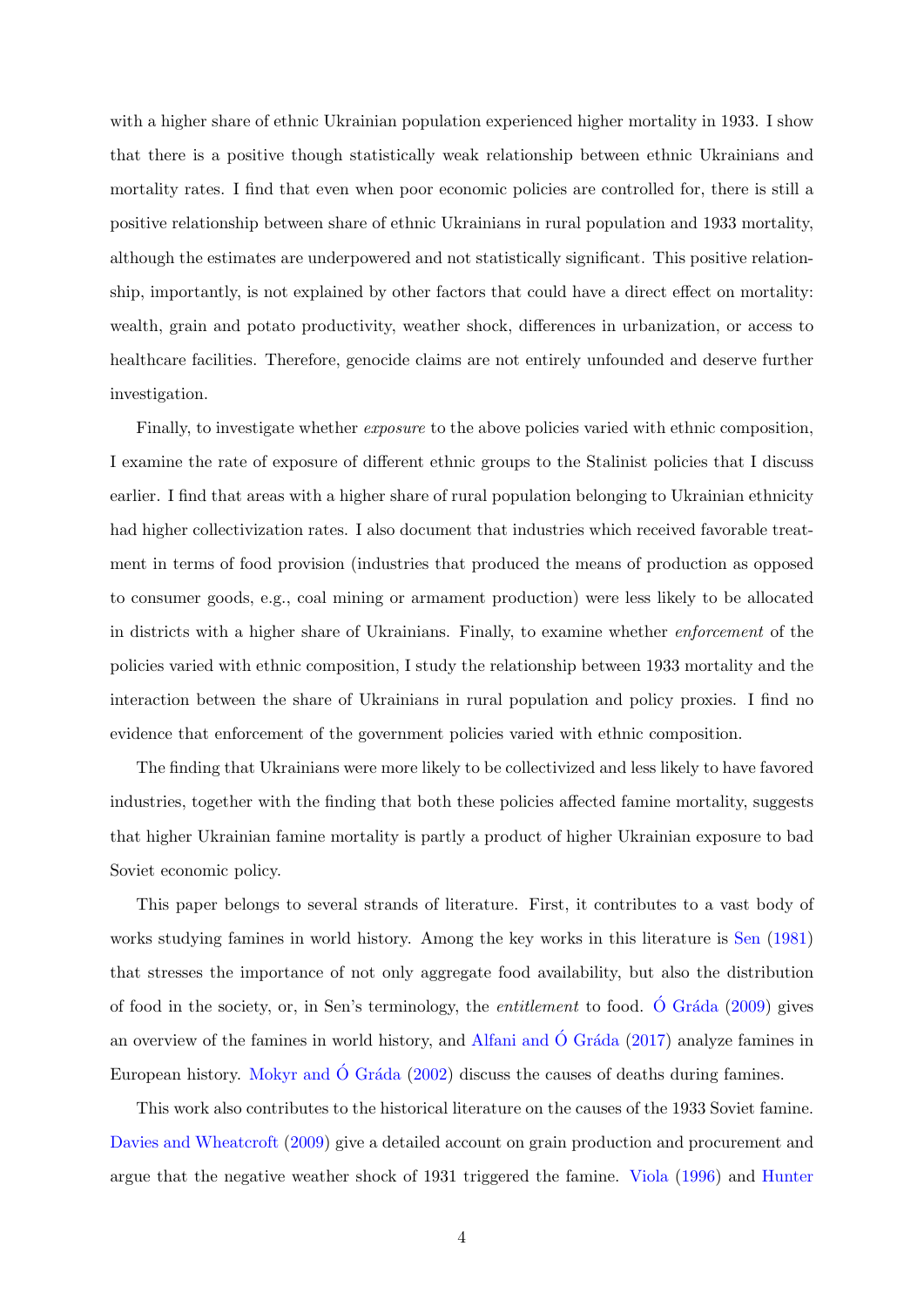[\(1988\)](#page-41-4) document that collectivization resulted in a significant drop in the amount of livestock and discuss the negative effects of it. [Conquest](#page-40-2) [\(1986\)](#page-40-2) noted that killing and deportation of the richest and most productive peasants must have had a negative effect on grain production. [Graziosi](#page-41-2) [\(2015\)](#page-41-2) and [Snyder](#page-42-0) [\(2010\)](#page-42-0), along with many Ukrainian historians, argue that the famine in Ukraine was a genocide against Ukrainians. [Ellman](#page-41-5) [\(2007\)](#page-41-5) claims that starvation was a cheap substitute for deportations and mass killings, and that Stalin starved the disobedient rural population to death instead of deporting and shooting more peasants.

In addition, my paper contributes to a small but growing literature on famines in command economies. In an important work studying famine that occurred after collectivization of agriculture in China, [Li and Yang](#page-41-6) [\(2005\)](#page-41-6) attribute 61% of the drop in agricultural output to the government policies of collectivization and grain procurement. [Meng et al.](#page-41-7) [\(2015\)](#page-41-7) show that in contrast to "usual" famines, the great Chinese famine of 1959–1961 was more severe in more productive areas. Thus, provinces that usually had higher yields per capita suffered higher human losses from 1959 to 1961. [Chen and Lan](#page-40-6) [\(forthcoming\)](#page-40-6) study the killing of draft animals during collectivization in China and its impact on grain production. [Lin](#page-41-8) [\(1990\)](#page-41-8) offers a theoretical model arguing that, after exiting from collectives was banned in China, peasants lost the incentives to discipline themselves, and the resulting drop in production contributed to the famine.

Finally, this work adds to the literature on transformation and industrialization of the Soviet economy. [Allen](#page-40-7) [\(2003\)](#page-40-7) argues that Soviet economy was one of the most successful developing economies in the 20th century. [Hunter](#page-41-4) [\(1988\)](#page-41-4) shows that without collectivization Soviet agriculture would have grown faster, and that because of collectivization both rural and urban living standards were lowered. [Cheremukhin et al.](#page-40-8) [\(2013\)](#page-40-8) argue that Stalin's economic policies created large short-run welfare losses from 1928 to 1940 and moderate long-run welfare gains after 1940. [Cheremukhin et al.](#page-40-9) [\(2017\)](#page-40-9) investigate the transformation of Soviet economy from agrarian to industrialized and argue that reducing entry barriers to manufacturing and not the "big push" policies was a driver behind the rapid Soviet industrialization.

The rest of the text is organized as follows. Section [2](#page-6-0) gives background information and chronicles the events that led to the 1933 famine, Section [3](#page-11-0) describes the data, Section [4](#page-14-0) presents the results, and Section [5](#page-38-0) concludes. The Appendix presents additional robustness checks.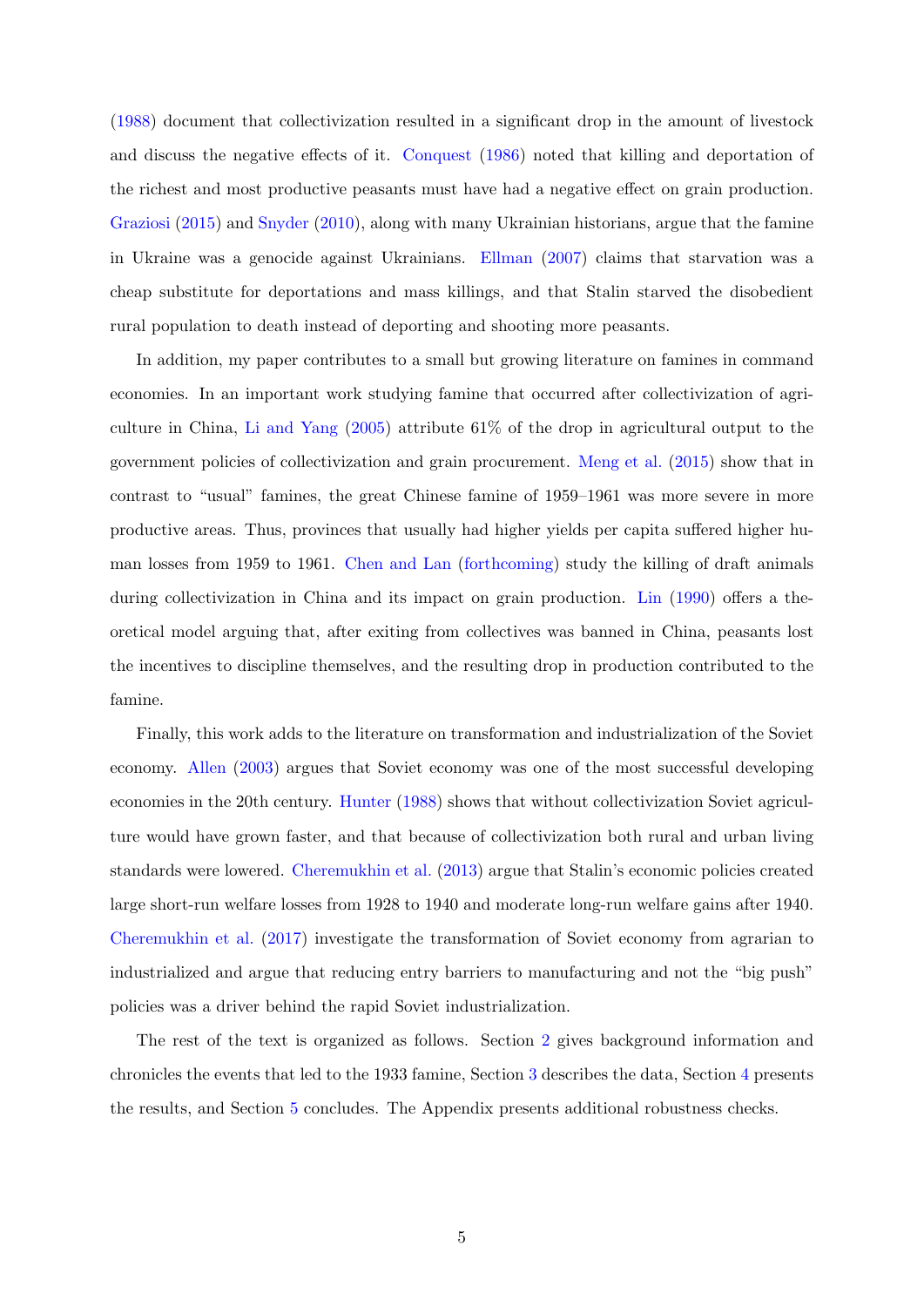# <span id="page-6-0"></span>2 Background

This section describes the institutional background, summarizes the events that led to the famine of 1932–1933 and the course of the famine, and briefly describes a history of Ukrainian ethnicity within Russian Empire and Soviet Union. For information on the state of Soviet agriculture and a much more detailed history of the famine see, for example, [Lewin](#page-41-9) [\(1968\)](#page-41-9), [Conquest](#page-40-2) [\(1986\)](#page-40-2), [Davies and Wheatcroft](#page-40-1) [\(2009\)](#page-42-4). Ó Gráda (2009) and [Alfani and](#page-40-0) Ó Gráda [\(2017\)](#page-40-0) put the 1933 famine in the context of famines in world history.

# 2.1 Economy

### 1922–1928, New Economic Policy

After the revolution of 1917, the Civil War and the famine of 1921–22, experiments with "communism" (abolishing money and the prohibition of private trade), unable to organize production on the nationalized factories and desperately trying to recover the ruined economy, Lenin declared a temporary retreat from pure socialist ideals and introduced New Economic Policy (NEP) in 1921. Under NEP most industrial enterprises were denationalized allowing firms to make their own decisions. In the countryside prodnalog (agricultural tax proportional to production) replaced hated food requisitions. After paying taxes peasants were free to sell their produce to several competing government procurement organizations or to deliver it to the markets in the cities directly. This resulted in rapid economic growth. Gregory estimates that in 1928 agricultural output was 111% of the 1913 level, and industrial output was 129% of the 1913 level [\(Gregory,](#page-41-10) [1994,](#page-41-10) Chapter 5, Table 5.2); according to Soviet data, sown area increased from 79 million hectares in 1922 to 118 million hectares in 1929, exceeding pre-war level of 105 million hectares [\(Vlasov,](#page-43-0) [1932,](#page-43-0) p. 73).

Despite the success of the NEP, before 1930 Soviet Union was still a largely agrarian country. In 1927 peasants constituted 80% of the population. The peasantry was generally regarded as a backward class. More than half of the rural population was illiterate, and among women as many as two thirds were illiterate [\(Lewin,](#page-41-9) [1968\)](#page-41-9). The agricultural technology was backward relative to the developed European countries. Most of the peasants still used the three-field system, and strip farming was widespread. Application of modern machines and tractors was limited.

Gradually, the government started attempting to extract more resources from the country-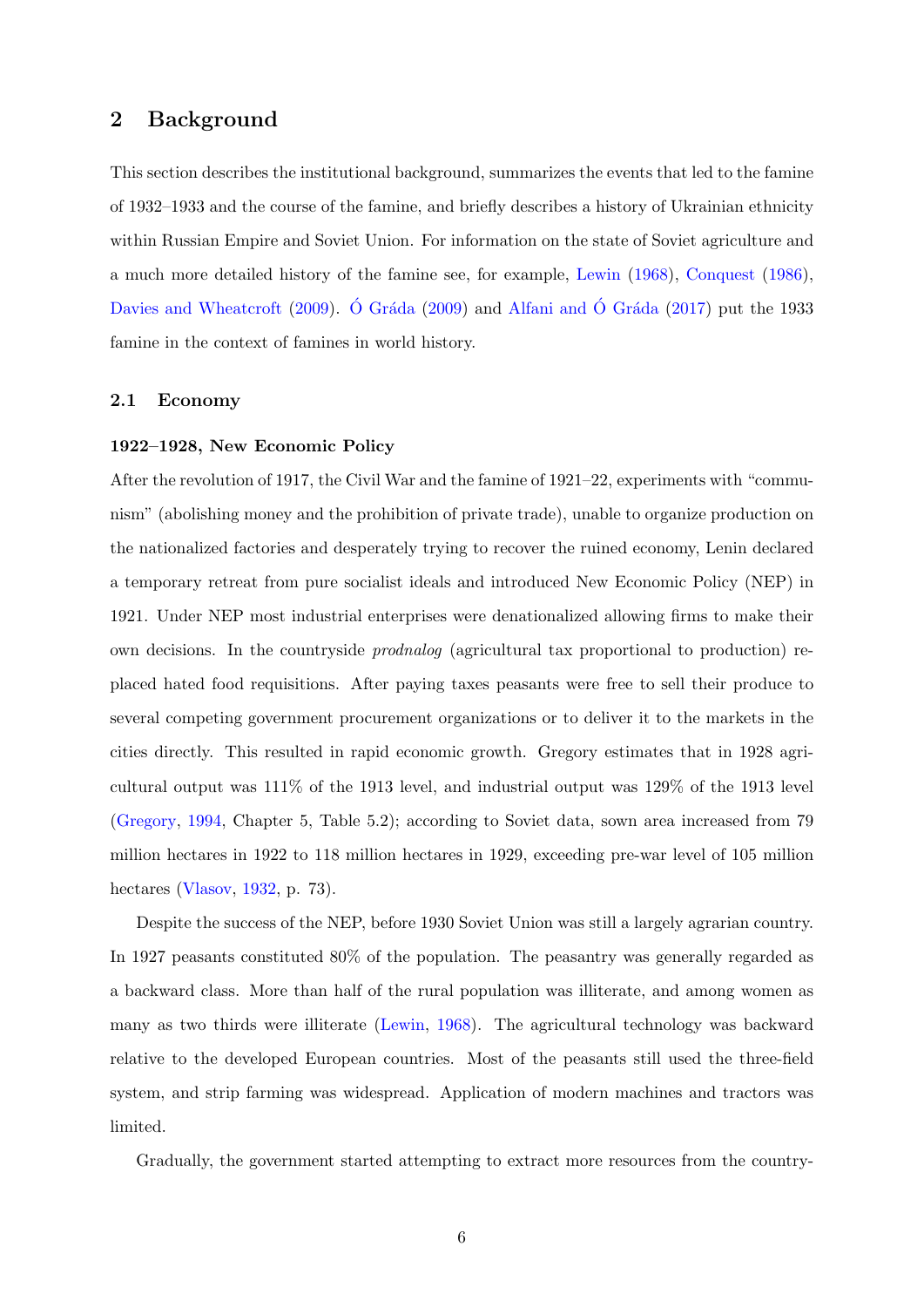side. In 1927 the government reduced price of grain, while not affecting the prices of industrial goods. Peasants started substituting away from grain to more favorably priced animal products and industrial crops (flax, sugar beets, sunflowers). In addition, peasants preferred to keep harvested grain to themselves, either waiting for prices to rise again, or using the grain as forage. In the winter of 1927–1928 a procurement crisis followed: procurement figures were much lower than planned, and the food supply of cities was in danger. The government responded with "extraordinary measures" – searches, forced sales of the grain (though still paid for), arrests. By next winter most private dealers were driven out of the market, and the extraordinary measures became a new norm.

### 1928–1933, launch of the industrialization policies

By the end of the 1920's Stalin consolidated power within the Communist Party, and in 1928 he launched the first five-year plan for economic development of the Soviet Union. In the end of 1929 comprehensive collectivization and *dekulakization* (the liquidation of 'kulaks' – relatively well-off peasants) campaigns were launched.

The Communist Party sent a massive body of Communists and Komsomol<sup>[7](#page-7-0)</sup> members to the countryside. Those sent to the countryside employed all available methods to induce peasants to join collective farms, from promises of future prosperity<sup>[8](#page-7-1)</sup>, agronomists and tractors, to open threats and coercion. Peasants, either attracted by the promises or scared by the threat of dekulakization started joining collective farms. In Ukraine collectivization rate increased from a mere 3.8% in June 1928 to 8.5% in June 1929, to 16% in October 1929, and to 45% in May 1930 (Figure [1\)](#page-44-0). By 1932 approximately 70% of the rural households were members of the collective farms.

On collective farms peasants were supposed to work the land and to care for the livestock together. In some cases, peasants managed to preserve the ownership of some livestock, but most of it was transferred to the collective farm property. Although there were inevitable delays in the chaos of collectivization campaign, village land was repartitioned so that collective farms obtained unbroken consecutive fields. As a rule, collectives were allocated the best land.

The newly created collective farms were remarkably poorly managed. There were no in-

<span id="page-7-1"></span><span id="page-7-0"></span><sup>7</sup>Political youth organization controlled by the Communist Party

<sup>8</sup>A Komsomol member talking to a young peasant: "Just think about it [...] All the land will be collectivized, so the kolkhoz will have plenty of it; all the horses will be in the same stable in the large collective farm yard; all the machines – harvesting, sowing, and threshing – will stand next to each other in the same collective farm yard. With all that land and all those horses and machines – if you just work hard, you will be well-fed and well-dressed" [\(Solovieva,](#page-42-7) [2000,](#page-42-7) p. 237)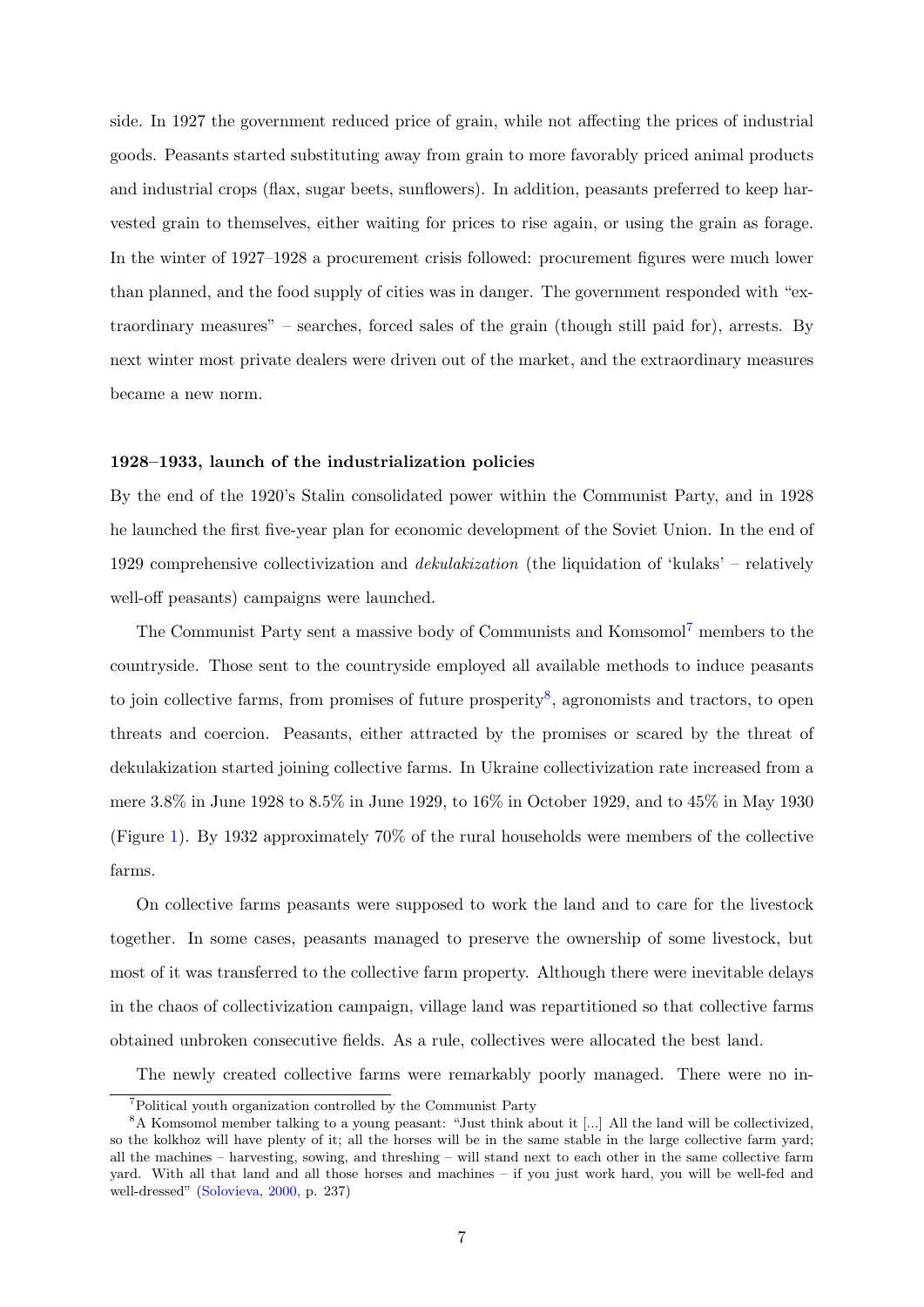structions on how to organize collective farms, various planning and managing organizations sent late and contradictory directives on what and where to sow. Grain collections were also unpredictable – local officials, struggling to fulfill their procurement quota could impose additional grain collection demand on a more successful collective farm if its neighbors were not able to deliver their quota. Collective farm chairmen lacked necessary education and sometimes were sent from the factories having zero agricultural experience. Finally, it was unclear how to remunerate collective farm members for their work. In theory, the work done by each person was supposed to be registered, and after the harvest and paying the government its share, the remaining produce should have been distributed among peasants in proportion to the amount of work done. But in many cases the books were kept haphazardly, and the grain was distributed simply according to the number of "eaters" in the family. [Davies](#page-40-10) [\(1980\)](#page-40-10) notes that "no adequate incentives or controls were established  $[\ldots]$  to replace the motives which impelled the peasants into backbreaking labor when they were entirely responsible for their own economy – the need to feed themselves and their children by their own efforts, the desirability of selling their own products for a money income so that they could pay their debts and taxes, and acquire manufactured goods, materials and implements" [\(Davies,](#page-40-10) [1980,](#page-40-10) p. 300)

In addition, since peasants perceived collectivization as their livestock and their implements being confiscated from them, many simply preferred eating their animals rather than giving them away for free. Massive slaughtering of livestock has followed. According to [Viola](#page-42-6) [\(1996\)](#page-42-6), the number of cattle decreased from 70.5 million in 1928 to 52.5 million in 1930, pigs from 26 million to 13.6, sheep and goats from 146.7 million to 108.8 [\(Viola,](#page-42-6) [1996,](#page-42-6) p. 70). Consequently, the newly created collective farms had few draft animals, which meant diminished draught power, reduced availability of transport, and lower amounts of fertilizer. In addition, livestock served as a natural insurance against famine – in case of food shortage peasants could consume their animals. Now this alternative source of food was significantly depleted.

In the cities private trade of grain and foodstuffs was mostly banned, and an elaborate system of food rationing started being implemented since 1928. By 1932 some 38 million urban dwellers had a right to receive rations [\(Davies and Wheatcroft,](#page-40-1) [2009,](#page-40-1) Chapter 13, p. 406). The rations varied depending on the nature of the employment and on geographical location. As a rule, establishments important for industrialization, like coal mines and iron and steel factories, as well as defense enterprises, were better supplied [\(Davies,](#page-40-11) [1996,](#page-40-11) Chapter 9, p 178).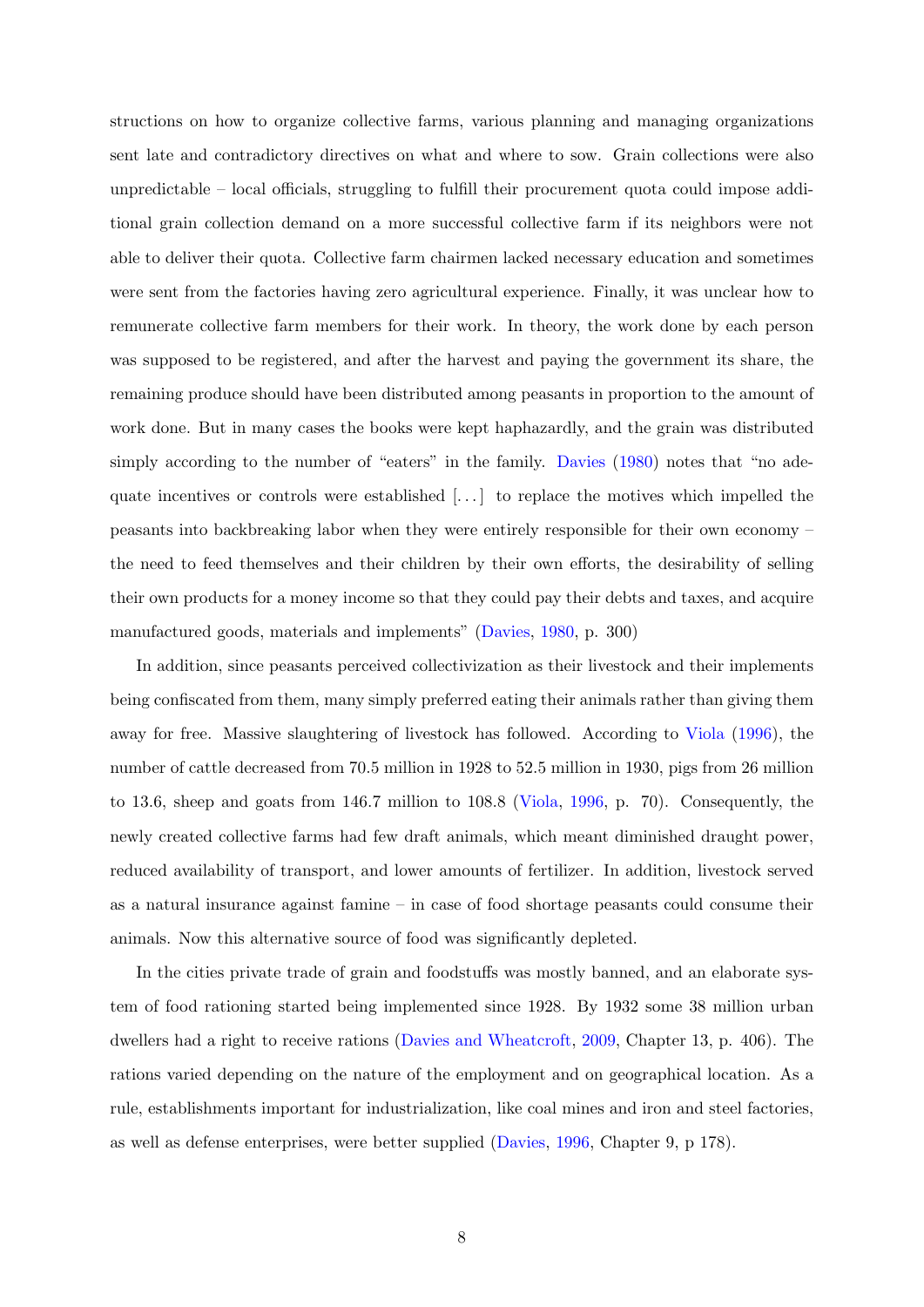#### 1933 and after

In 1933 the government changed the system. Procurement quotas were to be determined by the sown area of the collective farm, and local officials were banned from imposing additional quotas. Collective farm members were allowed to have a small plot of land, to keep some livestock, and, after paying taxes, to sell the produce in the cities on so-called "kolkhoz markets" with free prices. Thus, unable to sustain collective farm members, the government guaranteed them subsistence by allowing them to use small private plots. For decades to come, these small private plots produced most of the vegetables and animal products available to Soviet citizens. The collectivization campaign continued and by 1939 99% of the peasants belonged to collective farms.

### 2.2 Timeline of the famine

1930, the first year when collectivized sector was a significant share of agriculture, was a good year – the harvest was good, grain collections went smoothly, and the government was very optimistic. However, a disaster followed in 1931 and 1932. Bad weather, the lack of draught power, and late and low quality sowing, all led to a poor harvest. The government was not willing to accept the low harvest estimates and made an extreme effort to procure as much grain as planned. As a result, already in the winter of 1932 some rural areas started starving. The peak of the famine occurred in the spring and summer of 1933, before the new 1933 harvest. Trying to hide the scale of the disaster the government organized road blocks and prohibited rural inhabitants to buy train tickets, thus preventing starving peasants from escaping and searching for food elsewhere. And the little assistance given to the starving areas mostly took form of the seed loans for the 1933 spring sowing: [Davies and Wheatcroft](#page-40-1) [\(2009\)](#page-40-1) report that during February–July of 1933 1.3 million tons of grain was allocated as state seed loans while only 0.3 million tons of grain was provided as food aid [\(Davies and Wheatcroft,](#page-40-1) [2009,](#page-40-1) Tables 22 and 23). In some areas the mortality was so high that whole villages were depopulated.

### 2.3 Ethnic question

Although ethnic Russians constituted 95% of the population of the Russian state in 1646, due to the vast expansion of the territory, by the 1897 census only 44% of the inhabitants of the Russian Empire belonged to the titular nation.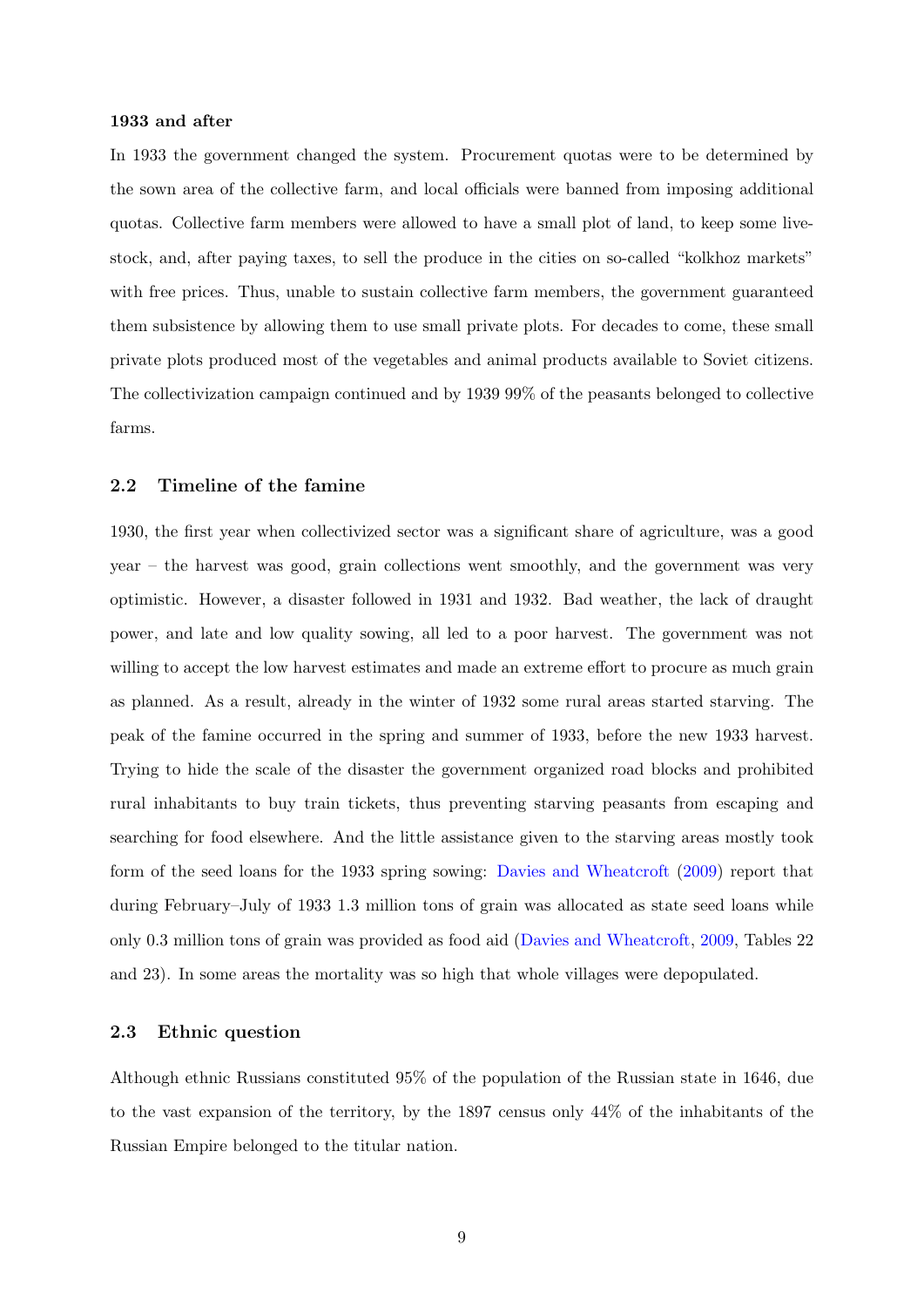Left-bank Ukrainian territories<sup>[9](#page-10-0)</sup> joined Russia in 1667, after the 1648 Ukrainian Cossack rebellion against the Polish magnates and the subsequent war between Russian and Polish states. The Right-bank territories (together with the territories of contemporary Belarus, Latvia and Lithuania) were added to the Russian Empire after the partitions of Poland during 1772–1795. By 1897 nine provinces (gubernias) within the Russian Empire had a predominantly Ukrainian population.

The government had to constantly make an effort to preserve the territorial integrity of the empire. Boris Mironov documents that ethnic Russians paid higher taxes per capita, and that provinces with a majority of non-Russian population enjoyed higher government spending per capita [\(Mironov and Eklof,](#page-42-8) [2000,](#page-42-8) Chapter 1). When a new territory was acquired, local elites were usually granted the noble status equal to the status of ethnically Russian elites. Predominantly non-Russian territories enjoyed a higher degree of autonomy relative to the core Russian provinces, although never a full autonomy.

Despite the relatively higher autonomy and lower taxes, any hint of a national movement within non-Russian territories was severely suppressed. In 1863, after the Polish rebellion, the government issued a secret decree restricting publication of children's books and schoolbooks, as well as religious texts in the "little Russian dialect", that is, in Ukrainian language. In 1876, after a report that an enthusiast translated into Ukrainian and distributed among peasants a novel "Taras Bulba" written in Russian by Nikolai Gogol, a writer born in Ukraine, the government decree banned publication and import of all books in Ukrainian language except reprinting of old documents. It also prohibited staging plays and performing public lectures in Ukrainian or teaching in Ukrainian at elementary schools.

After the 1917 revolution Ukraine experienced a strong national uprising. The nine predominantly Ukrainian provinces declared an independent Ukrainian state in January 1918. However, already in February 1918 Ukraine was occupied by the Germans. After the German forces retreated, the chaos and disintegration of the Civil war, and a brief Polish occupation, Ukraine (Ukrainian Soviet Socialistic Republic) became one of the founding republics of the newly created Soviet Union signing the Union Treaty on December 30, 1922.

The newly formed Soviet state was still relatively weak and to a large extent owed its creation to the Lenin's principle of "self-determination" – the national republics were nominally free to leave the Union if they so wished. In line with the above principle, during the 1920s

<span id="page-10-0"></span> ${}^{9}$ Left-bank Ukraine – territories to the East of the river Dniepr, Right-bank Ukraine – territories to the West of the river Dniepr.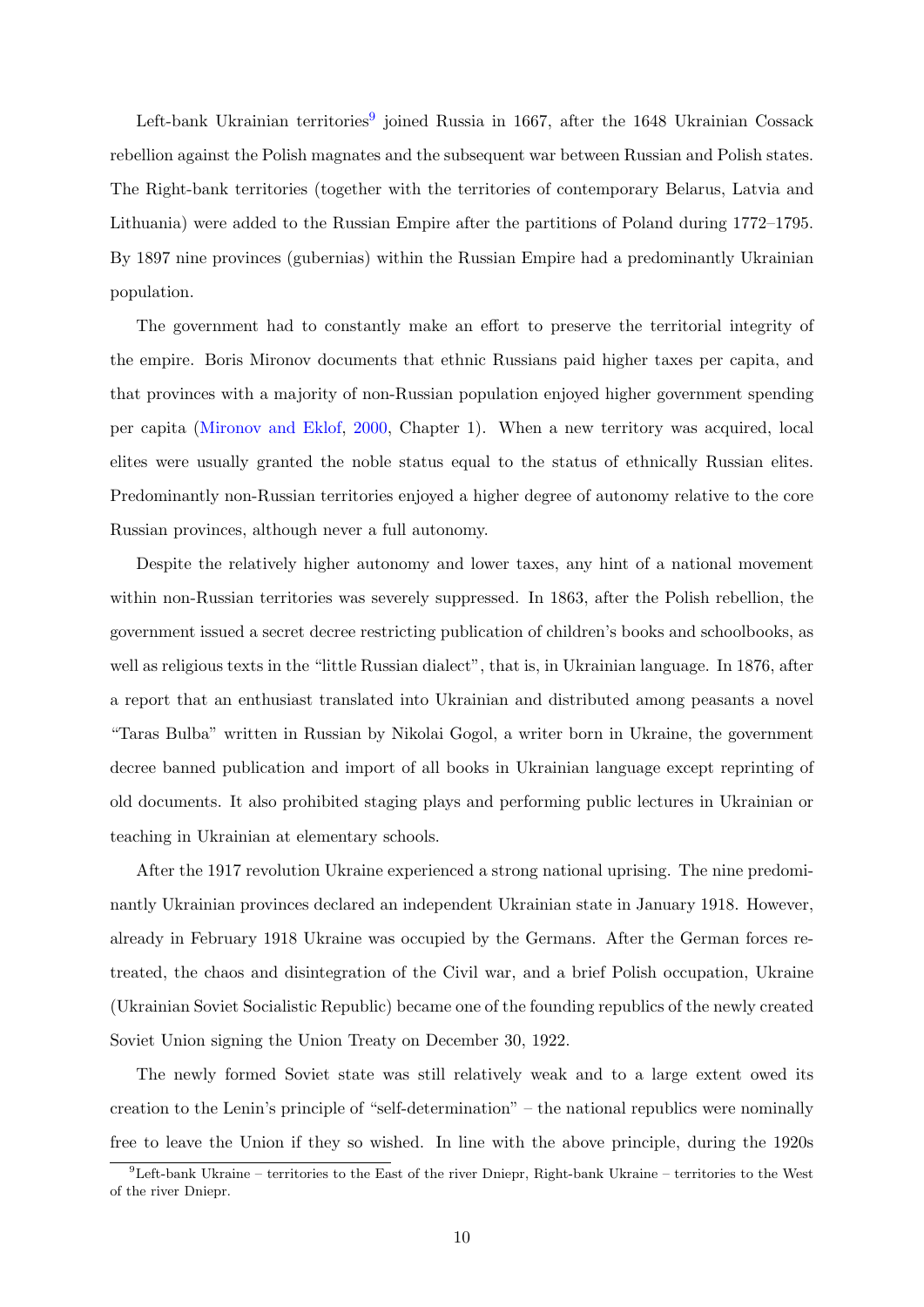the government promoted a policy of *indigenization*<sup>[10](#page-11-1)</sup>. Indigenous population was encouraged to take part in managing the local affairs, schools started teaching in local languages, and publication of books in non-Russian languages surged. According to [Graziosi](#page-41-2) [\(2015\)](#page-41-2), by 1931 77% of all books published in Ukraine were published in Ukrainian language.

However, by the late 1920s and early 1930s the indigenization policy was gradually reversed. According to [Graziosi](#page-41-2) [\(2015\)](#page-41-2), on December 14 and 15, 1932 the Politburo issued two secret decrees reversing the official nationality policies in Ukraine. On December 19 a similar decree stopped indigenization policies in Belarus. This marked the beginning of prosecution of Ukrainian intelligentsia, transitioning of Ukrainian schools into teaching in Russian, and a general subordination of Ukrainian language as a second-rank language. The Russification of Ukraine continued well after Stalin's death – students in schools had the right to learn in Russian or Ukrainian (and many parents opted for Russian as a more "useful" language), and most of the technical universities in Ukraine taught in Russian language only.

# <span id="page-11-0"></span>3 Data

I use three main data sources: famine mortality statistics from the Russian State Archive of the Economy (RSAE) in Moscow, pre-famine data on economic development from published statistical books gathered in Kiev and Kharkiv libraries, and data from the 1927 Soviet census<sup>[11](#page-11-2)</sup>. Table [E1](#page-79-0) shows the exact source of each variable used.

I collected 1933 district mortality data in the Russian State Archive of the Economy (RSAE). These data have been recently discovered by Stephen Wheatcroft in a secret part of TsUNKhU<sup>[12](#page-11-3)</sup> archives. [Wheatcroft and Garnaut](#page-43-1) [\(2013\)](#page-43-1) explain that, possibly due to unbelievably high province level mortality figures, TsUNKhU demographers in Moscow requested district level data from province statisticians. Consequently, very fine disaggregated data survived in the Russian State Archive of the Economy. [Wheatcroft](#page-43-2) [\(2013\)](#page-43-2) provides more information on demographic data in Russian archives and argues that the data were of very high quality.

The 1933 district level demographic data include: average population in 1933, number of deaths, births, and deaths of children younger than 1 year, and number of marriages and divorces. For Ukraine there are two slightly different versions of demographic data: the first includes in

<span id="page-11-2"></span><span id="page-11-1"></span> $10$ Russian: *korennizatsia*. The translation of the term is by [Graziosi](#page-41-2) [\(2015\)](#page-41-2).

 $11$ The exact date of census is December 17, 1926. As all other Soviet censuses were run in Januaries I label this as 1927 census.

<span id="page-11-3"></span><sup>&</sup>lt;sup>12</sup>Central Administration of Economic Accounting of Gosplan; Russian: Tsentral'noye upravleniye narodnokhozyaystvennogo ucheta Gosplana SSSR (TsUNKhU).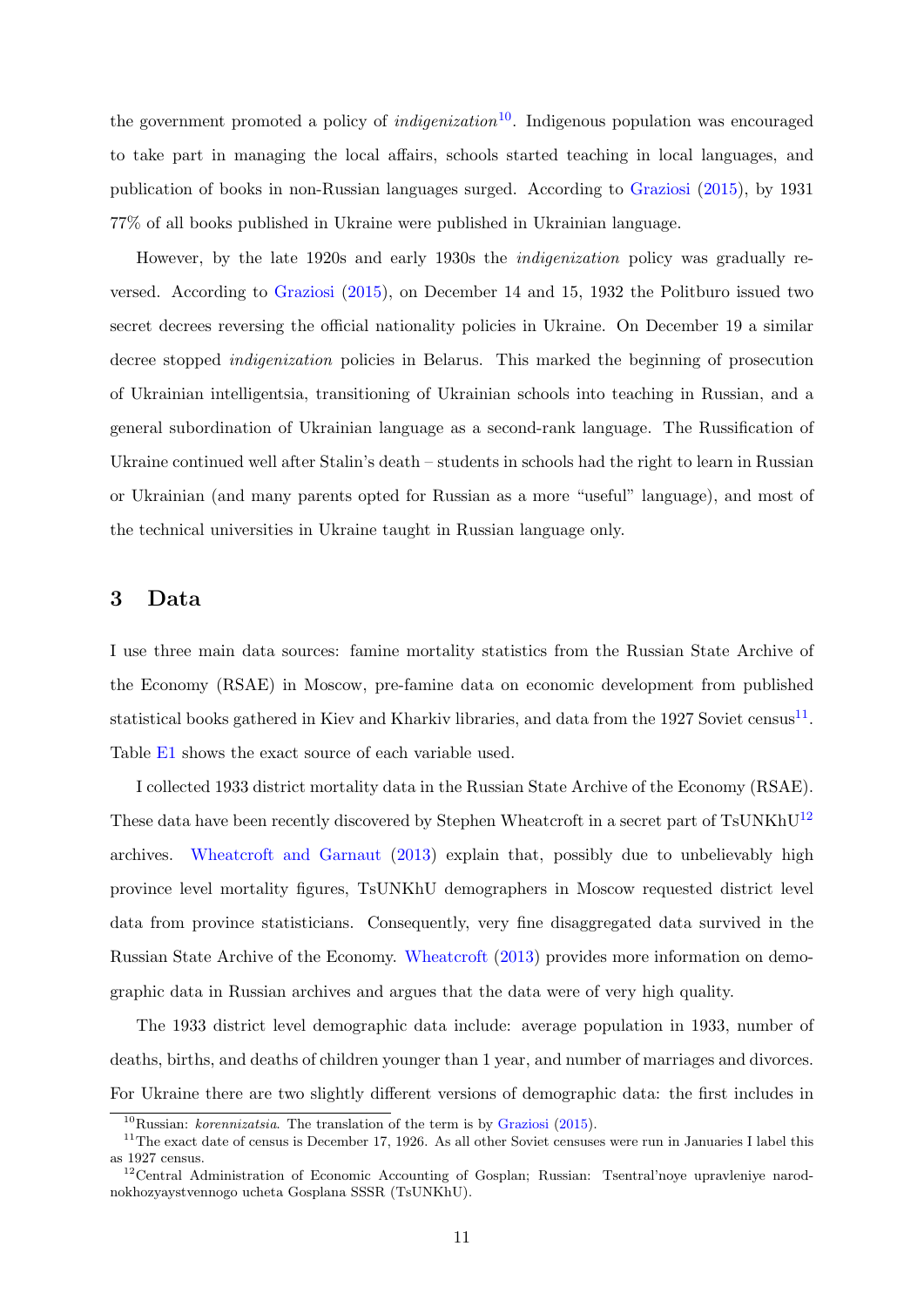death figures only residents of the area, and the second adds all the dead with unknown residence to the rural area of the district where they died<sup>[13](#page-12-0)</sup>. I use the first version (RSAE  $1562/329/18$ , pp 1-16), as the correlation between the two versions is  $0.995^{14}$  $0.995^{14}$  $0.995^{14}$ . I calculate mortality as the number of deaths divided by the average population and natality as the number of live births divided by the average population. Figure [2](#page-44-1) plots mortality rates on 1933 Ukrainian map.

The 1930 district level collectivization data come published sources. In late 1930 the disastrous famine was not yet anticipated, and many state organizations celebrated and advertised collectivization. In particular, a lot of information on collectivization and collective farms was published. As a primary source of collectivization data, I use [Gosplan SSSR. Up](#page-41-11)[ravleniye narodnokhozyaystvennogo ucheta](#page-41-11) [\(1931\)](#page-41-11), a comprehensive publication covering the whole Soviet Union. From this source I also collect data on the average number of households in collective farms and information on whether a district had a machine-tractor station, that is, whether a district had access to some modern equipment. Two additional publications list collectivization rates for Ukrainian districts only [\(Derzhavna Planova Komisiya](#page-40-12) [USRR. Ekonomychno–statystychnyy sektor](#page-40-12) [\(1930a\)](#page-40-12) and [Derzhavna Planova Komisiya USRR.](#page-40-13) [Ekonomychno–statystychnyy sektor](#page-40-13) [\(1930b\)](#page-40-13)) and I use these data for robustness checks. Unfortunately, although I have data for all districts, I don't have the exact 1930 administrative map (see the discussion of administrative borders in the Section [3.1](#page-13-0) below). I omit districts for which I don't know the exact boundaries. Figure [4](#page-45-0) shows collectivization rate for districts with known borders.

Pre-famine characteristics also come from published sources. 1920's were years of rapid advancement of Soviet statistics. The brightest and most qualified economists worked for the Soviet statistical institutions (Nikolai Kondratiev, Alexander Chayanov, Lev Litoshenko), and large amount of statistical data were collected and published. In 1926 Central Statistical Office of Ukraine published a series of books describing districts in all okrugs<sup>[15](#page-12-2)</sup> of Ukraine: "Materials to describe Ukrainian okrugs". I have collected 39 out of 41 of these books in Ukrainian libraries in Kharkiv and Kiev. The okrug books present extremely detailed district level data on agriculture, manufacture, and public services.

From okrug books I use data on agriculture: amount of arable land, sown area and yield of various crops, livestock, and agricultural implements. Importantly, these books report actual

<span id="page-12-0"></span><sup>13</sup>See comment in RSAE 1562/329/18, pp 77-80

<span id="page-12-2"></span><span id="page-12-1"></span><sup>&</sup>lt;sup>14</sup>Estimates using the second version of mortality rates are available upon request.

<sup>&</sup>lt;sup>15</sup>At the time Ukraine was divided into 41 okrugs that were in turn divided into approximately 600 districts. More details on administrative division of Ukraine are in section [3.1](#page-13-0) below.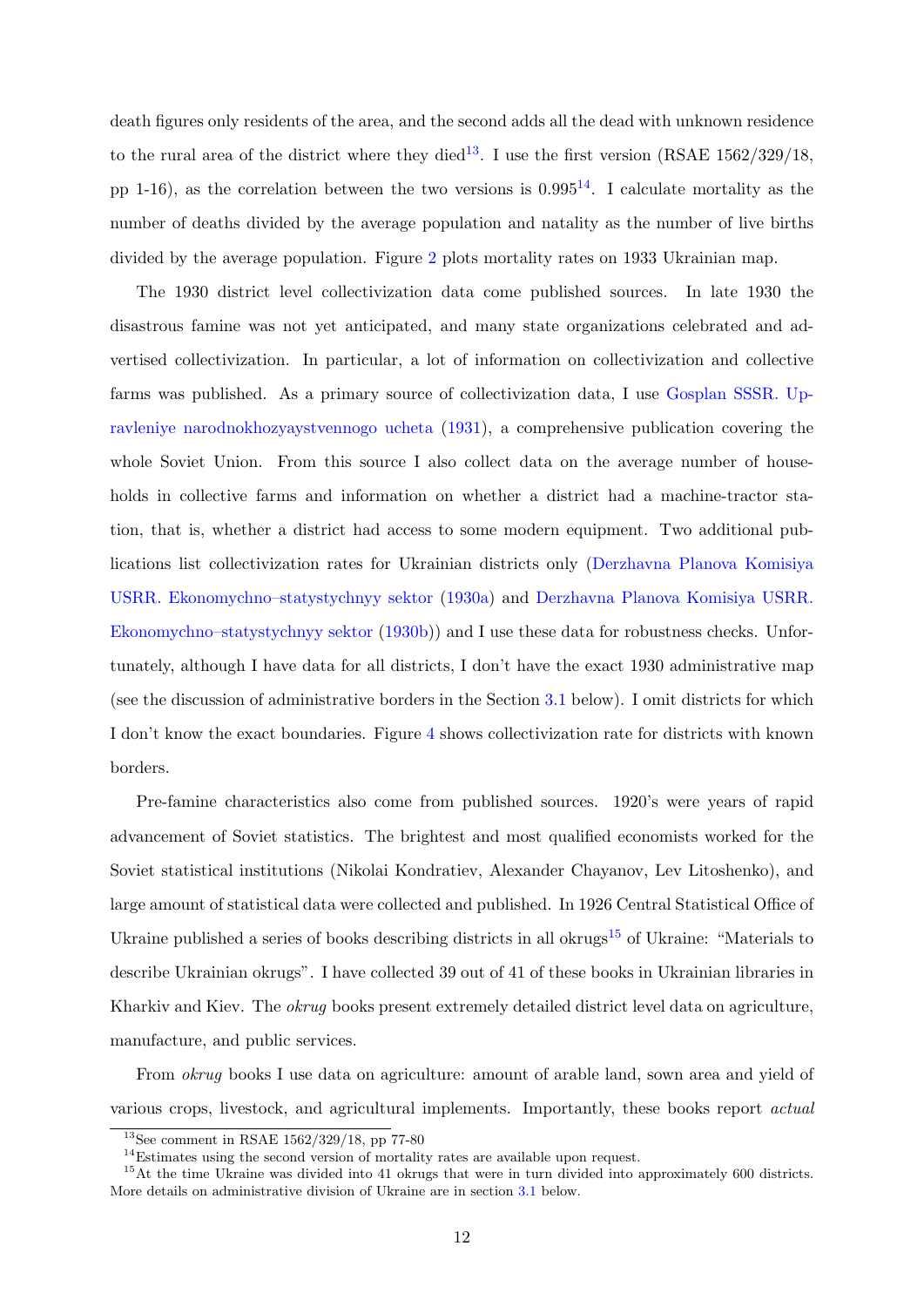1925 sown area by crop, but only normal yield – not the actual yield observed in 1925, but the usual average yield. I multiply the actual sown area by normal yield to obtain estimated 1925 production. I also collect number of the rural soviets<sup>[16](#page-13-1)</sup>, agricultural cooperatives, collective farms in 1925, and other variables (full list presented in Table [E1\)](#page-79-0).

Data on urbanization, literacy, and national composition come from the 1927 census. This was the most detailed census ever published in the Soviet Union. Figures [3a,](#page-45-1) [3b,](#page-45-1) [3c,](#page-45-1) [3d](#page-45-1) display distribution of correspondingly rural ethnic Ukrainians, Russians, Germans, and Jews within Ukraine.

Combining all the above sources, I constructed a cross-section of 280 districts grouped into 8 provinces according to 1933 administrative division. For this cross-section I have data on 1933 mortality and pre-famine district characteristics. Table [1](#page-53-0) shows summary statistics of the main variables.

In addition, I collected 1927 and 1928 mortality data from the Ukrainian statistical yearbooks published in 1928 and 1929 respectively. These data are more aggregated, only okrug-level figures are available. I calculate all variables in 1927 okrug borders to construct a short panel of 1927, 1928, and 1933 mortality in 41 okrugs, and okrug characteristics.

# <span id="page-13-0"></span>3.1 Maps and administrative division

The administrative division of Ukraine was constantly changing at the time. After all, the Bolsheviks were building a new society, and, among other things, they were looking for the best administrative division. Before the 1917 revolution a two-step administrative division was in place: the Russian Empire was divided into gubernias and then into uyezdy; the 1933 Ukraine occupied the territory of approximately ten of these gubernias and some hundred uyezdy. In 1925 – 1930 a 3-step division was used: there were 4-5 regions (Polissia, Left Bank, Right Bank, Steppe, and sometimes Donbass separately), regions were then divided into 41 okrugs, and then okrugs were further divided into approximately 600 districts. On September 15, 1930 the 3-step division was abandoned, some districts were merged or dissolved, and till late 1931 502 modified districts were governed directly from Kharkiv, the capital of Ukraine at the time. Finally, at the end of 1931 a 2-step administrative division was introduced: Ukraine was divided into provinces and then into districts. By the end of 1933 there were 7 provinces plus the Autonomous Republic

<span id="page-13-1"></span><sup>16</sup>Rural soviet (rural council) was the lowest administrative unit subordinate to the district administration. There was usually one soviet per a couple of villages. According to [Lewin](#page-41-9) [\(1968\)](#page-41-9), soviets played a minor role in governing the countryside during the 1920s but were an important source of information about local affairs for the government officials.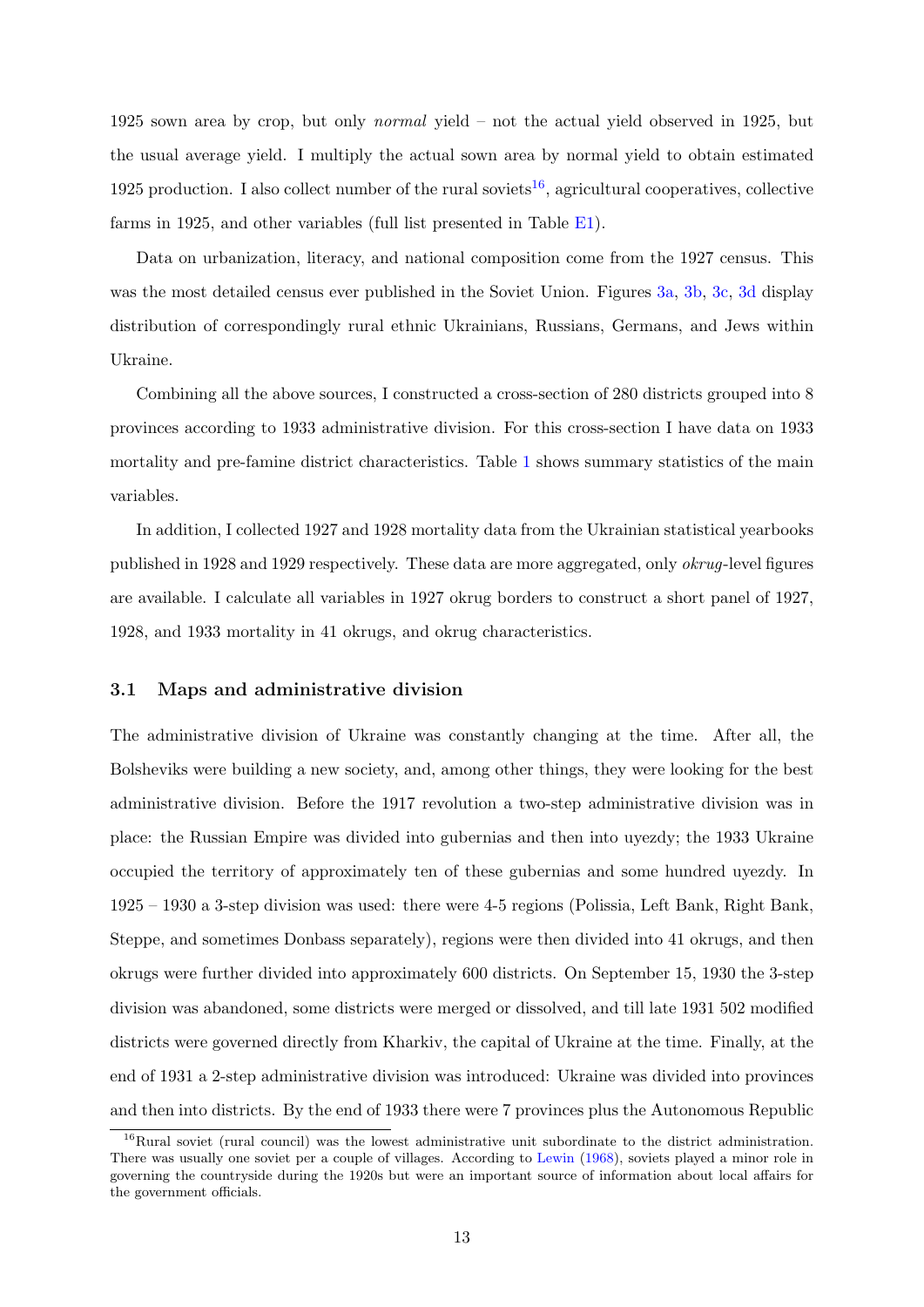of Moldova divided into 392 districts.

This is important for three reasons. First, I only have the 1925, 1927, and 1933 administrative maps. As I was not able to obtain the 1930 map, I constructed wherever possible 1930 district borders from 1927 districts map using the decree of September 15, 1930 that abandoned okrugs and modified districts [\(Ofitsiyne vydannya Narodnoho Komysariyatu Yustytsiyi,](#page-42-9) [1930\)](#page-42-9). I merged districts that were merged according to the decree. Unfortunately, some districts were dissolved among the neighboring 3 or 4 districts, so I don't know the new 1930 borders and don't use these districts in my estimates.

Second, I have to bring the 1925, 1927, 1930 and 1933 data into common administrative borders. I assume that all variables I use are distributed uniformly over corresponding territories and recalculate all data in 1933 administrative borders. This is a standard assumption made in the literature; recent works using this assumption include [Alesina et al.](#page-40-14) [\(2013\)](#page-40-14) and [Hornbeck](#page-41-12) [and Naidu](#page-41-12) [\(2014\)](#page-41-12). As the number of districts was gradually decreasing (from 625 in 1927 to 392 in 1933), 1933 district borders is the most conservative choice.

And third, some data are only available in a more aggregated form. For example, 1927 and 1928 mortality rates are only available for regions (41 regions in Ukraine at the time), not for smaller districts. Therefore, when I want to include these data in my estimates, I calculate everything in the administrative borders corresponding to the most aggregated variable used, relying again on the assumption that every variable used is distributed uniformly across its corresponding territory. This procedure is legitimate because I always aggregate up, never create more observations than is actually available from the sources.

# <span id="page-14-0"></span>4 Results

This section presents the empirical results. First, Section [4.1](#page-15-0) investigates to what extent drop in production in 1931 and 1932 can be attributed to the weather. Next, Section [4.2](#page-20-0) studies faminespecific policies in detail and demonstrates their contribution to 1933 mortality. Then Section [4.3](#page-31-0) investigates the relationship between ethnic composition and mortality. Finally, Sections [4.3.1](#page-36-0) and [4.3.2](#page-38-1) analyze how exposure to and enforcement of the government policies varied with ethnic composition. The Appendix presents additional robustness checks.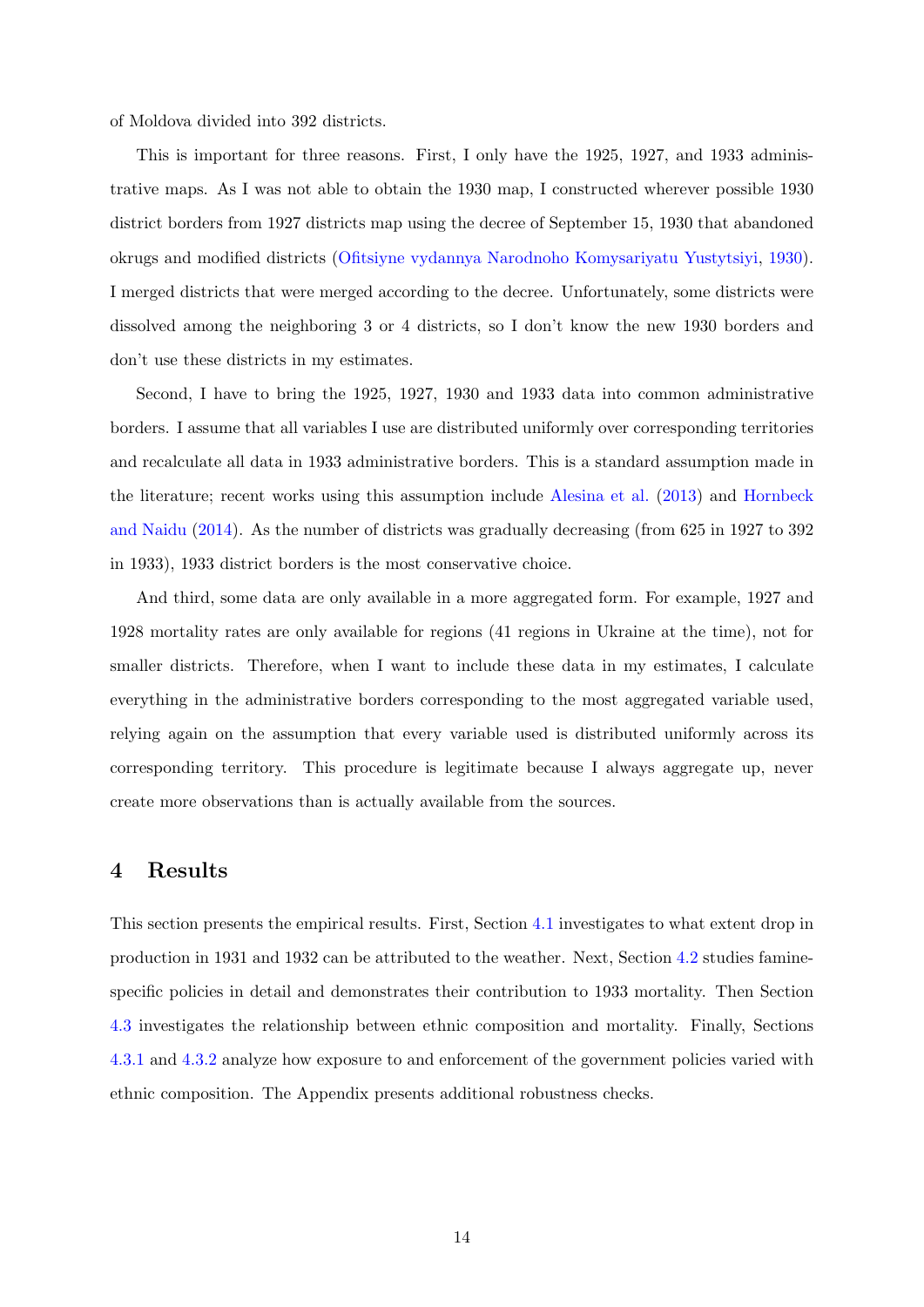### <span id="page-15-0"></span>4.1 Weather and famine accounting

Multiple sources report severe negative weather shocks that reduced the harvest in 1931 and 1932 in Volga region of Russia and in Ukraine. [Davies and Wheatcroft](#page-40-1) [\(2009\)](#page-40-1) explain that the spring of 1931 was late and cold, and that there was a severe drought in June of 1931. They also report that in 1932 spring was late and cold again, and June was too hot, although severe drought did not repeat itself. It would be interesting to measure the intensity of the weather shock in Ukraine.

Figure [5](#page-46-0) plots demeaned temperature and precipitation during 1920 – 1940 for the months of April, May, June, and July. Figure [5a](#page-46-0) demonstrates that, consistent with the reports of cold and late spring, April 1931 was colder than the average. However, April 1929 was even worse, and no significant disaster was reported. And figure [5b](#page-46-0) shows that May 1931 was slightly warmer than the average. According to figure [5c,](#page-46-0) June 1931 temperature was very close to the average June temperature, in direct contradiction with the reports of a severe heat and drought. And although June 1931 precipitation was slightly below average, in 1924, 1934, and 1935 the rainfall was much lower without resulting in a national-scale disaster. Finally, Figure [5d](#page-46-0) shows that July 1931 was warmer than average, but there was a normal amount of rainfall; and again, there were years when July temperature was much higher (for example, 1936 and 1938) but no large-scale famine followed. In addition, July temperature is less important for grain production than June temperature since winter grain begin being harvested in July.

Similarly, April 1932 temperature was below average, although higher than April temperature in 1931. Thus, consistent with the historical reports, spring of 1932 was relatively late and cold. However, June and July temperature in 1932 were very close to the average, and June precipitation was much higher than average in 1932. This again directly contradicts the reports of hot and dry summer of 1932. To conclude, raw weather data do not appear to confirm the reports of severe negative weather shocks of 1931 and 1932.

One might argue that Ukrainian temperature and precipitation might not reflect the severity of the drought if only a small share of the territory of Ukraine was affected by the disaster. In that case, June temperature and precipitation would be close to normal and would not reflect the extent of the disaster. However, if only a small area was affected, then the impact on total harvest should have been small as well. And if much of the Ukrainian territory suffered from the drought, this should have been reflected in the temperature and precipitation figures.

Another concern is that monthly temperature and precipitation figures might be too aggre-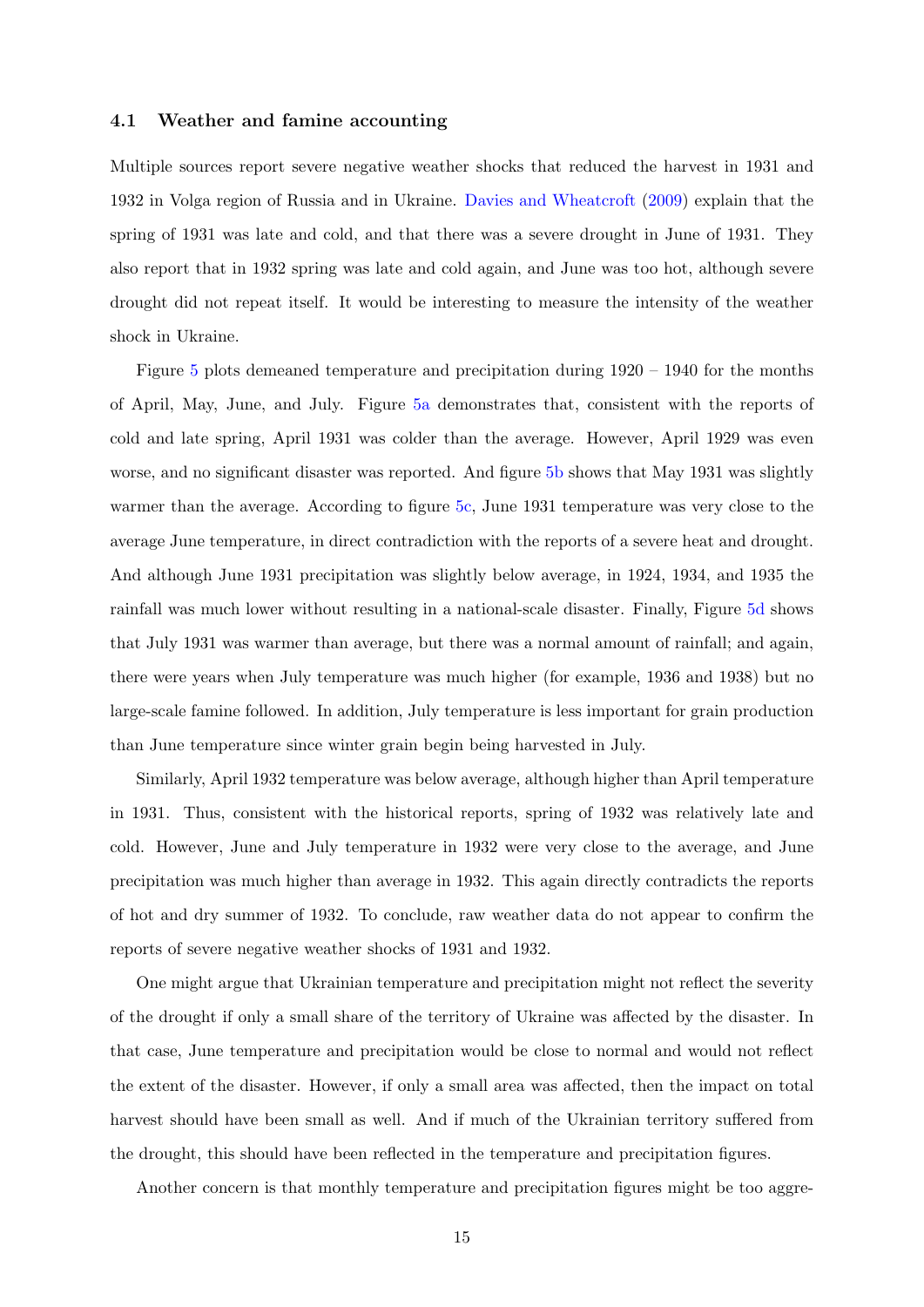gated and might not reflect poor weather. For example, if half of June was extremely hot and dry, and another half was very cold and rainy, then the reported June temperature might look normal. Unfortunately, I do not have disaggregated daily weather data to address this concern directly. However, it would be demonstrated below that monthly (and even seasonal) temperature and precipitation figures predict harvest extremely well. If monthly weather data were averaging out severe weather shocks, these data would not have been able to predict harvest so well.

Finally, one more concern is that although specific temperature and precipitation figures do not look too extreme, maybe their combination in 1931 and 1932 was particularly unfavorable for grain cultivation. To address this, instead of analyzing raw temperature and precipitation figures, a better way to measure how favorable or unfavorable the weather was, is to estimate grain production function and to predict how much grain there should have been produced in Ukraine in 1931 and 1932 if no reforms affecting rural economy have taken place, and only weather has changed relative to the previous years.

According to [Kabanov](#page-41-13) [\(1975\)](#page-41-13), a handbook for agronomists on grain cultivation in the Volga region in Russia<sup>[17](#page-16-0)</sup>, where agroclimatic conditions are similar to the ones in Ukraine, many conditions should be met to achieve good harvest: there should be enough precipitation during the previous fall to allow land to accumulate moisture in the deep layers of soil. But not too much, otherwise winter sowing might be delayed. Winter should not start too late or too early, and there should be enough snow to protect winter crops and again to provide moisture for the land in the spring. Spring should not start too late and should not be too cold. But too early and too hot spring is also undesirable. There should be some rainfall in spring and early summer, but not too much. The optimal temperature in the summer should be between 25 and  $30$  degrees Celsius<sup>[18](#page-16-1)</sup>, and prolonged periods of heat above 30 degrees are very detrimental.

To estimate grain production function, I use data on harvests during 1901 – 1915 in 50 European provinces of Russian Empire. Using the information from [Kabanov](#page-41-13) [\(1975\)](#page-41-13), I regress log of grain harvest produced in province  $p$  and year  $t$  on the following production inputs: log province area, wheat suitability, interaction of log province area and wheat suitability, fall, winter, spring, and summer temperature and precipitation, their squared terms and double interactions of temperature and precipitation. I do not include a constant in the production function regression. The resulting production function regression has an adjusted R-squared of

<span id="page-16-0"></span><sup>&</sup>lt;sup>17</sup>Volgra region, as well as Ukraine, were considered "grain surplus" areas of the Soviet Union.

<span id="page-16-1"></span><sup>18</sup>77 to 86 degrees Fahrenheit.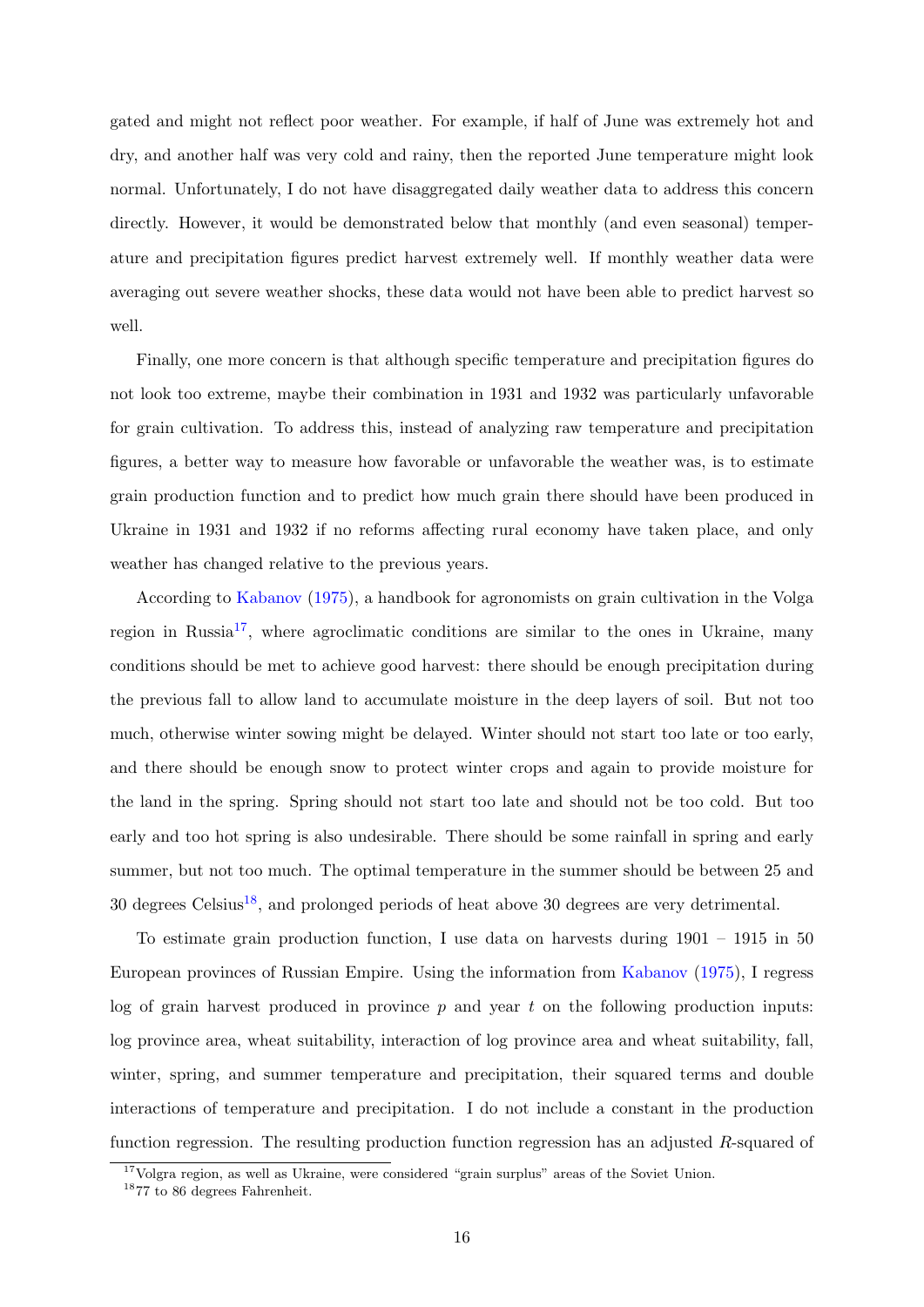0.999, that is, the input variables explain 99.9% of the variation in output<sup>[19](#page-17-0),[20](#page-17-1)</sup>. To preserve space, and also because the large number of inputs makes interpretation of coefficients difficult, I do not report the estimated production function.

I use the estimated production function to predict aggregate harvest in Ukraine during 1924 – 1935. Figure [6](#page-46-1) plots reported harvest and predicted harvest with its 95% confidence interval (to preserve space, the exact reported and estimated harvest figures are presented in the Appendix Table [A1\)](#page-64-0). Three important takeaways can be made. First, starting in 1926 reported harvest is very close to predicted harvest. Thus, it appears that by mid-1920s Ukrainian agriculture recovered from the shocks of World War I, the 1917 revolution, the Civil War, and the famine of 1921–1922. Second, predicted harvest in 1931 and 1932 is very close to the 1925 – 1929 average. Thus, if the government did not intervene, changing the production function in 1930, there would have been no significant drop in harvest in 1931 or 1932. And third, reported 1931 and 1932 harvest is very close to predicted harvest. It appears that Soviet statisticians took weather into account when calculating harvest estimates.

The estimated grain production function is fairly robust to data manipulation by the Communist government. It is estimated using pre-Communist era data. Area of Ukraine is calculated by the author using 1933 administrative map of Ukraine. There are no reports that Soviet administrative maps at the time overstated or understated the Ukrainian territory. Wheat suitability index is time-invariant and is constructed by the Agro-Ecological Zones (GAEZ) model developed by the Food and Agricultural Organization (FAO). The only data from the famine period are weather data. [Matsuura and Willmott](#page-41-14) [\(2014\)](#page-41-14) integrate archival weather stations data and report monthly temperature and precipitation figures for 0.5-degree latitude by 0.5-

<span id="page-17-0"></span><sup>19</sup>I do not include rural population in the production function. There is still a debate on whether there was labor surplus in Russian agriculture. Robert Allen documents that Russian yields per hectare were comparable to or even better than yields in the Great Plains and Canadian Prairies, where agroclimatic conditions were similar, but eight times more labor per hectare was employed [\(Allen,](#page-40-7) [2003,](#page-40-7) Chapter 4). He argues that most of this labor was underutilized. On the other hand, [Dower and Markevich](#page-40-15) [\(2016\)](#page-40-15) study mobilization during World War I and argue that there was no labor surplus in the village, finding that "the removal of one percent of the labor force decreases a district's grain-cropped area by around three percent". However, since the production function regression has an adjusted R-squared of 0.999 I conclude that during 1901 – 1915 there was enough agricultural labor and other inputs explain variation in output. The population of Ukraine appears to have survived the shocks of World War I, the 1917 revolution, the Civil War, and the famine of 1921-1922: according to 1927 census rural population of Ukraine was 24 million, compared to only 18 million in 1897. It is possible that after the onset of rapid industrialization campaign in 1928 rural population migrated to the cities creating labor shortages in the village. Available data, however, indicate that rural population of Ukraine was growing until 1932, although its growth was slower than growth of urban population. Finally, on December 27, 1932 Soviet Government introduced passport system designed to restrict population mobility. Individuals without passports could not legally live or work in urban areas, and peasants were not eligible to receive passports. I conclude that until the shock of the 1933 famine there must have been enough agricultural labor and other factors determined the variation in output.

<span id="page-17-1"></span><sup>&</sup>lt;sup>20</sup>When levels are used instead of logs the adjusted R-squared is only 0.855. I conclude that production function with logs of area and output captures the functional form of the relationship between inputs and output better.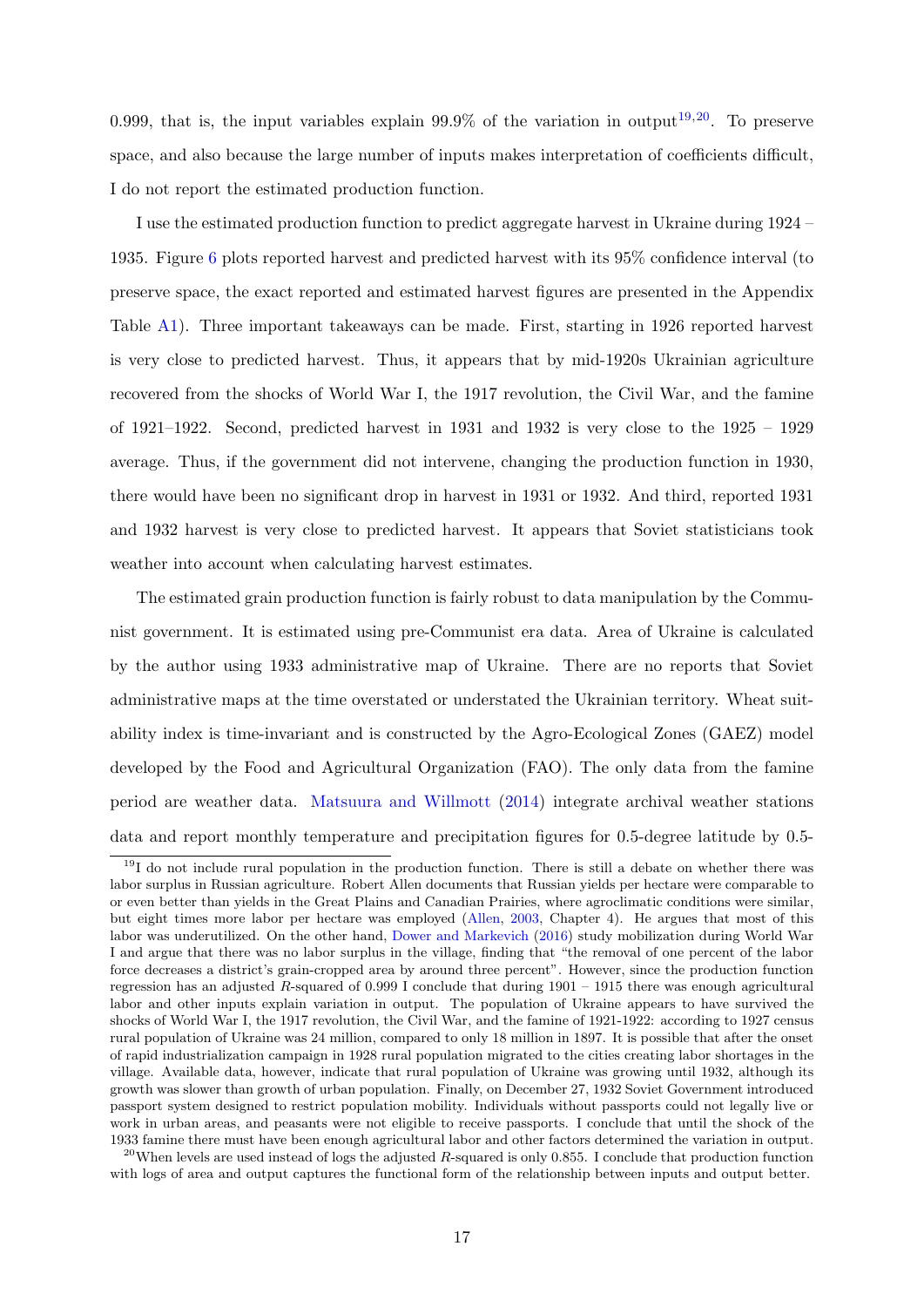degree longitude global grid. There are no indications that the Soviet government manipulated weather stations data. Therefore, predicted harvest figures must be close to the harvest that would have been produced if production function did not change, that is, if the government did not introduce changes in economic policies associated with the first five-year plan.

Although reported harvest is very close to predicted harvest, there is a reason to believe that the actual 1931 and 1932 harvest was lower than reported. [Davies and Wheatcroft](#page-40-1) [\(2009\)](#page-40-1) explain that in agricultural economies most of the grain is consumed in the countryside and never enters the market, and therefore measuring the actual harvest is extremely difficult. They argue that 1932 harvest must have been much lower than the 1931 harvest [\(Davies and Wheatcroft,](#page-40-1) [2009,](#page-40-1) p. 442). Collective farms were required to submit reports on their operations, and these reports, among other data, included yield figures on collective farm fields. Yields reported by collective farms were much lower than the total average yields reported by the government<sup>[21](#page-18-0)</sup>.

Yields reported by collective farms should be taken with a grain of salt. Collective farm chairmen probably had incentives to understate yields to reduce grain collections by the government. On the other hand, the government preferred putting outsiders in charge of collective farms, not people from the village. These chairmen might have had more incentives to carry out government orders than to protect their fellow villagers. In addition, collective farm chairmen were punished for the low performance and therefore could have had incentives to overstate yields. Finally, only 47.3% collective farms submitted the reports on their operations in 1932. Presumably, these were the better organized ones, and the situation on the non-reporting farms might have been even worse. Overall, although it is difficult to assess the degree of misreporting of collective farms yields, these data deserve serious consideration.

Table [2](#page-54-0) presents aggregate harvest, total yield reported by the government, yield reported by collective farms, grain collections, and rural food availability. Column (1) shows total harvest in Ukraine reported by the government during 1924 – 1934. Column (2) presents total yield (harvest divided by sown area) reported by the government. Column (3) displays yields reported by collective farms during  $1931 - 1933$ . Column  $(4)$  calculates yields individual peasants must have had during 1931 – 1933 to achieve total yields as reported in Column (2). To

<span id="page-18-0"></span><sup>&</sup>lt;sup>21</sup>To construct harvest estimates in time for grain collections government statisticians had to rely on weather reports and on a few reports from sampled fields. Submitting and processing collective farm reports required considerable time. For example, a summary report on the state of collective farms during 1930–1931 was only constructed in 1934. My 1932 harvest data are from a document constructed in 1944 (see notes to Table [2\)](#page-54-0), so statisticians must have had enough time to correct harvest estimates. However, by that time any mentioning of the famine was dangerous and therefore government statisticians might have had no incentives to construct more realistic harvest figures.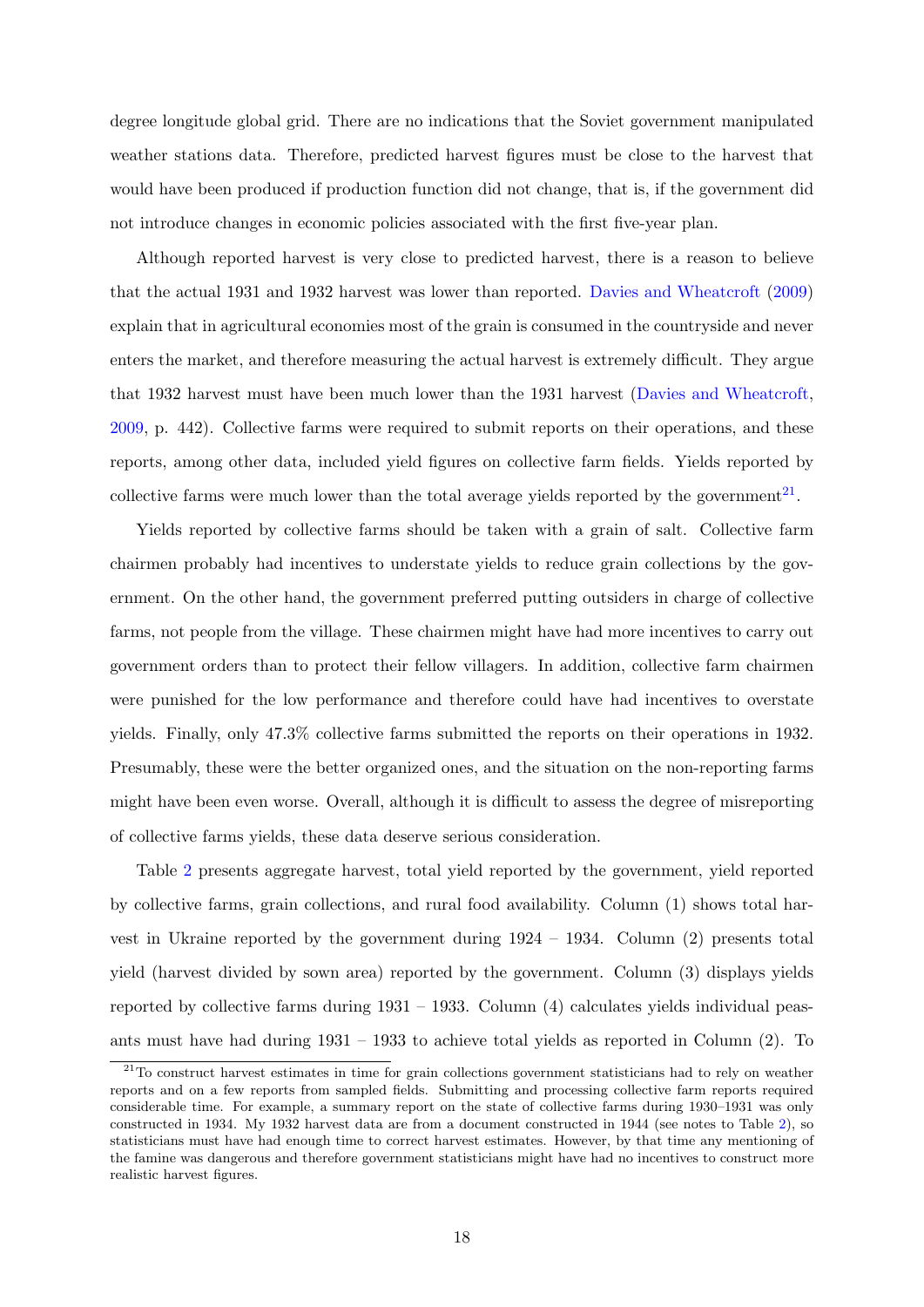calculate individual peasants' yields I assume that sown area was divided in proportion with collectivization rate<sup>[22](#page-19-0),[23](#page-19-1)</sup>. Figure [7](#page-47-0) plots reported total yields, reported collective farms yields, and calculated individual peasants' yields. The calculated individual yields are unrealistically high. In particular, individual peasants must have produced 15.1 centners per hectare in 1932, and 18.3 centners per hectare in 1933 for reported total yields to be correct. Reported yield was never higher than 14 centners per hectare before World War II. Therefore, I conclude that reported total yield and reported total harvest must have been exaggerated and the true harvest and yield were lower during 1931 – 1933.

The true harvest figures are impossible to recover, but some corrections are feasible. Since reported harvest is very close to the harvest predicted by the weather, reported total yields must have been close to the yields that would have been achieved if production function did not change. Therefore, the simplest way to correct reported harvest figures is to assume that sown area was divided in proportion with collectivization rate and that individual peasants had yields equal to reported total yields (consistent with the weather), and that collective farms had yields as reported by collective farms. Table [2](#page-54-0) Column (5) presents corrected harvest for the years of 1931 – 1933, and Figure [8a](#page-47-1) plots reported and corrected harvest. This correction is the most optimistic for the harvest. If individual peasants had less than proportional share of sown area, or achieved lower than reported total yields (for example, because as a rule they were allocated worse land), then the true harvest would have been even lower than corrected harvest. However, even this optimistically corrected harvest is 37% lower than the 1925–1929 average.

Table [2](#page-54-0) Column (6) reports grain collected by the government. In 1932 the government reduced grain collections by 44% relative to 1930 and 1931 levels, from more than 7 million tons to 4.2 million tons. Column (7) presents reported rural food availability – reported harvest minus grain collections. Because grain collections were lower in 1932, reported rural food availability in 1932 is higher than in 1931. Moreover, reported food availability in 1932 (10.3 million tons) is only slightly lower than average rural food available during 1925 – 1929 (13.1 million tons). This is inconsistent with the fact that the peak of the famine occurred after the 1932 harvest.

<span id="page-19-0"></span><sup>&</sup>lt;sup>22</sup>Collectivization rate was  $33.1\%$  on January 1, 1931;  $69.2\%$  on January 1, 1932;  $69.5\%$  on January 1, 1933 [\(Davies and Wheatcroft,](#page-40-1) [2009,](#page-40-1) Table 27).

<span id="page-19-1"></span><sup>&</sup>lt;sup>23</sup> According to historical accounts, land was divided roughly in proportion with collectivization rate, although collective farms usually received the best land. Below Section [4.2.1,](#page-27-0) Table [7](#page-58-0) demonstrates that in 1930 collective farms had slightly more land per capita than individual peasants. Collective farms were under pressure from the government to maintain high sown areas while less control was imposed on individual peasants. The assumption that sown area was divided in proportion to collectivization rate is against individual peasants' yields and in favor of collective farms yields. If the actual individual peasants' sown area was smaller, then they must have had even higher yields to achieve reported average total yields.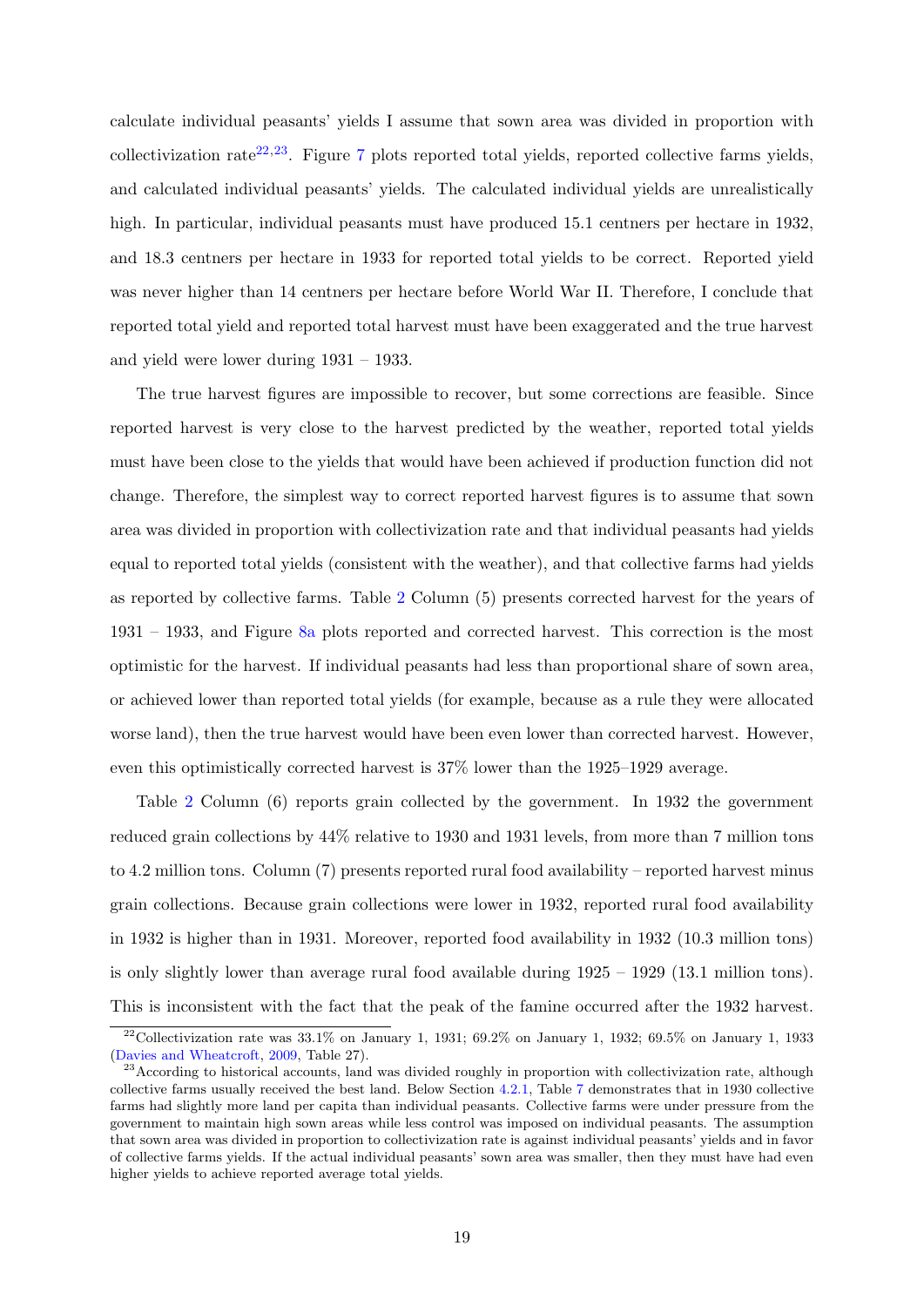Since grain collections are well documented, the true 1932 harvest must have been lower than reported harvest. Column (8) shows corrected rural food availability – corrected harvest minus grain collections. For illustration, Figure [8b](#page-47-1) plots reported and corrected rural food availability. Corrected rural food availability in 1932 is 53% lower than the 1925–1929 average.

To conclude, this section demonstrates that there was no significant drop in harvest due to the negative weather shocks of 1931 and 1932: if production function did not change, then 1931 and 1932 harvests would have been roughly equal to the 1925–1929 average in Ukraine. However, using collective farms reports, it demonstrates that the actual harvest must have been much lower in 1931 and 1932 than the harvest predicted by the weather and reported by the government. Therefore, other explanations of the famine (economic policies and genocide) are worth exploring.

## <span id="page-20-0"></span>4.2 Policies

This section studies famine-specific policies. Motivated by the historical accounts summarized in Section [2,](#page-6-0) I start with studying the three following policy measures. First, to examine the impact of government policies on agricultural productivity and ultimately on mortality, I consider the collectivization rate, that is, the share of rural households in collective farms in 1930 (the last year disaggregated data are available for). Next, to investigate the impact of grain collections on mortality, I study how district mortality rates varied with the distance to a railroad. Presumably, the closer a district was to a railroad, the cheaper it was to extract grain from it. And third, to investigate how food distribution impacted mortality I study the relationship between the number of workers employed in so-called Group A industries and mortality (Group A were industries producing means of production, e.g. coal mining, as opposed to Group B industries producing consumer goods). Producing means of production was important for industrialization and implementation of the first five-year plan, and therefore factories and establishments belonging to these industries had a higher chance of being placed in a higher priority supply list.

This section documents that both collectivization and the lack of favored industries increased mortality. It also studies the mechanism through which collectivization increased mortality. Using aggregate data, it demonstrates that, although higher share of harvest was extracted from collectives, in per capita terms collective farm members delivered less grain to the government than individual peasants. It also shows that districts with larger collective farms experienced higher mortality, and that, consistent with historical accounts, collectivization led to a drop in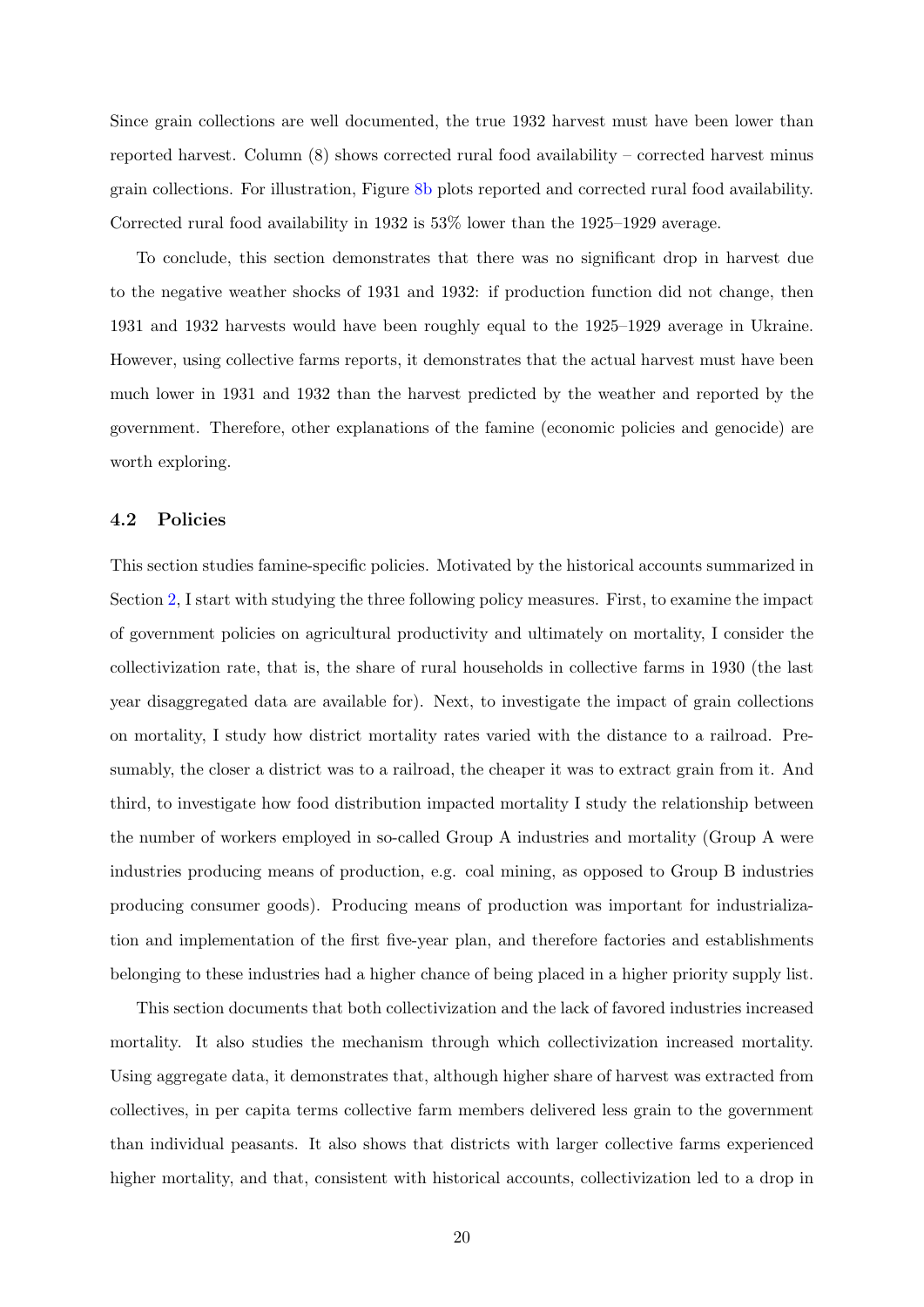livestock and sown area.

Since all policy measures (collectivization rate, number of Group A workers per capita, distance to a railroad) were not exogenously determined, before studying their impact on mortality, I investigate how district characteristics varied with the intensity of the policies. First, I indicate districts that had collectivization rate above the median and regress all available district characteristics on this indicator, value of agricultural equipment per capita in 1925, livestock per capita in 1925, Polissia region indicator<sup>[24](#page-21-0)</sup>, and province fixed effects<sup>[25](#page-21-1)</sup>. The value of agricultural equipment per capita and livestock per capita should capture district's wealth and economic development level, and Polissia region indicator marks an agroclimatic zone significantly different from the rest of the Ukrainian territory. Table [3](#page-55-0) Column (1) reports the coefficients of the collectivization above the median dummy. All but one coefficient are small and not statistically significant, and the only statistically significant difference is in the number of horses per capita. Although significant, the magnitude of the difference is very small: districts with collectivization above the median had on average 0.013 more horses per capita, while on average districts had 0.187 horses per capita. Thus, the assumption that conditional on livestock, agricultural equipment, Polissia indicator, and province fixed effects collectivization rate was as good as random is likely satisfied.

Next, I do the same with food distribution: I mark districts that had more than median number of Group A workers per capita, and regress each district characteristic on this indicator and on livestock per capita, value of agricultural equipment per capita, Polissia region indicator, and province fixed effects. Table [3](#page-55-0) Column (2) reports the "Group A workers per capita is above the median" dummy coefficients. Districts with more Group A industry had lower rural population density and higher urbanization rates. This difference should have been expected – more urbanized and industrially developed areas have higher probability of having an industry

 $x_d = \alpha_p + \beta \mathbb{I}[z_d > median] + \gamma livestock_d + \delta equipment_d + \theta polissia_d + \epsilon_d$ 

<span id="page-21-0"></span><sup>&</sup>lt;sup>24</sup>As reported by the documents, Soviet territory was divided into three groups according to collectivization priority: group 1 was to be collectivized as soon as possible, group 2 next, and group 3 the last. Whole Ukraine was in group 1, except the northern region of Polissia (some 12% of the territory of Ukraine, 10% of the population) was in group 2 [\(Danilov et al.,](#page-40-16) [1999,](#page-40-16) volume 2, pp 570–575). Therefore, there was less pressure on Polissia districts to form collective farms.

<span id="page-21-1"></span><sup>&</sup>lt;sup>25</sup>To be precise, for each district characteristic  $x_d$  I estimate the following equation:

where d stands for district,  $p$  – province,  $\alpha_p$  – province fixed effect,  $z_d$  – policy intensity measure (collectivization rate, number of Group A workers per capita, or log distance to a railroad),  $\mathbb{I}[z_d > \text{median}]$  indicates if the value of policy intensity measure is above the median, *livestock<sub>d</sub>* is district's livestock per capita in 1925, equipment<sub>d</sub> – value of agricultural equipment per capita in district d in 1925, polissia – Polissia region indicator, and  $\epsilon_d$ is an error term. Table [3](#page-55-0) reports  $\beta$  coefficients for each policy  $z_d$  (Column (1) for collectivization rate, Column (2) – number of Group A workers per capita, Column (3) – log distance to a railroad), and for each district characteristic  $x_d$ .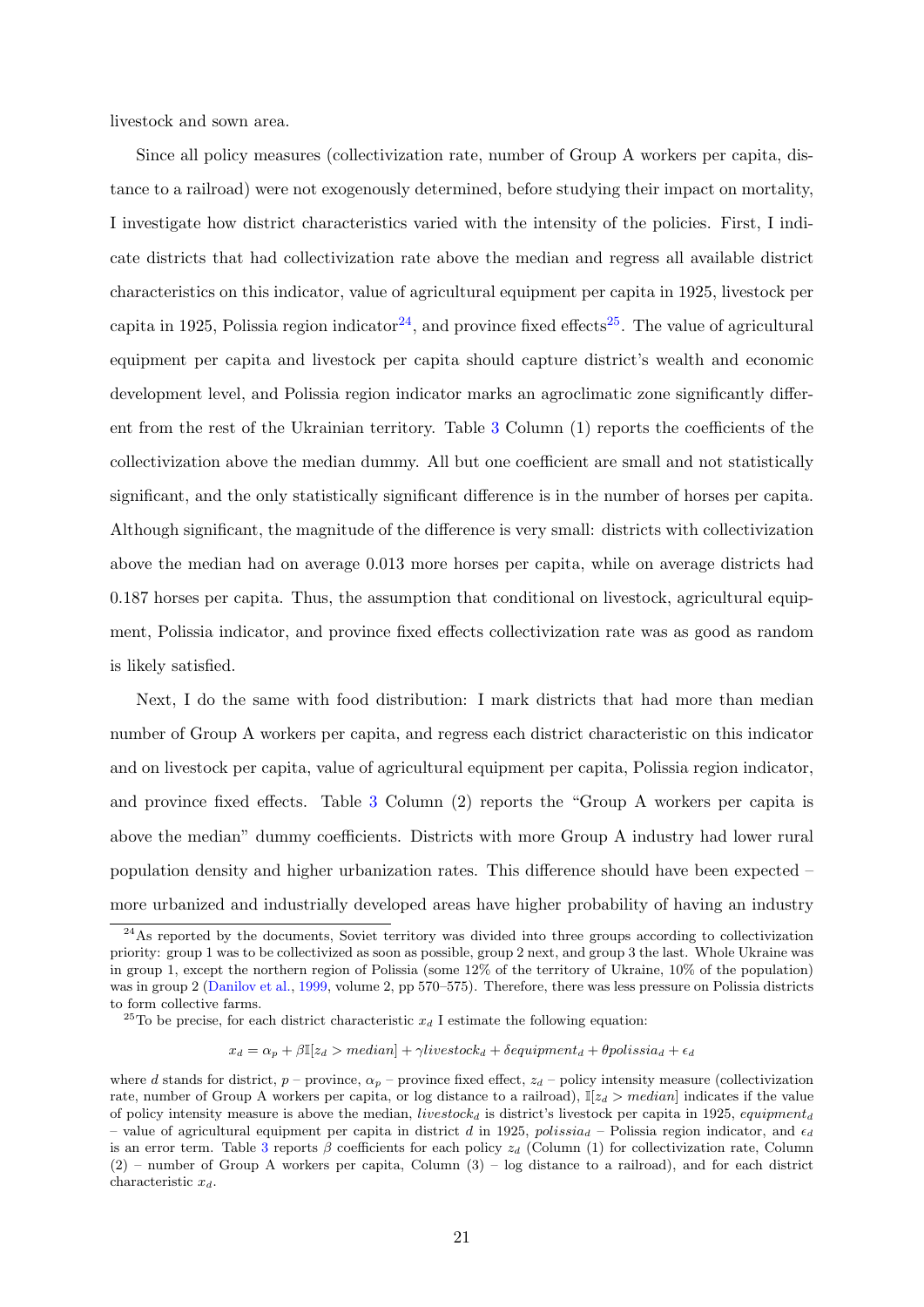producing means of production. To account for these differences, in all subsequent estimates I control for urbanization and population density.

Finally, similar to the previous estimates, I compare districts with distance to a railroad below and above the median. Table [3](#page-55-0) Column (3) reports the results. Districts located farther from a railroad had lower urbanization rates and had more arable land per capita and higher sown area of grain per capita. Nevertheless, these districts did not produce more grain per capita. All in all, the sample appears well balanced across all the policy proxies, and the minor differences can be controlled for.

As Section [3](#page-11-0) explains, I have district-level 1933 mortality data, policy intensity measures, and pre-famine characteristics, and in addition I have more aggregated region-level 1927 and 1928 mortality data. Ex ante, it is not clear which approach to take: to use more disaggregated data and only 1933 mortality, or to employ more aggregated data and make use of 1927 and 1928 mortality in addition to 1933 mortality. There are pros and cons to both approaches. As Section [3.1](#page-13-0) explains, regions ceased to exist in the early 1930, when a two-step province-district administrative division begun being introduced. Regions don't fit into subsequently created provinces, many were split between two provinces. Therefore, using variation in policy intensities on a district level with province fixed effects seems reasonable. But on the other hand, provinces were only introduced starting in 1931, and it is not clear how much of the government policies was implemented on a province level, and how much was decided on a district level directly in Kharkiv<sup>[26](#page-22-0)</sup>. By construction, provinces united similar districts, and therefore province fixed effects may be taking away important variation. There are more districts than regions (280 districts in my sample and only 36 regions), so using districts as a primary unit of observation increases statistical power. On the other hand, policy intensities are measured with error. For example, collectivization rate was measured in May of 1930, and much changed from 1930 to 1932, some households left collectives, many more joined. Using more aggregated regions might help differencing out measurement error and therefore produce more accurate estimates. But regions might be too large and using regions may destroy important variation in policy intensities. Since it is not clear which empirical strategy is better, below I report estimates using three strategies: (1) cross-section estimates using districts as a primary unit of observation, (2) for comparison, cross-section estimates using regions, and (3) differences-in-differences estimates using regions.

<span id="page-22-0"></span><sup>26</sup>Kharkiv was the capital of Ukraine at the time.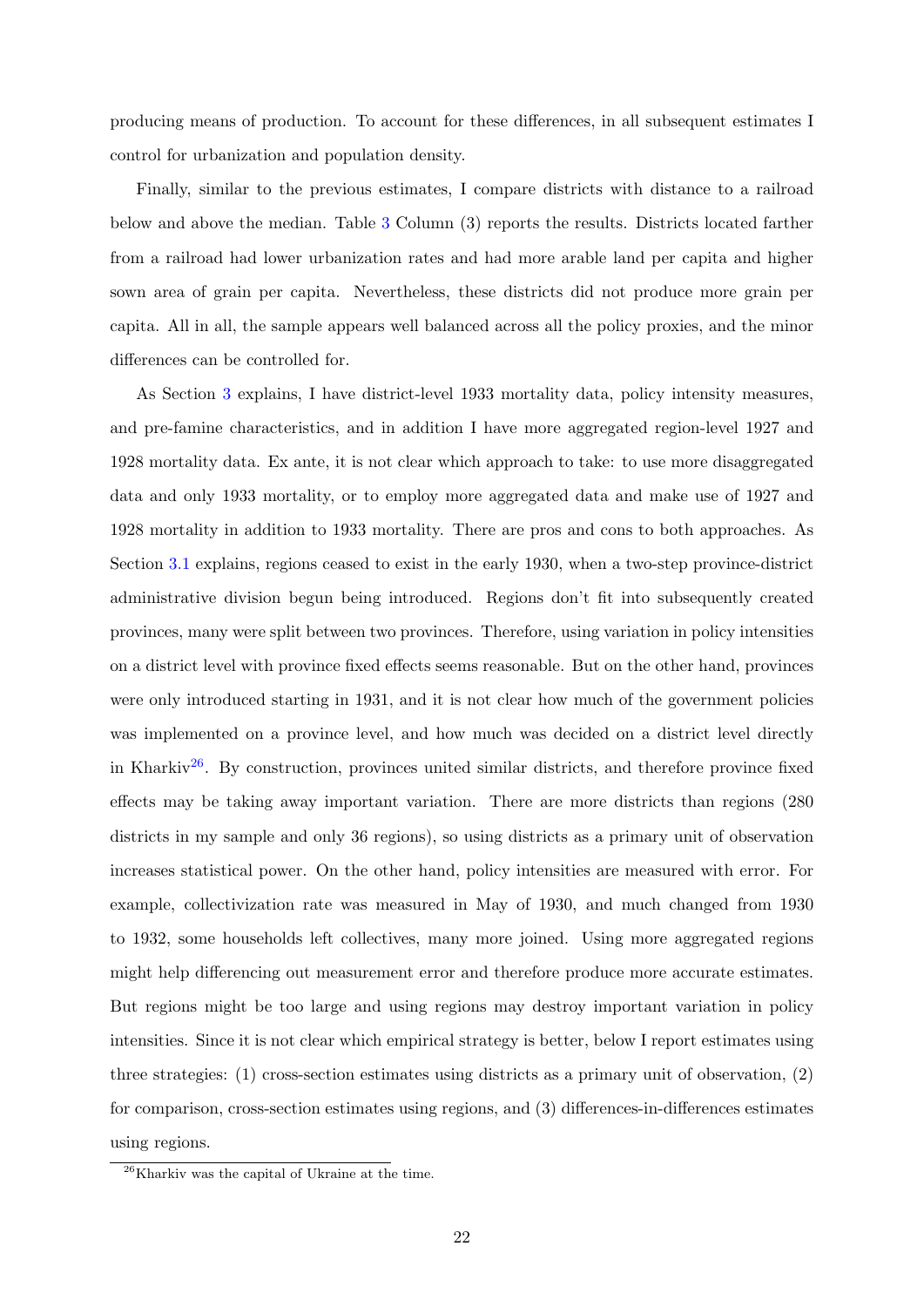First, to study the relationship between government policies and mortality using a crosssection of districts I estimate the following specification:

<span id="page-23-0"></span>
$$
mortality_d = \alpha_p + \beta z_d + X'_d \gamma + \epsilon_d \tag{1}
$$

where d stands for district,  $p$  – province where the district was located, mortality<sub>d</sub> – district death rate in 1933,  $z_d$  – measure of intensity of the government policy in district d discussed above,  $X_d$  – a vector of district-specific characteristics, and  $\alpha_p$  – province fixed effect.

There are two main empirical challenges. First, reverse causality – what if the observed relationship between policy intensity and mortality is a *result* of the famine, instead of policies impacting mortality. For example, what if more severe famine made peasants join collective farms at a higher rate? However, this concern can be eliminated because all policies are measured before the famine, in 1930. A more serious problem is omitted variable bias. What if the relationship between policies and mortality is driven by some omitted factor correlated with the intensity of the policy? For example, what if poor peasants were more willing to join collective farms, and districts with higher collectivization rate had higher mortality not because of collectivization itself but because the population there had less resources to survive crop failure. The discussion above alleviates this concern – it shows that conditional on livestock per capita, value of agricultural equipment per capita, Polissia region indicator, and province fixed effects there seem to be very few differences between districts whose exposure to policies was above or below the median. Nevertheless, to account for possible omitted variable, I control for every possible factor that could have had a direct effect on mortality in 1933 and could have been correlated with the intensity of the policies.

Therefore, in all subsequent estimates district characteristics include factors that could have affected mortality directly. I control for food sources: wheat and rye production per capita in 1925, sown area of potato per capita in 1925, and livestock per capita in 1925. I also include wealth and economic development proxies in district controls: value of agricultural equipment per capita in 1925, rural literacy rate in 1927, urbanization in 1927, and rural population density in 1927. Finally, to account for varying agroclimatic conditions I also include Polissia region indicator in district controls. The identifying assumption is that, if not for the different exposure to government policies, districts with similar pre-famine characteristics should have had similar mortality in 1933.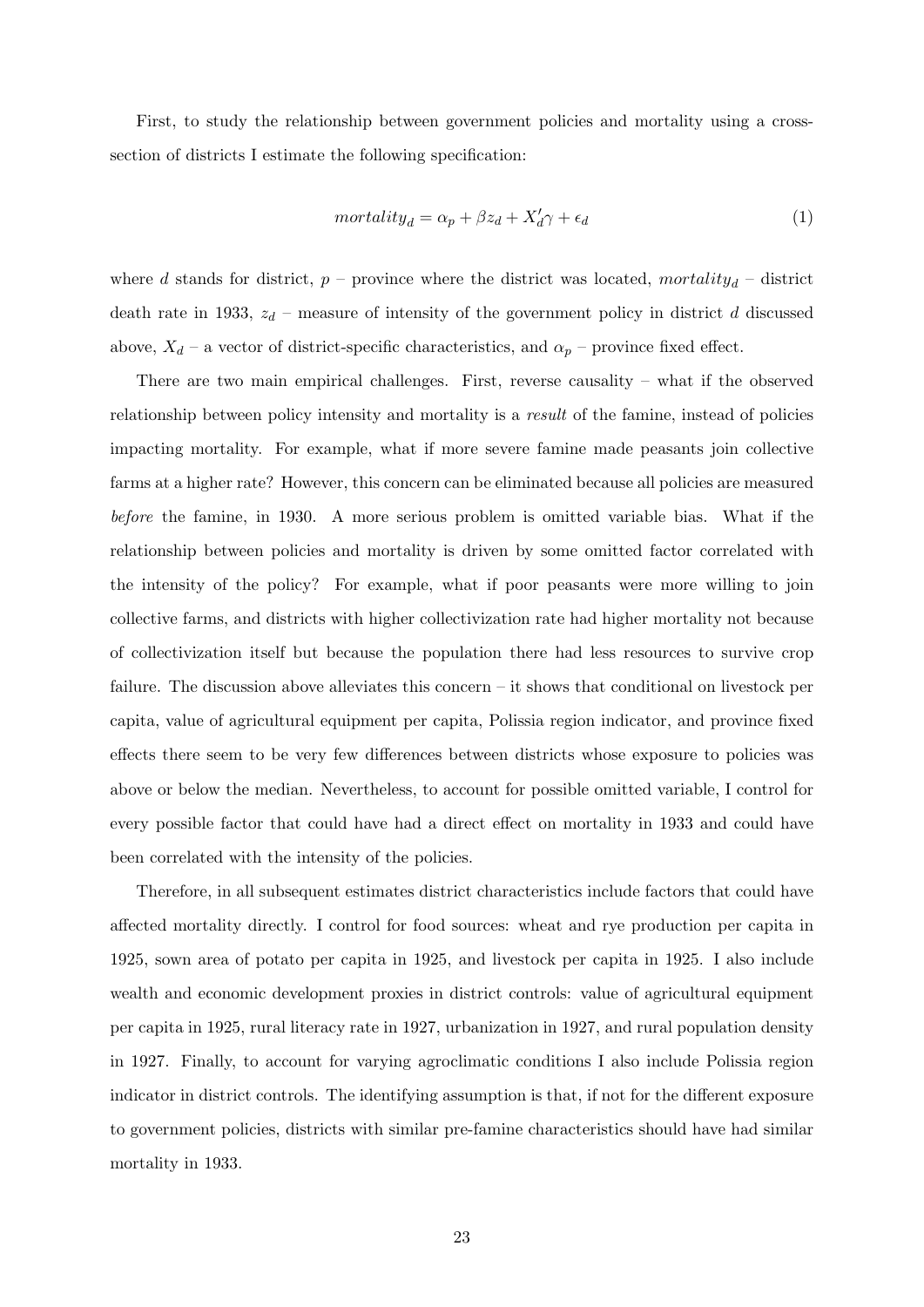Table [4](#page-56-0) Panel A reports the estimates of the impact of government policies on mortality using model [\(1\)](#page-23-0). Column (1) reports the relationship between collectivization rate in 1930 and mortality in 1933. The collectivization coefficient is positive and highly statistically significant  $(p$ -value below 0.1%). Moreover, it is very large in magnitude – one standard deviation increase in collectivization rate (some 20% increase) raises 1933 mortality by 0.23 of a standard deviation, or by 8 people per 1000. This is a very large effect given that mortality in non-famine years was approximately 18 per 1000.

Figure [10](#page-49-0) plots conditional scatter plot and fitted values corresponding to the estimates in Column (1). It demonstrates that the relationship between collectivization and mortality is not driven by one observation or a group of observations. And to check that this relationship is not driven by one province I estimate specification [\(1\)](#page-23-0) with baseline controls dropping each of the eight Ukrainian provinces one by one. Figure [11](#page-49-1) shows collectivization coefficients with their 95% confidence intervals estimated on a sample without one of the provinces. Since Kiev province had the highest mortality in 1933 it is not surprising that the magnitude of the coefficient decreases slightly when Kiev province is taken out of the sample. By the same token, Odesa province had high collectivization rates and the lowest mortality in 1933, and therefore taking it out of the sample increases collectivization coefficient. Nevertheless, removing both Kiev and Odesa provinces still leaves a highly statistically significant coefficient, its magnitude almost identical to the baseline estimate. Thus, the positive relationship between collectivization in 1930 and mortality in 1933 appears not to be driven by a particular region or a territory inside Ukraine.

As another robustness check, I estimate the relationship between collectivization and natality, Table [B1](#page-65-0) reports the results. The effect on birth rates, if any, should be small because usually natality reacts on famine conditions with a several months delay. Although small, the collectivization coefficient is negative and highly statistically significant. One standard deviation increase in collectivization rates decreases 1933 natality by 16% of a standard deviation, or by 0.8 births per 1000.

Finally, I estimate specification [\(1\)](#page-23-0) using three alternative 1930 collectivization data versions (Table [B2\)](#page-65-1), and alternative 1933 mortality data from HURI (Table [B3\)](#page-66-0). The alternative estimates are very similar to the baseline estimates in Table [4](#page-56-0) Column (1) both in magnitude and statistical significance.

In addition, Appendix Section [B](#page-70-0) offers an instrumental variable strategy to estimate the impact of collectivization on mortality. The IV estimates are much higher than the baseline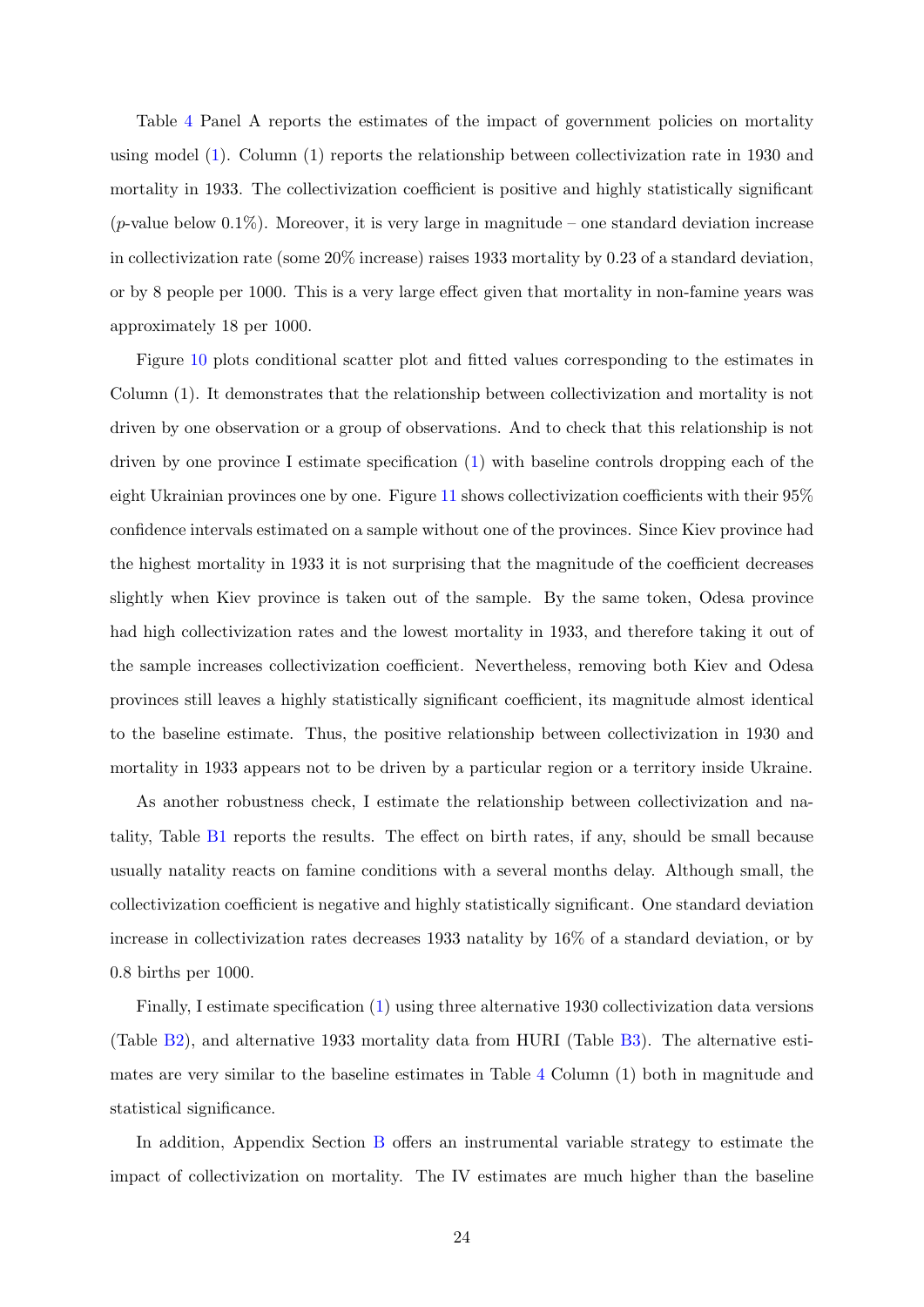OLS estimates. One possible explanation for this fact is that the government could have been putting pressure extracting grain from districts that were subsequently more collectivized. The inhabitants of these districts could have learned to deal with the government pressure relatively better. For example, peasants in these districts could have learned to hide their grain better. Wealth and grain controls do not fully account for this "ability to hide grain" factor. Most importantly, the impact of collectivization is positive, large, strongly statistically significant, and robust.

Table [4](#page-56-0) Panel A Column (2) reports the relationship between Group A industry workers per capita in 1930 and mortality in 1933 estimated according to the specification [\(1\)](#page-23-0). It shows that more Group A workers per capita reduced 1933 mortality, the coefficient is highly statistically significant. The magnitude of the effect is also not negligible – one standard deviation increase in the number of Group A workers per capita (0.03 more Group A workers per capita) reduces mortality by 0.07 of a standard deviation, or by 3 people per 1000.

Table [4](#page-56-0) Panel A Column (3) estimates the relationship between log distance to a railroad and mortality in 1933. The coefficient is statistically zero – either distance to a railroad is a bad proxy for grain collections, or grain collections are captured by the collectivization rate  $if$ more grain was extracted from the collectives).

Finally, Table [4](#page-56-0) Panel A Column (4) includes all three policy intensity measures on the right-hand side of the regression. The estimated coefficients are very similar to the ones reported in Columns  $(1) - (3)$  both in statistical significance and magnitude: collectivization increases 1933 mortality, having more Group A workers per capita decreases mortality, and there is no relationship between distance to a railroad and mortality.

Next, for comparison, I estimate the relationship between policy intensity measures and mortality on a cross-section of regions instead of districts. I use specification similar to specification [\(1\)](#page-23-0) but without province fixed effects since regions don't fit into provinces. Table [4](#page-56-0) Panel B reports the estimates. There are few important differences. First, the collectivization coefficient increases significantly: 20% increase in collectivization rate raises 1933 mortality by 12 people per 1000. There are two explanations for this increase: first, without province fixed effects there is more useful variation in collectivization rates and in baseline region characteristics, and second, measurement error is smaller when more aggregated regions are used. Next, Group A workers per capita coefficient becomes statistically zero. One possible explanation for this is that there are very few districts with many Group A workers and the majority of districts has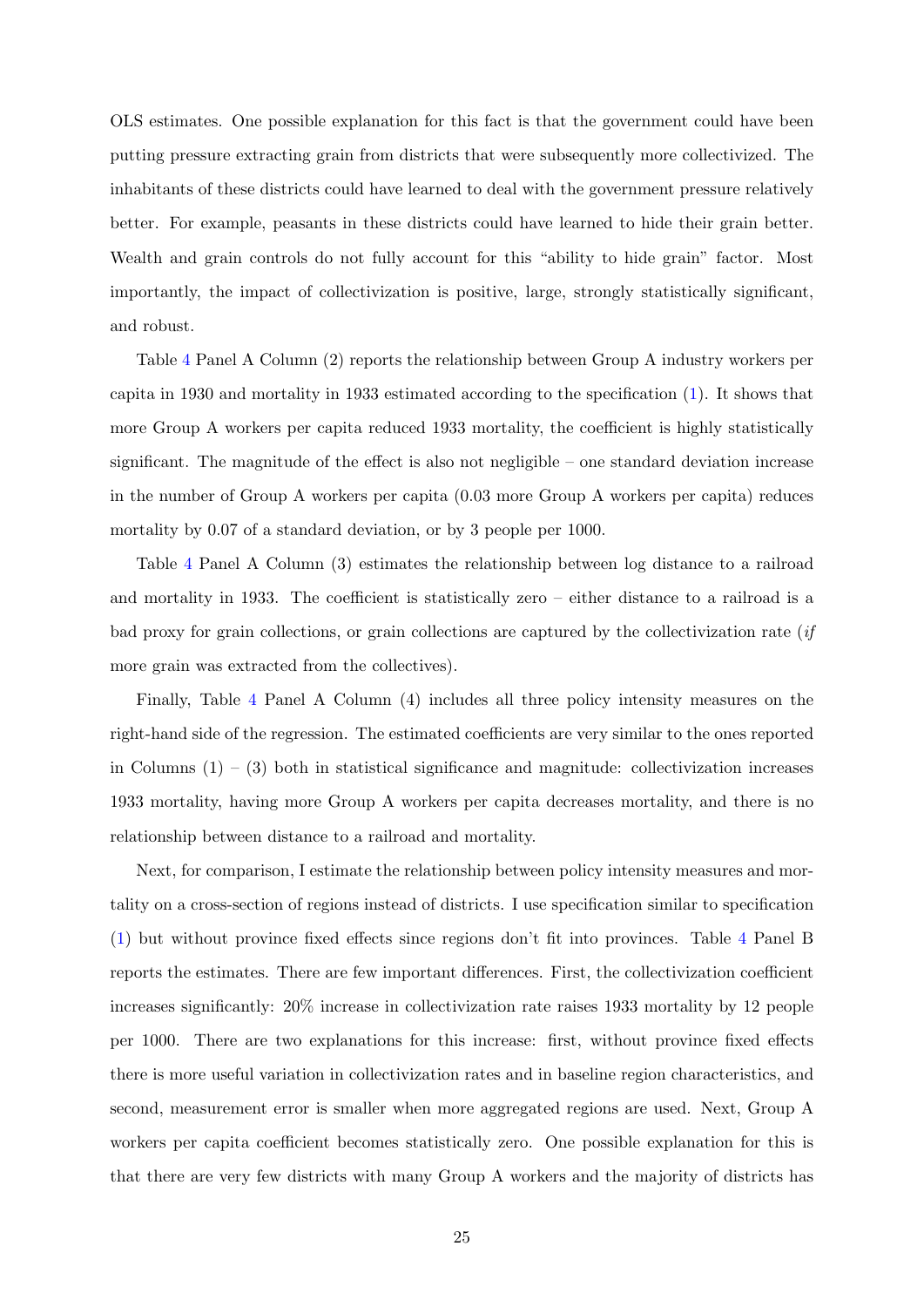zero Group A workers, and when data are aggregated to the region level there is no variation in the industry composition. Finally, as before, there is no relationship between distance to a railroad and mortality in 1933.

Finally, although I control for as many factors that could have been affecting mortality as possible, some aspects cannot be easily measured. To account for potential unobserved heterogeneity, I offer a differences-in-differences estimates using region level data that allow me to control for region fixed effects. I estimate the following specification:

$$
mortality_{i,t} = \beta z_i I_t^{fam} + X_i' I_t^{fam} \gamma + \alpha_i + \tau_t + \epsilon_{i,d}
$$
\n<sup>(2)</sup>

where i stand for region, t for year (1927, 1928, and 1933), and mortality<sub>i,t</sub> is mortality in region *i* in year *t*;  $z_i I_t^{fam}$  $t^{fam}$  is a policy measure interacted with the famine indicator that equals to one in 1933 and to zero otherwise, and  $X_i'I_t^{fam}$  $t_t^{jdm}$  are region characteristics interacted with the famine dummy. I do not include province fixed effects because regions don't fit into subsequently created provinces (many were split between two provinces). The identifying assumption is that, if not for the differences in policy intensities, the change in mortality from non-famine years to famine year would have been similar among regions with similar characteristics.

Table [4](#page-56-0) Panel C presents the estimates. The coefficients are extremely close the the corresponding coefficients obtained on a cross-section of regions and reported in [4](#page-56-0) Panel B, only more statistically significant. Column (1) shows that in the difference in differences setting the collectivization coefficient interacted with famine dummy is positive and highly statistically significant. For illustration, Figure [12](#page-50-0) plots relationship between collectivization and mortality in 1927 and in 1933 conditional on baseline controls. There is no relationship in 1927, and there is a strong positive one in 1933. Column (2) demonstrates that the coefficient of Group A workers per capita interacted with famine dummy is statistically zero. Colum (3) shows that, as before, there is no relationship between log distance to a railroad interacted with famine dummy and mortality. Column (4) includes in the estimates all three policy measures interacted with famine dummy. The magnitude and statistical significance of collectivization coefficient does not change. Thus, difference-in-difference estimates are in line with the main cross-section estimates, and it is unlikely that the results are driven by an omitted factor.

The next subsection attempts to shed more light on what made collectivization so deadly. It considers two mechanisms that could have affected food availability and productivity: a drop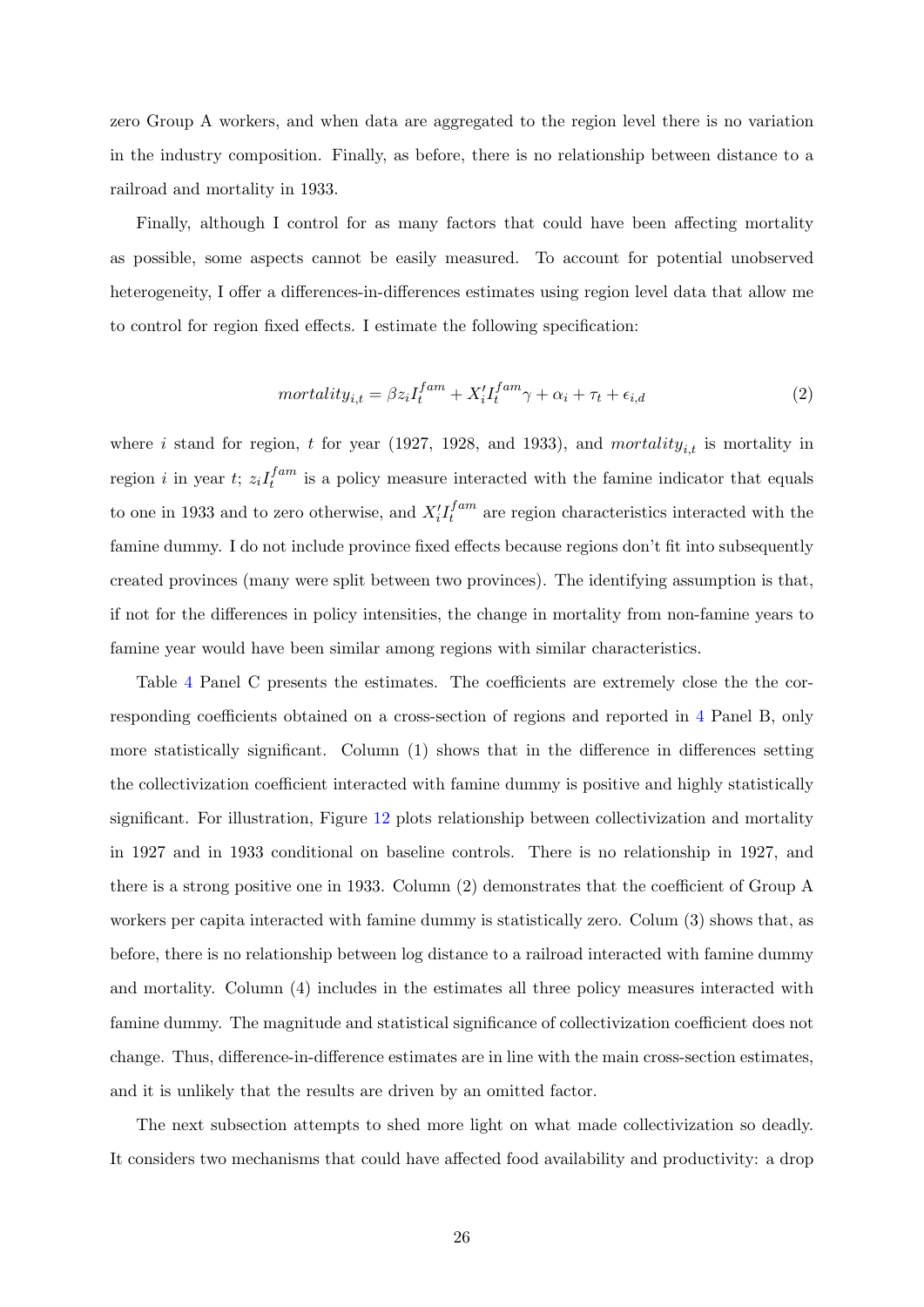in sown area and a drop in livestock.

### <span id="page-27-0"></span>4.2.1 Mechanisms: why collectivization increased mortality

This section undertakes to understand why exactly did collectivization led to higher mortality. There are two main possible (not mutually exclusive) mechanisms: the government might have extracted relatively more grain from collectives, and collective farms could have been less productive. This section presents evidence against relatively higher procurement from collectives, and for a drop in production. Using aggregated data, it demonstrates that in 1932 collective farm members delivered less grain per capita to the government than individual peasants. It then shows that, consistent with the drop in production hypothesis, collectivization led to a drop in sown area and a drop in livestock.

#### Procurement from collectives

Unfortunately, there are no disaggregated enough data on grain production or procurement. Therefore, I consider aggregated data on 1932 harvest and procurement (the last harvest before the peak of famine mortality in the winter and spring of 1933). These data are collected figure by figure from different sources and therefore might present an inconsistent picture and should be taken with extreme caution. Nevertheless, it is worth looking at them. Table [5](#page-57-0) Panel A shows the official data<sup>[27](#page-27-1)</sup> on collectivization rate, yield, harvest, and grain procurement in 1932; Panel B shows a more pessimistic scenario for Ukraine (to be explained three paragraphs below).

First, consider Table [5](#page-57-0) Panel A. Column (1) presents collectivization rate for the whole Soviet Union and for Ukraine on January 1, 1932. Column (2) presents the total grain yield (grain harvest per hectare of sown area) from the official statistics. Column (3) presents yield on collective farms from a report on the state of collective farms. This report contains data only on the farms that actually sent details on their operations to the officials, that is, on better organized collective farms (some 40% of all Soviet collective farms and 47% of Ukrainian collective farms). That is, the yields presented in this column are probably higher than the actual yields on collective farms if data on all collective farms were available. Using collectivization rate, total yield, yield on collective farms, and assuming that collective farms and individual peasants had equal sown area per capita<sup>[28](#page-27-2)</sup>, I can calculate the individual peasants' yield, Table

<span id="page-27-1"></span><sup>&</sup>lt;sup>27</sup>I must emphasized that all these data were classified until recently, and official does not mean publicly available during or after the famine. This is what the top Soviet officials knew and believed about the state of agriculture in 1932.

<span id="page-27-2"></span><sup>&</sup>lt;sup>28</sup>This assumption is in favor of collective farms. If individual peasants had lower sown area per capita their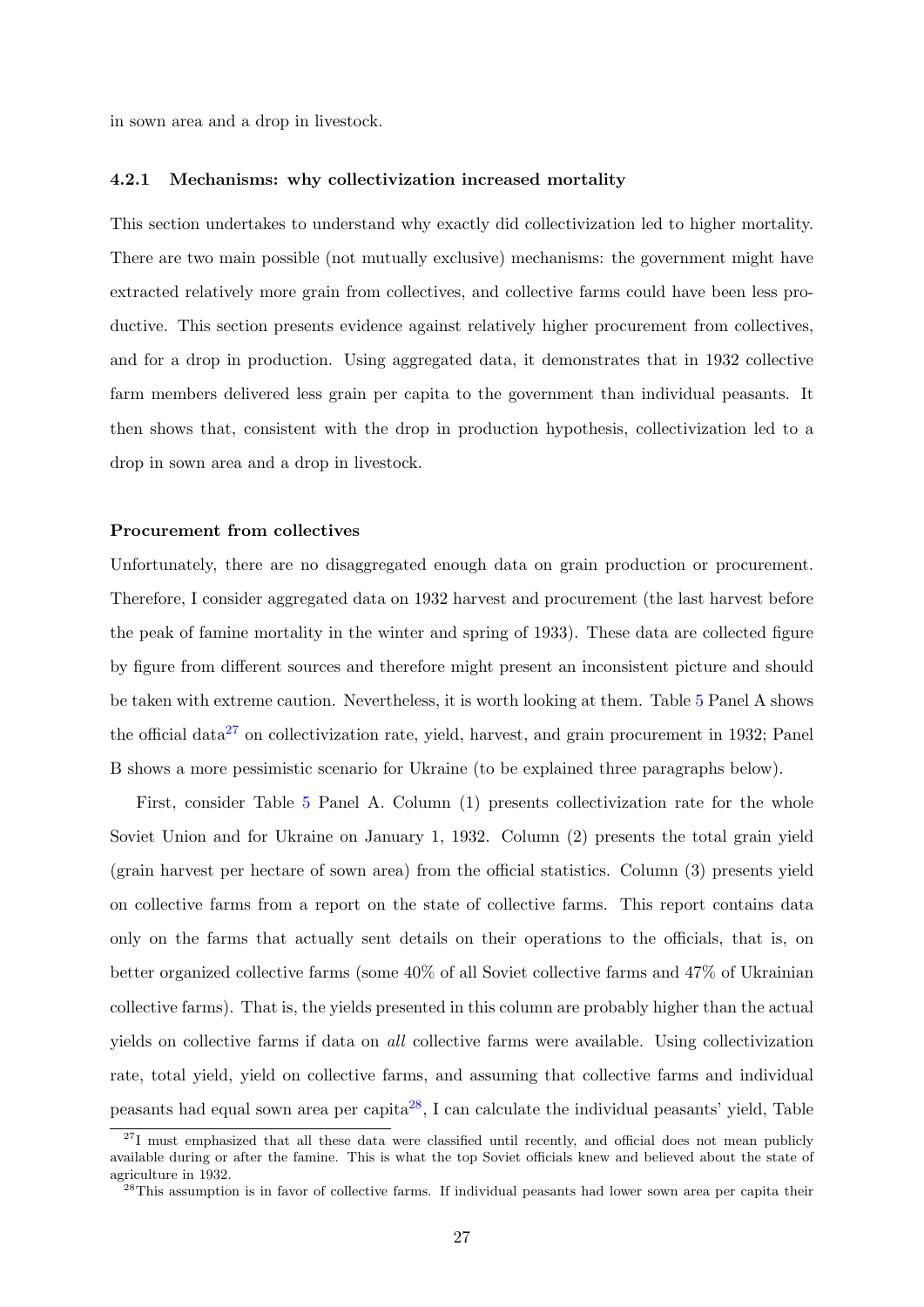[5](#page-57-0) Column (4). The calculated individual peasants' yield is much higher than yield on collective farms, consistent with the hypothesis that collective farms were less productive.

Next, using total harvest from official data (Table [5](#page-57-0) Column (5)), individual and collective yields, and assuming again that individual peasants and collective farms had the same sown area per capita, it is possible to calculate amount of grain produced by collectives and by individual peasants. Columns (6) and (7) present the results. In the USSR individual peasants, 36.3% of all peasants, produced 50.9% of grain; in Ukraine the proportion was even more striking, individual peasants (31.8% of all) produced 56.6% of grain. This is again consistent with collectivization increasing mortality due to drop in production on collective farms.

Finally, Table [5](#page-57-0) Columns (8) and (9) present official data on shares of harvest extracted from individuals and collectives. Consistent with the observation that extracting grain from collectives was relatively easier, a higher share of harvest was taken from collective farms. Using the grain production figures from Columns (6) and (7) and procurement shares from Columns (8) and (9), I calculate the amount of grain procured from individuals and collectives, Columns (10) and (11) report the result. Even though a lower *share* of the harvest was taken from individual peasants, they still delivered more in per capita terms. In the whole USSR individual peasants (36.3% of all peasants) delivered 41.7% of all procured grain, and in Ukraine alone individual peasants (31.8% of all) delivered 54.1% of procured grain.

It is possible however that the total yield figures presented in Table [5](#page-57-0) Panel A Column (2) are too optimistic. These are the official estimates, and even though they were very low for the Soviet agriculture at the time<sup>[29](#page-28-0)</sup>, the authorities were under pressure to procure more grain from the countryside and therefore may not have been willing to believe that the real yields were even lower. Therefore, I construct a more pessimistic scenario for Ukraine, using the lowest yield observed during 1932–1944 (the yield used is from the year 1934). Table [5](#page-57-0) Panel B shows the results. Lowering the total yield lowers the yield individual peasants must have had, the total harvest and the harvest produced by individual peasants, and the amount of grain procured from individual peasants. Nevertheless, even in this more pessimistic (or rather more realistic) scenario, individual peasants in Ukraine (31.8% of all peasants) produced 42.2% of the 1932 harvest and delivered to the government 40.4% of all procured grain. Thus, even this pessimistic scenario is consistent with the observation that less grain per capita was extracted from collective farm members relative to individual peasants.

yields must have been even higher.

<span id="page-28-0"></span> $^{29}$ For example, Ukraine had higher yields even after the German occupation during WW2.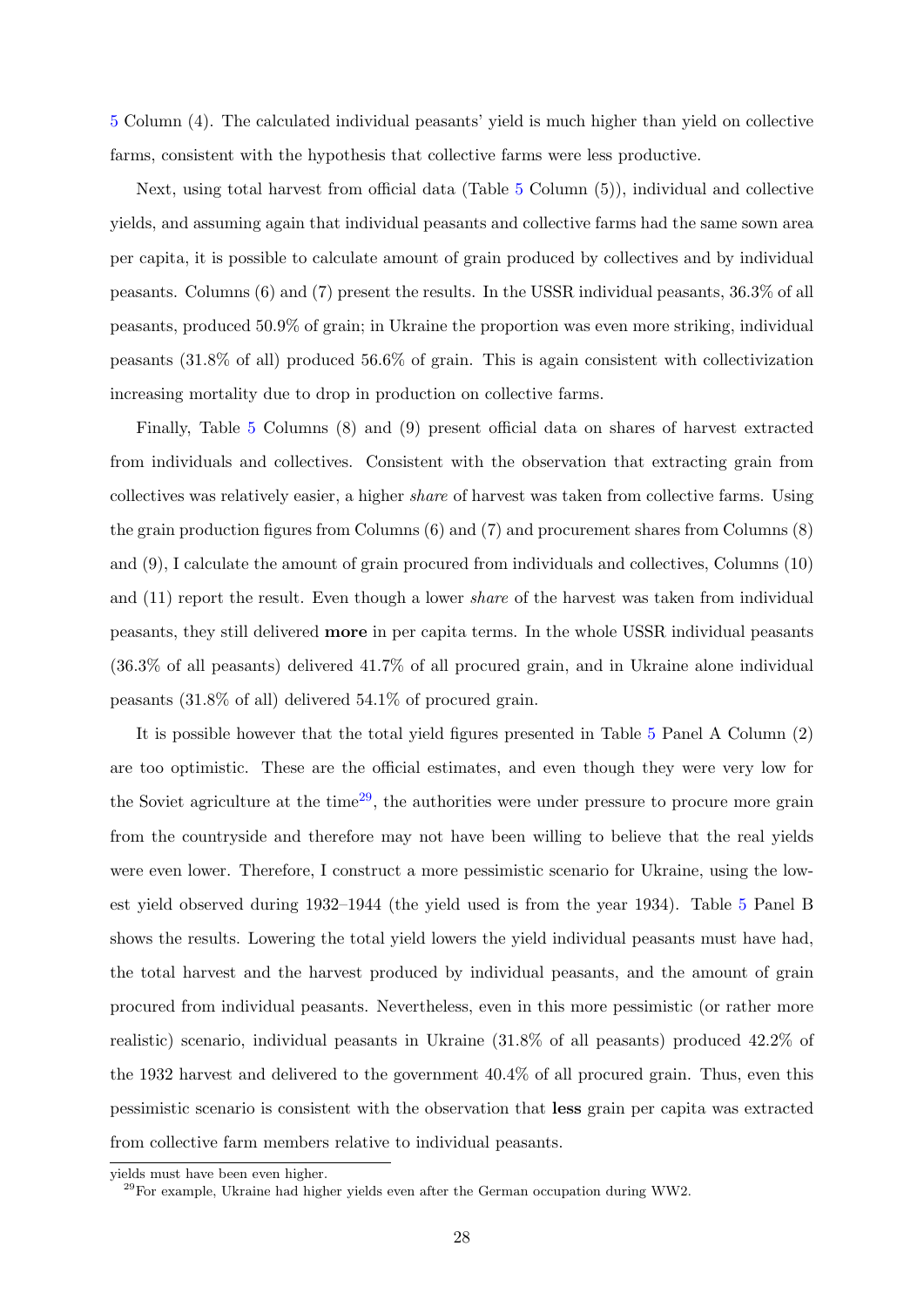### Production

This section presents further evidence suggesting that collective farms were less productive. First, I consider the factor most often mentioned in the literature – a drop in livestock. According to historical accounts, during early comprehensive collectivization drive peasants preferred slaughtering their animals instead of giving them to collective farms for free, so collectivization resulted in substantial drop in livestock. Therefore, collectivization could have increased mortality if more collectivized districts had higher drop in livestock. As a measure of drop in livestock I use the difference between cows, horses, and sheep per capita in 1925 and in 19[30](#page-29-0)<sup>30</sup>.

Table [6](#page-58-1) investigates the impact of collectivization on the drop in livestock. Columns (1), (2), (3), and (4) report the relationship between 1930 collectivization rate and, respectively, the drop in cows, horses, sheep, and all livestock per capita controlling for all baseline controls and, in addition, respectively, cows, horses, and sheep per capita in 1925. Consistent with historical accounts, all coefficients are positive, although, only the impact on drop in cows is not statistically significant.

Next, I demonstrate that collectivization disrupted production, and that due to mismanagement and disruption to incentives to work collective farms reduced output relative to individual peasants. Unfortunately, there is no disaggregated data on collective farms output, and even the available aggregate figures are debated by historians. Thus, I must rely on indirect evidence.

Collective farms varied in size – from some 20 households per kolkhoz to more than 400. Table [8](#page-59-0) demonstrates that it is the size of collective farms that drove mortality up in 1933. It presents estimates of specification [\(1\)](#page-23-0), adding average size of collective farms in a district to the controls. The two variables, collectivization rate and number of households per collective farm, are positively correlated, but are not identical, the correlation between the two equals 0.66. But, adding average size of collective farms to the controls makes collectivization coefficient statistically zero, it loses its magnitude and statistical significance. One standard deviation increase in the number of households per collective farms, that is, increasing average collective farm size in a district by 62 households, raises mortality by some 0.3 of a standard deviation, or, depending on a specification by 11 deaths per 1000. Thus, opposite to the hopes of the government ideologues, collectivization seems to have created diseconomies of scale – the larger the collective farms were in a district, the higher mortality the district experienced in 1933.

<span id="page-29-0"></span><sup>&</sup>lt;sup>30</sup>This is an imperfect measure if livestock growth rates varied in different areas during 1925–1929. But it is the best I have.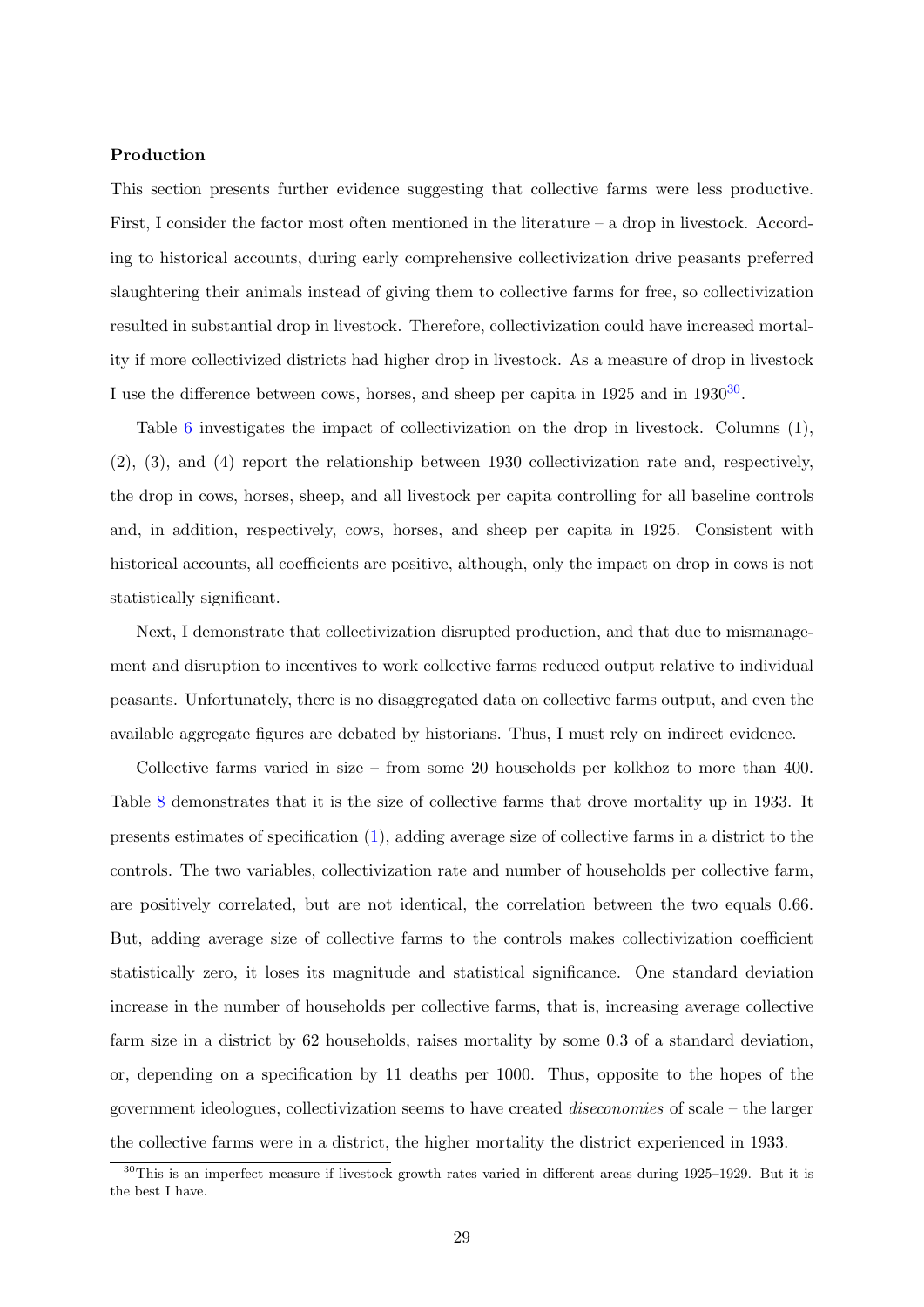To check that the above effect is not driven by collective farm members being crammed on a tiny plot of land I study the relationship between the collectivization rate and the share of socialized land in  $1930^{31}$  $1930^{31}$  $1930^{31}$ . I regress the difference of share of socialized land and collectivization rate on collectivization rate in 1930. Table [7](#page-58-0) reports the estimates. If the land was divided proportionally among individual peasants and collective farm members, the constant and the slope coefficients should be equal to zero. However, both are positive and highly statistically significant. That is, collective farm members had on average 3% more land (the constant coefficient equals 0.03), and the higher collectivization rate was, the more additional land collective farm members had (slope coefficient is positive). Thus, the effect of collectivization on mortality cannot be explained by a lower land to labor ratio on collective farms.

Finally, although I don't have disaggregated data on collective farm yields, I observe the sown area in 1930. Table [9](#page-59-1) estimates the impact of collectivization rate and average collective farm size in 1930 on the sown area of collective farm members and individual peasants. All specifications control for sown area per capita in 1925 and all baseline controls. Columns (1) and (3) show that collectivization decreased the sown area for both collective farms and individual peasants. Columns (2) and (4) show that collective farms reduced the sown area in the districts with larger collective farms, while size of the collectives did not affect sown area of individual peasants. Thus, although all the evidence presented is indirect, it is consistent with collective farms reducing productivity. That is, collectivization led to large amount of land being uncultivated.

### Total impact of collectivization on death toll

Finally, it would be interesting to estimate how many deaths were added by collectivization<sup>[32](#page-30-1)</sup>. In the subsequent calculations, I follow [Meng et al.](#page-41-7) [\(2015\)](#page-41-7). First, reported deaths is a sum of 1933 deaths in my sample. Next, predicted deaths is a sum of mortality rates predicted by my estimates multiplied by population. Third, benchmark deaths is a sum of mortality rates predicted for zero collectivization rate multiplied by population. Presumably, benchmark deaths is a number of deaths that would have occurred if the weather and all government policies were the same except agriculture was not collectivized. By construction, benchmark deaths do not

<span id="page-30-0"></span><sup>&</sup>lt;sup>31</sup>Share of socialized land is the amount of land used by collective farm members divided by the amount of land used by collective farm members plus the amount of land used by individual peasants.

<span id="page-30-1"></span><sup>&</sup>lt;sup>32</sup>Location of favored industries affects distribution of food, not the aggregate food availability, and therefore estimating how a different location of Group A industries would have affected total death toll does not make much sense.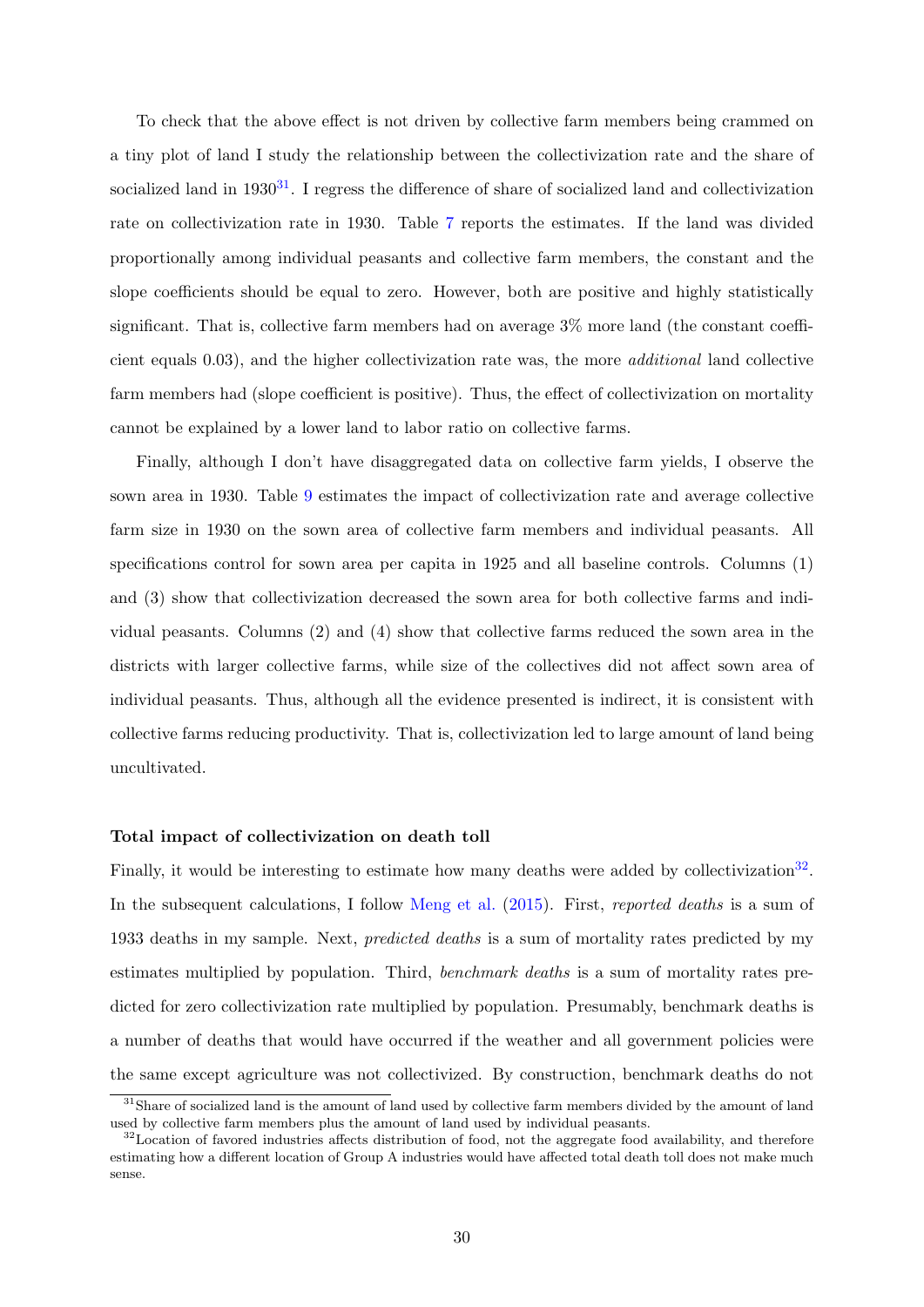take into account general equilibrium effects, that is, the change of procurement that could have occurred if without collectivization peasants had produced more. Increase in deaths due to collectivization is a ratio of predicted deaths to benchmark deaths minus 1.

Table [10](#page-60-0) reports the results. Because of the large number of controls and fixed effects, predicted deaths are very close to the actual reported deaths in all projections. Column (1) reports projections using district level estimates according to the estimates presented in Table [4](#page-56-0) Panel A Column (4). It demonstrates that collectivization raised total death toll by 30%. Column (2) takes a more cautious stance and shows the projections when 1931 and 1932 weather is taken into account, using estimates presented in Table [B4,](#page-67-0) Column (4). According to the projections in this column, collectivization raised 1933 death toll by 19%. Next, Column (3) uses okrug level difference-in-differences estimates presented in Table [4](#page-56-0) Panel C Column (4). When okrug-level data are used, collectivization is projected to raise death toll by a staggering 45%. Finally, for robustness check, Column (4) presents okrug-level estimates when, in addition to all okrug controls, 1931 and 1932 weather is controlled for  $33$ . However, when the weather is taken into account, collectivization is projected to have increased mortality by an unbelievable 49%.

To conclude, this section demonstrates that government policies made a sizeable contribution to 1933 mortality. Collectivization raised total death toll by at least 19%, probably due to the drop in production on collective farms. Location of favored industries also affected mortality probably because these industries had a higher priority for the government and were better supplied.

## <span id="page-31-0"></span>4.3 Ethnic composition and mortality

This section tests the hypothesis that within Ukraine districts with higher share of ethnic Ukrainians experienced higher mortality in 1933. First, I consider a simple OLS estimates using district level data on 1933 mortality, and then offer a battery of robustness checks, including difference-in-difference okrug level estimates, to make sure that the results are not driven by some omitted variable.

I estimate the following specification:

<span id="page-31-2"></span>
$$
mortality_d = \alpha_p + \deltaethnicity_d + Z_d'\beta + X_d'\gamma + \epsilon_d \tag{3}
$$

<span id="page-31-1"></span><sup>33</sup>To preserve space, these estimates are not presented, they are available upon request.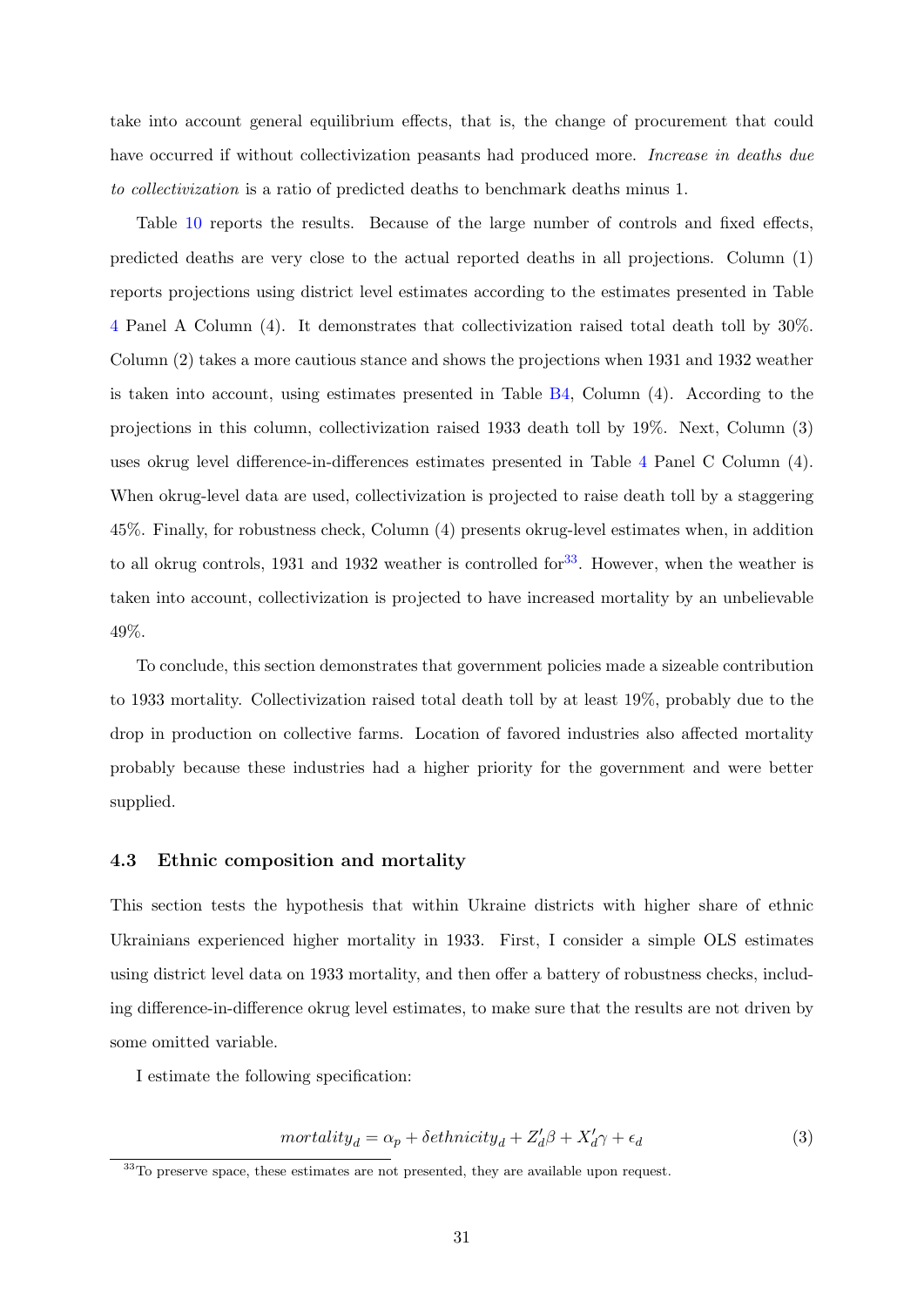where, as before, d stands for district,  $p$  – province where the district was located, mortality<sub>d</sub> – district death rate in 1933,  $\epsilon$ thnicity<sub>d</sub> – rural share of a particular ethnicity in district d,  $X_d$  – a vector of district-specific characteristics (all of the baseline controls discussed earlier in Section [4.2\)](#page-20-0),  $Z_d$  – policy measures (collectivization rate, number of Group A workers per capita, log distance to a railroad), and  $\alpha_p$  – province fixed effect. I consider four ethnicities that had some variation within Ukraine that allowed me to test the relationship between ethnicity and mortality: Ukrainians, Russians, Germans, and Jews. Figure [9](#page-48-0) shows histograms of the rural share of population belonging to one of these ethnicities. I also construct a synthetic group "other ethnicities", share of rural population belonging to this group equals one minus the sum of rural shares of Ukrainians, Russians, Germans, and Jews.

Table [11](#page-61-0) presents estimates of the effect of ethnicity on mortality using model [\(3\)](#page-31-2). Column (1) tests the relationship between rural share of ethnic Ukrainians and mortality in 1933 when only baseline controls are included in the estimate. It appears that the more ethnic Ukrainians there was in the district, the higher 1933 mortality was, ethnicity coefficient in Column (1) is positive though barely statistically significant. Figure [13](#page-50-1) shows conditional scatter plot and fitted values of the relationship between rural share of ethnic Ukrainians and mortality in 1933 conditional on baseline controls. The effect seems not to be driven by just a few observations or a group of observations. On the other hand, Figure [14](#page-51-0) shows the Ukrainian coefficient with its 95% confidence interval estimated on a sample without one of the provinces. Without Kiev or Moldova provinces the coefficient loses its magnitude and becomes statistically indistinguishable from zero. Thus, although there appears to be a positive association between ethnic Ukrainians and 1933 mortality, this relationship is barely statistically significant and very fragile – dropping a group of observations kills it.

Column (2) estimates the relationship between ethnic Ukrainians and mortality in 1933 adding policy controls. The Ukrainian coefficient loses statistical significance, but it might be due to lack of statistical power, as I cannot reject the hypothesis that coefficients in Column (1) and Column  $(2)$  are the same (*p*-value of the difference is 0.9).

To better understand the relationship between ethnic composition and 1933 mortality, Column (3) estimate the relationship between 1933 mortality and all ethnic groups excluding only share of ethnic Russians, and controlling for all baseline controls. The picture changes slightly. It appears that districts with more ethnic Ukrainians or Germans had higher mortality in 1933 relative districts with higher share of ethnic Russians.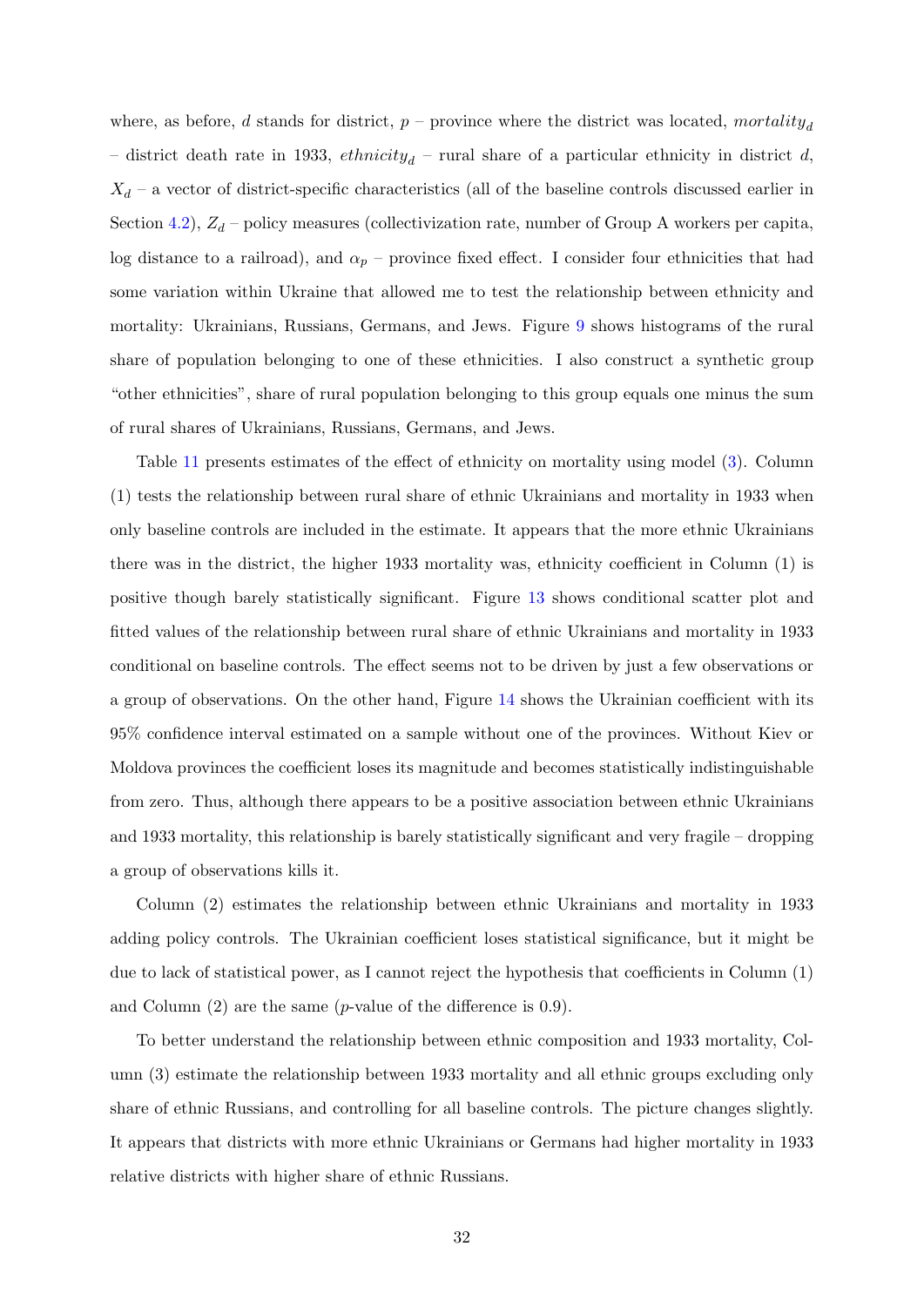To investigate this relationship in more details, Figure [15a](#page-51-1) plots conditional scatter plot and fitted values of the relationship between share of ethnic Ukrainians and mortality in 1933 conditional on the baseline controls and shares of ethnic Russians, Germans, and Jews (as in Column 6). The positive relationship seems to be driven by three districts: Baltskyy, Kodymskyy, and Markhlevskyy. Figure [15b](#page-51-1) demonstrates that dropping these three districts from the sample produces a flat relationship between the share of ethnic Ukrainians in the district and 1933 mortality.

Similarly, Figure [16a](#page-52-0) plots conditional scatter plot and fitted values of the relationship between share of ethnic Germans and mortality in 1933 conditional on the baseline controls and shares of ethnic Ukrainians, Russians, and Jews. The positive relationship seems to be driven by four districts: Karl-Libknekhtivskyy, Lyuksemburzkyy, Spartakivskyy, and Vysokopilskyy. And indeed, Figure [16b](#page-52-0) shows that dropping these four districts from the sample results in a relationship statistically indistinguishable from zero between the share of ethnic Germans in the district and 1933 mortality.

Finally, Table [11](#page-61-0) estimates the relationship between ethnic composition and mortality when in addition to Column (3) policy measures are controlled for. As before, ethnicity coefficients lose statistical significance, but I cannot reject the hypothesis that they are equal to the coefficients in Column (3).

The magnitude of the relationship between share of ethnic Ukrainians in rural population and 1933 mortality is limited. 10% increase in the rural share of ethnic Ukrainians raises 1933 mortality by 2.4 (Column 1) to 3 (Column 4) people per thousand. This is a sizable effect given that the average 1927 mortality was 18 per 1000, but is but a small figure compared to the average 1933 mortality of 64 per 1000. Thus, although the relationship between share of ethnic Ukrainians in rural population and 1933 mortality is positive, it explains but a small share of all the increase in mortality compared to non-famine years. Similarly, the relationship between rural share of ethnic Germans and 1933 mortality is very limited: 5% increase in ethnic German population (and Germans constituted less than 5% of all Ukrainians population) raises 1933 mortality by 2.2 people per 1000 (Column 4).

To check that the positive association between ethnic Ukrainians and mortality in 1933 is not driven by some omitted factor I run a battery of robustness checks. To preserve space, all tables are presented in the Appendix [C](#page-73-0) and here I just briefly discuss them.

First, I test that the positive relationship between ethnic Ukrainians and mortality is not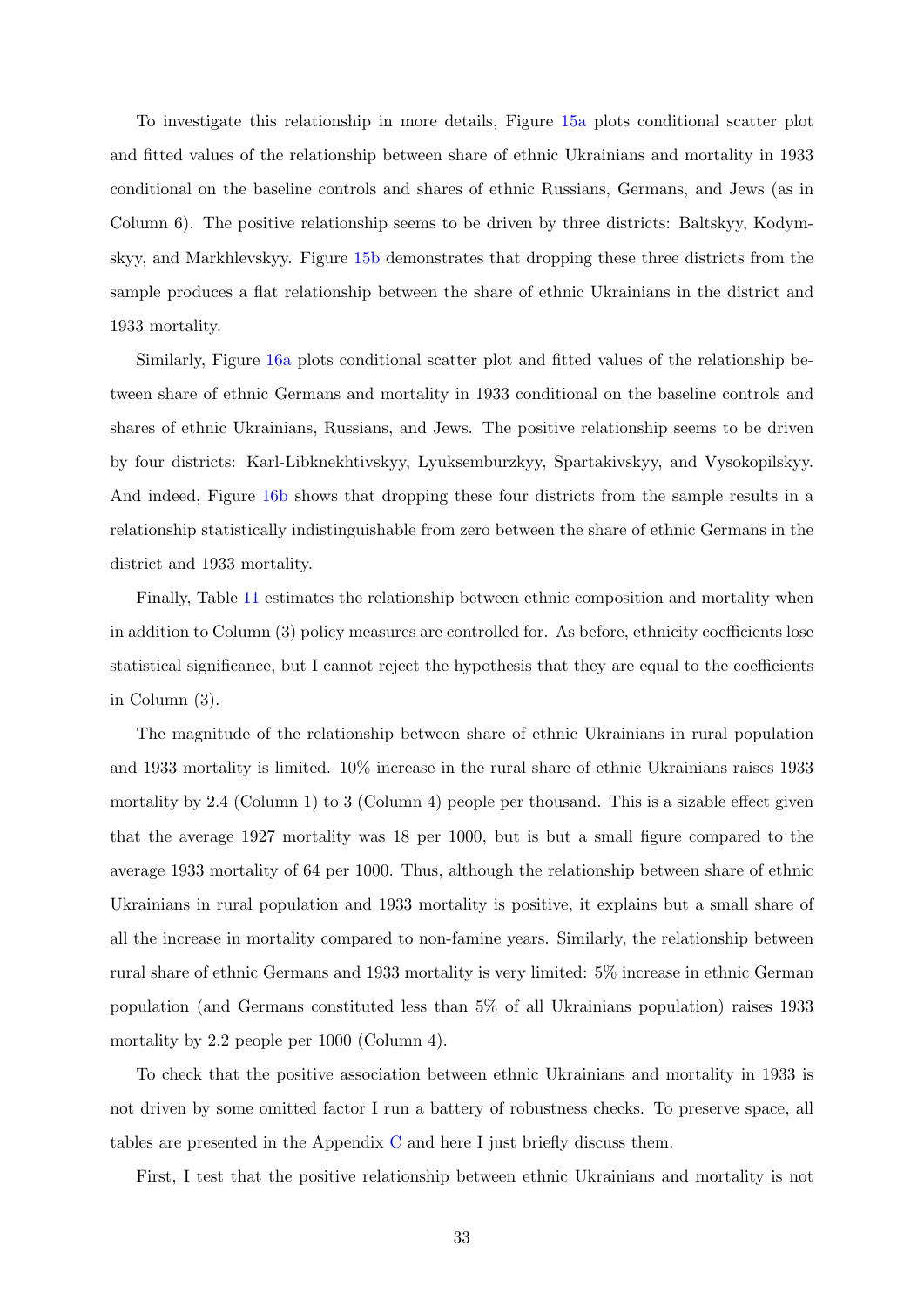explained by different exposure to a negative weather shock of 1931 and 1932. To account for this, I include the average spring and June temperature and precipitation in 1931 and 1932 in district controls. Table [C1](#page-73-1) reports the results. Although rural share of ethnic Ukrainians coefficient loses statistical significance, its magnitude does not change, higher share of ethnic Ukrainians in the district is still associated with higher mortality in 1933. Thus, the effect is not driven by the weather.

It is possible that more Ukrainian districts just happened to have less developed healthcare networks. People, weakened by hunger and inadequate diet, succumbed to disease easier. Epidemics followed. Although I control for population density (the higher population density, the easier the disease spreads), if Ukrainian districts had fewer doctors and hospitals they might have been prone to disease at a higher rate. Table [C2](#page-74-0) tests this hypothesis. Column (1) reports the baseline estimates similar to the one presented in Table 2 Column (6) on a subsample for which I have the data on healthcare. The Ukrainians coefficient is very similar in magnitude and statistical significance to the baseline estimate, reducing the sample does not change it. Columns  $(2) - (4)$  report the estimates controlling for the number of hospitals per capita, number of hospital beds per capita, and number of doctors per capita. The healthcare proxies appear to have no impact on mortality whatsoever, consistent with the historical accounts of very rudimentary and undersupplied healthcare system that could not help starving peasants. Furthermore, the ethnic Ukrainians coefficient is not affected by adding these controls – its magnitude and statistical significance do not change. Thus, differential access to healthcare does not drive the relationship between ethnic Ukrainians and mortality.

Next, Table [C3](#page-75-0) tests the relationship between relative shares of various ethnic groups and natality in 1933. Columns (1) shows that there is a strong negative and statistically significant association between rural share of ethnic Ukrainians and natality in 1933. Column (2) demonstrates the reverse association between ethnic Russians and natality – the more ethnic Russians there were in the district, the higher the birth rates were, and the relationship is highly statistically significant. Similarly, Column (3) demonstrates a positive association between ethnic Germans and natality in 1933. Columns (4) and (5) show that there seem to be no statistically significant relationship between the rural share of Jews and other ethnicities in the district and the 1933 birth rate. Column (6) demonstrates, that Russians and Germans had relatively higher 1933 birth rates than other ethnicities. Similarly, Column (7) reports relatively lower 1933 birth rates among Ukrainians and other ethnicities compared with Russians. These findings are gen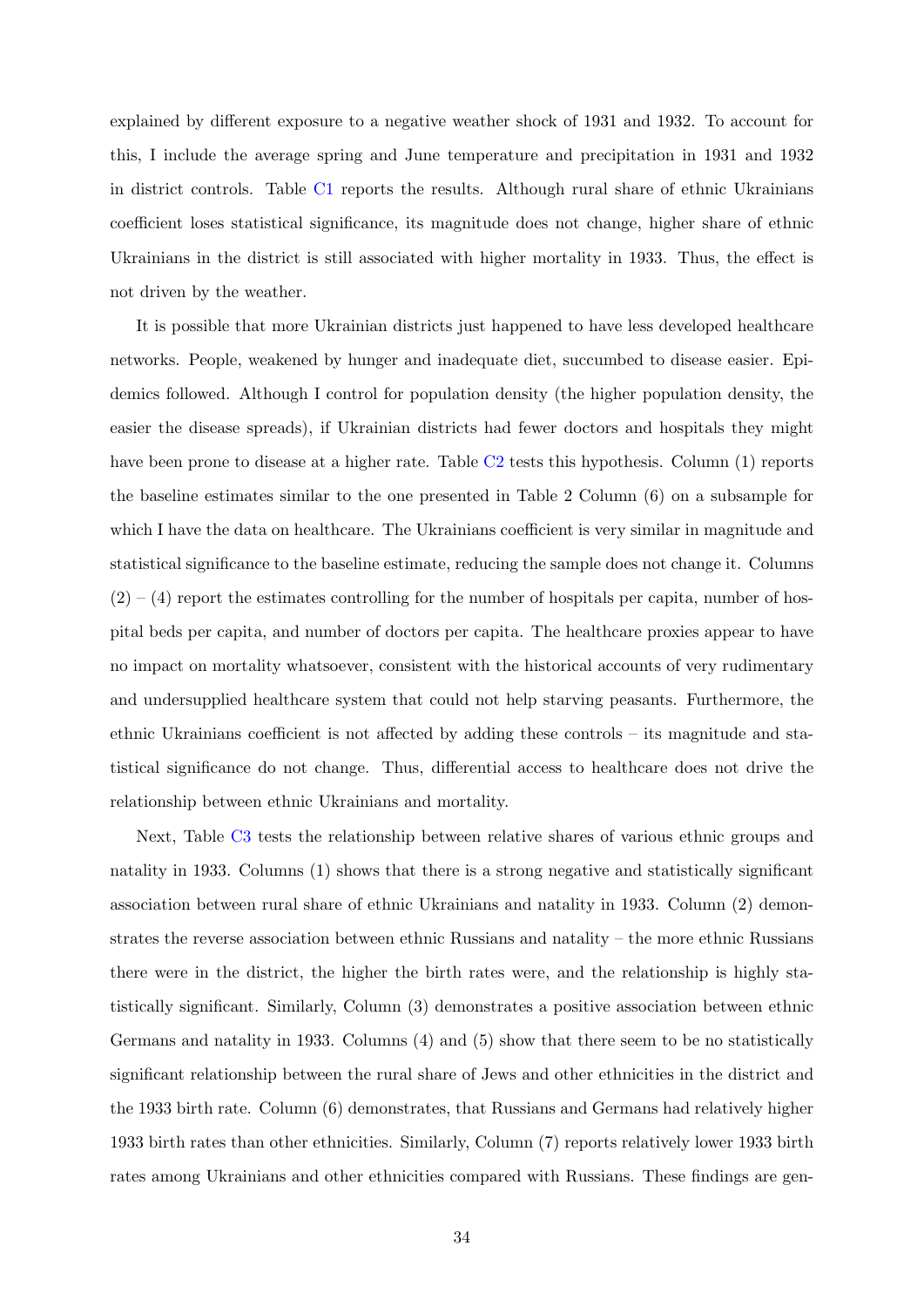erally consistent with the observation that higher share of ethnic Ukrainians in the district is associated with worse famine conditions.

Finally, Table [C4](#page-76-0) tests the relationship between ethnic Ukrainians and mortality using alternative mortality data. Oleh Wolowyna has kindly shared with me district mortality data that Harvard Ukrainian Research Institute (HURI) published in their Mapa project. These mortality figures are strongly correlated with the mortality data I have collected in the archives (the correlation coefficient equals 0.98), but are at least two times higher, the average 1933 district mortality HURI reports is above 100 per 1000. Estimates using these figures are similar to the ones reported in Table [11,](#page-61-0) but less statistically significant. Because 1933 HURI mortality is higher, the coefficients are larger, but the pattern is the same – a higher share of ethnic Ukrainians is associated with higher 1933 mortality (although this association is not statistically significant), higher share of ethnic Russians is associated with lower 1933 mortality, and there is no strong relationship between ethnic Germans and Jews and 1933 mortality.

Finally, to account for unobserved heterogeneity, I offer difference-in-difference estimates using okrug level data that allow me to control for okrug fixed effects. I estimate the following specification:

$$
mortality_{i,t} = \delta u krainians_i I_t^{fam} + X_i' I_t^{fam} \gamma + Z_i' I_t^{fam} \beta + \alpha_i + \tau_t + \epsilon_{i,d}
$$
\n<sup>(4)</sup>

where, as before,  $i$  stand for okrug (41 okrugs in the sample),  $t$  for year (1927, 1928, and 1933), and  $mortality_{i,t}$  is mortality in okrug i in year t; ukrainians<sub>i</sub> $I_t^{fam}$  $t_t^{fam}$  is a share of ethnic Ukrainians in rural population interacted with the famine indicator that equals to one in 1933 and to zero otherwise, and  $X_i'I_t^{fam}$  $f^{am}_{t}$  are okrug characteristics interacted with the famine dummy,  $Z^{\prime}_{i} I^{{fam}}_{t}$  $t^{fam}$  are policy measures interacted with the famine dummy, and  $\alpha_i$  and  $\tau_t$  are okrug and year fixed effects.

Table [11](#page-61-0) Panel C presents the estimates. Columns (1) and (2) estimates the relationship between ethnic Ukrainians and mortality first without, and then with policy controls. In both columns the Ukrainian coefficient is positive but not statistically significant. It is hard to tell whether this coefficient is actually zero, or whether there is not enough statistical power. Next, Columns (3) and (4) estimate the relationship between all ethnic groups except Russians and mortality, again without and with policy controls. Relative to Russians, ethnic Ukrainians and ethnic Germans die at a higher rate<sup>[34](#page-35-0)</sup>, the coefficients are large and highly statistically significant.

<span id="page-35-0"></span><sup>&</sup>lt;sup>34</sup>"Other ethnicities" seem to have higher mortality as well, but this finding is not confirmed by district level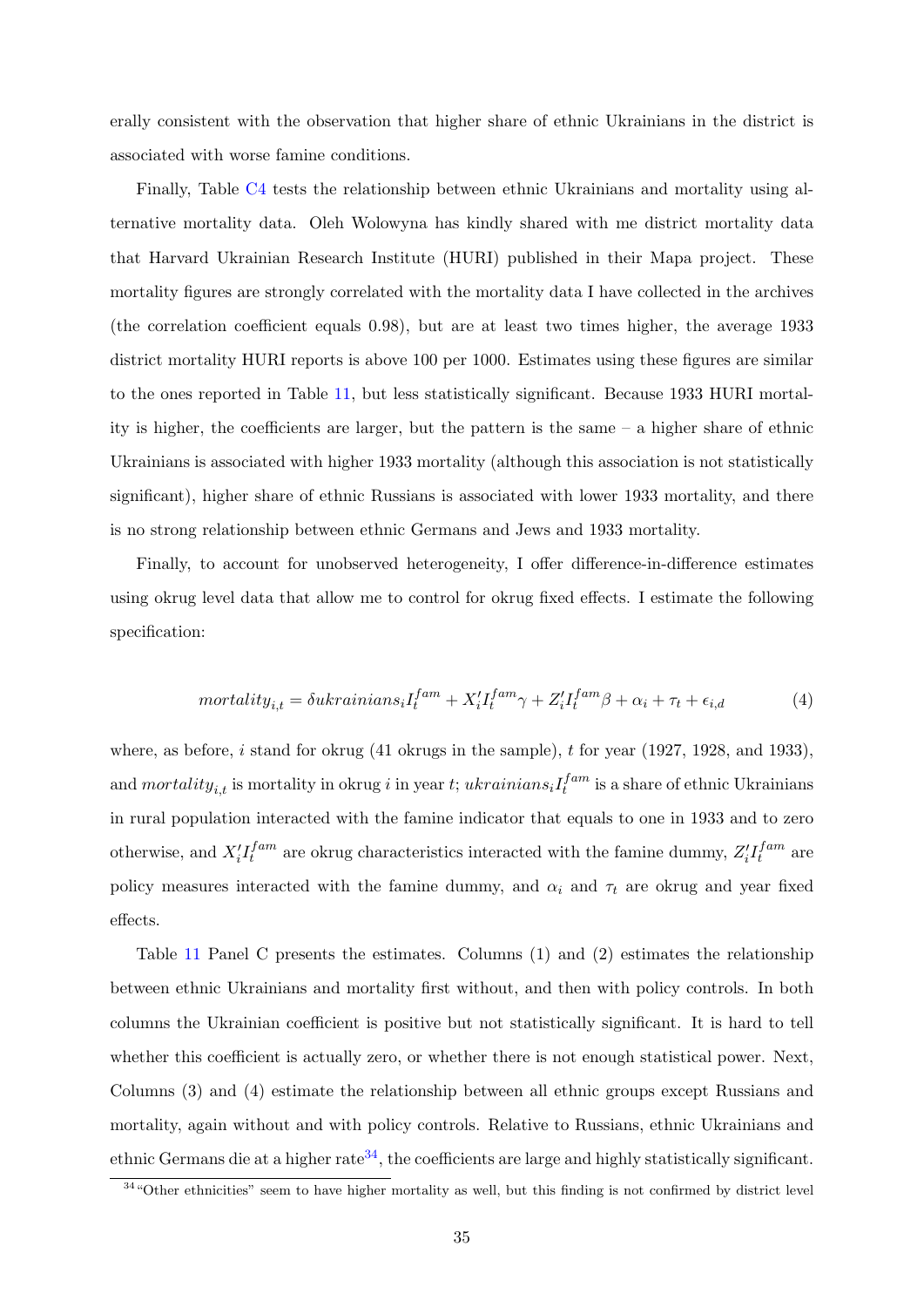Thus, difference-in-difference estimates are in line with the main cross-section estimates, and it is unlikely that the results are driven by an omitted factor.

I conclude that there is a positive association between ethnic Ukrainians and 1933 mortality. Although statistically weak, this relationship is not explained by differences in grain productivity and wealth, weather, access to healthcare, or culture.

### <span id="page-36-0"></span>4.3.1 Exposure

This section investigates the relationship between ethnic composition and exposure to bad government policies. I consider two policies that have been shown to affect mortality: collectivization and the lack of favored industries. I estimate the following specification:

$$
z_d = \alpha_p + \beta \epsilon \text{t}hnicity_d + X'_d \gamma + \epsilon_d \tag{5}
$$

where, as before, d stands for district, and  $p$  – province where the district was located.  $z_d$  – policy proxy,  $\epsilon$ thnicity<sub>d</sub> – rural share of a particular ethnicity in district d according to 1927 census,  $X_d$ – a vector of baseline district-specific characteristics discussed earlier, and  $\alpha_p$  – province fixed effect. As before, I consider four ethnic groups: Ukrainians, Russians, Germans, and Jews, plus a synthetic group "Other ethnicities".

Table [12](#page-62-0) reports the estimates. Column (1) shows that there is a strong positive and statistically significant relationship between rural share of ethnic Ukrainians and 1930 collectivization rate. One standard deviation increase in ethnic Ukrainians (some 17% increase) raises 1930 collectivization by approximately 0.15 of a standard deviation, or by 3%. To check that this effect is not driven by a few observations Figure [17](#page-52-0) reports conditional scatter plot and fitted values of the relationship between ethnic Ukrainians and collectivization rate conditional on baseline controls (as in Table [12,](#page-62-0) Column (1)). It demonstrates that the positive association between rural share of ethnic Ukrainians and collectivization rate in 1930 is not driven by one observation or a subsample of observations.

Columns (2) investigates the relationship between ethnic composition and collectivization rate when all ethnicities are taken into account (the omitted category is Russians). Although the Ukrainian coefficient loses statistical significance, I cannot reject that it is the same as a coefficient in Column  $(1)$  (*p*-value of the difference equals 0.74). Thus, ethnic Ukrainians seem to be more exposed to collectivization.

estimates in Table [11.](#page-61-0)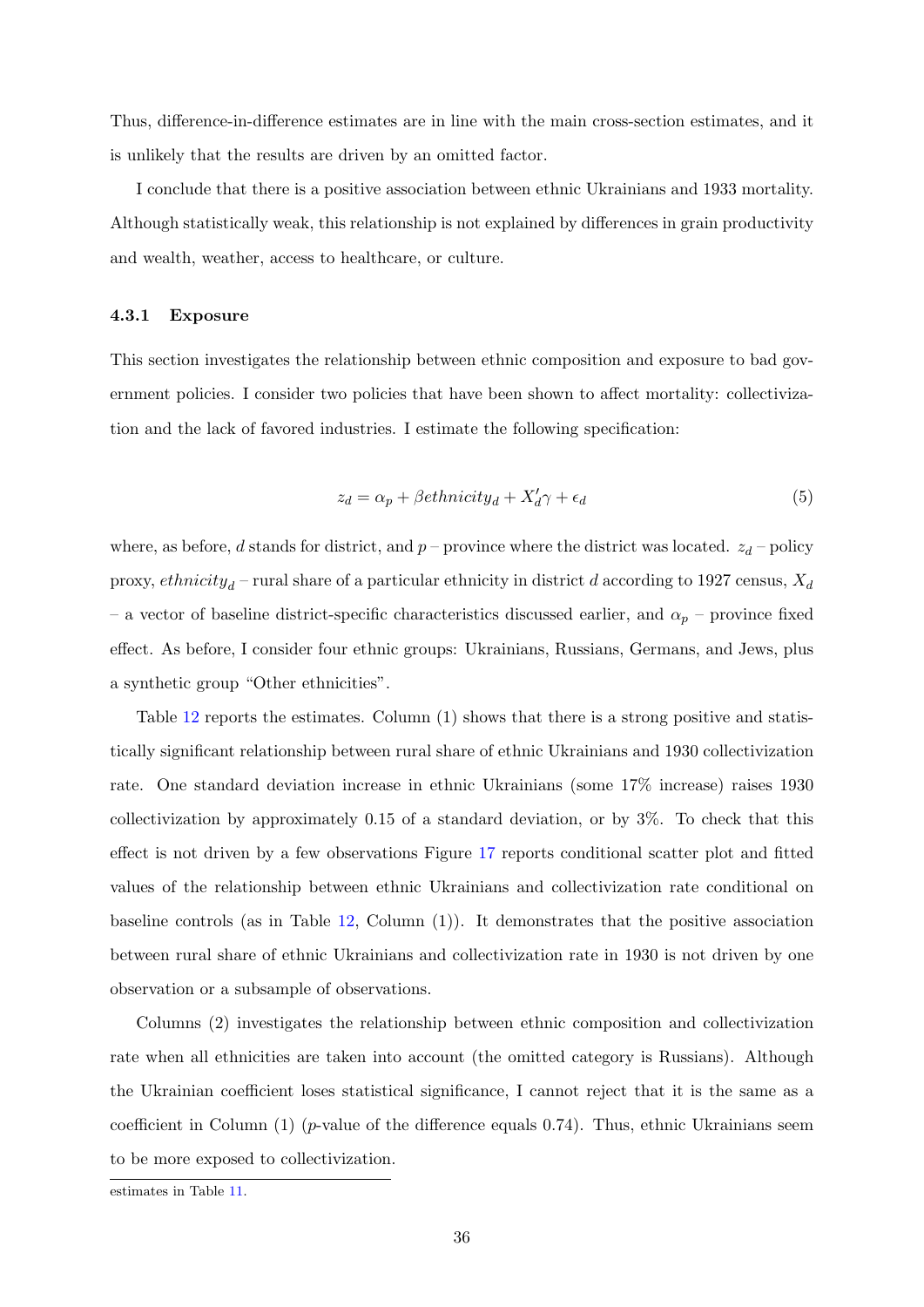Columns (3) and (4) test the relationship between ethnic composition and the presence of Group A industry. Column (4) shows that relative to ethnic Russians, all other groups had less Group A workers per capita.

Ethnic Ukrainians could have just liked the idea of collectivization relatively more. To test this, I consider the relationship between ethnicity and share of rural population in collective farms in 1927, before the comprehensive collectivization campaign. Only okrug level data are available for 1927, therefore I run the regressions for 1927 and 1933 on okrug data. Table [D1](#page-77-0) reports the results. Columns (1) and (2) show the relationship between rural share of ethnic Ukrainians and collectivization rate in 1927. Column (1) shows that, conditional on baseline controls, the relationship is negative and highly statistically significant. Column (2) add region fixed effects, this moves the coefficient towards zero and kills statistical significance. Nevertheless, there these estimates show that there was no positive relationship between ethnic Ukrainians and collectivization rate *before* the comprehensive collectivization campaign, when joining collectives was voluntary. Columns (3) and (4) reproduce the estimates of the relationship between ethnic Ukrainians and collectivization in 1930. Similar to Table [12,](#page-62-0) the coefficients are positive, but, due to small sample size and large number of controls, not statistically significant. Nevertheless, these estimates demonstrate that there is no evidence that a relatively higher preference for collectivization among ethnic Ukrainians drove collectivization rates up in 1930.

Finally, Table [D3](#page-78-0) estimates the relationship between ethnic Ukrainians and the collectivization rate in 1930 using three alternative versions of collectivization rates collected from statistical books published in Ukraine. In all specifications the ethnic Ukrainians coefficients are positive, highly statistically significant, and their magnitudes are higher than in the baseline estimates presented in Table [12.](#page-62-0)

To conclude, there is a positive and statistically significant association between rural share of ethnic Ukrainians and collectivization rate in 1930. This relationship is not explained by agricultural productivity and specialization, wealth, climate, or preferences for collectivization. This positive association is unique to ethnic Ukrainians: there is either no relationship between non-Ukrainian ethnic groups and collectivization rate in 1930 (ethnic Germans), or a weak negative association (ethnic Russians and Jews). In addition, relative to ethnic Russians, all other ethnic groups were allocated fewer favored industries.

I have to emphasize that for the above to be a proof of genocide Stalin had to know in 1929 that collectivization and the lack of favored industries would increase mortality, when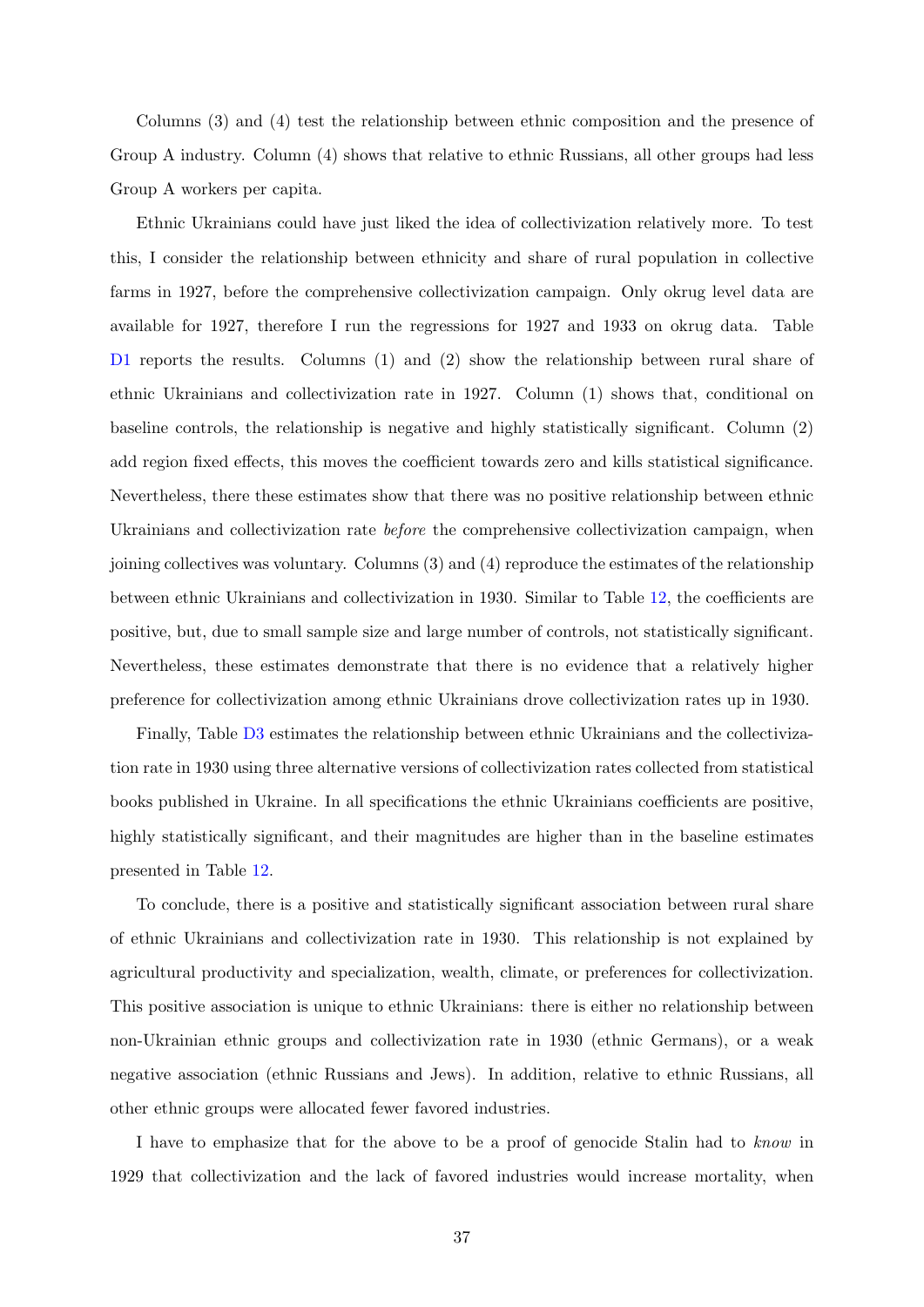comprehensive collectivization campaign and industrialization began being implemented.

#### <span id="page-38-1"></span>4.3.2 Enforcement

Finally, this section examines whether the enforcement of the government policies varied with ethnic composition. To study this question, I estimate the following specification:

$$
mortality_d = \alpha_p + \beta z_d + \theta \epsilon thnicity_d z_d + \delta \epsilon thnicity_d + X'_d \gamma + \epsilon_d \tag{6}
$$

where  $z_d$  is a policy proxy (collectivization or Group A industry). If the enforcement of the policies varied with ethnic composition, then this interaction coefficient should be different from zero.

Table [13](#page-63-0) reports the results. Columns (1) shows the impact of the interaction coefficient between collectivization and Ukrainians on 1933 mortality, Column (2) demonstrates the relationship between interaction of Group A workers per capita and rural share of ethnic Ukrainians and mortality, and Column (3) includes both interactions in the estimates. In all specifications the interaction coefficients are statistically zero. Thus, there is no evidence that enforcement of the government policies varied with ethnic composition.

### 5 Conclusion

The 1933 Soviet famine is remembered as one of the worst 20th century famines. This famine was the first in the line of famines characteristic to command economies<sup>[35](#page-38-0)</sup>. In addition, unlike other command economy famines, such as the 1946 Soviet famine, and the Great Chinese famine, it could also have had an ethnic component. The questions why so many lives were lost and whether the 1933 famine killed more Ukrainians due to their ethnicity creates a bitter divide among historians, politicians, and the citizens of contemporary Russia and Ukraine.

This paper makes progress in understanding what happened during the famine years. It documents that poor economic policies (collectivization and the lack of favored industries) and not bad weather were the primary reason of the famine. It argues that collectivization had a strong negative impact on mortality because it disrupted the rural economy and decreased agricultural productivity. Collectivization led to a drop in livestock, and, most importantly, and disorganized production. Collective farms did not create large economies of scale the So-

<span id="page-38-0"></span><sup>35</sup>The 1921 Soviet famine occurred in not yet a command economy.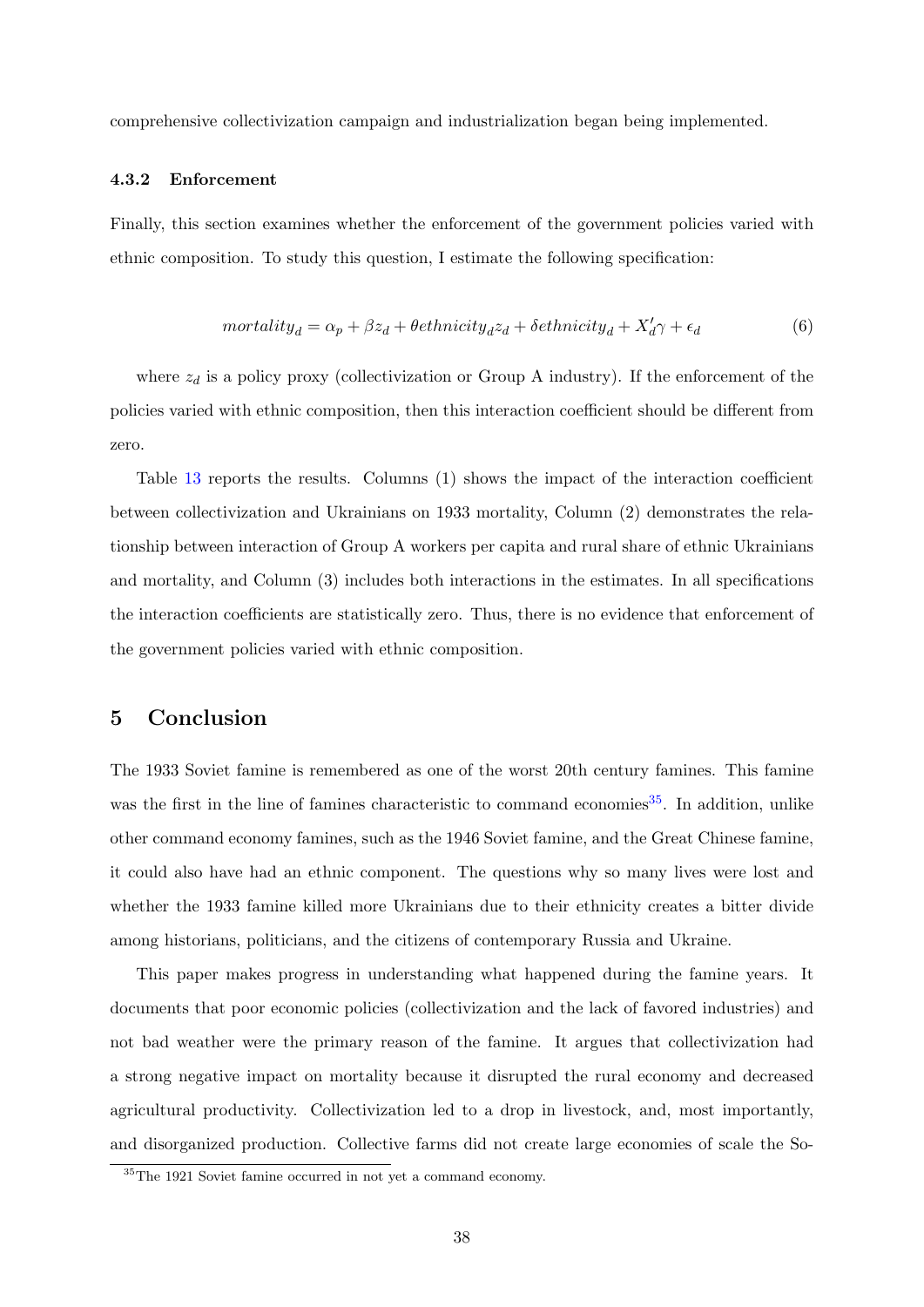viet ideologues expected, on the contrary, the more households there were in a collective, the higher mortality they experienced. Back-of-the-envelope calculations show that collectivization increased the total death toll by at least 31%. And the lack of favored industries reduced the amount of food available to population and further increased mortality.

In addition, this work documents that there indeed was a positive relationship between a higher share of ethnic Ukrainians and 1933 mortality in a district. Although this relationship is statistically weak, it is not explained by the factor most often offered in the literature: grain productivity. It is also not explained by differences in wealth levels, industry composition, access to urban centers and healthcare facilities, or negative weather shock. The paper demonstrates that one of the mechanisms driving mortality up in more Ukrainian districts is that Ukrainians were more exposed to poor government policies. Districts with a higher share of ethnic Ukrainian population were more collectivized and were allocated fewer favored industries.

Further understanding government economic policies is an important avenue for future research. This paper explores one side of the crisis – collectivization and its impact on production. Another equally important part of Soviet policies is the procurement of grain from the countryside. How exactly did procurement system operate, why some areas faced higher procurement quotas, and how this affected mortality is an open question.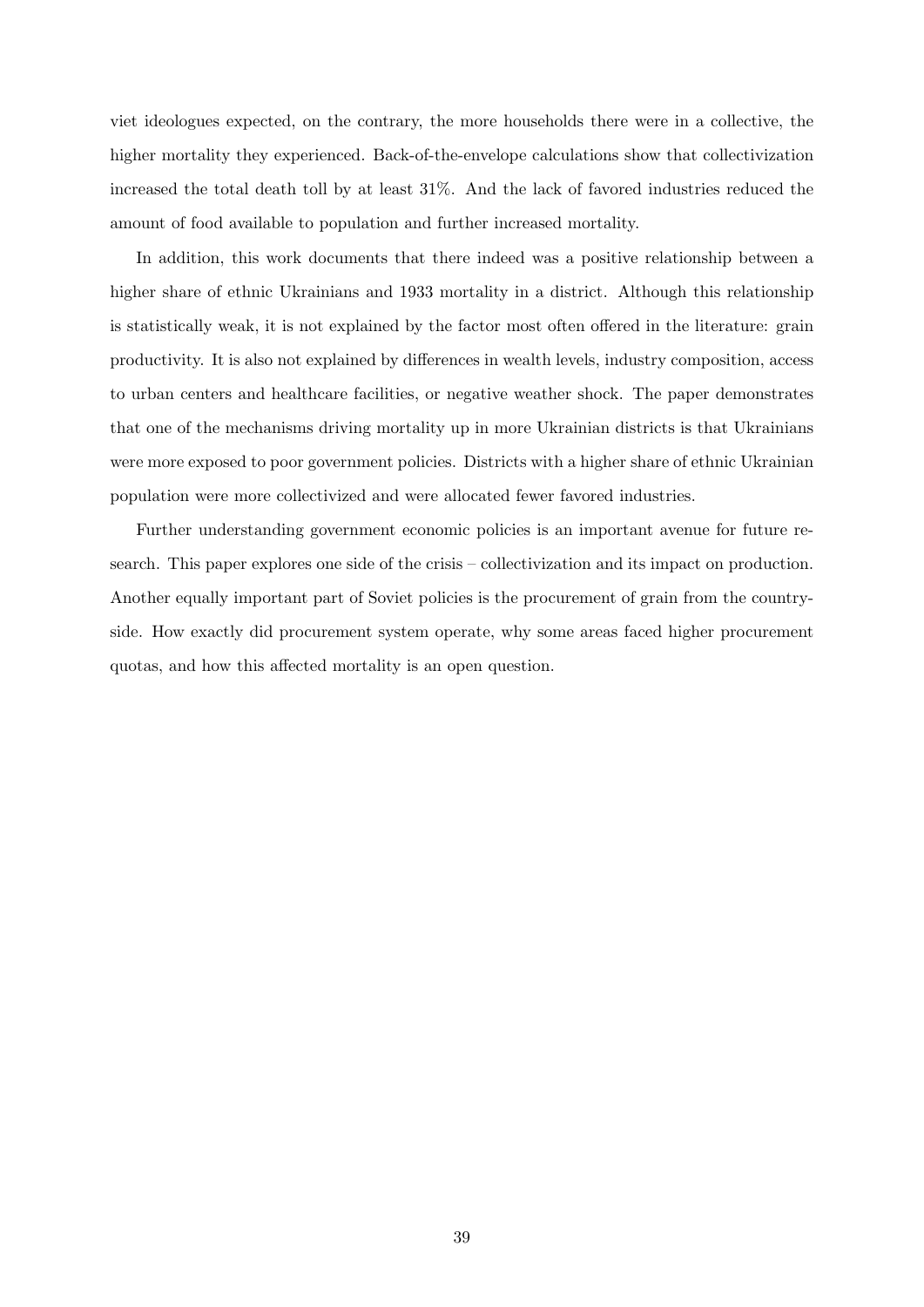### <span id="page-40-1"></span>References

- Alesina, Alberto, Paola Giuliano, and Nathan Nunn (2013) "On the Origins of Gender Roles: Women and the Plough," The Quarterly Journal of Economics, Vol. 128, pp. 469–530.
- Alfani, Guido and Cormac Ó Gráda eds. (2017) Famine in European History, Cambridge, UK: Cambridge University Press.
- Allen, Robert C. (2003) Farm to Factory: A Reinterpretation of the Soviet Industrial Revolution, Princeton, NJ: Princeton University Press.
- Andreyev, E., L. Darskiy, and T. Khar'kova (1990) "Opyt otsenki chislennosti naseleniya SSSR 1926-1941 gg.: kratkiye rezul'taty issledovaniya," Vestnik statistiki, Vol. 7.
- Applebaum, Anne (2017) Red Famine: Stalin's War on Ukraine, Toronto, Canada: McClelland and Stewart.
- Chen, Shuo and Xiaohuan Lan (forthcoming) "There Will Be Killing: Collectivization and Death of Draft animals," American Economic Journal: Applied Economics.
- Cheremukhin, Anton, Mikhail Golosov, Sergei Guriev, and Aleh Tsyvinski (2013) "Was Stalin necessary for Russia's economic development?" NBER Working Paper No. 19425.
- (2017) "The Industrialization and Economic Development of Russia through the Lens of a Neoclassical Growth Model," The Review of Economic Studies, Vol. 84, pp. 613–649.
- Conquest, Robert (1986) The Harvest of Sorrow: Soviet Collectivization and the Terror–Famine, Oxford, UK: Oxford University Press.
- Danilov, V., R. Manning, L. Viola, R. Davies, Ha Yong-Chool, R. Jonson, V. Kozlov, A. Sakharov, V. Vinogradov, and S. Wheatcroft eds. (1999) Tragediya Sovetskoy derevni. Kollektivizatsiya i raskulachivaniye. Dokumenty i materialy v 5 tomakh 1927–1939, Moscow, Russia: Rosspen.
- <span id="page-40-2"></span>Davies, Robert W. (1980) The Socialist Offensive: The Collectivisation of Soviet Agriculture, 1929–1930, Basingstoke, UK: Macmillan.
- $(1996)$  Crisis and Progress in the Soviet Economy, 1931–1933, Basingstoke, UK: Macmillan.
- <span id="page-40-0"></span>Davies, Robert W. and Stephen G. Wheatcroft (2009) The Years of Hunger: Soviet Agriculture, 1931–1933, Basingstoke, UK: Palgrave Macmillan.
- Derzhavna Planova Komisiya USRR. Ekonomychno–statystychnyy sektor (1930a) Novi administratyvni rayony USRR. Statystychnyy dovidnyk, Kharkiv: Derzhvydav "Hospodarstvo Ukrayiny".
	- (1930b) Ukrayina ta yiyi novi administratyvni rayony, Kharkiv: Derzhvydav "Hospodarstvo Ukrayiny".
- Dower, Paul Castañeda and Andrei Markevich (2016) "Labor Misallocation and Mass Mobilization: Russian Agriculture during the Great War," Mimeo, Available at SSRN: [https:](https://ssrn.com/abstract=2239084) [//ssrn.com/abstract=2239084](https://ssrn.com/abstract=2239084).
- Duma, State (2008) "Russian: Postanovleniye GD FS RF ot 02.04.2008 N 262-5 GD O Zayavlenii Gosudarstvennoy Dumy Federal'nogo Sobraniya Rossiyskoy Federatsii "Pamyati zhertv goloda 30-kh godov na territorii SSSR"," <http://duma.consultant.ru/documents/955838> [Online, official website of the State Duma; last accessed December 17, 2016].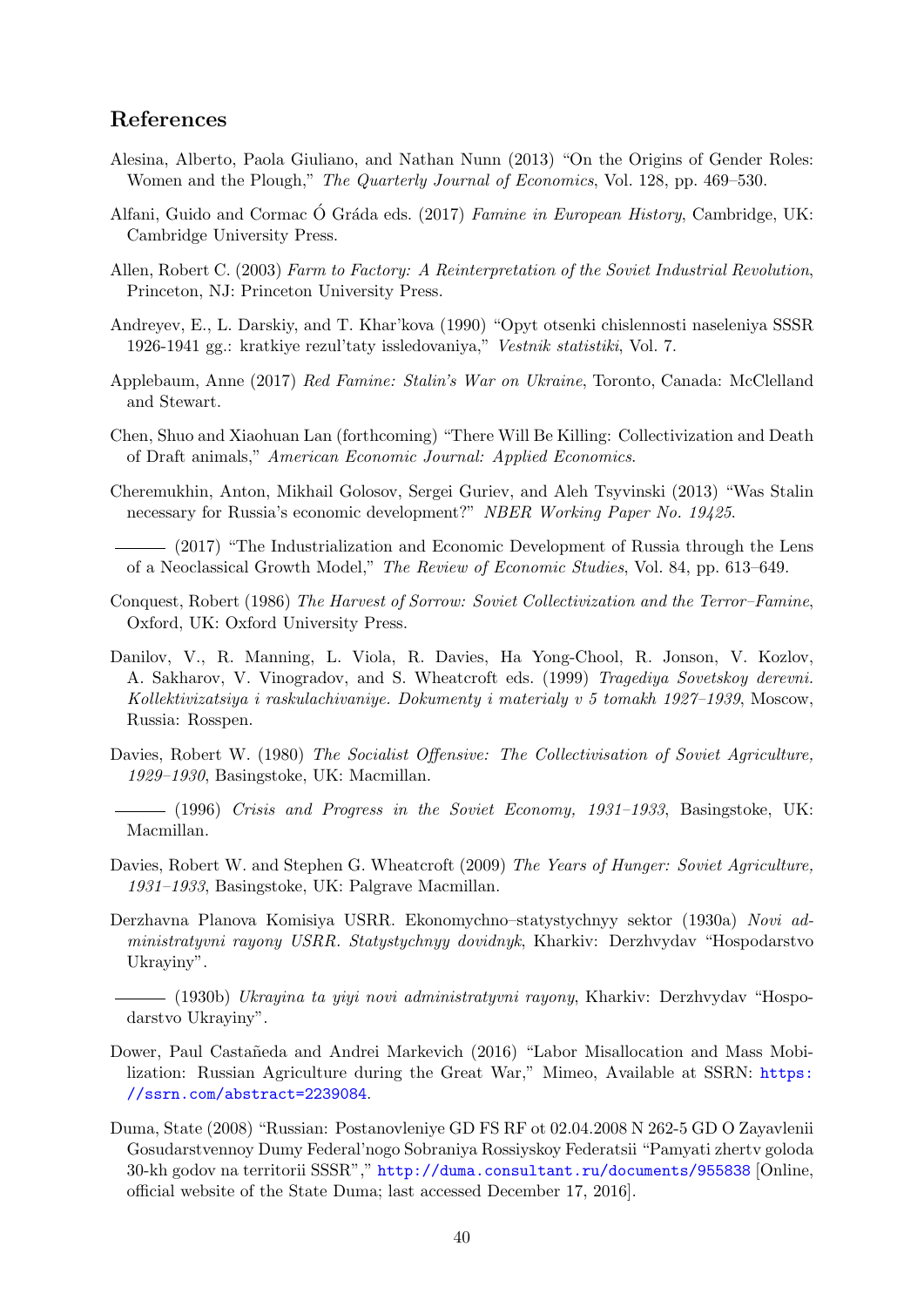- Ellman, Michael (2007) "Stalin and the Soviet famine of 1932-33 Revisited," Europe-Asia Studies, Vol. 59, pp. 663–693.
- <span id="page-41-0"></span>Gosplan SSSR i RSFSR. Ekonomiko-statisticheskiy sektor (1931) Kolkhozy v 1929 godu. Itogi sploshnogo obsledovaniya kolkhozov: Moscow.
- <span id="page-41-1"></span>Gosplan SSSR. Upravleniye narodnokhozyaystvennogo ucheta (1931) Kolkhozy v 1930 godu, Moscow: Gosudarstvennoye sotsial'no-ekonomicheskoye izdatel'stvo.
- Graziosi, Andrea (2015) "The uses of hunger: Stalin's solution of the peasant and national questions in Soviet Ukraine, 1932 to 1933," in Declan Curran, Lubomyr Luciuk, and Andrew G. Newby eds. Famines in European economic history. The last great European famines reconsidered, Abingdon, UK: Rougledge.
- Gregory, Paul R. (1994) Before Command: An Economic History of Russia from Emancipation to the First Five–Year, Princeton, NJ: Princeton University Press.
- Hornbeck, Richard and Suresh Naidu (2014) "When the Levee Breaks: Black Migration and Economic Development in the American South," American Economic Review, Vol. 104, pp. 963–90.
- Hunter, Holland (1988) "Soviet Agriculture with and without Collectivization, 1928–1940," Slavic Review, Vol. 47, pp. 203–216.
- Kabanov, P. G. (1975) Pogoda i pole, Saratov, Russia, [http://www.spec-kniga.ru/](http://www.spec-kniga.ru/rastenievodstvo/pogoda-i-pole/) [rastenievodstvo/pogoda-i-pole/](http://www.spec-kniga.ru/rastenievodstvo/pogoda-i-pole/) [Online; last accessed August 31, 2017].
- Lewin, Moshe (1968) Russian Peasants and Soviet Power, Evanston, IL: Northwestern University Press.
- Li, Wei and DennisTao Yang (2005) "The Great Leap Forward: Anatomy of a Central Planning Disaster," Journal of Political Economy, Vol. 113, pp. 840–877, URL: [http://www.jstor.](http://www.jstor.org/stable/10.1086/430804) [org/stable/10.1086/430804](http://www.jstor.org/stable/10.1086/430804).
- Libanova, Ella (2008) Demohrafichna katastrofa v Ukrayini vnaslidok Holodomoru 1932–1933 rokiv: skladovi, masshtaby, naslidky, Kiev, Ukraine: Institute for Demography and Social Studies of the Nationa Academy of Science of Ukraine.
- Lin, Justin Yifu (1990) "Collectivization and China's Agricultural Crisis in 1959–1961," Journal of Political Economy, Vol. 98, pp. 1228–1252.
- Maddison, A. (1995) Monitoring the World Economy, 1820–1992, Development Centre studies: Development Centre of the Organisation for Economic Co-operation and Development.
- Markevich, Andrei and Mark Harrison (2011) "Great War, Civil War, and Recovery: Russia's National Income, 1913 to 1928," The Journal of Economic History, Vol. 71, pp. 672–703.
- <span id="page-41-2"></span>Matsuura, Kenji and Cort Willmott (2014) "Terrestrial Air Temperature and Precipitation: 1900–2014 Gridded Monthly Time Series (Version 4.01)," National Oceanic and Atmospheric Administration, [https://www.esrl.noaa.gov/psd/data/gridded/data.UDel\\_](https://www.esrl.noaa.gov/psd/data/gridded/data.UDel_AirT_Precip.html) [AirT\\_Precip.html](https://www.esrl.noaa.gov/psd/data/gridded/data.UDel_AirT_Precip.html).
- Meng, Xin, Nancy Qian, and Pierre Yared (2015) "The Institutional Causes of China's Great Famine, 19591961," The Review of Economic Studies, Vol. 82, pp. 1568–1611.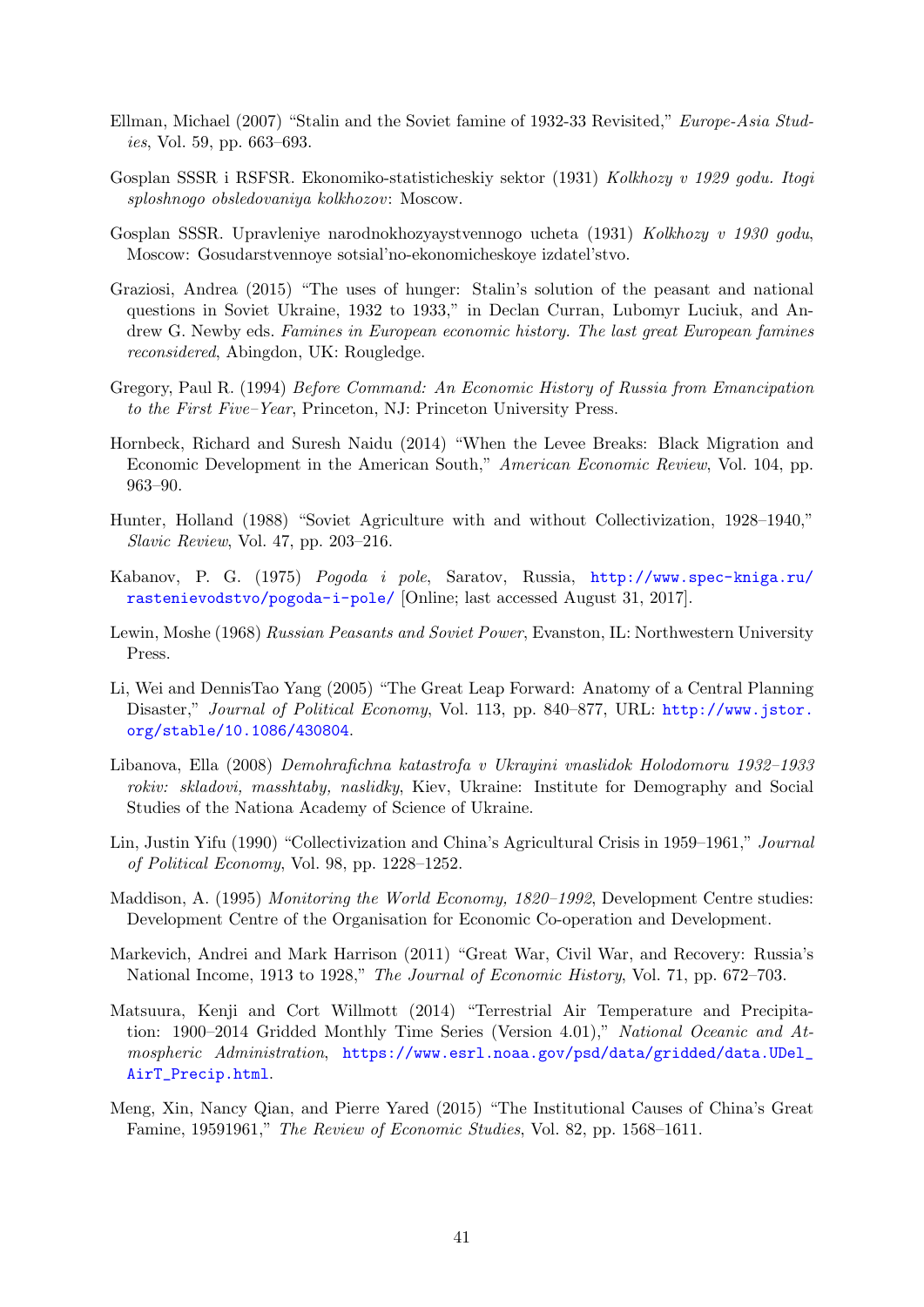- Mesle, France, Jacques Vallin, and Evgeny Andreev (2013) "Demographic Consequences of the Great Famine: Then and Now," in Andrea Graziosi, Lubomyr A. Hajda, and Halyna Hryn eds. After the Holodomor: The Enduring Impact of the Great Famine on Ukraine: Harvard University Press.
- Ministerstvo zemledeliya. Otdel sel'skoy ekonomii i sel'skokhozyaystvennoy statistiki. Ministre de l'agriculture. Division d'Economie rurale et de Statistique agricole (1917) Sbornik statistikoekonomicheskikh svedeniy po sel'skomu khozyaystvu Rossii i inostrannykh gosudarstv. God desyatyy. Recueil de donnes statistiques et economiques sur l'industrie agricole en Russie et dans les pays trangers. Dixime anne.: Petrograd.
- Mironov, Boris and Ben Eklof (2000) A Social History of Imperial Russia, 1700–1917, Vol. 1, Boulder, CO: Westview Press.
- Mokyr, Joel and Cormac Ó Gráda (2002) "What do people die of during famines: the Great Irish Famine in comparative perspective," European Review of Economic History, Vol. 6, pp. 339–363.
- Ofitsiyne vydannya Narodnoho Komysariyatu Yustytsiyi (1930) "Zbirnyk zakoniv ta rozporyadzhen robitnycho-selyanskoho uryadu Ukrayiny."  $\Omega$ O Gráda
- O Gráda, Cormac (2009) Famine: A Short History, Princeton, NJ: Princeton University Press.
- <span id="page-42-1"></span>Publishing house Narkomtorg USSR and the RSFSR (Izdatel'stvo Narkomtorga SSSR i RSFSR) (1928) Yezhegodnik khlebnoy torgovli  $\mathbb{N}$  (Yearbook of the grain trade  $\mathbb{N}$ ): Moscow.
- Rudnytskyi, Omelian, Nataliia Levchuk, Oleh Wolowyna, Pavlo Shevchuk, and Alla Kovbasiuk (2015) "Demography of a man-made human catastrophe: The case of massive famine in Ukraine 1932-1933," Canadian Studies in Population, Vol. 42, pp. 53–80.
- Sen, Amartya (1981) Poverty and Famines. An Essay on Entitlement and Deprivation, Oxford, UK: Oxford University Press.
- <span id="page-42-3"></span>SNABTEHIZDAT (1932) Yezhegodnik khlebooborota  $N/4$  (Yearbook of the grain turnover  $N/4$ ): Moscow.
- Snyder, Timothy (2010) Bloodlands: Europe Between Hitler and Stalin, New York City, NY: Basic Books.
- Solovieva, Antonina (2000) "Sent by the Komsomol," in Sheila Fitzpatrick and Yuri Slezkine eds. In the shadow of Revolution. Life stories of Russian women from 1917 to the Second World War, Princeton, NJ: Princeton University Press.
- <span id="page-42-4"></span>Stalin, J. V. (March 2, 1930) "Dizzy with Success. Concerning Questions of the Collective-Farm Movement," Pravda, [https://www.marxists.org/reference/archive/](https://www.marxists.org/reference/archive/stalin/works/1930/03/02.htm) [stalin/works/1930/03/02.htm](https://www.marxists.org/reference/archive/stalin/works/1930/03/02.htm) [Online; last accessed August 9, 2016].

<span id="page-42-2"></span>Tsentralna Statystychna Uprava USRR (1929) Ukrayina. Statystychnyy shchorychnyk : Kharkiv.

- Tsentralne Statystychne Upravlinnya USRR (1926) Materialy do opysu okruh USRR: Kharkiv.
- <span id="page-42-0"></span>Tsentral'noye Statisticheskoye Upravleniye SSSR. Otdel perepisi (1929) Vsesoyuznaya perepis' naseleniya 1926 goda, Vol. XI, XII, XIII: Moscow.
- Viola, Lynne (1996) Peasant Rebels under Stalin, Oxford, UK: Oxford University Press.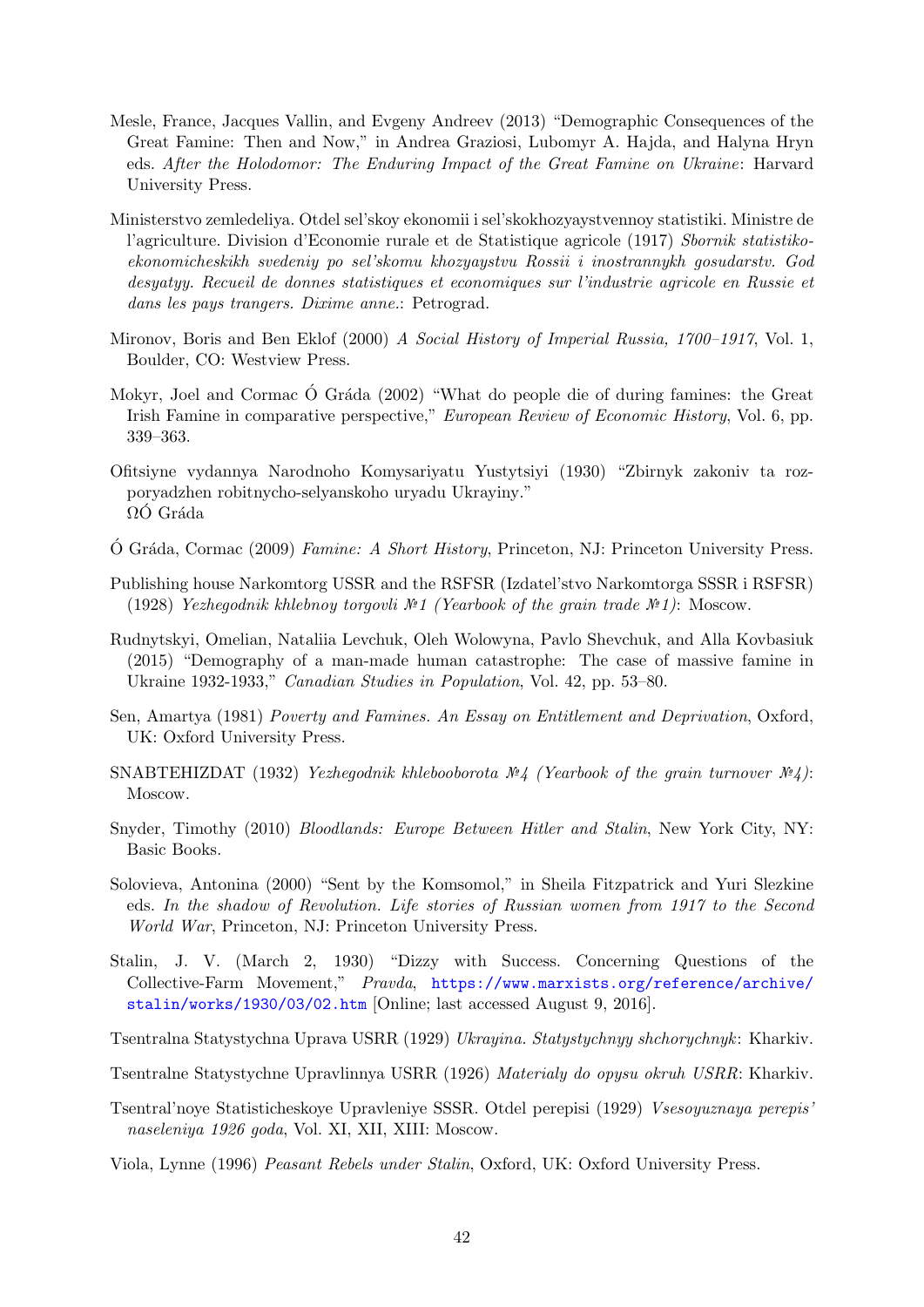- Vlasov, M. (1932) "Sel'skoye khozyaystvo SSSR za pyatnadtsat' let diktatury proletariata," in Narodnoye khozyaystvo SSSR. Ekonomiko–statisticheskiy zhurnal, No. 7–8, Moscow, Russia: Partizdat.
- Wheatcroft, S.G. (2013) "Indicators of demographic crisis in the Soviet Famine," in Golod v SSSR, 1929–33, Vol. 3: Moscow, [http://www.melgrosh.unimelb.edu.au/documents/](http://www.melgrosh.unimelb.edu.au/documents/2013-SGW%20Indicators%20of%20famine%20for%20Russian%20archives.pdf) [2013-SGW%20Indicators%20of%20famine%20for%20Russian%20archives.pdf](http://www.melgrosh.unimelb.edu.au/documents/2013-SGW%20Indicators%20of%20famine%20for%20Russian%20archives.pdf) [Online; last accessed July 17, 2016].
- Wheatcroft, S.G. and A. Garnaut (2013) "Losses of population in separate regions of USSR (1929–1934): Statistics, Maps and Comparative Analysis (with special reference to Ukraine)," in Famine 1933 Ukraine: Collection of scientific papers: Kiev, [http://www.melgrosh.unimelb.edu.au/documents/2013-SGW,%20AG,](http://www.melgrosh.unimelb.edu.au/documents/2013-SGW,%20AG,%20Potery%20naseleniya%20v%20otd%20raion%20SSSR,%201929-34.pdf) [%20Potery%20naseleniya%20v%20otd%20raion%20SSSR,%201929-34.pdf](http://www.melgrosh.unimelb.edu.au/documents/2013-SGW,%20AG,%20Potery%20naseleniya%20v%20otd%20raion%20SSSR,%201929-34.pdf) [Online; last accessed July 17, 2016].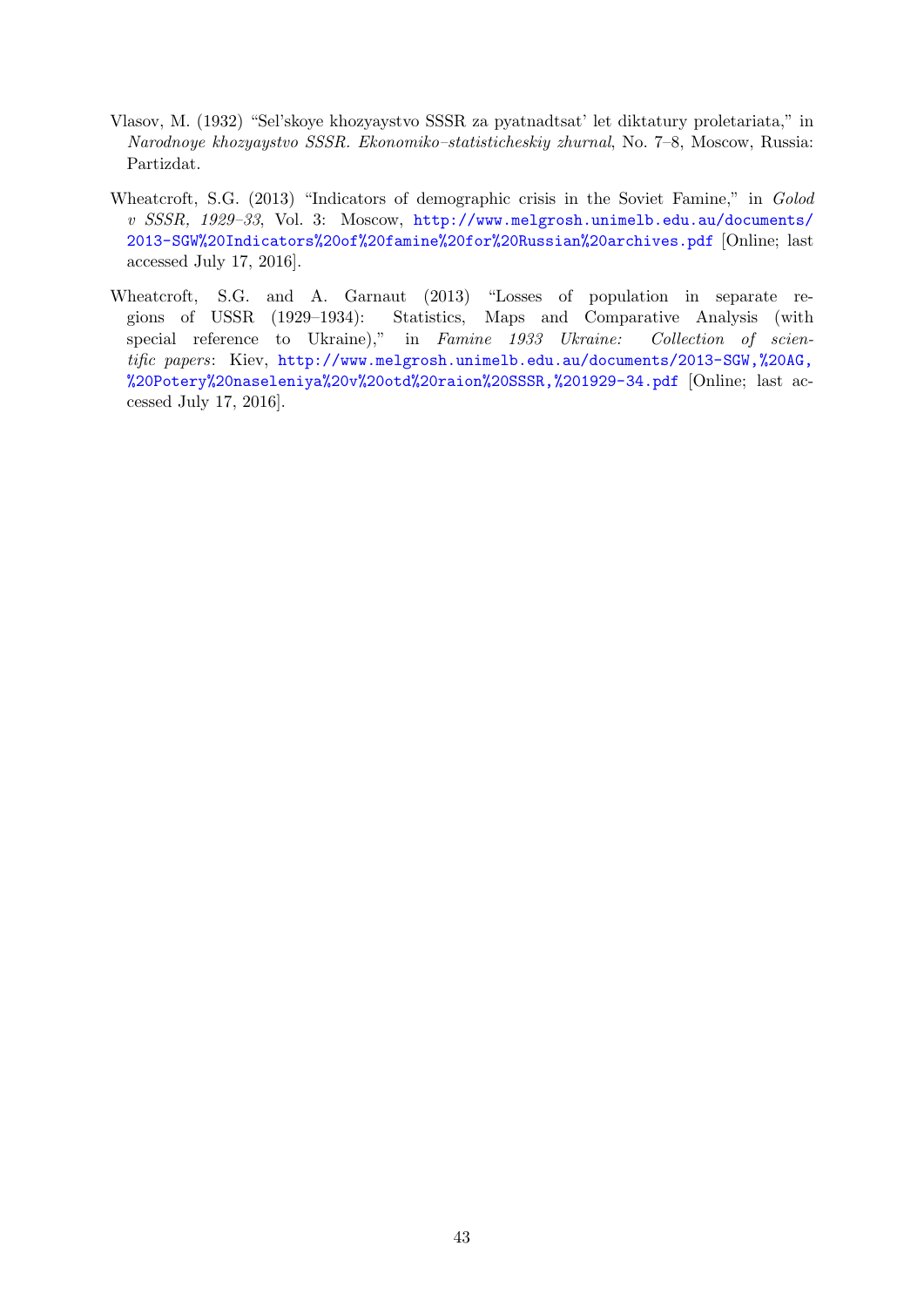## Figures

Figure 1: Share of households in collective farms.



Sources: Data for June 1, 1927 – May 20, 1930 are from [\(Gosplan SSSR i RSFSR. Ekonomiko-statisticheskiy](#page-41-0) [sektor,](#page-41-0) [1931,](#page-41-0) p XIV); data for January 1, 1931 – June 1, 1933 are from [\(Davies and Wheatcroft,](#page-40-0) [2009,](#page-40-0) Table 27)

Figure 2: Mortality 1933



Mortality 1933 is a number of deaths per average 1933 population multiplied by 1000. Source: RSAE 1562/329/18. Thick lines are 1933 province borders.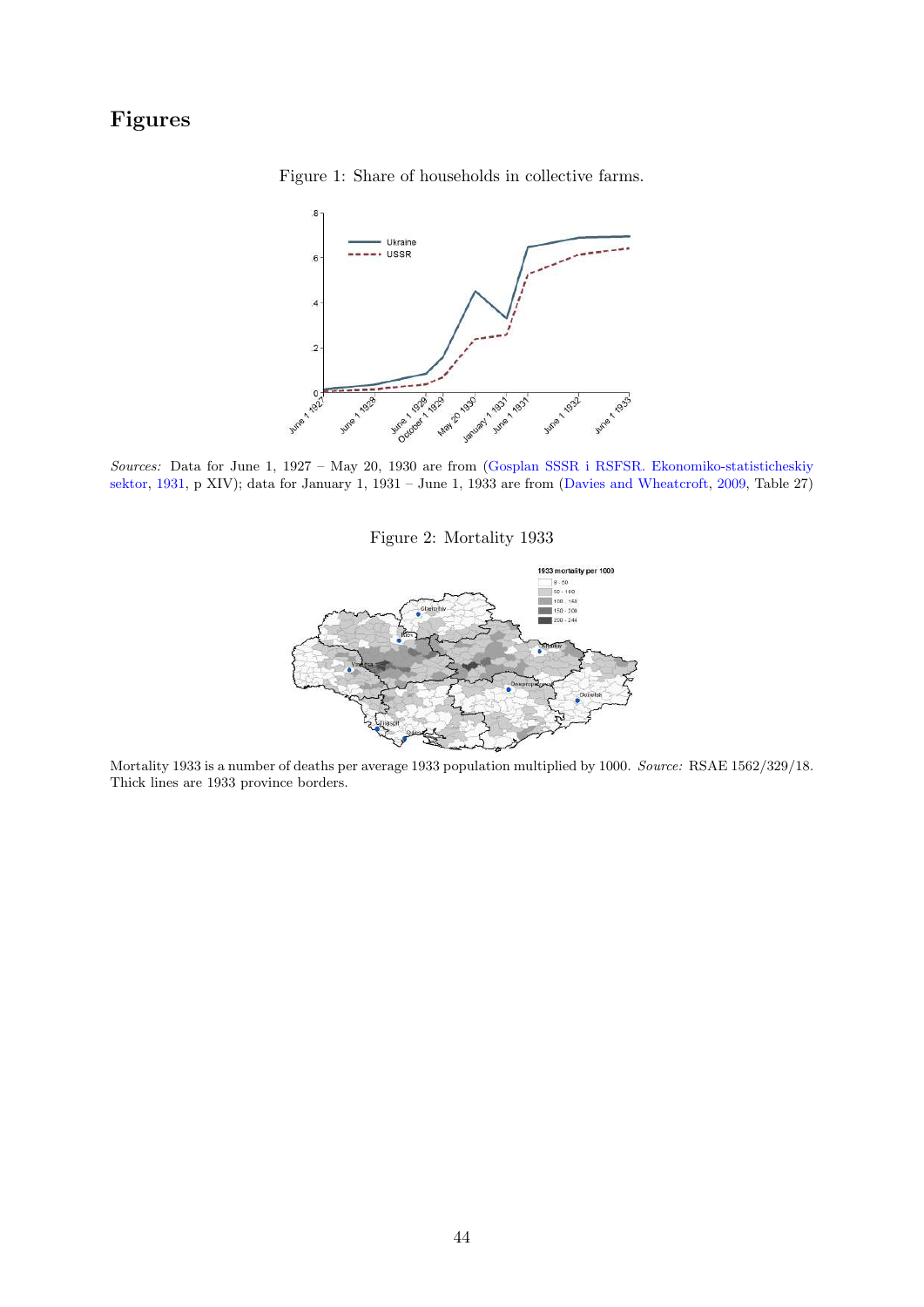

### Figure 3: Ethnic composition

Source: [Tsentral'noye Statisticheskoye Upravleniye SSSR. Otdel perepisi](#page-42-0) [\(1929\)](#page-42-0).





Collectivization rate is share of rural households in collective farms. Source: [Gosplan SSSR. Upravleniye narod](#page-41-1)[nokhozyaystvennogo ucheta](#page-41-1) [\(1931\)](#page-41-1).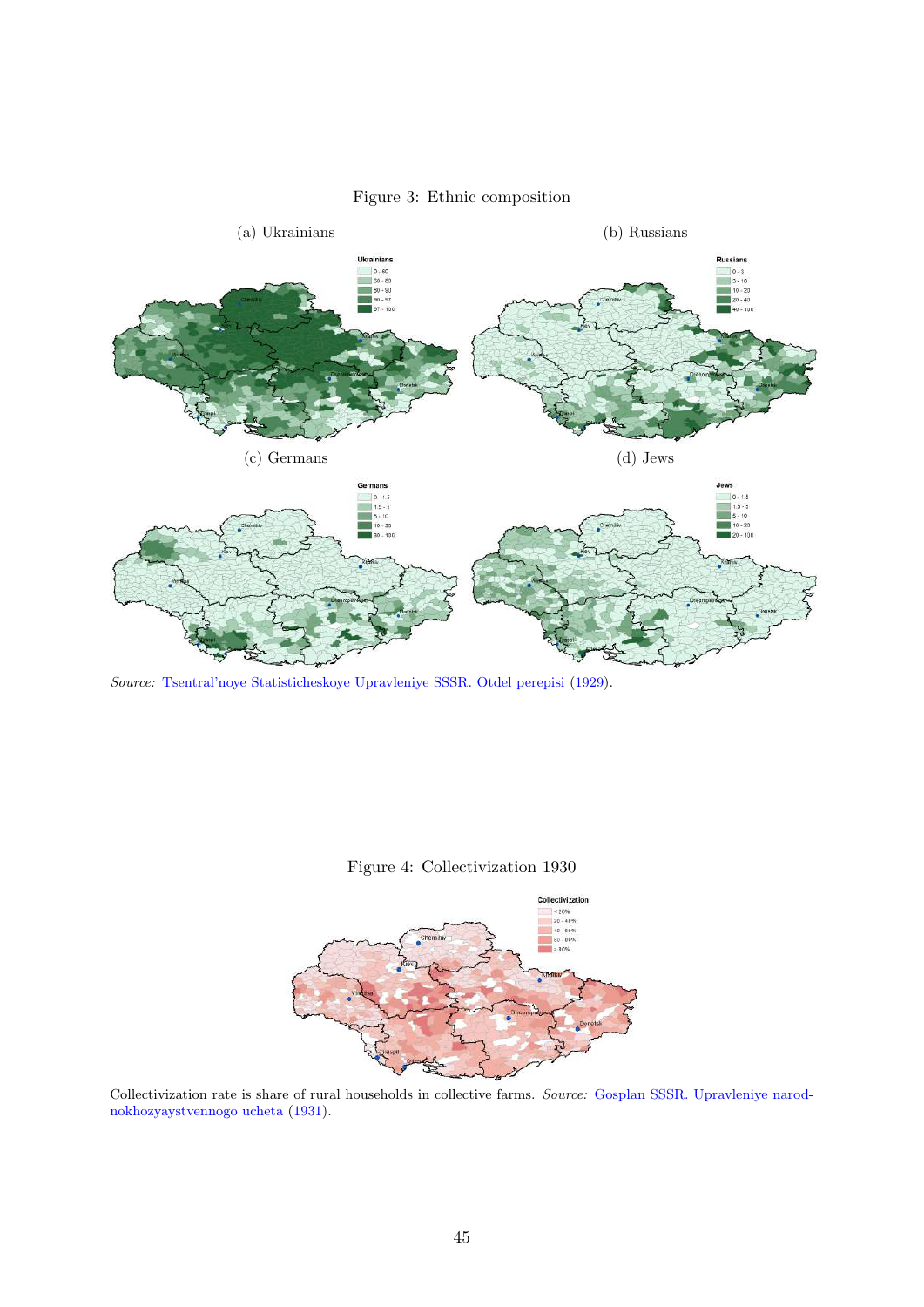

Figure 5: Demeaned temperature and precipitation in Ukraine (Section [4.1\)](#page-15-0).

Source: Terrestrial Air Temperature and Precipitation: 1900–2014 Gridded Monthly Time Series, Version 4.01, [Matsuura and Willmott](#page-41-2) [\(2014\)](#page-41-2). Demeaned temperature (precipitation) is the difference between the reported temperature (precipitation) and the average temperature (precipitation) during 1900-1970.

<span id="page-46-0"></span>Figure 6: Reported and predicted harvest in Ukraine (Section [4.1,](#page-15-0) Table [A1\)](#page-64-0).



Sources: Reported harvest: see notes to Table [2.](#page-54-0) Predicted harvest: calculated by the author. See section [4.1](#page-15-0) for details.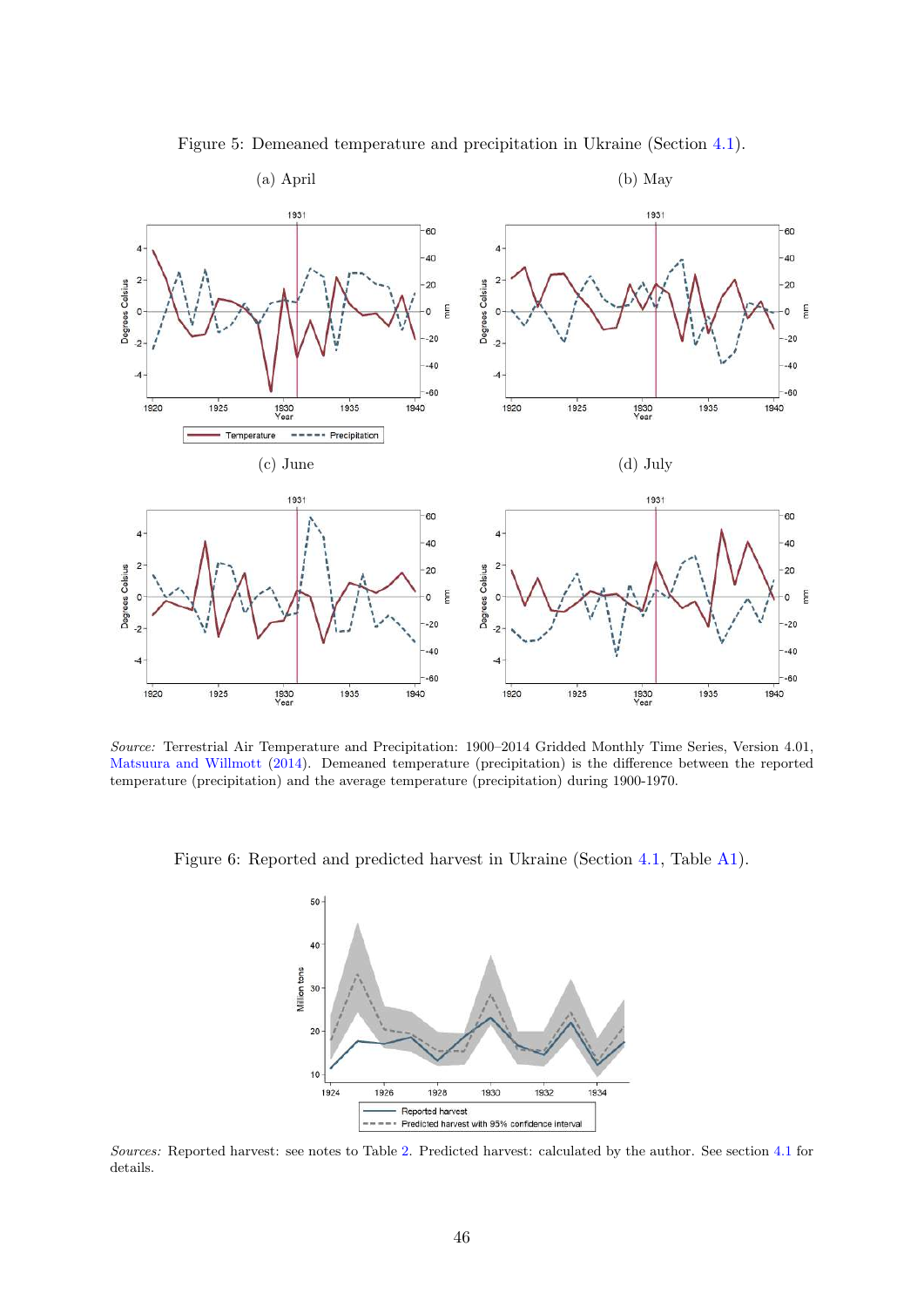

Sources: see notes to Table [2.](#page-54-0) See section [4.1](#page-15-0) for details.

Figure 8: Harvest and rural food availability (Section [4.1\)](#page-15-0).



Sources: see notes to Table [2.](#page-54-0) See section [4.1](#page-15-0) for details.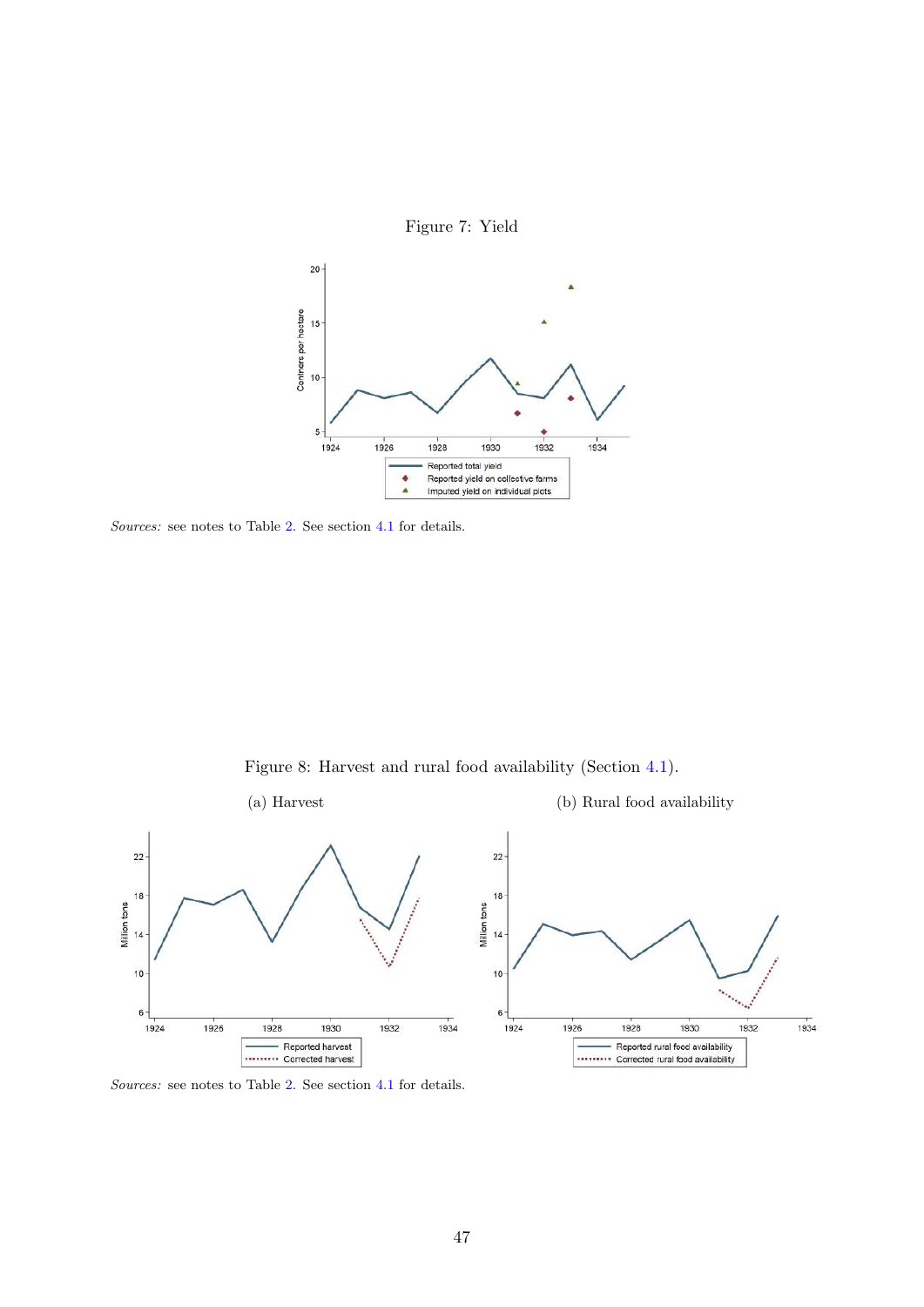

Figure 9: Histograms of rural shares of ethnic Ukrainians, Russians, Germans, and Jews (Section [4.3\)](#page-31-0).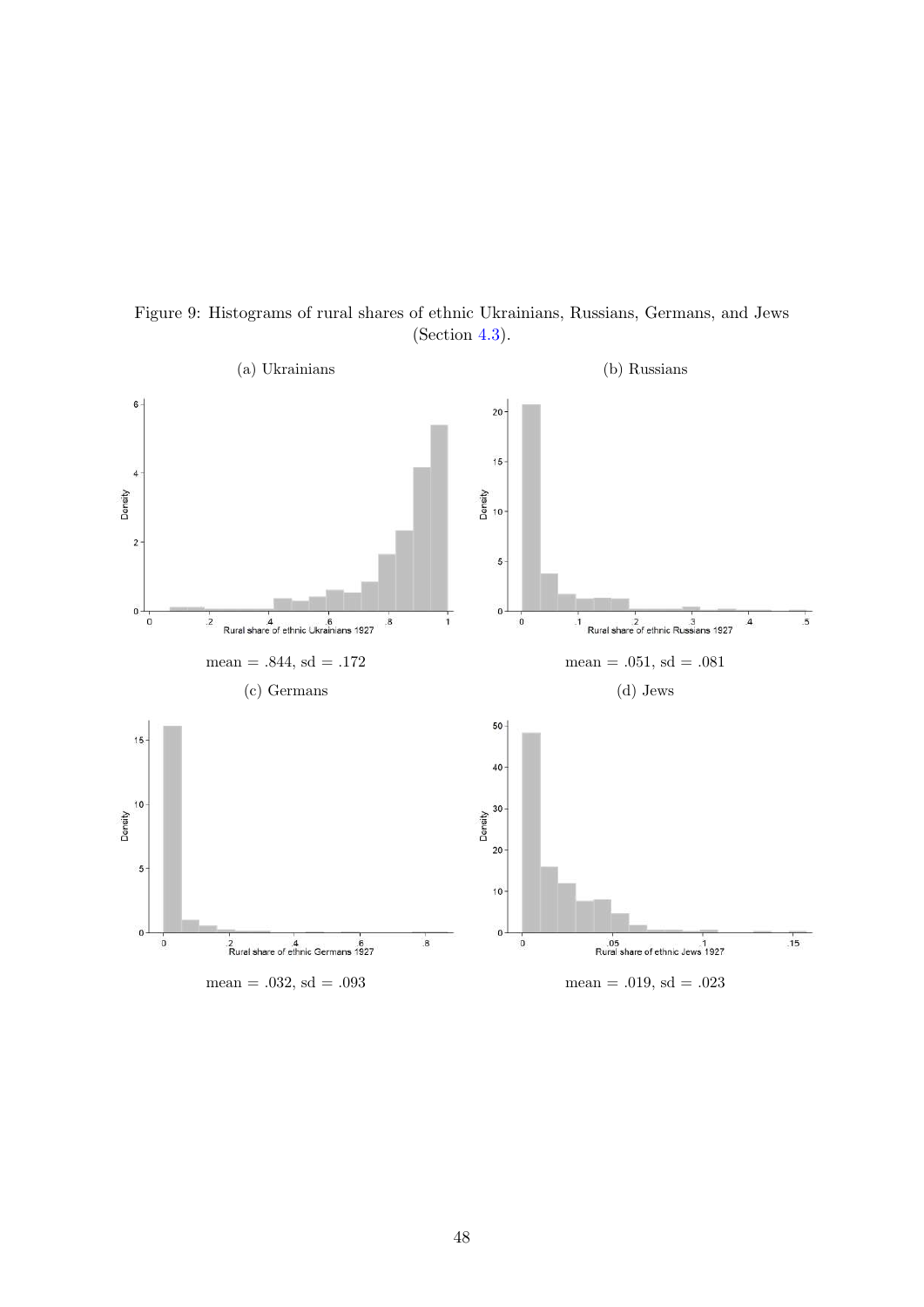Figure 10: Collectivization and mortality. District level estimates (Section [4.2,](#page-20-0) Table [4](#page-56-0) Panel A Column  $(1)$ ).



Conditional scatter plot and fitted values between collectivization in 1930 and mortality in 1933 conditional on baseline controls: wheat and rye production per capita 1925, sown area of potatoes per capita 1925, livestock per capita 1925, value agricultural equipment per capita 1925, rural literacy rate 1927, urbanization 1927, rural population density 1927, Polissia region indicator.

Figure 11: Collectivization and mortality. District level estimates (specification [\(1\)](#page-23-0)) dropping provinces one by one (Section [4.2\)](#page-20-0).



Figure displays impact of collectivization 1930 on mortality 1933 with 95% confidence intervals estimated using specification [\(1\)](#page-23-0) on a sample without one of the provinces. See section [4.2](#page-20-0) for details.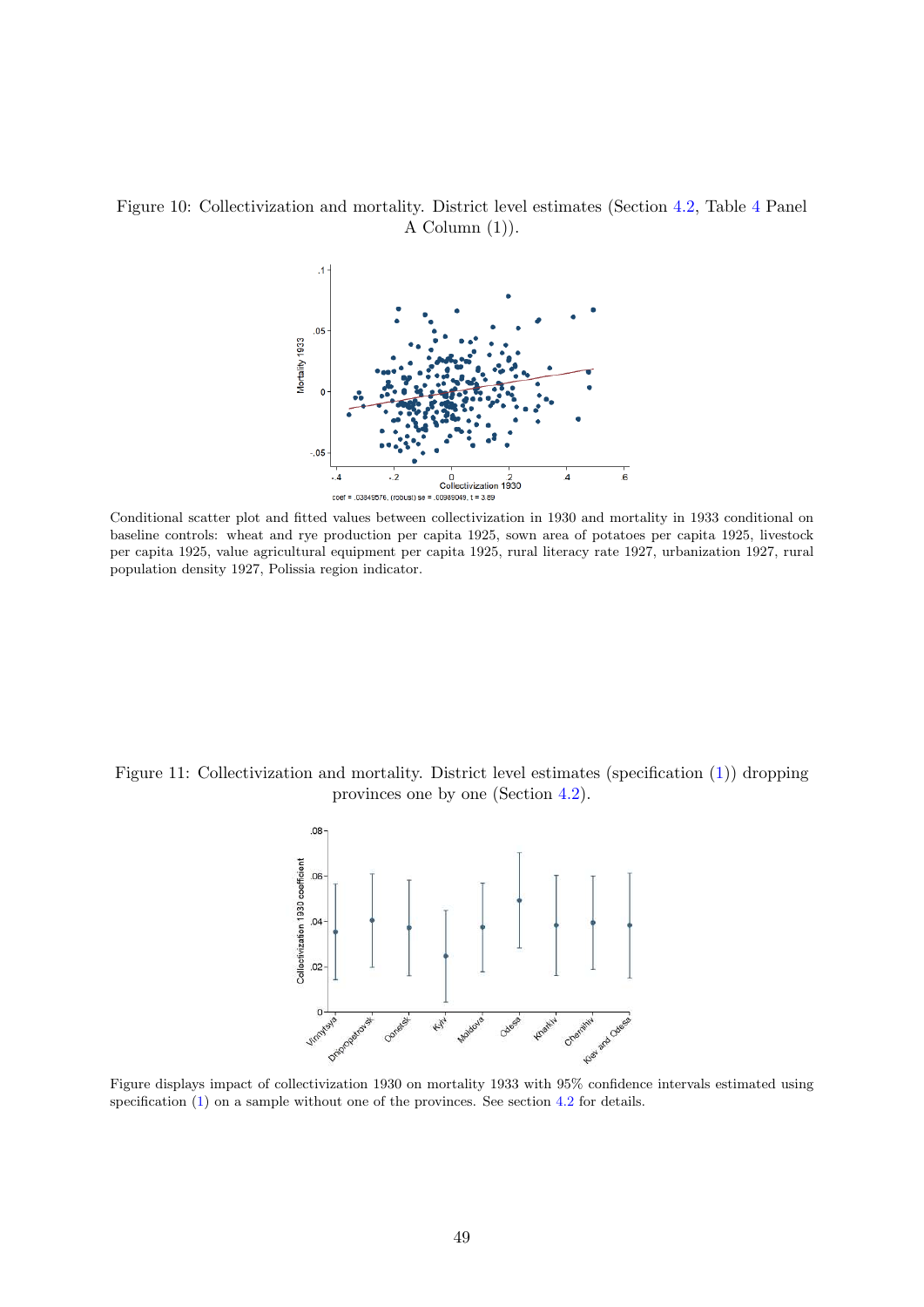



Conditional scatter plot and fitted values between rural share of ethnic Ukrainians in 1927 and mortality in 1927 (a) and in 1933 (b). Conditional on baseline controls: cows per capita 1925, horses per capita 1925, rural literacy rate 1927, agricultural equipment per capita 1925, urbanization 1927, rural population density 1927, Ln(distance to province center 1933), Ln(distance to a railroad 1933), Polissia region indicator.

Figure 13: Ethnic Ukrainians and 1933 mortality (Section [4.3,](#page-31-0) Table [11](#page-61-0) Panel A Column (1))



Conditional scatter plot and fitted values between rural share of ethnic Ukrainians in 1927 and mortality rate in 1933. Conditional on baseline controls: wheat and rye production per capita 1925, sown area of potatoes per capita 1925, livestock per capita 1925, value agricultural equipment per capita 1925, rural literacy rate 1927, urbanization 1927, rural population density 1927, Polissia region indicator.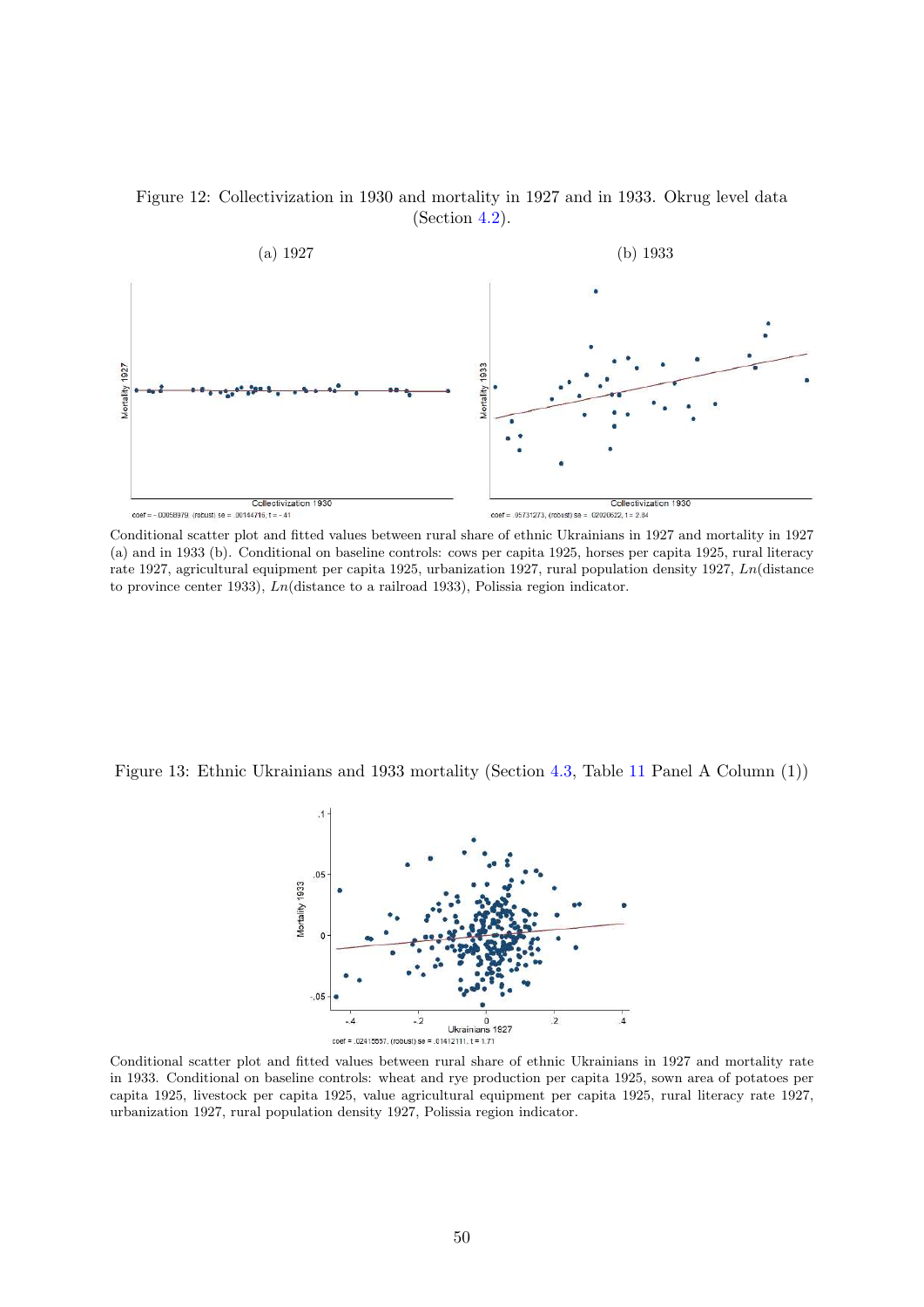### Figure 14: Estimates of the impact of rural share of ethnic Ukrainians in 1927 on mortality in 1933 dropping provinces one by one (Section [4.3.](#page-31-0)



Figure displays impact of rural share of ethnic Ukrainians on mortality 1933 with 95% confidence intervals estimated using specification [\(3\)](#page-31-1) on a sample without one of the provinces. District controls are all baseline controls: wheat and rye production per capita 1925, sown area of potatoes per capita 1925, livestock per capita 1925, value agricultural equipment per capita 1925, rural literacy rate 1927, urbanization 1927, rural population density 1927, Polissia region indicator.



Figure 15: Ethnic Ukrainians and 1933 mortality (Section [4.3,](#page-31-0) Table [11,](#page-61-0) Column (4)).

Conditional scatter plot and fitted values between rural share of ethnic Ukrainians in 1927 and mortality rate in 1933. Conditional on baseline controls: wheat and rye production per capita 1925, sown area of potatoes per capita 1925, livestock per capita 1925, value agricultural equipment per capita 1925, rural literacy rate 1927, urbanization 1927, rural population density 1927, Polissia region indicator (See also Table [11,](#page-61-0) Column (4)).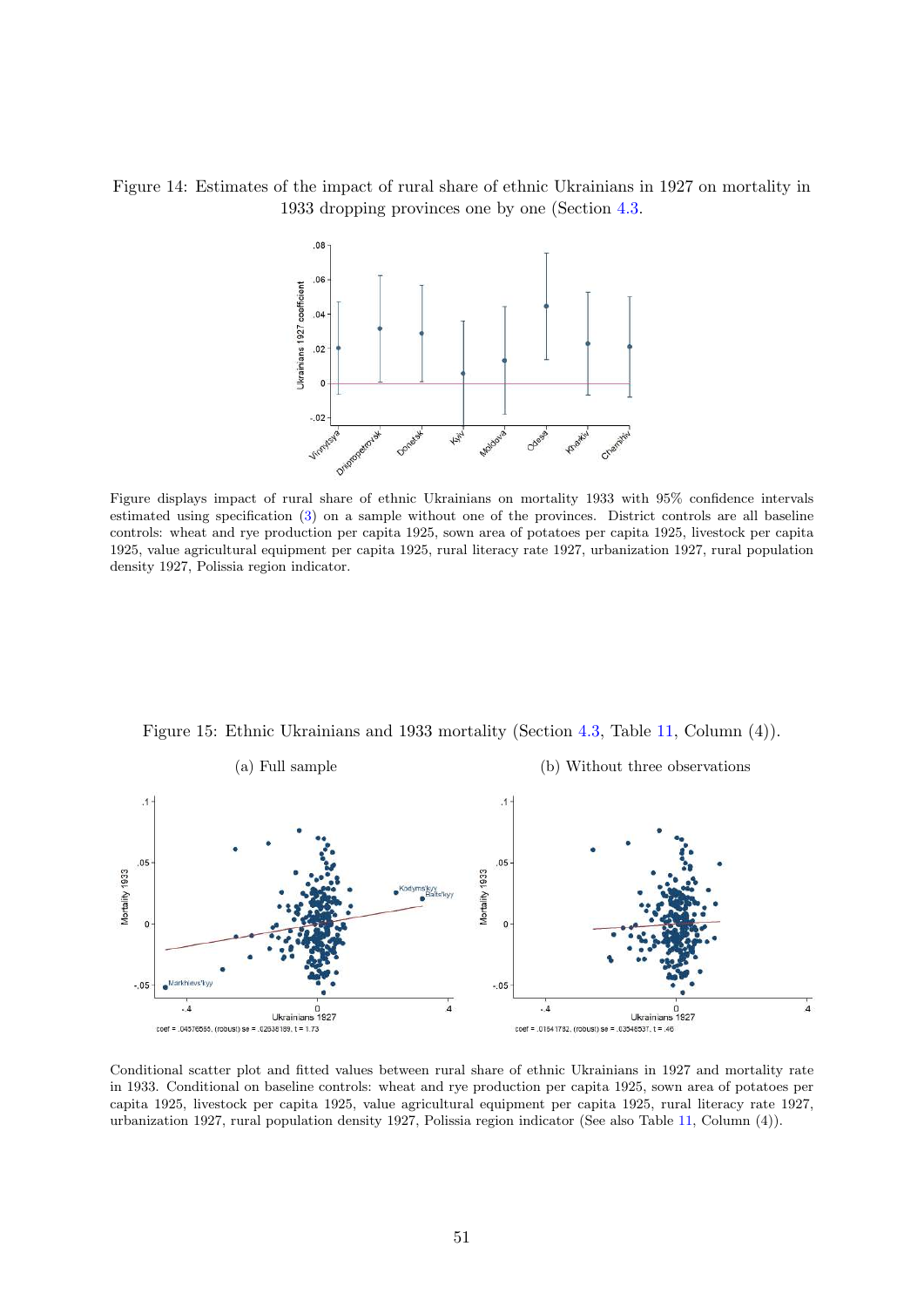

Figure 16: Ethnic Germans and 1933 mortality (Section [4.3,](#page-31-0) Table [11,](#page-61-0) Column (4)).

Conditional scatter plot and fitted values between rural share of ethnic Germans in 1927 and mortality rate in 1933. Conditional on baseline controls: wheat and rye production per capita 1925, sown area of potatoes per capita 1925, livestock per capita 1925, value agricultural equipment per capita 1925, rural literacy rate 1927, urbanization 1927, rural population density 1927, Polissia region indicator (See also Table [11,](#page-61-0) Column (4)).

<span id="page-52-0"></span>



Conditional scatter plot and fitted values between rural share of ethnic Ukrainians in 1927 and mortality rate in 1933. Conditional on shares of Russians, Germans, Jews, and baseline controls: wheat and rye production per capita 1925, sown area of potatoes per capita 1925, livestock per capita 1925, value agricultural equipment per capita 1925, rural literacy rate 1927, urbanization 1927, rural population density 1927, Polissia region indicator (See also Table [12,](#page-62-0) Column (2)).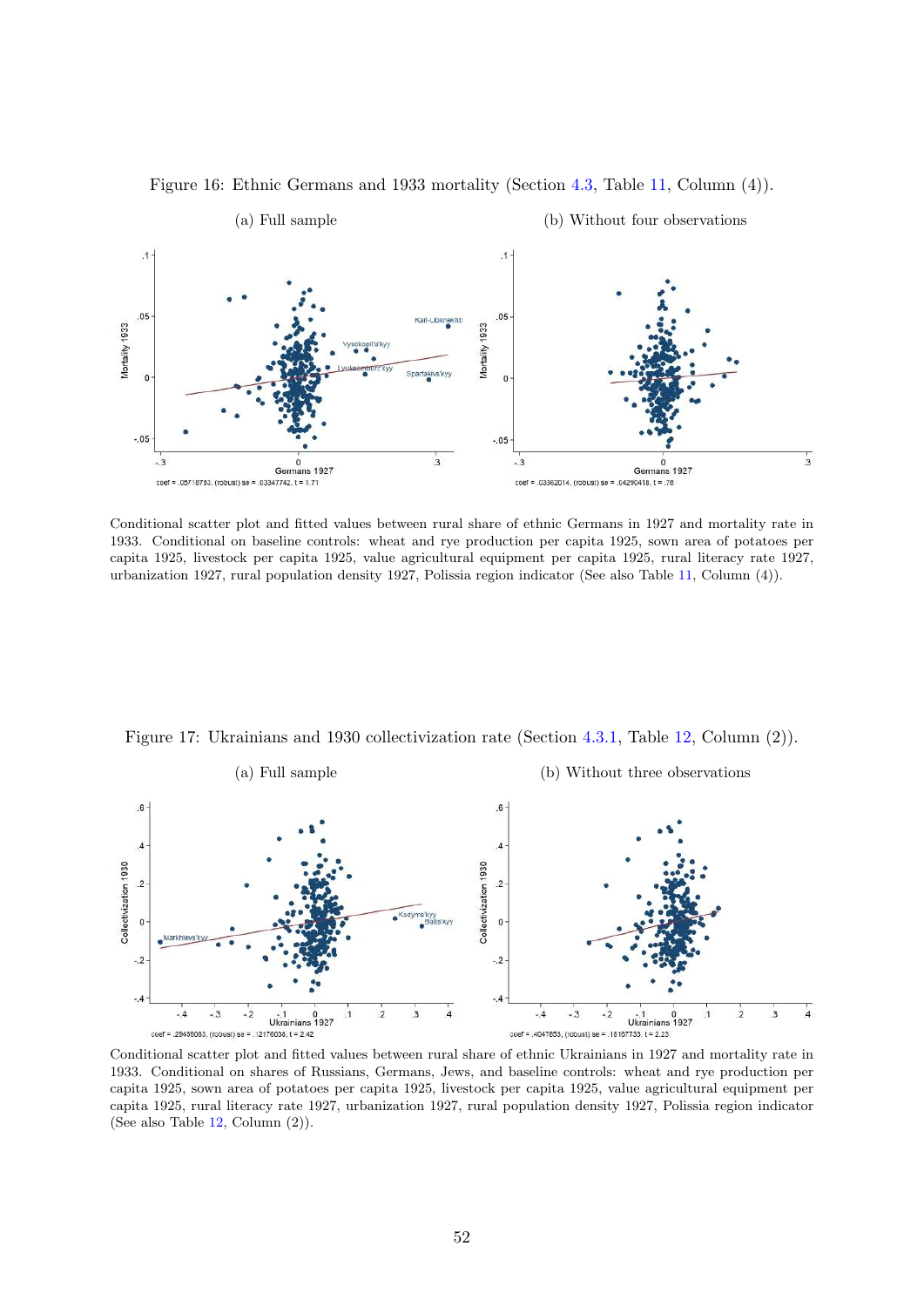## Tables

<span id="page-53-0"></span>

|                                                        | Observations | Mean  | Standard<br>deviation | Min      | Max    |
|--------------------------------------------------------|--------------|-------|-----------------------|----------|--------|
| Mortality 1933                                         | 280          | 0.063 | 0.035                 | 0.011    | 0.175  |
| Natality 1933                                          | 280          | 0.015 | 0.006                 | 0.004    | 0.032  |
| Ethnic composition                                     |              |       |                       |          |        |
| Ukrainians 1927                                        | 280          | 0.844 | 0.171                 | 0.068    | 0.995  |
| Russians 1927                                          | 280          | 0.051 | 0.081                 | 0.002    | 0.503  |
| Germans 1927                                           | 280          | 0.031 | 0.093                 | 0.000    | 0.869  |
| <b>Jews</b> 1927                                       | 280          | 0.019 | 0.023                 | 0.000    | 0.158  |
| Other ethnicities 1927                                 | 280          | 0.054 | 0.095                 | 0.001    | 0.658  |
| <b>Baseline</b> controls                               |              |       |                       |          |        |
| Wheat and rye harvest per capita 1925, c               | 280          | 3.834 | 2.002                 | 0.655    | 11.095 |
| Sown area of potato per capita 1925, ha                | 280          | 0.034 | 0.017                 | 0.002    | 0.080  |
| Livestock per capita 1925                              | 280          | 0.480 | 0.128                 | 0.201    | 0.895  |
| Value of agricultural equipment pc 1925,<br>$100s$ rub | 280          | 0.073 | 0.039                 | 0.022    | 0.205  |
| Urbanization 1927                                      | 280          | 0.115 | 0.134                 | 0.000    | 0.877  |
| Rural literacy rate 1927                               | 280          | 0.406 | 0.075                 | 0.230    | 0.684  |
| Rural population density 1927,<br>100s per $km^2$      | 280          | 0.232 | 0.089                 | 0.077    | 0.544  |
| Polissia region indicator                              | 280          | 0.136 | 0.343                 | 0.000    | 1.000  |
| Policy controls                                        |              |       |                       |          |        |
| Collectivization 1930                                  | 280          | 0.366 | 0.203                 | 0.028    | 0.904  |
| HH per collective farm 1930                            | 280          | 0.934 | 0.621                 | 0.224    | 4.741  |
| $Ln(\text{distance to a railroad})$                    | 280          | 2.042 | 1.268                 | $-3.575$ | 4.359  |
| Group A factories per 1000, 1930                       | 280          | 0.017 | 0.030                 | 0.000    | 0.207  |
| Group A workers per capita 1930                        | 280          | 0.007 | 0.031                 | 0.000    | 0.249  |

Table 1: Summary statistics of the main variables used (Section [3\)](#page-11-0).

Section [3](#page-11-0) provides details on data construction and Table [E1](#page-79-0) lists the exact source of every variable used.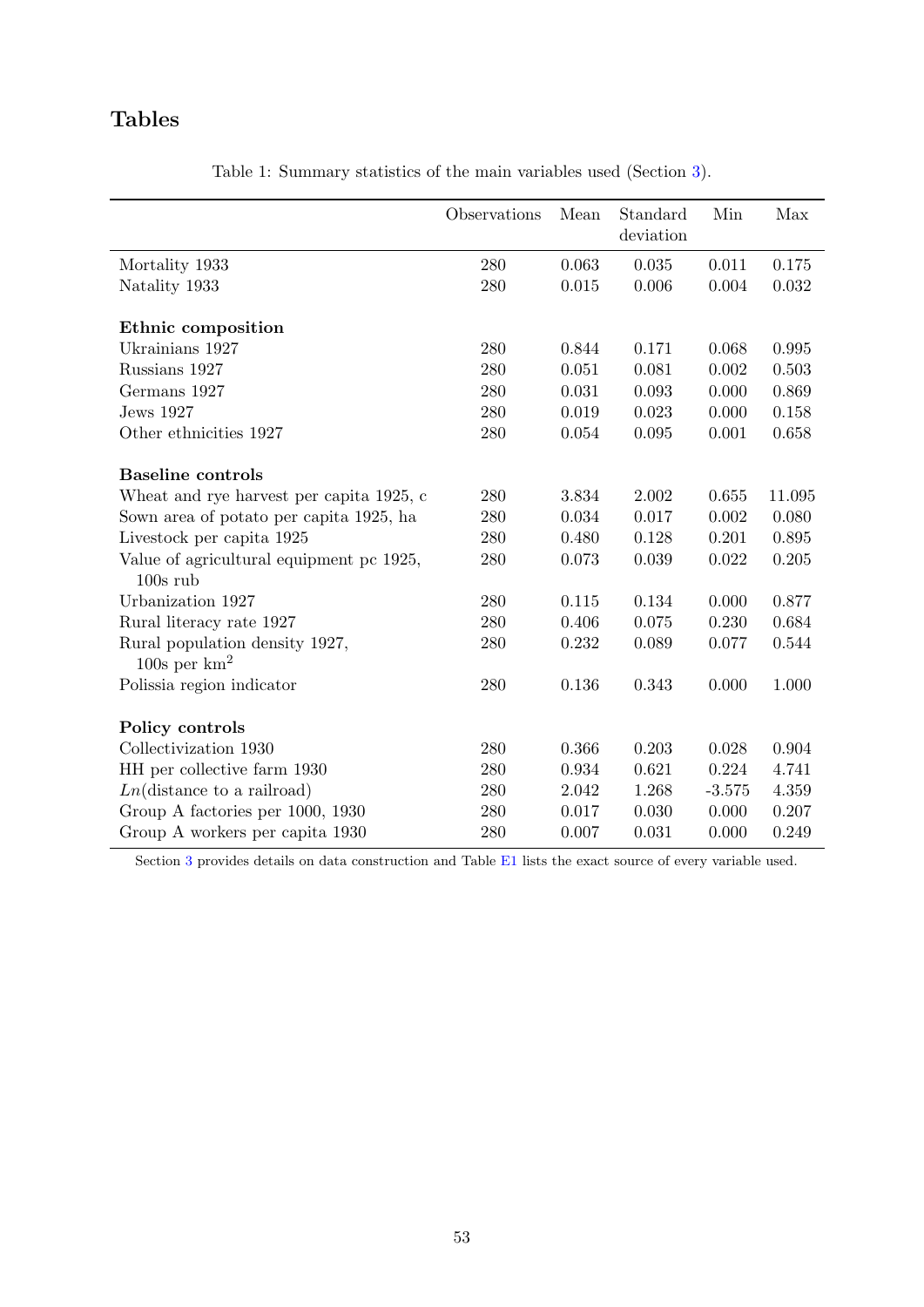<span id="page-54-0"></span>

| Year | Reported<br>harvest, | Reported<br>total<br>yield, | Collective<br>farms<br>yield, | Individual<br>peasants<br>yield, | Corrected<br>harvest, | Grain<br>collec-<br>tions, |                                                 | Rural food<br>availability,<br>mln t |
|------|----------------------|-----------------------------|-------------------------------|----------------------------------|-----------------------|----------------------------|-------------------------------------------------|--------------------------------------|
|      | mln t<br>(1)         | c/ha<br>(2)                 | c/ha<br>$\left( 3\right)$     | c/ha<br>$\left( 4\right)$        | mln t<br>(5)          | mln t<br>(6)               | Reported<br>$\left( 7\right)$<br>$- (6)$<br>(1) | Corrected<br>(8)<br>(5)<br>$- (6)$   |
| 1924 | 11.5                 | 5.8                         |                               |                                  |                       | 0.9                        | 10.5                                            |                                      |
| 1925 | 17.8                 | 8.8                         |                               |                                  |                       | 2.7                        | 15.1                                            |                                      |
| 1926 | 17.1                 | 8.1                         |                               |                                  |                       | 3.1                        | 13.9                                            |                                      |
| 1927 | 18.6                 | 8.6                         |                               |                                  |                       | 4.3                        | 14.4                                            |                                      |
| 1928 | 13.2                 | 6.7                         |                               |                                  |                       | 1.8                        | 11.4                                            |                                      |
| 1929 | 18.7                 | 9.5                         |                               |                                  |                       | 5.3                        | 13.4                                            |                                      |
| 1930 | 23.2                 | 11.8                        |                               |                                  |                       | 7.7                        | 15.5                                            |                                      |
| 1931 | 16.8                 | 8.5                         | 6.7                           | 9.4                              | 15.6                  | 7.3                        | 9.5                                             | 8.3                                  |
| 1932 | 14.5                 | 8.1                         | 5.1                           | 15.1                             | 10.7                  | 4.2                        | 10.3                                            | 6.4                                  |
| 1933 | 22.0                 | 11.2                        | 8.1                           | 18.3                             | 17.7                  | 6.1                        | 15.9                                            | 11.6                                 |
| 1934 | 12.2                 | 6.1                         |                               |                                  |                       |                            |                                                 |                                      |

Table 2: Aggregate harvest, yield, and procurement in Ukraine (Section [4.1\)](#page-15-0).

Sources:

(1) Reported harvest: 1924–1927 figures are from [\(Publishing house Narkomtorg USSR and the RSFSR](#page-42-1) , [Izdatel'stvo Narkomtorga SSSR i RSFSR,](#page-42-1) Table 136); 1928 figure is from [\(Tsentralna Statystychna Uprava](#page-42-2) [USRR,](#page-42-2) [1929\)](#page-42-2); 1929–1931 figures calculated using amount of procured grain from [SNABTEHIZDAT](#page-42-3) [\(1932\)](#page-42-3) and share of procured harvest from Statistical tables of indicators for the implementation of the First Five-Year Plan for the Development of Agriculture (Statisticheskiye tablitsy pokazateley vypolneniya I pyatiletnego plana razvitiya sel'skogo khozyaystva), RSAE 4372/30/871, page 30; 1932–1935 figures are from Tables of the dynamic series of the Central Statistical Board of the USSR data on sown areas, yields and total yields of all cereal crops (for all categories of farms) in the USSR, the RSFSR and the economic regions for 1913, 1928, 1932 - 1944 (Tablitsy dinamicheskikh ryadov TSSU SSSR dannykh o posevnykh ploshchadyakh, urozhaynosti i obshchikh razmerakh urozhaya vsekh zernovykh kul'tur (po vsem kategoriyam khozyaystv) v tselom po SSSR, RSFSR i ekonomicheskim rayonam za 1913, 1928, 1932 - 1944 gg.), RSAE 1562/329/1409.

(2) Reported total yield is reported harvest divided by sown area; sown area 1925 – 1928 figures are from [\(Tsentralna Statystychna Uprava USRR,](#page-42-2) [1929\)](#page-42-2); sown area 1932 – 1935 figures are from RSAE 1562/329/1409; sown area  $1924$  and  $1929 - 1931$  are imputed as average of sown area in  $1925 - 1928$  and  $1932 - 1935$ .

(4) Individual peasants yield: calculated by the author using (2) and (3) and assuming that sown area is divided in proportion to collectivization rate. Collectivization rate is from [\(Davies and Wheatcroft,](#page-40-0) [2009,](#page-40-0) Table 27).

(5) Corrected harvest: calculated by the author assuming individual peasants had yield as in (2), and collective farms had yield as in (3).

(6) Grain collections: 1924 – 1926 figures are from [Publishing house Narkomtorg USSR and the RSFSR](#page-42-1) [\(Izdatel'stvo Narkomtorga SSSR i RSFSR\)](#page-42-1); 1927 figure is from [Tsentralna Statystychna Uprava USRR](#page-42-2) [\(1929\)](#page-42-2); 1928 figure is calculated using (1) and the share of procured harvest from Statistical tables of indicators for the implementation of the First Five-Year Plan for the Development of Agriculture (Statisticheskiye tablitsy pokazateley vypolneniya I pyatiletnego plana razvitiya sel'skogo khozyaystva), RSAE 4372/30/871, page 30; 1929 – 1933 figures are from [SNABTEHIZDAT](#page-42-3) [\(1932\)](#page-42-3).

(7) Reported rural food availability is a difference between reported harvest (1) and grain collections (6).

(8) Corrected rural food availability is a difference between corrected harvest (5) and grain collections (6).

<sup>(3)</sup> Collective farms yield: 1931 figure is from Dinamika kolkhozov za  $1930 - 1932$  g.g., RSAE  $1562/76/158$ page 41; 1932 – 1933 figures are from Dinamika khozyaystvennogo sostoyaniya kolkhozov za 1932 i 1933 g., RSAE 1562/77/70 page 39.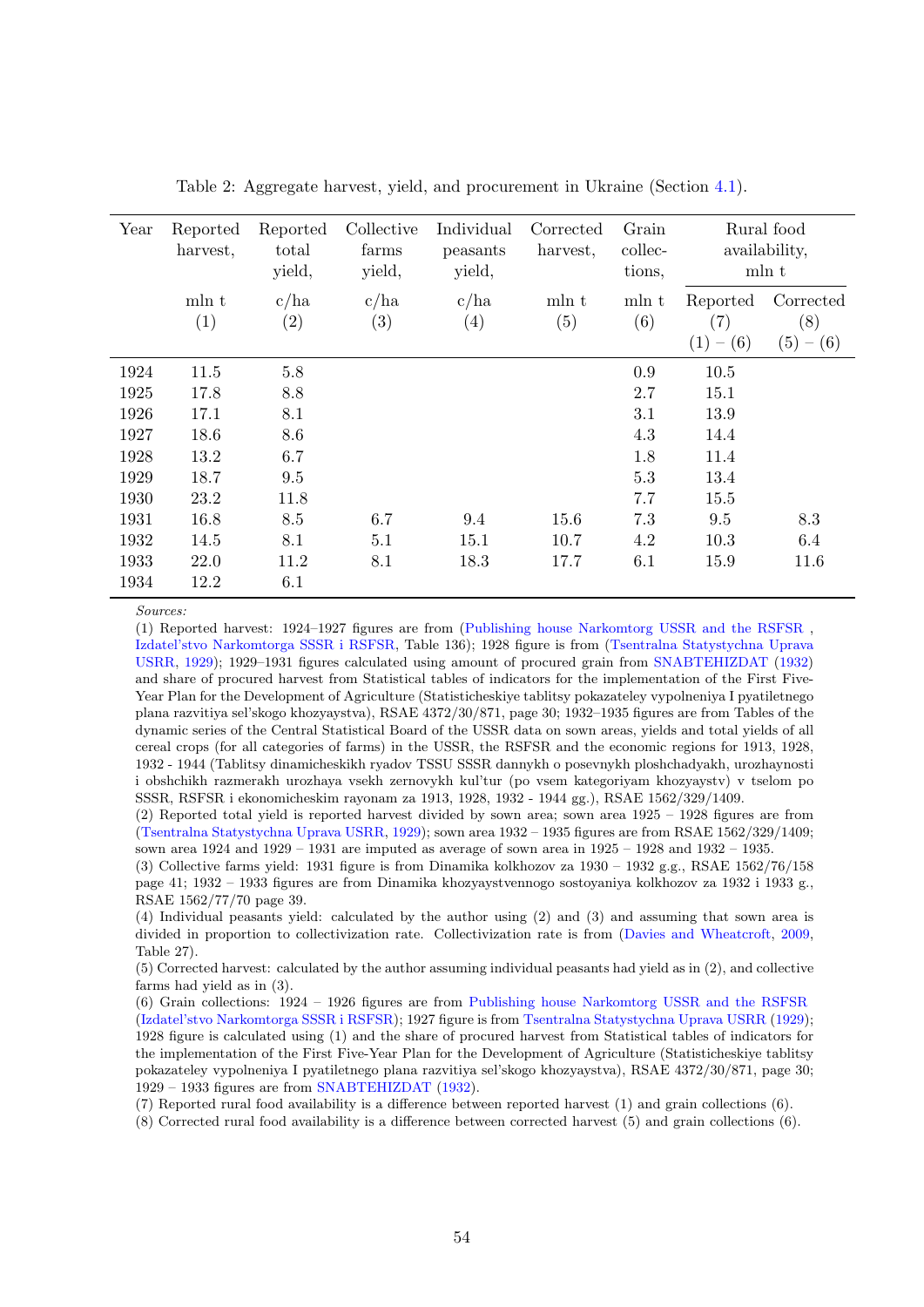Table 3: District characteristics by collectivization rate. Comparison of residuals conditional on value of agricultural equipment per capita, livestock per capita, polissia region indicator, and province fixed effects (Section [4.2\)](#page-20-0).

|                                         | Collectivization | Group A         | $Ln$ (distance |
|-----------------------------------------|------------------|-----------------|----------------|
|                                         | 1930             | workers pc 1930 | to a railroad) |
|                                         | (1)              | (2)             | (3)            |
| Rural characteristics:                  |                  |                 |                |
| Rural literacy rate 1927                | 0.003            | $-0.001$        | $-0.005$       |
|                                         | (0.008)          | (0.006)         | (0.007)        |
| Cows per capita 1925                    | $-0.000$         | $-0.002$        | $-0.002$       |
|                                         | (0.003)          | (0.003)         | (0.003)        |
| Horses per capita 1925                  | $0.013**$        | $-0.007$        | $-0.000$       |
|                                         | (0.006)          | (0.005)         | (0.005)        |
| Arable land per capita 1925, ha         | 0.065            | $-0.050$        | $0.069*$       |
|                                         | (0.050)          | (0.038)         | (0.037)        |
| Sown area of grain per capita 1925, ha  | 0.008            | $-0.029$        | $0.069***$     |
|                                         | (0.026)          | (0.018)         | (0.018)        |
| Sown area of potato per capita 1925, ha | $-0.001$         | $-0.000$        | $-0.001$       |
|                                         | (0.002)          | (0.001)         | (0.001)        |
| Grain harvest per capita 1925, grain, c | $-0.130$         | $-0.260$        | 0.354          |
|                                         | (0.274)          | (0.220)         | (0.241)        |
| Potato harvest per capita 1925, c       | 0.008            | $-0.217$        | 0.099          |
|                                         | (0.205)          | (0.185)         | (0.187)        |
| Rural population density 1927,          | $-0.001$         | $-0.013**$      | $-0.009$       |
| 100s per $km^2$                         | (0.007)          | (0.006)         | (0.006)        |
| Urban characteristics:                  |                  |                 |                |
| Urbanization 1927                       | 0.001            | $0.031**$       | $-0.064***$    |
|                                         | (0.019)          | (0.015)         | (0.015)        |
| Distance to 1933 province center, km    | 2.704            | $-1.113$        | 5.673          |
|                                         | (7.390)          | (6.685)         | (6.913)        |

<sup>∗∗∗</sup> – significance at less than 1%; ∗∗ – significance at 5%; <sup>∗</sup> – significance at 10%. Section [3](#page-11-0) provides details on data construction and Table [E1](#page-79-0) lists the exact source of every variable used. Table [1](#page-53-0) shows summary statistics of the main variables.

Column (1) reports coefficients from regressing district characteristics on an indicator for district having above median collectivization rate, conditional on value of agricultural equipment per capita in 1925, livestock per capita in 1925, Polissia region indicator, and province fixed effects following the specification in Footnote [25.](#page-21-0) Robust standard errors are reported in brackets.

Column (2) reports coefficients from regressing district characteristics on an indicator for district having above median number of Group A workers per capita, conditional on value of agricultural equipment per capita in 1925, livestock per capita in 1925, Polissia region indicator, and province fixed effects following the specification in Footnote [25.](#page-21-0) Robust standard errors are reported in brackets.

Column (3) reports coefficients from regressing district characteristics on an indicator for district having above median distance to a railroad, conditional on value of agricultural equipment per capita in 1925, livestock per capita in 1925, Polissia region indicator, and province fixed effects following the specification in Footnote [25.](#page-21-0) Robust standard errors are reported in brackets.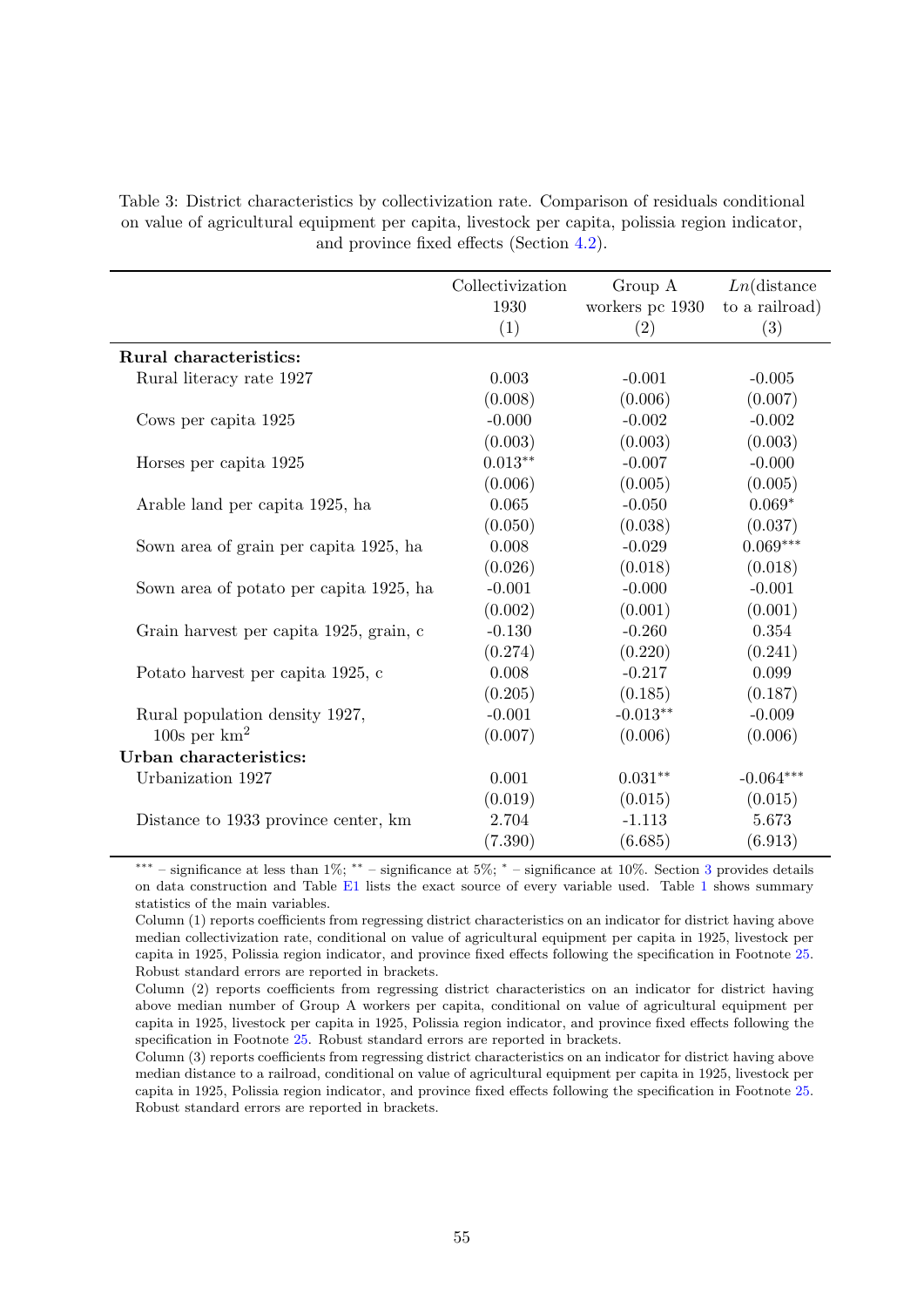<span id="page-56-0"></span>

| Dependent variable: Mortality 1933                       |              |              |              |              |
|----------------------------------------------------------|--------------|--------------|--------------|--------------|
|                                                          | (1)          | (2)          | (3)          | (4)          |
| Panel A: cross-section, districts                        |              |              |              |              |
| Collectivization 1930                                    | $0.038***$   |              |              | $0.038***$   |
|                                                          | (0.010)      |              |              | (0.010)      |
| Group A workers pc 1930                                  |              | $-0.080**$   |              | $-0.068*$    |
|                                                          |              | (0.037)      |              | (0.041)      |
| $Ln(\text{distance to a railroad})$                      |              |              | 0.001        | 0.001        |
|                                                          |              |              | (0.001)      | (0.001)      |
| Baseline controls                                        | $\checkmark$ | ✓            | $\checkmark$ | ✓            |
| Province FE                                              | ✓            | ✓            | $\checkmark$ | $\checkmark$ |
| Observations                                             | 280          | 280          | 280          | 280          |
| $R^2$                                                    | 0.517        | 0.489        | 0.486        | 0.520        |
| <b>Panel B:</b> cross-section, regions                   |              |              |              |              |
| Collectivization 1930                                    | $0.061**$    |              |              | $0.063**$    |
|                                                          | (0.023)      |              |              | (0.024)      |
| Group A workers pc 1930                                  |              | 0.012        |              | 0.042        |
|                                                          |              | (0.119)      |              | (0.114)      |
| $Ln(\text{distance to a railroad})$                      |              |              | $-0.003$     | $-0.002$     |
|                                                          |              |              | (0.002)      | (0.003)      |
| Baseline controls                                        | ✓            | ✓            | ✓            | ✓            |
| Observations                                             | 38           | 36           | 38           | 36           |
| $R^2$                                                    | 0.626        | 0.506        | 0.546        | 0.630        |
| Panel C: diff-in-diff, regions                           |              |              |              |              |
| Collectivization $1930 \times$ Famine                    | $0.062***$   |              |              | $0.063***$   |
|                                                          | (0.022)      |              |              | (0.022)      |
| Group A workers pc $1930 \times$ Famine                  |              | 0.008        |              | 0.032        |
|                                                          |              | (0.113)      |              | (0.106)      |
| $Ln(\text{distance to a railroad}) \times \text{Famine}$ |              |              | $-0.003$     | $-0.002$     |
|                                                          |              |              | (0.002)      | (0.002)      |
| Year FE                                                  | $\checkmark$ | ✓            | $\checkmark$ | $\checkmark$ |
| Region FE                                                | $\checkmark$ | $\checkmark$ | $\checkmark$ | ✓            |
| Baseline controls $\times$ Famine                        | $\checkmark$ | $\checkmark$ | $\checkmark$ | $\checkmark$ |
| Observations                                             | 114          | 108          | 114          | 108          |
| $R^2$                                                    | 0.883        | 0.853        | 0.859        | 0.891        |

Table 4: Policies and mortality (Section [4.2\)](#page-20-0).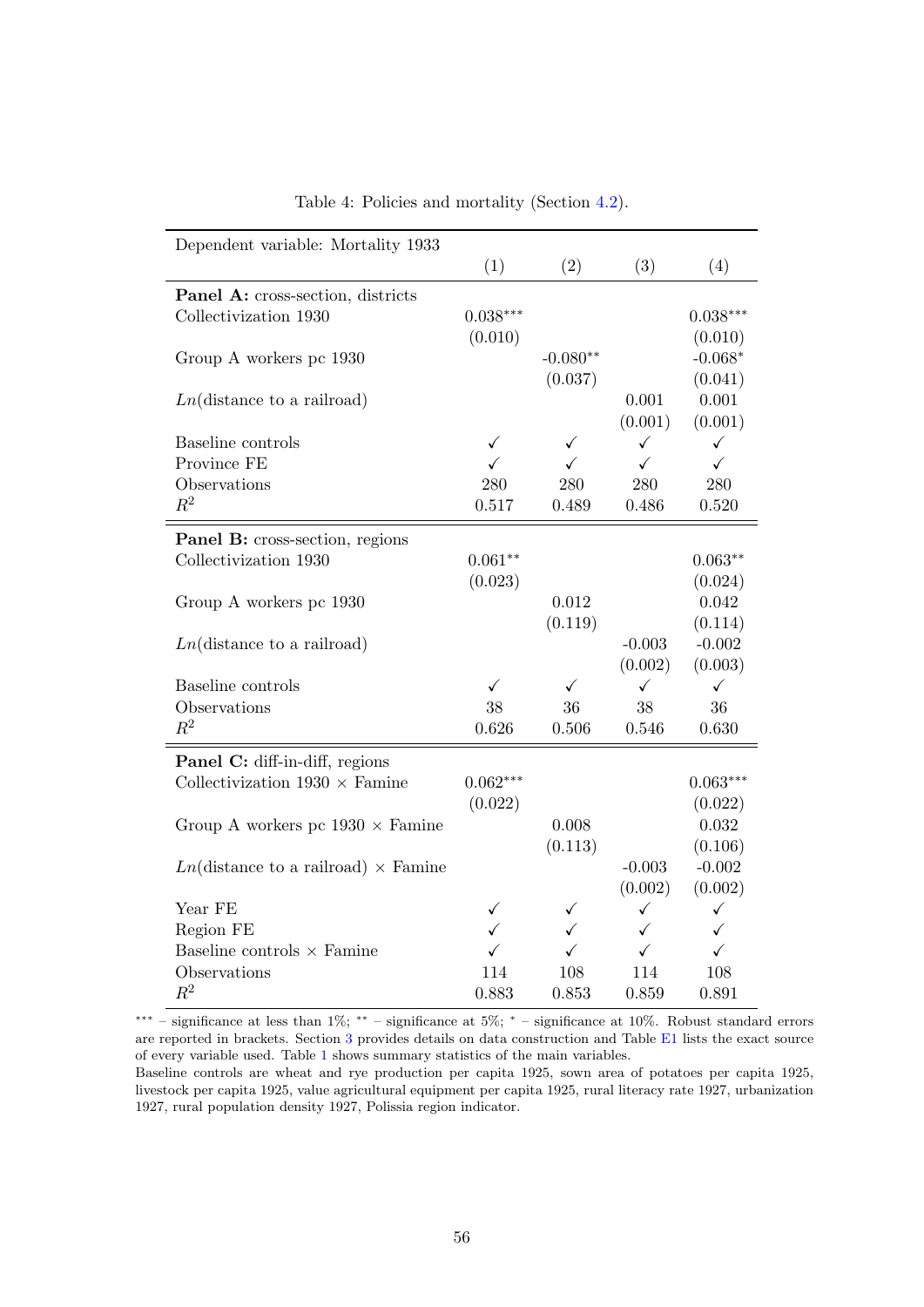|             | Collectivi-                                           |                |               |            |              |                  |                     |             |            | Procurement     |                       |
|-------------|-------------------------------------------------------|----------------|---------------|------------|--------------|------------------|---------------------|-------------|------------|-----------------|-----------------------|
|             | zation, $%$                                           |                | Yield, $c/ha$ |            |              | Harvest, mln t   |                     | share, $%$  |            | mln t           |                       |
|             | Jan 1, 1932<br>$\left( 1\right)$                      | total<br>(2)   | coll<br>(3)   | ind<br>(4) | total<br>(5) | coll<br>(6)      | ind<br>(7)          | coll<br>(8) | ind<br>(9) | coll<br>(10)    | ind<br>(11)           |
|             | <b>Panel A:</b> Using official data                   |                |               |            |              |                  |                     |             |            |                 |                       |
| <b>USSR</b> | 63.7                                                  | $\overline{7}$ | 5.4           | 9.8        | 69.9         | 34.3<br>$49.1\%$ | 35.5<br>50.9%       | 30.6        | 21.1       | 10.5<br>58.3%   | 7.5<br>41.7%          |
| Ukraine     | 69.2                                                  | 8.1            | 5.1           | 14.8       | 14.5         | 6.3<br>43.4%     | 8.2<br>56.6%        | 45.1        | 40.6       | 2.8<br>$45.9\%$ | 3.3<br>54.1%          |
|             | <b>Panel B:</b> Most pessimistic scenario for Ukraine |                |               |            |              |                  |                     |             |            |                 |                       |
| Ukraine     | 69.2                                                  | 6.1            | 5.1           | 8.3        | 10.9         | 6.3              | $\angle 4.6$        | 45.1        | 40.6       | 2.8             | 1.9                   |
|             |                                                       |                |               |            |              | 57.8%            | 42.2%               |             |            | $59.6\%$        | 40.4%                 |
|             |                                                       |                |               |            |              |                  | $(6) + (7) = 100\%$ |             |            |                 | $(10) + (11) = 100\%$ |

Table 5: <sup>1932</sup> aggregated <sup>y</sup>ield, harvest, and procurement (Section [4.2.1\)](#page-27-0).

Sources: Column (1) is from Davies and [Wheatcroft](#page-40-1) [\(2009,](#page-40-1) Table 27); Columns (2) and (5) are from Tables of the dynamic series of the Central Statistical Board of the ISSD and the communication of the ISSD and the communica USSR data on sown areas, <sup>y</sup>ields and total <sup>y</sup>ields of all cereal crops (for all categories of farms) in the USSR, the RSFSR and the economic regions for 1913, 1928, <sup>1932</sup> - <sup>1944</sup> (Tablitsy dinamicheskikh ryadov TSSU SSSR dannykh <sup>o</sup> posevnykh <sup>p</sup>loshchadyakh, urozhaynosti <sup>i</sup> obshchikh razmerakh urozhaya vsekh zernovykh kul'tur (po vsem kategoriyam khozyaystv) <sup>v</sup> tselom po SSSR, RSFSR <sup>i</sup> ekonomicheskim rayonam za 1913, 1928, <sup>1932</sup> - <sup>1944</sup> gg.), RSAE 1562/329/1409; Column (3) is from Tables of data on the state of the collective farms in 1932, compiled from the materials of the annual reports (Tablitsy dannykh <sup>o</sup> sostoyanii kolkhozov <sup>v</sup> <sup>1932</sup> g., sostavlennyye po materialam godovykh otchetov), RSAE 7486/3/4456, Table 19, page 22; Columns (8) and (9) are from Statistical tables of indicators for the implementation of the First Five-Year Plan for the Development of Agriculture (Statisticheskiye tablitsy pokazateley vypolneniya <sup>I</sup> pyatiletnego <sup>p</sup>lana razvitiya sel'skogo khozyaystva), RSAE 4372/30/871, page 30; all the rest (italized) figures are calculated using the above data and assuming that collective farms and individual peasants had same sown areaper capita in 1932. See section [4.2.1](#page-27-0) for details.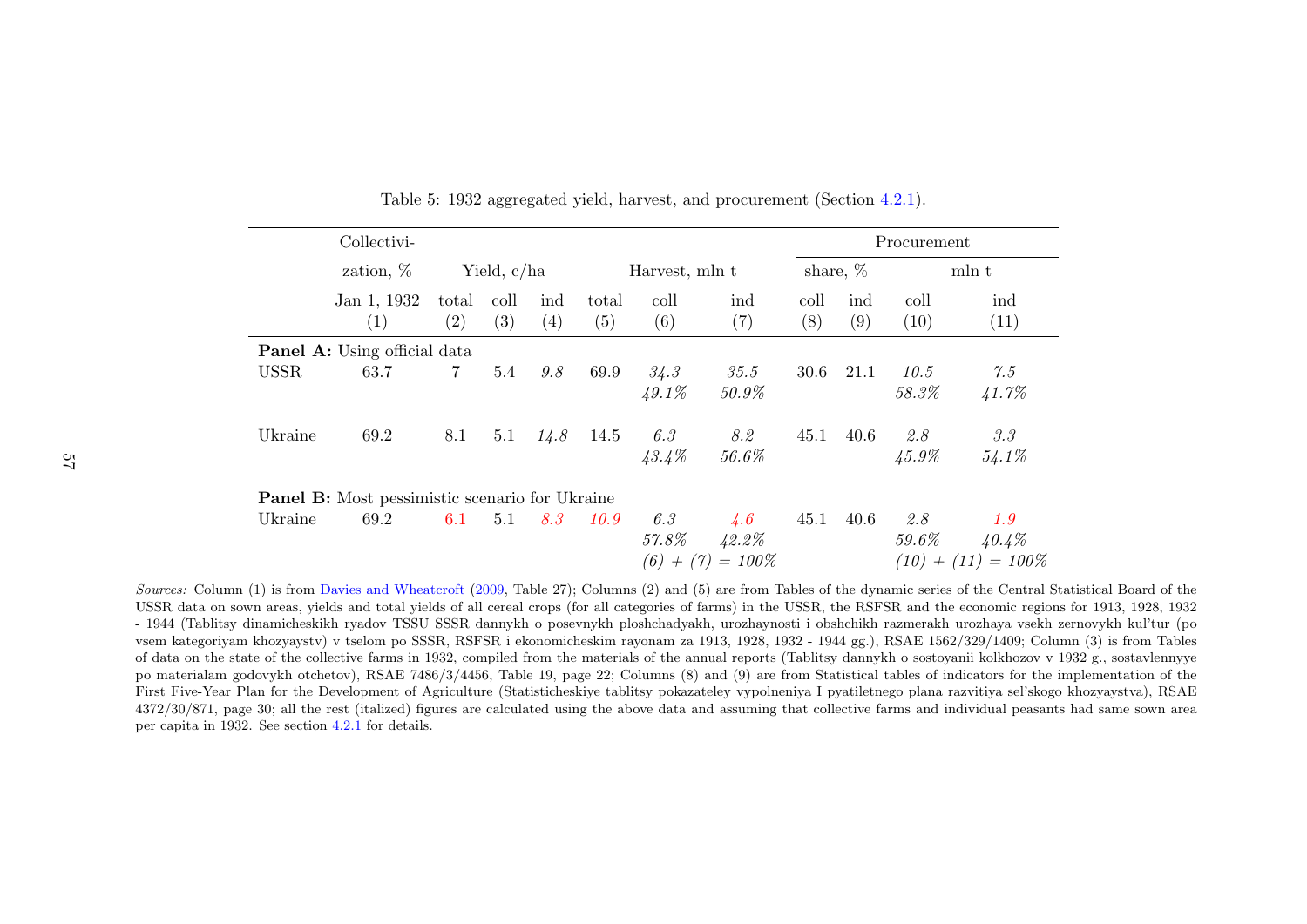| Dependent variable: Drop in livestock pc 1930 |                                           |            |          |               |  |  |  |  |
|-----------------------------------------------|-------------------------------------------|------------|----------|---------------|--|--|--|--|
|                                               | Cows                                      | Horses     | Sheep    | All livestock |  |  |  |  |
|                                               | (1)                                       | (2)        | (3)      | (4)           |  |  |  |  |
| Collectivization 1930                         | 0.019                                     | $0.050***$ | $0.068*$ | $0.067**$     |  |  |  |  |
|                                               | (0.013)                                   | (0.016)    | (0.036)  | (0.031)       |  |  |  |  |
| Cows pc $1925$                                |                                           |            |          |               |  |  |  |  |
| Horses pc 1925                                |                                           |            |          |               |  |  |  |  |
| Sheep pc 1925                                 |                                           |            |          |               |  |  |  |  |
| Baseline controls                             |                                           |            |          |               |  |  |  |  |
| Province FE                                   |                                           |            |          |               |  |  |  |  |
| Observations                                  | 233                                       | 233        | 232      | 233           |  |  |  |  |
| $R^2$                                         | 0.571                                     | 0.536      | 0.691    | 0.642         |  |  |  |  |
|                                               | Magnitude: Standardized beta coefficients |            |          |               |  |  |  |  |
| Collectivization 1930                         | 0.074                                     | 0.185      | 0.081    | 0.103         |  |  |  |  |

Table 6: Drop in livestock. District level estimates (Section [4.2.1\)](#page-27-1).

Baseline controls are wheat and rye production per capita 1925, sown area of potatoes per capita 1925, livestock per capita 1925, value agricultural equipment per capita 1925, rural literacy rate 1927, urbanization 1927, rural population density 1927, Polissia region indicator.

|                       | Share of socialized land<br>- Collectivization, 1930 |
|-----------------------|------------------------------------------------------|
| Collectivization 1930 | $0.079**$                                            |
|                       | (0.031)                                              |
| Constant              | $0.030***$                                           |
|                       | (0.006)                                              |
| Observations          | 311                                                  |
| $\rm R^2$             |                                                      |

Table 7: Socialized land. District level estimates (Section [4.2.1\)](#page-27-1).

∗∗∗ – significance at less than 1%; ∗∗ – significance at 5%; <sup>∗</sup> – significance at 10%. Robust standard errors are reported in brackets. Section [3](#page-11-0) provides details on data construction and Table [E1](#page-79-0) lists the exact source of every variable used. Table [1](#page-53-0) shows summary statistics of the main variables.

Share of socialized land is land used by collective farms divided by land used by collective farms plus land used by individual peasants.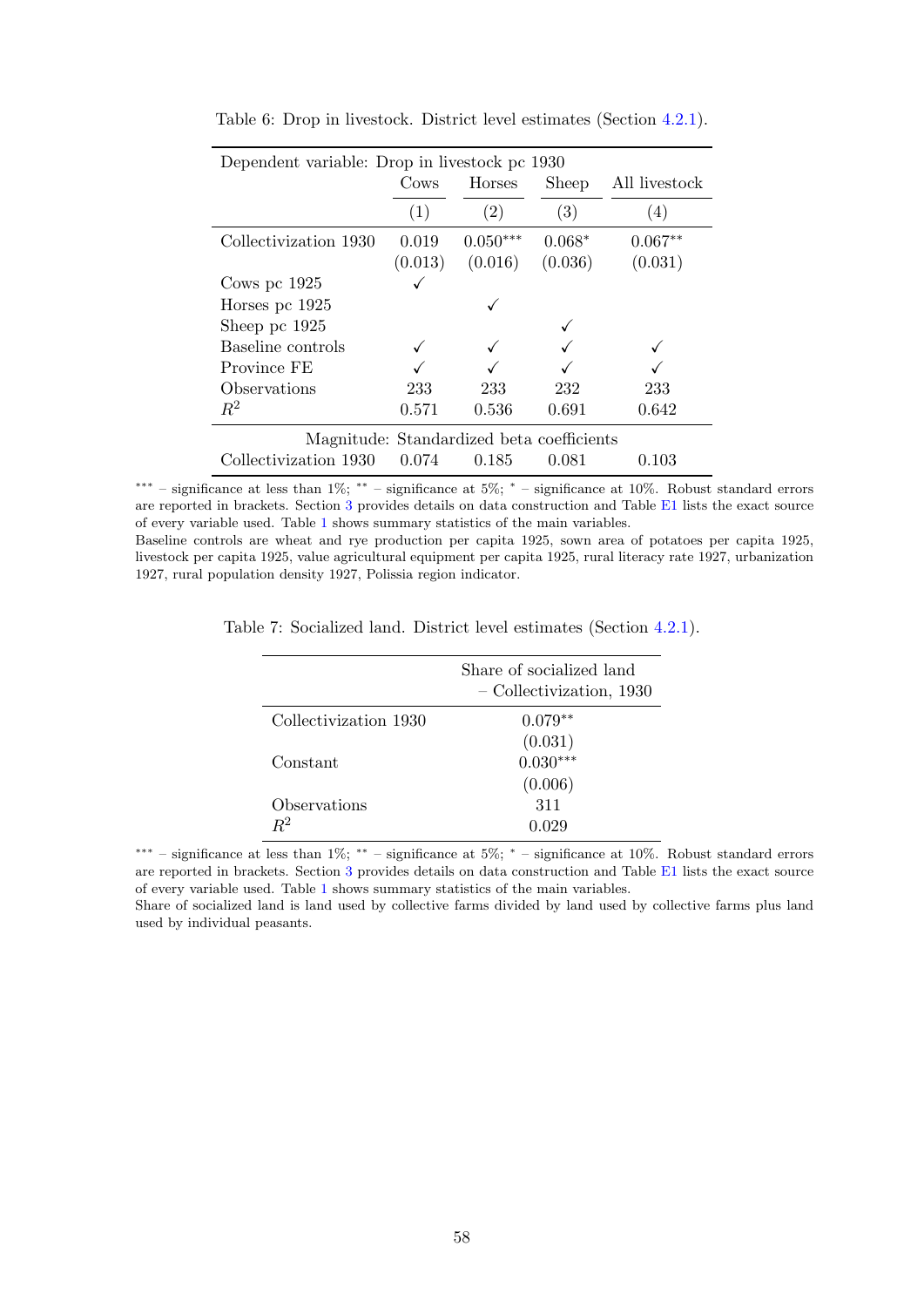| Dependent variable: Mortality 1933        |            |            |  |  |  |
|-------------------------------------------|------------|------------|--|--|--|
|                                           | (1)        | (2)        |  |  |  |
| Collectivization 1930                     | $-0.016$   | $-0.005$   |  |  |  |
|                                           | (0.015)    | (0.013)    |  |  |  |
| HH per collective farm 1930               | $0.027***$ | $0.017***$ |  |  |  |
|                                           | (0.005)    | (0.004)    |  |  |  |
| Baseline controls                         |            |            |  |  |  |
| Province FE                               |            |            |  |  |  |
| Observations                              | 280        | 280        |  |  |  |
| $R^2$                                     | 0.442      | 0.546      |  |  |  |
| Magnitude: Standardized beta coefficients |            |            |  |  |  |
| Collectivization 1930                     | $-0.094$   | $-0.032$   |  |  |  |
| HH per collective farm 1930               | 0.477      | 0.304      |  |  |  |

Table 8: Mortality and the average size of collective farms. District level estimates (Section [4.2.1\)](#page-27-1).

Baseline controls are wheat and rye production per capita 1925, sown area of potatoes per capita 1925, livestock per capita 1925, value agricultural equipment per capita 1925, rural literacy rate 1927, urbanization 1927, rural population density 1927, Polissia region indicator.

| Dependent variable: Sown area per capita 1930 |             |             |                     |            |  |  |  |  |
|-----------------------------------------------|-------------|-------------|---------------------|------------|--|--|--|--|
|                                               |             | Collectives | Individual peasants |            |  |  |  |  |
|                                               | (1)         | (2)         | (3)                 | (4)        |  |  |  |  |
| Collectivization 1930                         | $-0.570***$ |             | $-0.168**$          |            |  |  |  |  |
|                                               | (0.191)     |             | (0.070)             |            |  |  |  |  |
| HH per collective farm 1930                   |             | $-0.156***$ |                     | $-0.028$   |  |  |  |  |
|                                               |             | (0.051)     |                     | (0.023)    |  |  |  |  |
| Sown area pc 1925                             | $1.092***$  | $1.185***$  | $0.453***$          | $0.482***$ |  |  |  |  |
|                                               | (0.213)     | (0.208)     | (0.156)             | (0.157)    |  |  |  |  |
| Baseline controls                             |             |             |                     |            |  |  |  |  |
| Province FE                                   |             |             |                     |            |  |  |  |  |
| Observations                                  | 232         | 232         | 231                 | 231        |  |  |  |  |
| $R^2$                                         | 0.784       | 0.783       | 0.767               | 0.763      |  |  |  |  |
| Magnitude: Standardized beta coefficients     |             |             |                     |            |  |  |  |  |
| Collectivization 1930                         | $-0.140$    |             | $-0.097$            |            |  |  |  |  |
| HH per collective farm 1930                   |             | $-0.120$    |                     | $-0.050$   |  |  |  |  |

|  |  |  |  |  |  | Table 9: Sown area. District level estimates (Section 4.2.1). |  |  |  |
|--|--|--|--|--|--|---------------------------------------------------------------|--|--|--|
|--|--|--|--|--|--|---------------------------------------------------------------|--|--|--|

∗∗∗ – significance at less than 1%; ∗∗ – significance at 5%; <sup>∗</sup> – significance at 10%. Robust standard errors are reported in brackets. Section [3](#page-11-0) provides details on data construction and Table [E1](#page-79-0) lists the exact source of every variable used. Table [1](#page-53-0) shows summary statistics of the main variables.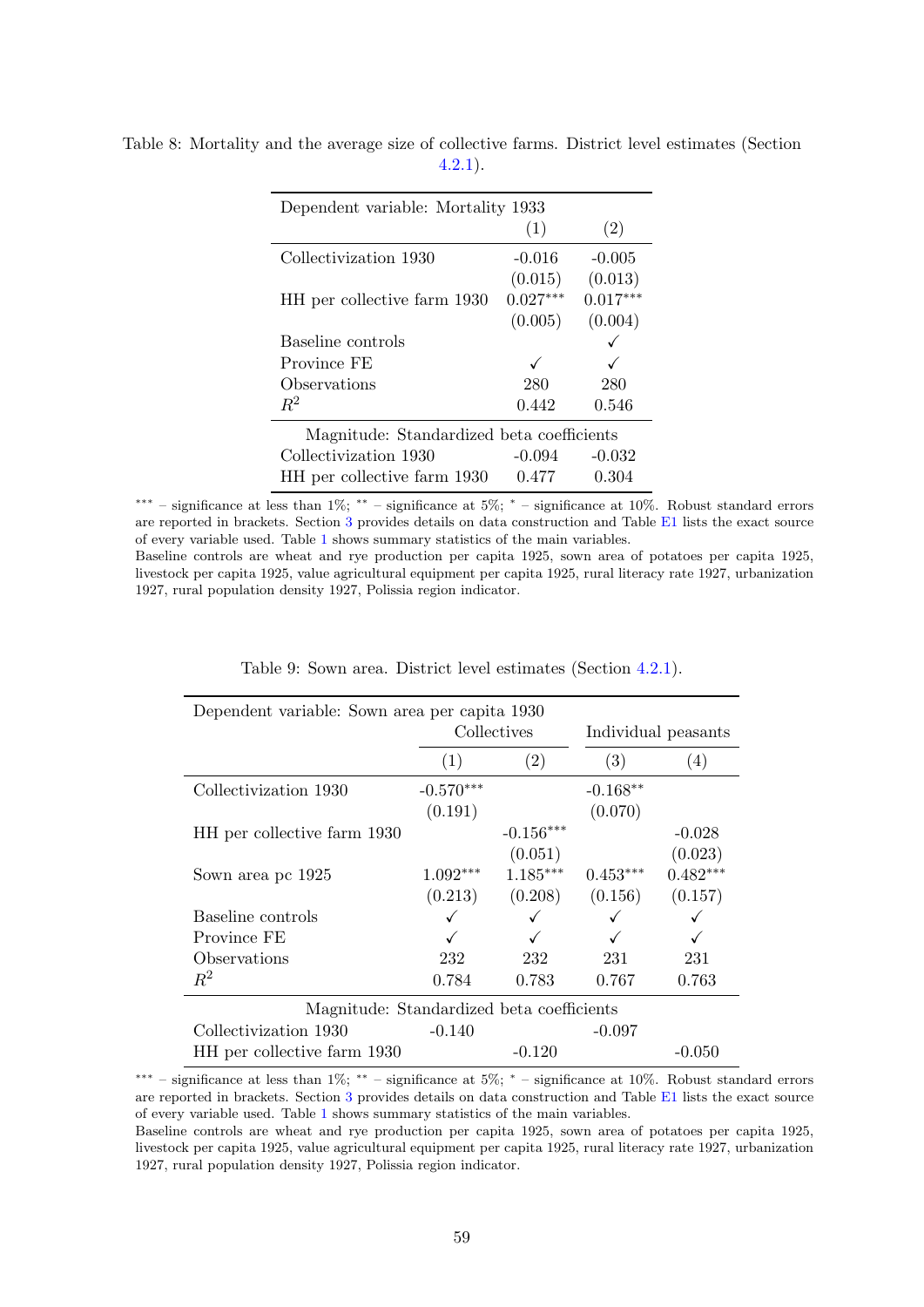| Unit of observation:                                                             | District      |       | Region       |
|----------------------------------------------------------------------------------|---------------|-------|--------------|
| Specification:                                                                   | Cross-section |       | Diff-in-diff |
|                                                                                  | (1)           | (2)   | (3)          |
| $(1)$ Deaths if no famine, 1000s                                                 | 353           | 446   | 446          |
| $(2)$ Reported deaths, 1000s                                                     | 1,260         | 1,586 | 1,586        |
| $(3)$ Predicted deaths, 1000s                                                    | 1,269         | 1,562 | 1,570        |
| Alternative scenarios:                                                           |               |       |              |
| $(4a)$ Deaths if collectivization = 0, 1000s                                     | 975           | 946   | 948          |
| Share of excess deaths explained, $1 - \frac{(4)-(1)}{(2)-(1)}$                  | 0.31          | 0.56  | 0.56         |
| (4b) Deaths if Group A workers $pc = 0.025, 1000s$                               | 1,249         |       |              |
| Share of excess deaths explained                                                 | 0.01          |       |              |
| $(4c)$ Deaths if collectivization = 0 and<br>Group A workers $pc = 0.025, 1000s$ | 955           |       |              |
| Share of excess deaths explained                                                 | 0.34          |       |              |

Table 10: Total impact of government policies on death toll (Section [4.2\)](#page-20-0).

Section [4.2](#page-20-0) provides details on the estimates construction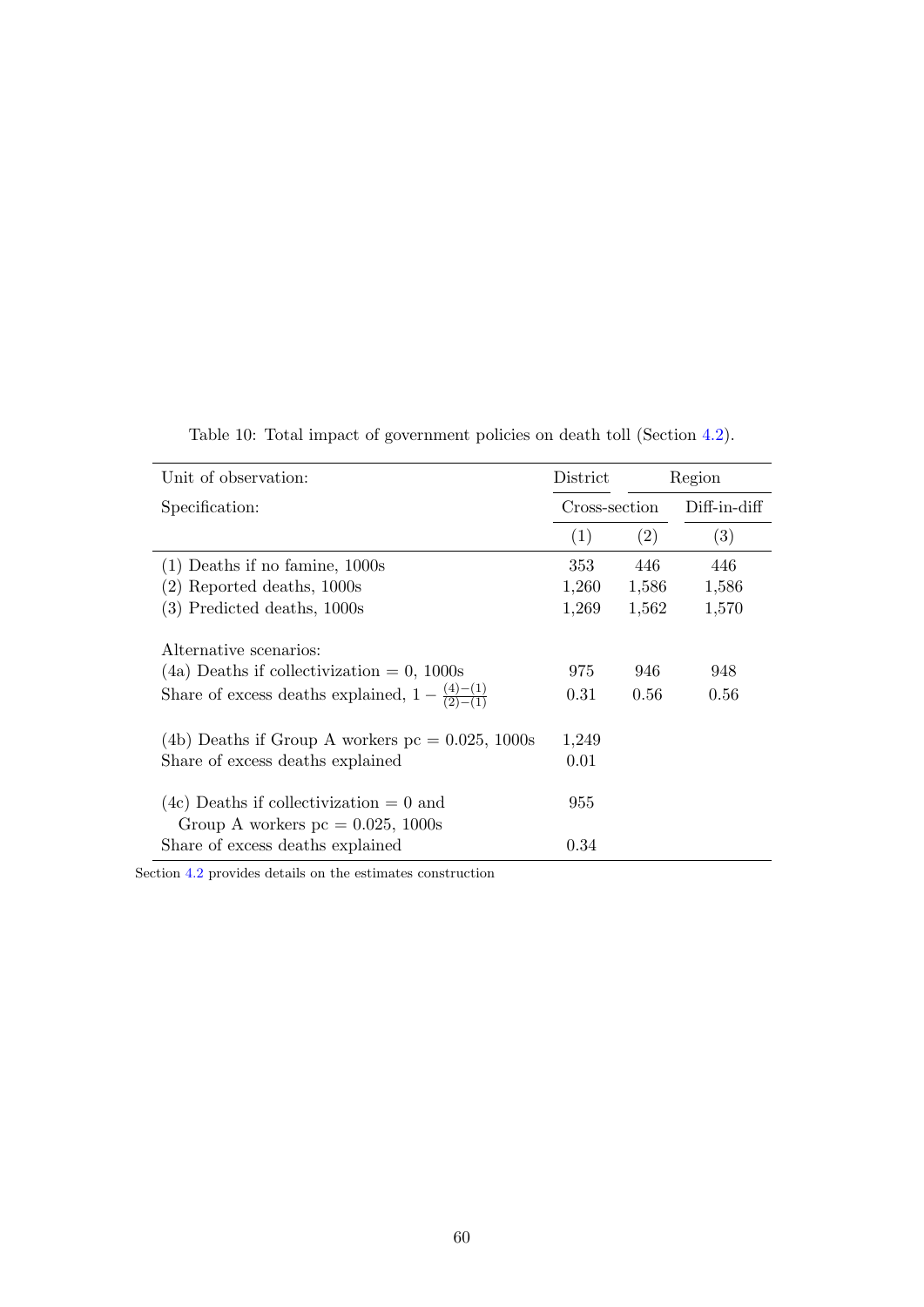<span id="page-61-0"></span>

| Dependent variable: Mortality 1933            |           |                     |              |              |
|-----------------------------------------------|-----------|---------------------|--------------|--------------|
|                                               | (1)       | (2)                 | (3)          | (4)          |
| <b>Panel A:</b> cross-section, districts      |           |                     |              |              |
| Ukrainians 1927                               | $0.024*$  | 0.017               | $0.041*$     | 0.030        |
|                                               | (0.014)   | (0.014)             | (0.022)      | (0.021)      |
| Germans 1927                                  |           |                     | $0.052*$     | 0.044        |
|                                               |           |                     | (0.028)      | (0.031)      |
| Jews 1927                                     |           |                     | $-0.016$     | 0.014        |
|                                               |           |                     | (0.088)      | (0.088)      |
| Other ethnicities 1927                        |           |                     | $-0.005$     | $-0.009$     |
|                                               |           |                     | (0.034)      | (0.034)      |
| Baseline controls                             | ✓         | ✓                   | ✓            | $\checkmark$ |
| Policy controls                               |           | ✓                   |              | $\checkmark$ |
| Province FE                                   | ✓         | $\checkmark$        | $\checkmark$ | $\checkmark$ |
| Observations                                  | 280       | 280                 | 280          | 280          |
| $R^2$                                         | 0.491     | 0.523               | 0.500        | 0.530        |
|                                               |           |                     |              |              |
| <b>Panel B:</b> cross-section, regions        |           |                     |              |              |
| Ukrainians 1927                               | $0.066**$ | $0.057*$            | 0.022        | 0.042        |
|                                               | (0.030)   | (0.032)             | (0.035)      | (0.051)      |
| Germans 1927                                  |           |                     | $0.203*$     | 0.300        |
|                                               |           |                     | (0.113)      | (0.191)      |
| Jews 1927                                     |           |                     | $-0.941***$  | $-0.879***$  |
|                                               |           |                     | (0.235)      | (0.229)      |
| Other ethnicities 1927                        |           |                     | $-0.004$     | 0.021        |
|                                               |           |                     | (0.042)      | (0.057)      |
| Baseline controls                             | ✓         | ✓                   | ✓            | $\checkmark$ |
| Policy controls                               |           |                     |              | ✓            |
| Observations                                  | 38        | 36                  | 38           | 36           |
| $R^2$                                         | 0.581     | 0.668               | 0.732        | 0.818        |
|                                               |           |                     |              |              |
| Panel C: diff-in-diff, regions                |           |                     |              |              |
| Ukrainians $1927 \times$ Famine               | $0.066**$ | $0.056*$            | 0.023        | 0.046        |
|                                               |           | $(0.028)$ $(0.028)$ | (0.042)      | (0.050)      |
| Germans $1927 \times \text{Famine}$           |           |                     | $0.210**$    | $0.303**$    |
|                                               |           |                     | (0.096)      | (0.138)      |
| Jews $1927 \times$ Famine                     |           |                     | $-0.933***$  | $-0.884***$  |
|                                               |           |                     | (0.214)      | (0.194)      |
| Other ethnicities $1927 \times \text{Famine}$ |           |                     | $-0.004$     | 0.025        |
|                                               |           |                     | (0.055)      | (0.060)      |
| Baseline controls $\times$ Famine             |           |                     | ✓            | $\checkmark$ |
| Policy controls $\times$ Famine               |           |                     |              | ✓            |
| Year FE                                       |           |                     | ✓            | ✓            |
| Region FE                                     |           |                     |              | $\checkmark$ |
| Observations                                  | 114       | 108                 | 114          | 108          |
| $R^2$                                         | 0.868     | 0.901               | 0.914        | 0.944        |

Table 11: Ethnic composition and mortality (Section [4.3\)](#page-31-0).

∗∗∗ – significance at less than 1%; ∗∗ – significance at 5%; <sup>∗</sup> – significance at 10%. Robust standard errors are reported in brackets. Section [3](#page-11-0) provides details on data construction and Table [E1](#page-79-0) lists the exact source of every variable used. Table [1](#page-53-0) shows summary statistics of the main variables.

Policy controls are collectivization rate in 1930, number of Group A workers per capita in 1930, and  $Ln(distance to a railroad)$ 

Baseline controls are wheat and rye production per capita 1925, sown area of potatoes per capita 1925, livestock per capita 1925, value agricultural equipment per capita 1925, rural literacy rate 1927, urbanization 1927, rural population density 1927, Polissia region indicator. <sup>61</sup>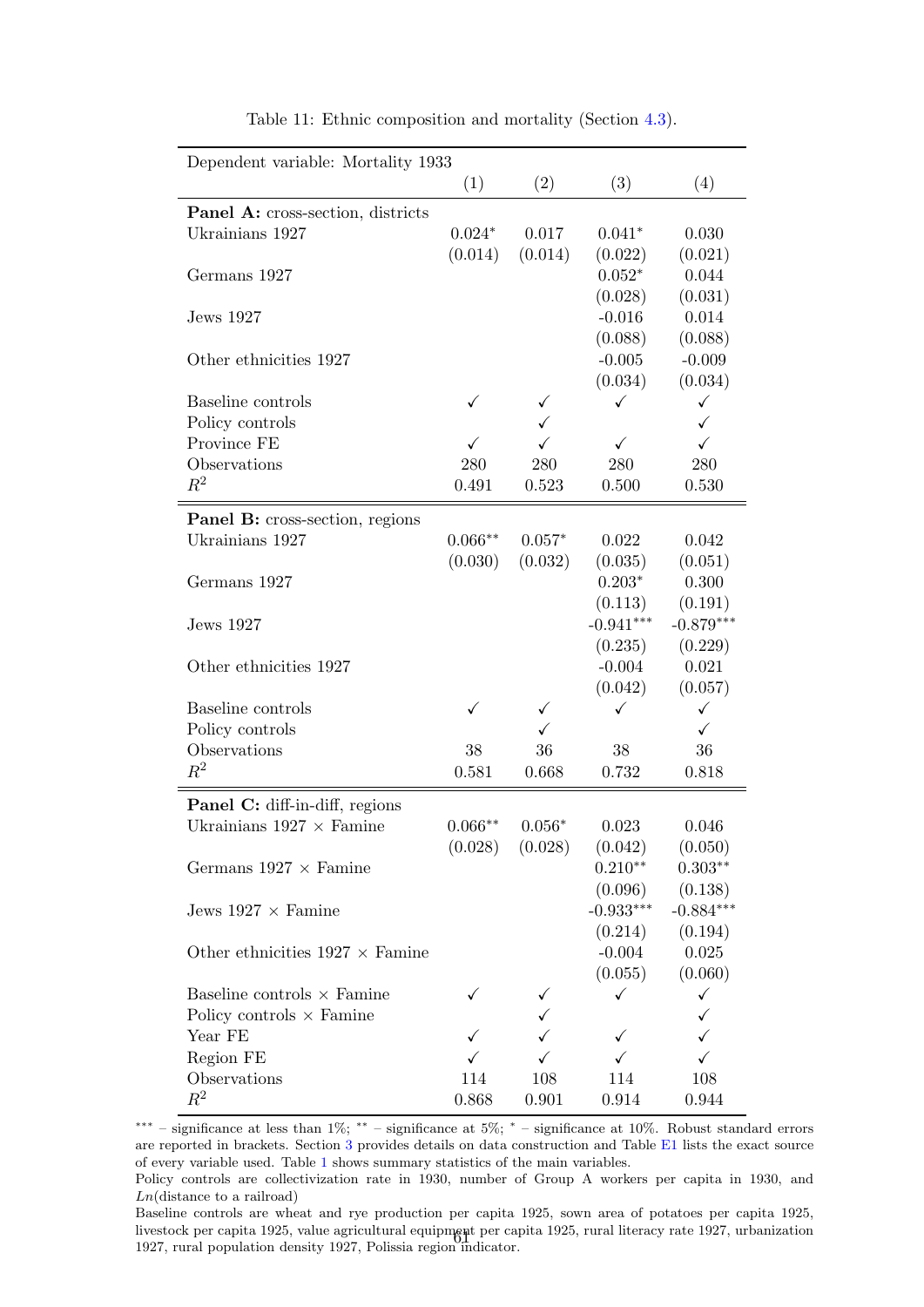| Dependent variable:    |                       |                                           |          |                         |  |  |
|------------------------|-----------------------|-------------------------------------------|----------|-------------------------|--|--|
|                        | Collectivization 1930 |                                           |          | Group A workers pc 1930 |  |  |
|                        | (2)<br>(1)            |                                           | (3)      | (4)                     |  |  |
| Ukrainians 1927        | $0.177**$             | 0.138                                     | $-0.007$ | $-0.087**$              |  |  |
|                        | (0.076)               | (0.140)                                   | (0.012)  | (0.035)                 |  |  |
| Germans 1927           |                       | 0.045                                     |          | $-0.096**$              |  |  |
|                        |                       | (0.211)                                   |          | (0.038)                 |  |  |
| Jews 1927              |                       | $-0.780$                                  |          | $-0.006$                |  |  |
|                        |                       | (0.519)                                   |          | (0.045)                 |  |  |
| Other ethnicities 1927 | $-0.156$              |                                           |          | $-0.131***$             |  |  |
|                        |                       | (0.196)                                   |          | (0.051)                 |  |  |
| Baseline controls      |                       | ✓                                         |          |                         |  |  |
| Province FE            |                       |                                           |          |                         |  |  |
| Observations           | 280                   | 280                                       | 280      | 280                     |  |  |
| $R^2$                  | 0.389                 | 0.396                                     | 0.304    | 0.343                   |  |  |
|                        |                       | Magnitude: Standardized beta coefficients |          |                         |  |  |
| Ukrainians 1927        | 0.150                 | 0.117                                     | $-0.039$ | $-0.482$                |  |  |
| Germans 1927           |                       | 0.021                                     |          | $-0.292$                |  |  |
| Jews 1927              |                       | $-0.089$                                  |          | $-0.004$                |  |  |
| Other ethnicities 1927 |                       | $-0.073$                                  |          | $-0.404$                |  |  |

<span id="page-62-0"></span>Table 12: Exposure to the government policies. District level estimates (Section [4.3.1\)](#page-36-0).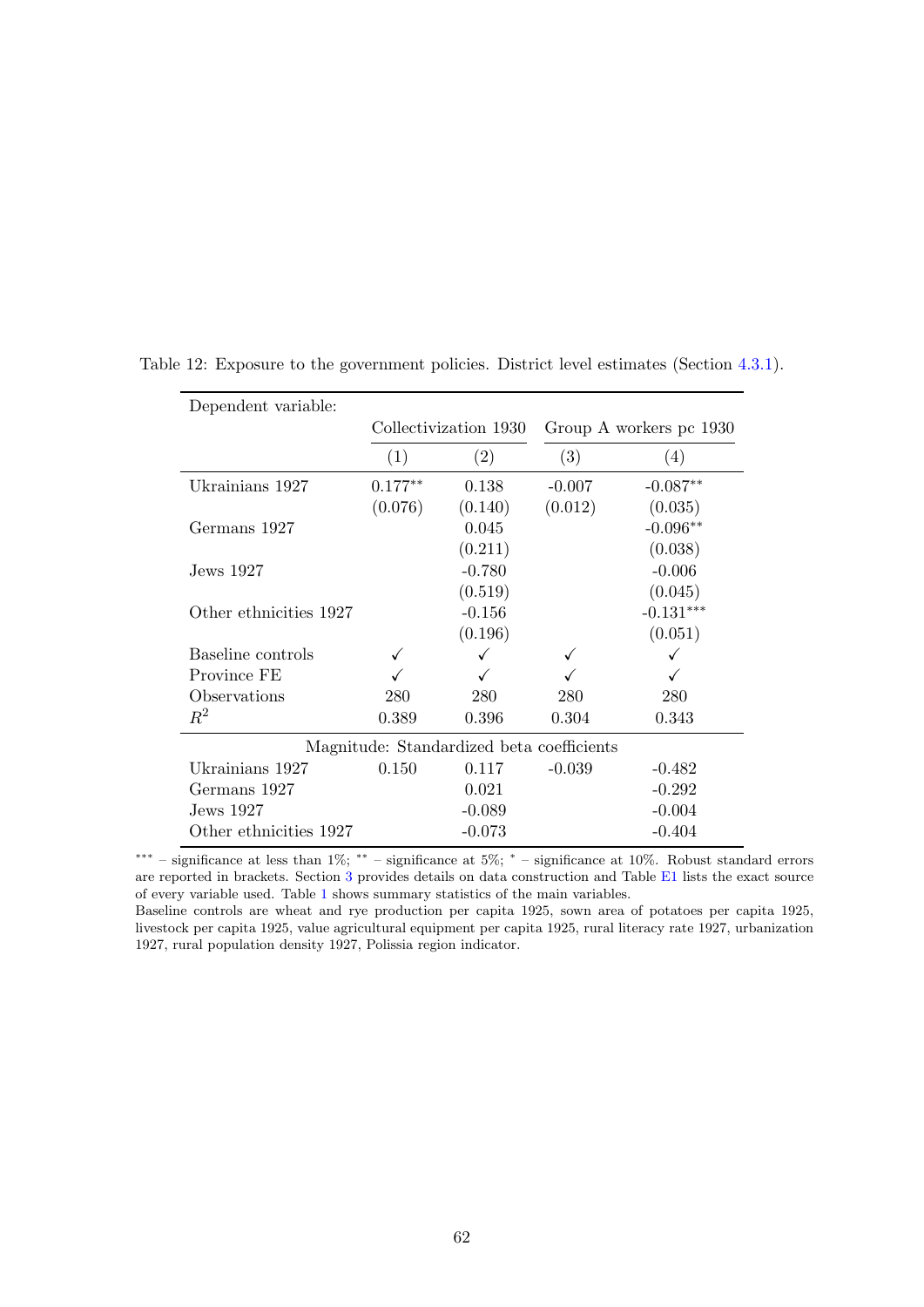| Dependent variable: Mortality 1933        |         |          |          |
|-------------------------------------------|---------|----------|----------|
|                                           | (1)     | (2)      | (3)      |
| Ukrainians 1927                           | 0.016   | 0.018    | 0.017    |
|                                           | (0.024) | (0.014)  | (0.024)  |
| Ukrainians $\times$ Collectivization      | 0.003   |          | 0.004    |
|                                           | (0.047) |          | (0.047)  |
| Ukrainians $\times$ Group A workers pc    |         | $-0.097$ | $-0.099$ |
|                                           |         | (0.168)  | (0.172)  |
| Policy controls                           |         |          |          |
| Baseline controls                         |         |          |          |
| Province FE                               |         |          |          |
| Observations                              | 280     | 280      | 280      |
| $R^2$                                     | 0.523   | 0.523    | 0.523    |
| Magnitude: Standardized beta coefficients |         |          |          |
| Ukrainians 1927                           | 0.080   | 0.088    | 0.082    |
| Ukrainians $\times$ Collectivization      | 0.016   |          | 0.021    |
| Ukrainians $\times$ Group A workers pc    |         | $-0.065$ | $-0.066$ |

<span id="page-63-0"></span>Table 13: Enforcement of the government policies. District level estimates (Section [4.3.2\)](#page-38-1).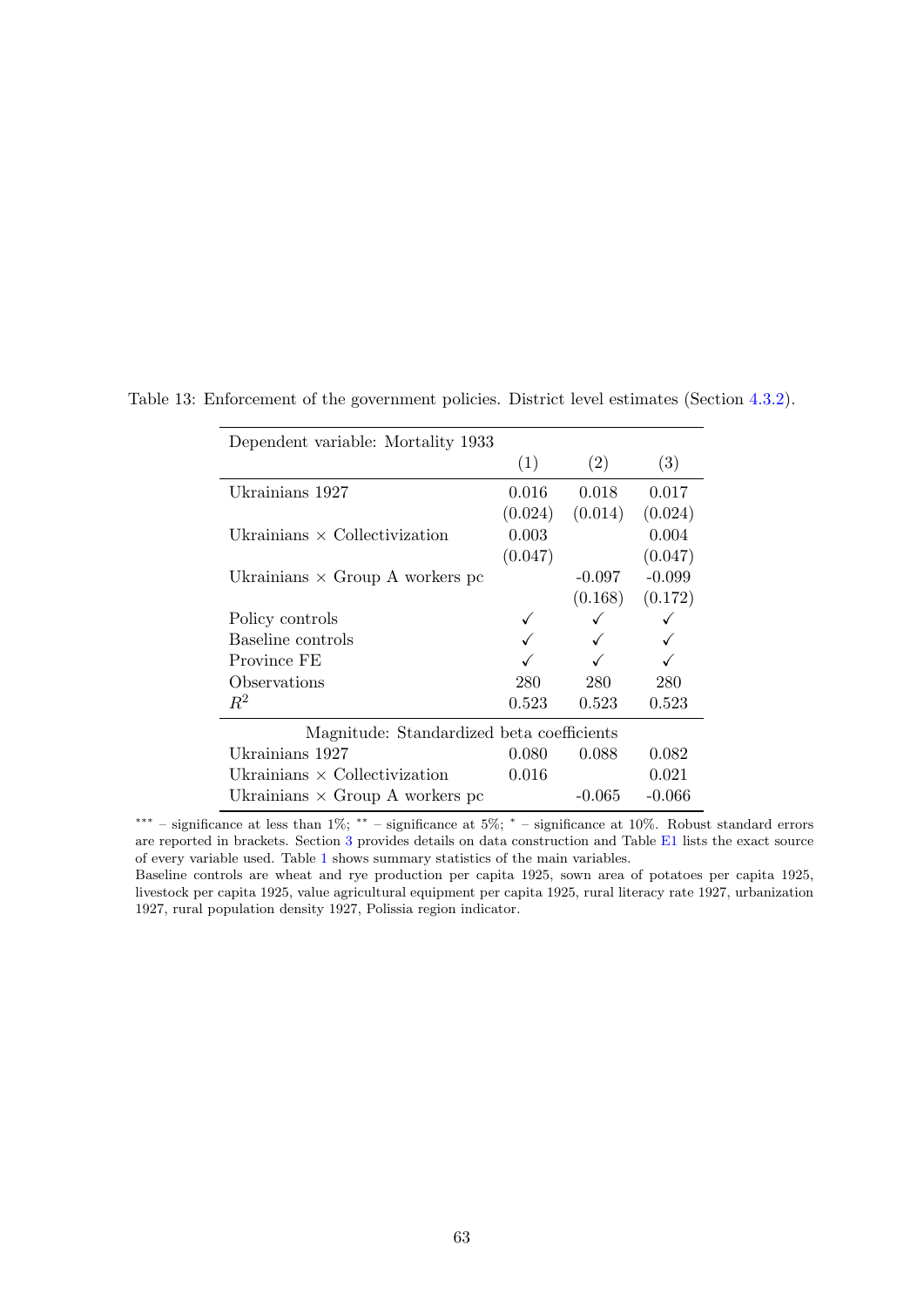# Appendices

## Contents

### <span id="page-64-1"></span><span id="page-64-0"></span>A Weather and famine accounting

| Table A1: Reported and predicted harvest in Ukraine (Section 4.1, Figure 6). |  |
|------------------------------------------------------------------------------|--|
|------------------------------------------------------------------------------|--|

| Year |      | Reported harvest, mln t Predicted harvest, mln t |
|------|------|--------------------------------------------------|
|      | (1)  | (2)                                              |
| 1924 | 11.5 | 18.0                                             |
|      |      | [13.6, 23.7]                                     |
| 1925 | 17.8 | 33.3                                             |
|      |      | [24.6, 45.1]                                     |
| 1926 | 17.1 | 20.4                                             |
|      |      | [16.2, 25.7]                                     |
| 1927 | 18.6 | 19.4                                             |
|      |      | [15.4, 24.5]                                     |
| 1928 | 13.2 | 15.5                                             |
|      |      | [12.1, 19.8]                                     |
| 1929 | 18.7 | 15.4                                             |
| 1930 | 23.2 | [12.2, 19.4]<br>28.6                             |
|      |      | [21.8, 37.6]                                     |
| 1931 | 16.8 | 15.8                                             |
|      |      | [12.4, 20.0]                                     |
| 1932 | 14.5 | 15.5                                             |
|      |      | [12.0, 20.0]                                     |
| 1933 | 22.0 | 24.5                                             |
|      |      | [18.7, 32.1]                                     |
| 1934 | 12.2 | 13.1                                             |
|      |      | [9.4, 18.2]                                      |
| 1935 | 17.5 | 21.2                                             |
|      |      | [16.4, 27.3]                                     |

Column (1) presents reported harvest. Source: see notes to Table [2.](#page-54-0) Column (2) presents predicted harvest calculated by the author. 95% confidence interval is reported in brackets. See section [4.1](#page-15-0) for details.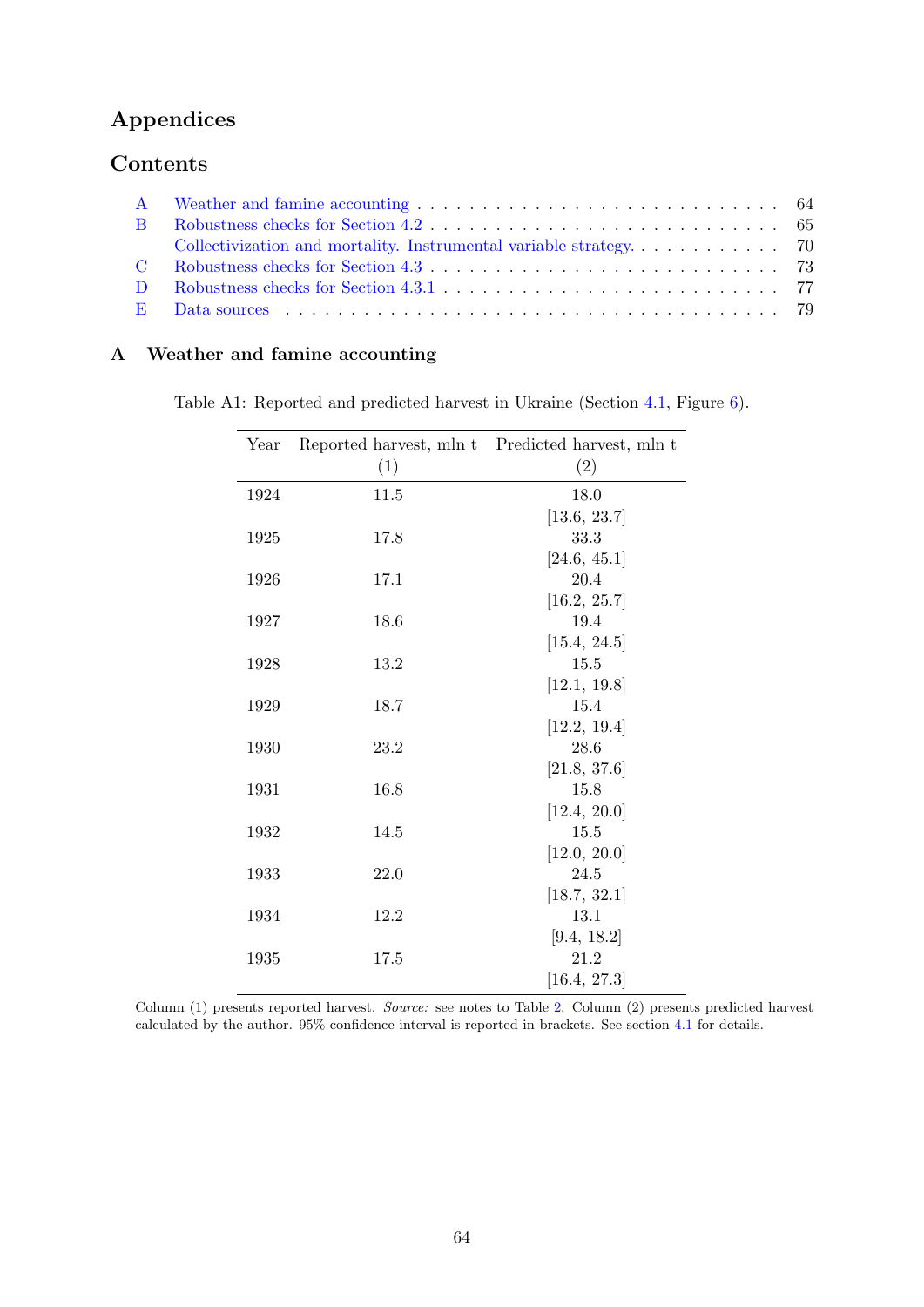### <span id="page-65-0"></span>B Robustness checks for Section [4.2](#page-20-0)

| Dependent variable: Natality 1933         |             |             |  |  |  |  |  |
|-------------------------------------------|-------------|-------------|--|--|--|--|--|
|                                           | (1)         | (2)         |  |  |  |  |  |
| Collectivization 1930                     | $-0.010***$ | $-0.004***$ |  |  |  |  |  |
|                                           | (0.002)     | (0.001)     |  |  |  |  |  |
| Baseline controls                         |             |             |  |  |  |  |  |
| Province FE                               |             |             |  |  |  |  |  |
| Observations                              | 280         | 280         |  |  |  |  |  |
| $R^2$                                     | 0.299       | 0.505       |  |  |  |  |  |
| Magnitude: Standardized beta coefficients |             |             |  |  |  |  |  |
| Collectivization 1930                     | $-0.348$    | $-0.159$    |  |  |  |  |  |

Table B1: Collectivization and natality. District level estimates (Section [4.2\)](#page-20-0).

∗∗∗ – significance at less than 1%; ∗∗ – significance at 5%; <sup>∗</sup> – significance at 10%. Robust standard errors are reported in brackets. Section [3](#page-11-0) provides details on data construction and Table [E1](#page-79-0) lists the exact source of every variable used. Table [1](#page-53-0) shows summary statistics of the main variables.

Baseline controls are wheat and rye production per capita 1925, sown area of potatoes per capita 1925, livestock per capita 1925, value agricultural equipment per capita 1925, rural literacy rate 1927, urbanization 1927, rural population density 1927, Polissia region indicator.

| Table B2: Collectivization and mortality. District level estimates. Alternative collectivization |                        |  |  |
|--------------------------------------------------------------------------------------------------|------------------------|--|--|
|                                                                                                  | data (Section $4.2$ ). |  |  |

| Dependent variable: Mortality 1933        |            |           |            |  |  |  |
|-------------------------------------------|------------|-----------|------------|--|--|--|
|                                           | v2         | v3        | v4         |  |  |  |
|                                           | (1)        | (2)       | (3)        |  |  |  |
| Collectivization 1930                     | $0.048***$ | $0.034**$ | $0.048***$ |  |  |  |
|                                           | (0.015)    | (0.014)   | (0.017)    |  |  |  |
| Baseline controls                         |            |           |            |  |  |  |
| Province FE                               |            |           |            |  |  |  |
| Observations                              | 232        | 272       | 217        |  |  |  |
| $R^2$                                     | 0.486      | 0.496     | 0.469      |  |  |  |
| Magnitude: Standardized beta coefficients |            |           |            |  |  |  |
| Collectivization 1930                     | 0.209      | 0.153     | 0.190      |  |  |  |

∗∗∗ – significance at less than 1%; ∗∗ – significance at 5%; <sup>∗</sup> – significance at 10%. Robust standard errors are reported in brackets. Section [3](#page-11-0) provides details on data construction and Table [E1](#page-79-0) lists the exact source of every variable used. Table [1](#page-53-0) shows summary statistics of the main variables.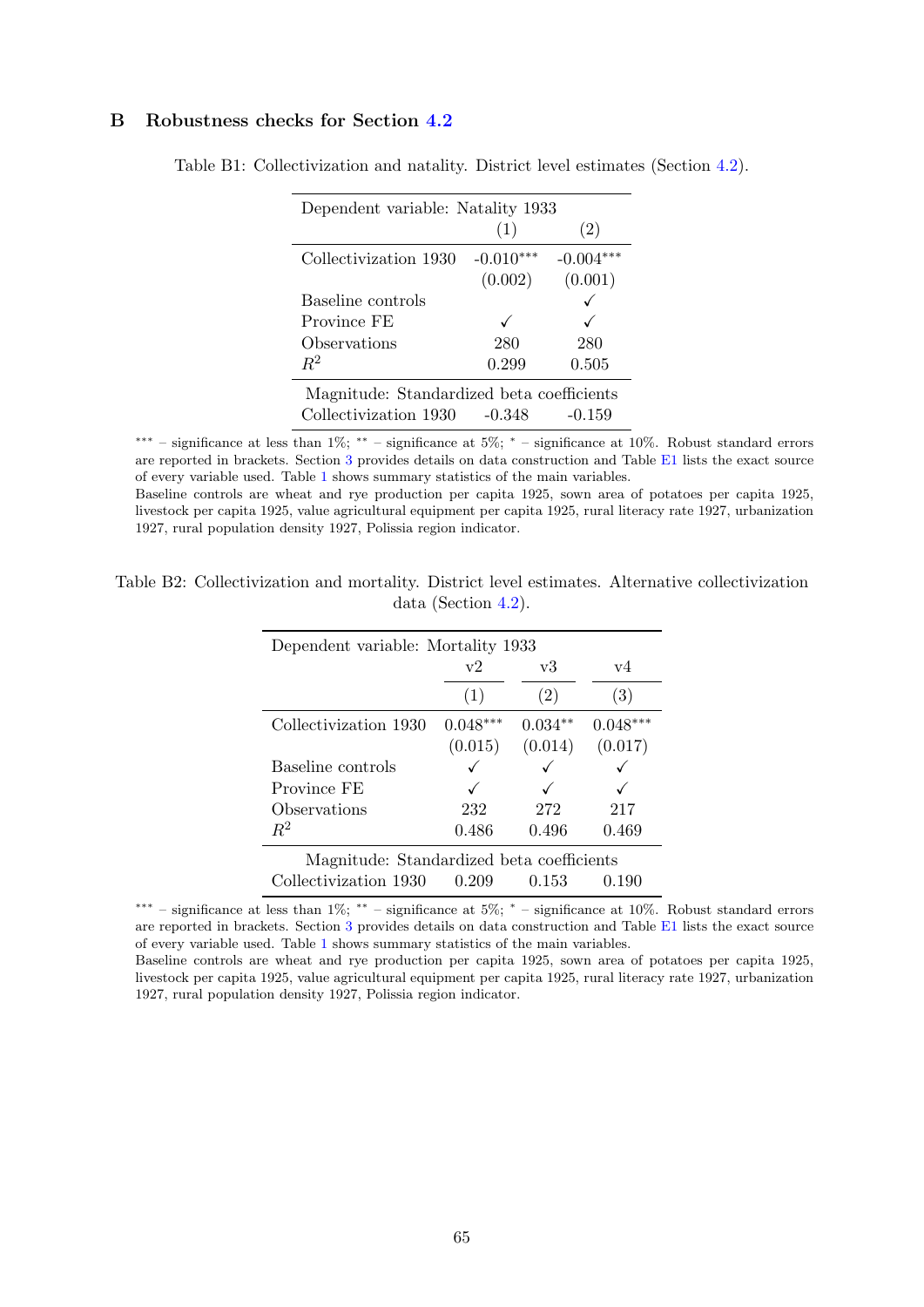| Dependent variable: Mortality 1933 from HURI |            |            |
|----------------------------------------------|------------|------------|
|                                              | (1)        | (2)        |
| Collectivization 1930                        | $0.127***$ | $0.091***$ |
|                                              | (0.026)    | (0.024)    |
| Baseline controls                            |            |            |
| Province FE                                  |            |            |
| Observations                                 | 280        | 280        |
| $R^2$                                        | 0.354      | 0.533      |
| Magnitude: Standardized beta coefficients    |            |            |
| Collectivization 1930                        | 0.296      | 0.212      |

Table B3: Collectivization and mortality. District level estimates. Alternative mortality data from HURI (Section [4.2\)](#page-20-0).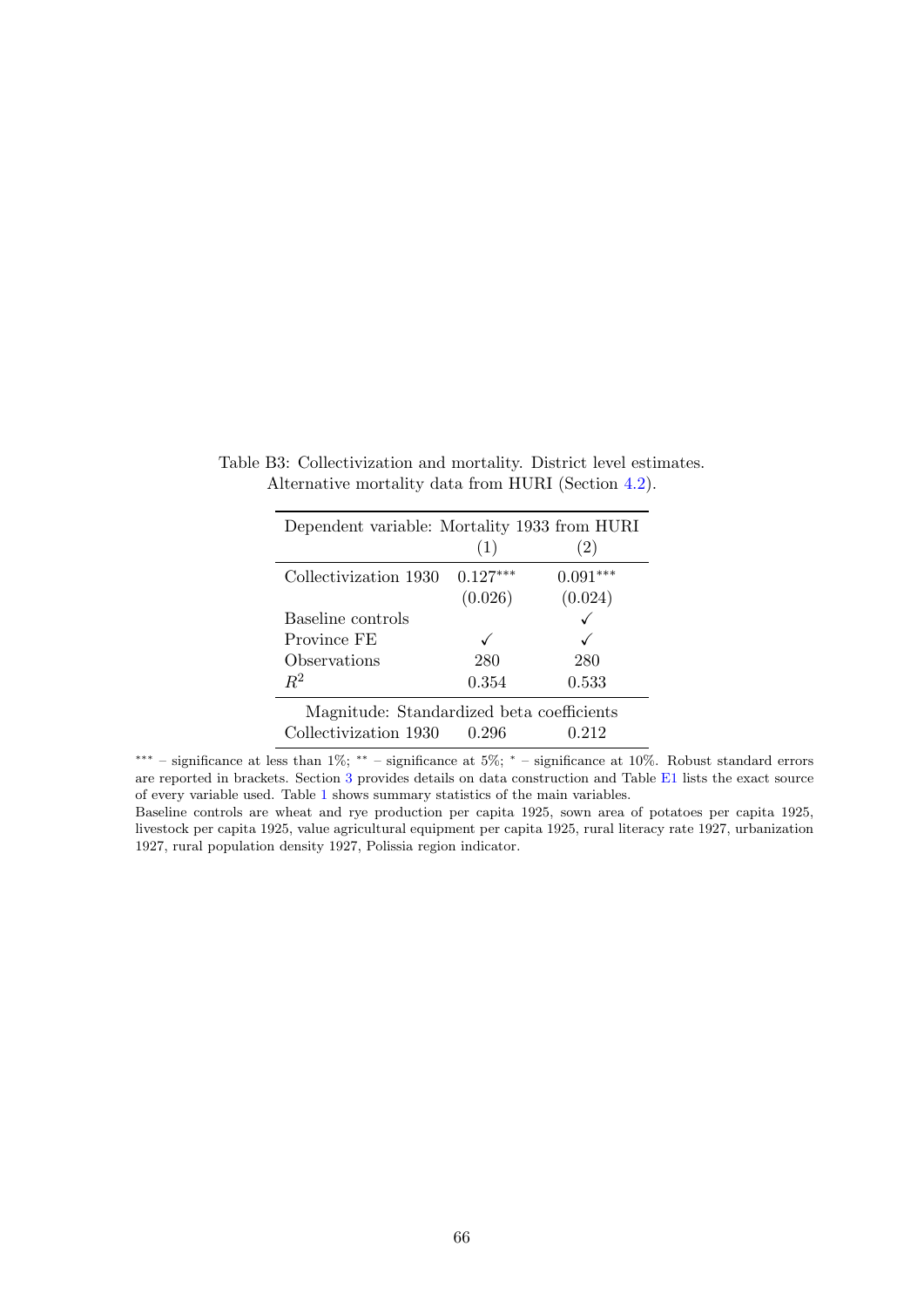| Dependent variable: Mortality 1933  |              |                 |             |              |             |                 |  |
|-------------------------------------|--------------|-----------------|-------------|--------------|-------------|-----------------|--|
| Weather controls:                   |              | Absolute values | Demeaned    |              |             |                 |  |
|                                     | 1931<br>(1)  | 1932<br>(2)     | 1931<br>(3) | 1932<br>(4)  | 1931<br>(5) | 1932<br>(6)     |  |
| Collectivization 1930               | $0.034***$   | $0.036***$      | $0.040***$  | $0.037***$   | $0.034***$  | $0.035^{***}\,$ |  |
|                                     | (0.010)      | (0.010)         | (0.011)     | (0.010)      | (0.010)     | (0.010)         |  |
| Group A workers pc 1930             | $-0.068*$    | $-0.063$        | $-0.061$    | $-0.067$     | $-0.083**$  | $-0.084**$      |  |
|                                     | (0.039)      | (0.039)         | (0.042)     | (0.042)      | (0.040)     | (0.040)         |  |
| $Ln(\text{distance to a railroad})$ | 0.001        | 0.001           | 0.001       | 0.001        | 0.001       | 0.001           |  |
|                                     | (0.001)      | (0.001)         | (0.001)     | (0.001)      | (0.001)     | (0.001)         |  |
| Spring temperature                  | $-0.013$     | $-0.032***$     | $-0.018$    | $-0.028***$  |             |                 |  |
|                                     | (0.010)      | (0.009)         | (0.014)     | (0.011)      |             |                 |  |
| Spring precipitation                | $-0.000$     | $-0.000$        | $-0.000$    | $-0.000$     |             |                 |  |
|                                     | (0.000)      | (0.000)         | (0.000)     | (0.000)      |             |                 |  |
| June temperature                    | $-0.008$     | $0.013***$      | $-0.035***$ | $0.027***$   |             |                 |  |
|                                     | (0.006)      | (0.004)         | (0.010)     | (0.007)      |             |                 |  |
| June precipitation                  | $0.000^{**}$ | $0.000**$       | 0.000       | 0.000        |             |                 |  |
|                                     | (0.000)      | (0.000)         | (0.000)     | (0.000)      |             |                 |  |
| Grain pc predicted                  |              |                 |             |              | $-0.037***$ | $-0.032***$     |  |
|                                     |              |                 |             |              | (0.012)     | (0.012)         |  |
| Baseline controls                   | ✓            | ✓               | √           | $\checkmark$ | ✓           | $\checkmark$    |  |
| Province FE                         | ✓            |                 | ✓           |              | ✓           | ✓               |  |
| Observations                        | 280          | 280             | 280         | 280          | 280         | 280             |  |
| $\,R^2$                             | 0.541        | 0.545           | 0.553       | 0.545        | 0.535       | 0.530           |  |

Table B4: Collectivization and mortality. District level estimates. Controlling for the weather in 1931 and 1932 (Section [4.2\)](#page-20-0).

Weather controls are average spring and June temperature and precipitation.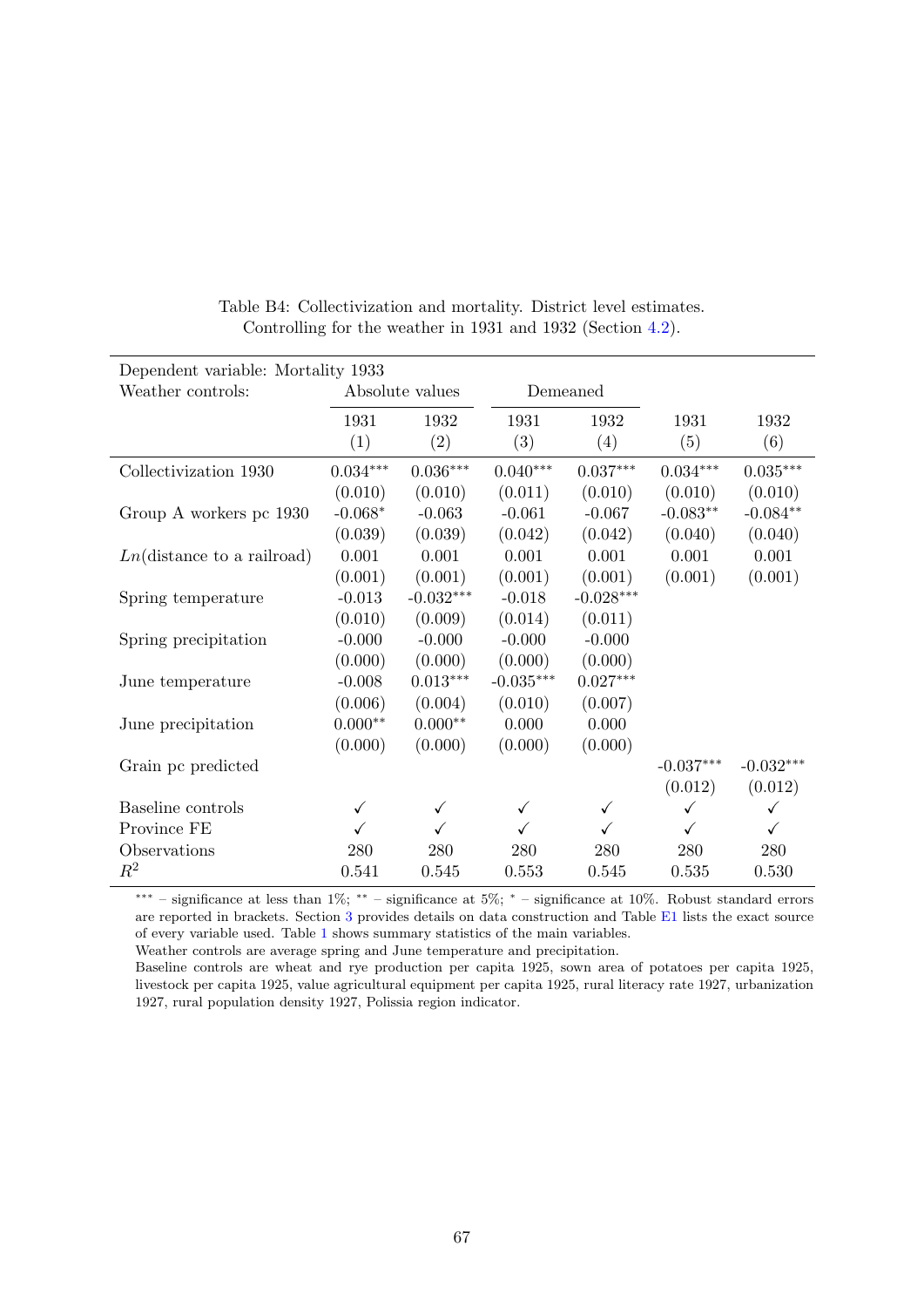| Dependent variable: Mortality 1933  |                 |                        |             |           |              |           |  |
|-------------------------------------|-----------------|------------------------|-------------|-----------|--------------|-----------|--|
| Weather controls:                   | Absolute values |                        |             | Demeaned  |              |           |  |
|                                     | 1931            | 1932                   | 1931        | 1932      | 1931         | 1932      |  |
|                                     | (1)             | (2)                    | (3)         | (4)       | (5)          | (6)       |  |
| Collectivization 1930               | $0.050**$       | $0.068^{\ast\ast\ast}$ | $0.038*$    | $0.059**$ | $0.069**$    | $0.071**$ |  |
|                                     | (0.024)         | (0.022)                | (0.021)     | (0.023)   | (0.026)      | (0.026)   |  |
| Group A workers pc 1930             | 0.008           | 0.094                  | $-0.062$    | 0.009     | 0.045        | 0.029     |  |
|                                     | (0.231)         | (0.167)                | (0.220)     | (0.202)   | (0.134)      | (0.130)   |  |
| $Ln(\text{distance to a railroad})$ | $-0.003$        | 0.001                  | $-0.001$    | $-0.000$  | $-0.001$     | $-0.001$  |  |
|                                     | (0.003)         | (0.002)                | (0.002)     | (0.002)   | (0.002)      | (0.003)   |  |
| Spring temperature                  | 0.007           | $-0.006$               | 0.005       | $-0.007$  |              |           |  |
|                                     | (0.022)         | (0.021)                | (0.020)     | (0.026)   |              |           |  |
| Spring precipitation                | $0.001*$        | 0.000                  | 0.000       | 0.000     |              |           |  |
|                                     | (0.000)         | (0.000)                | (0.000)     | (0.000)   |              |           |  |
| June temperature                    | $-0.017$        | $0.016*$               | $-0.048***$ | 0.022     |              |           |  |
|                                     | (0.017)         | (0.008)                | (0.011)     | (0.014)   |              |           |  |
| June precipitation                  | $-0.000$        | 0.000                  | $0.001*$    | 0.000     |              |           |  |
|                                     | (0.000)         | (0.000)                | (0.000)     | (0.000)   |              |           |  |
| Grain pc predicted                  |                 |                        |             |           | $-0.104*$    | $-0.105$  |  |
|                                     |                 |                        |             |           | (0.058)      | (0.061)   |  |
| Baseline controls                   | ✓               | √                      | ✓           | ✓         | $\checkmark$ | √         |  |
| Observations                        | 36              | 36                     | 36          | 36        | 36           | 36        |  |
| $R^2$                               | 0.750           | 0.780                  | 0.869       | 0.779     | 0.670        | 0.661     |  |

| Table B5: Collectivization and mortality. Region level estimates. |  |  |  |
|-------------------------------------------------------------------|--|--|--|
| Controlling for the weather in 1931 and 1932 (Section 4.2).       |  |  |  |

Weather controls are average spring and June temperature and precipitation.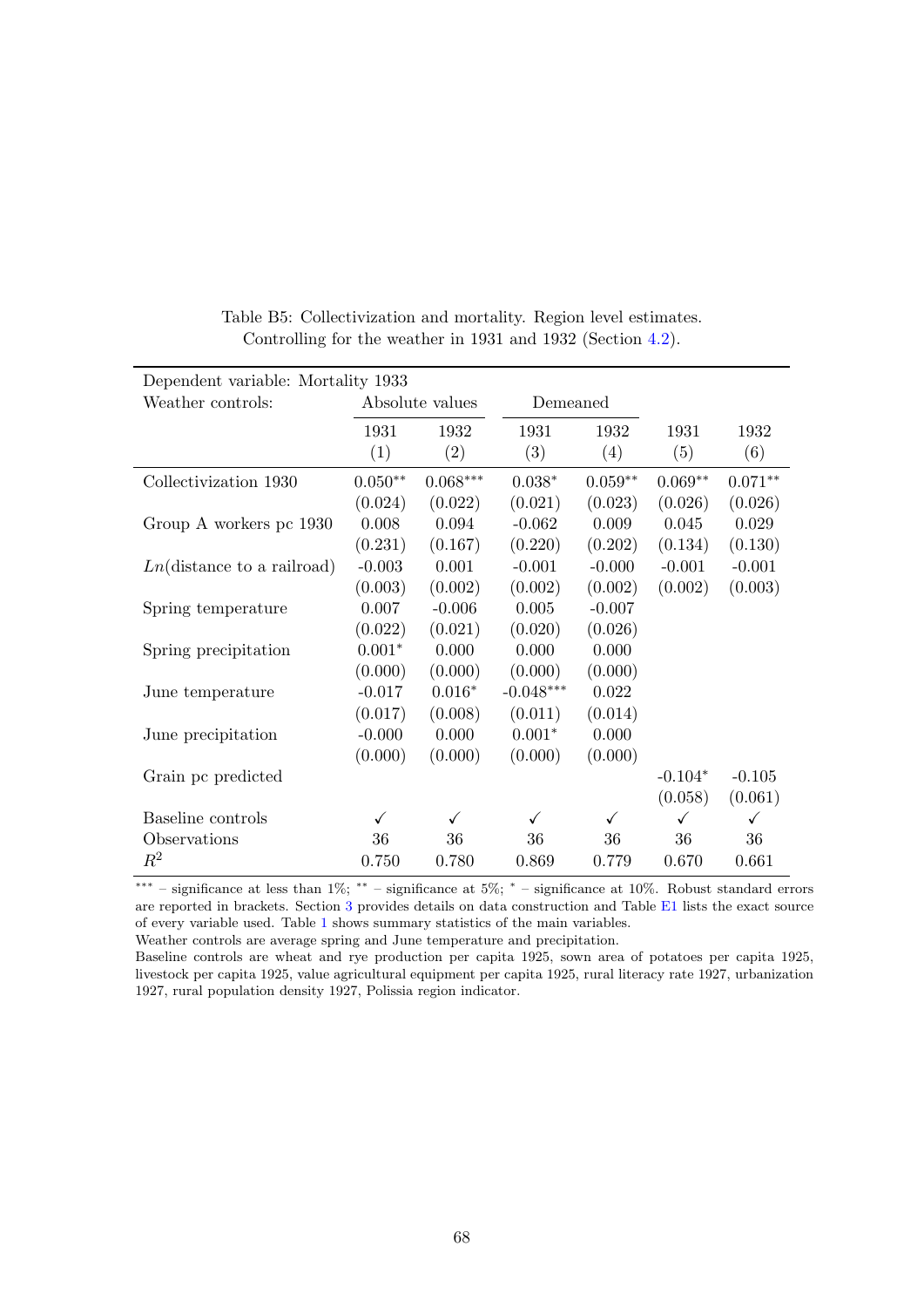| Dependent variable: Mortality                            |                 |                        |                 |                 |              |              |
|----------------------------------------------------------|-----------------|------------------------|-----------------|-----------------|--------------|--------------|
| Weather controls:                                        | Absolute values |                        | Demeaned        |                 |              |              |
|                                                          | $t-2$           | $t-1$                  | 1931            | 1932            | 1931         | 1932         |
|                                                          | (1)             | (2)                    | (3)             | (4)             | (5)          | (6)          |
| Collectivization $\times$ Famine                         | $0.059***$      | $0.058^{\ast\ast\ast}$ | $0.059^{***}\,$ | $0.058^{***}\,$ | $0.063***$   | $0.063***$   |
|                                                          | (0.019)         | (0.018)                | (0.019)         | (0.018)         | (0.022)      | (0.022)      |
| Group A workers $pc \times$ Famine                       | 0.091           | $-0.060$               | 0.091           | $-0.060$        | 0.040        | 0.034        |
|                                                          | (0.147)         | (0.138)                | (0.147)         | (0.138)         | (0.108)      | (0.106)      |
| $Ln(\text{distance to a railroad}) \times \text{Famine}$ | $-0.002$        | $-0.001$               | $-0.002$        | $-0.001$        | $-0.003$     | $-0.002$     |
|                                                          | (0.002)         | (0.001)                | (0.002)         | (0.001)         | (0.002)      | (0.002)      |
| Spring temperature                                       | $-0.004$        | 0.003                  | $-0.004$        | 0.003           |              |              |
|                                                          | (0.003)         | (0.003)                | (0.003)         | (0.003)         |              |              |
| Spring precipitation                                     | 0.000           | $0.000**$              | 0.000           | $0.000**$       |              |              |
|                                                          | (0.000)         | (0.000)                | (0.000)         | (0.000)         |              |              |
| June temperature                                         | $-0.020***$     | $0.017***$             | $-0.020***$     | $0.017***$      |              |              |
|                                                          | (0.007)         | (0.005)                | (0.007)         | (0.005)         |              |              |
| June precipitation                                       | 0.000           | 0.000                  | 0.000           | 0.000           |              |              |
|                                                          | (0.000)         | (0.000)                | (0.000)         | (0.000)         |              |              |
| Grain pc predicted                                       |                 |                        |                 |                 | $-0.009$     | $-0.005$     |
|                                                          |                 |                        |                 |                 | (0.018)      | (0.009)      |
| Year FE                                                  | $\checkmark$    | ✓                      |                 | ✓               | $\checkmark$ | $\checkmark$ |
| Region FE                                                | ✓               | ✓                      | ✓               | ✓               | ✓            | $\checkmark$ |
| Baseline controls $\times$ Famine                        |                 |                        |                 |                 | ✓            |              |
| Observations                                             | 108             | 108                    | 108             | 108             | 108          | 108          |
| $\mathbb{R}^2$                                           | 0.922           | 0.934                  | 0.922           | 0.934           | 0.891        | 0.891        |

### Table B6: Collectivization and mortality. Region level estimates. Controlling for the weather in 1931 and 1932 (Section [4.2\)](#page-20-0).

∗∗∗ – significance at less than 1%; ∗∗ – significance at 5%; <sup>∗</sup> – significance at 10%. Robust standard errors are reported in brackets. Section [3](#page-11-0) provides details on data construction and Table [E1](#page-79-0) lists the exact source of every variable used. Table [1](#page-53-0) shows summary statistics of the main variables.

Weather controls are average spring and June temperature and precipitation.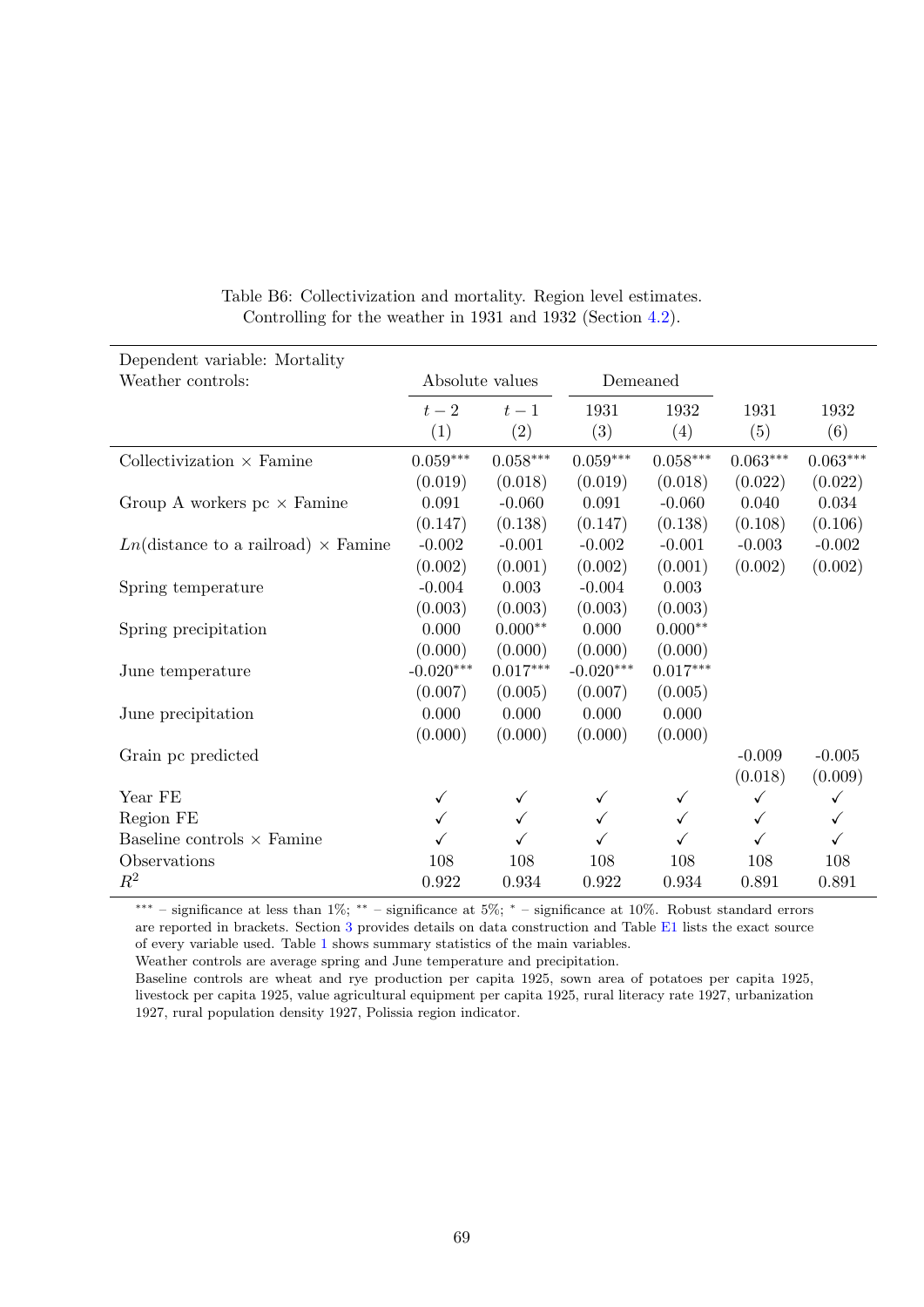#### <span id="page-70-0"></span>Collectivization and mortality. Instrumental variable strategy.

Collectivization was not an exogenous event. Although I try to control for all the factors that could have been simultaneously affecting collectivization and famine mortality, there is always a possibility for an omitted variable. For example, poor peasants probably had more incentives to join collective farms. Land and implements confiscated from their better off neighbors could have made joining a collective farm look like a good deal. Even though I include proxies for wealth and inequality in my OLS estimates (population density, literacy rate, value of agricultural equipment, share of households hiring workers), it is still possible that poorer or more unequal districts had a higher collectivization rate and suffered more from the 1933 famine not because of collectivization, but simply because they were poor or had higher inequality.

On the other hand, it is possible that the Soviet government spent more effort to collectivize wealthier districts faster. Wealthier and better equipped peasants were potentially easier to transform into well-functioning collectives. If this is true, my OLS estimates of the effect of collectivization are biased downward as better off districts probably had more resources to survive the crop failure, despite collectivization and grain procurement.

I use the differential impact of Stalin's "Dizzy with success" article to instrument for collec-tivization<sup>[36](#page-70-1)</sup>. As already mentioned in Section [2,](#page-6-0) full scale collectivization drive started in the late 1929 and by the end of the winter of 1930 resistance to collectivization grew so strong that, according to some sources, Soviet Union was on the verge of full scale peasant revolt. Stalin had to back off. On March 2, 1930 he published his famous "Dizzy with success" article in the central Soviet newspaper "Pravda." In this article Stalin blamed local authorities for excesses during collectivization drive and argued that joining a collective farm should be voluntary<sup>[37](#page-70-2)</sup>. A mass exodus of peasants from collective farms started after the publication.

Describing the mass exodus from collective farms after the Stalin's publication, [Davies](#page-40-2) [\(1980\)](#page-40-2) noticed that "in the Southern Ukraine and the North Caucasus, the spring sowing begins towards the end of March, so peasants could not withdraw from the kolkhozy in March and April as easily as they could in more northerly regions" [\(Davies,](#page-40-2) [1980,](#page-40-2) p. 286). To leave collective farms peasants needed to get land allotment from the kolkhoz. Kolkhoz chairmen dragged their feet allocating land back to peasants. As spring sowing season approached, many peasants were effectively locked in collective farms because they could not obtain land in time. Thus, in areas where spring started *earlier* the impact of Stalin's article was *smaller*, effectively increasing collectivization rate.

To capture the unexpectedly early spring, I use normalized air temperature in March  $1930^{38}$  $1930^{38}$  $1930^{38}$ , – the difference between air temperature in March 1930 and average March temperature during 1900-1929, to instrument for collectivization. I argue that, all else being equal, warmer than usual spring of 1930 left less time for peasants to leave collective farms and therefore increased district collectivization rate. Using the normalization is important. Areas where spring usually starts earlier are better suited for agriculture. According to the discussion in Section [2,](#page-6-0) it is likely that the government tried to collectivize faster areas better suited for agriculture, and tried to procure more grain from these areas. The exclusion restriction is more likely to hold for areas where 1930 spring was warmer than usual.

There are many threats to validity of this instrument. If an unexpectedly warm spring increased subsequent harvest, peasants in warmer than usual districts might have accumulated more reserves to survive crop failure in the following years. However, warmer weather in March alone is not a sufficient predictor of a good harvest. It is crucially important that the weather

<span id="page-70-2"></span><span id="page-70-1"></span><sup>36</sup>I am grateful to Sergei Izmalkov in talk with whom the idea of this instrument popped up.

<sup>&</sup>lt;sup>37</sup>"It is a fact that by February 20 of this year 50 percent of the peasant farms throughout the USSR had been collectivized. That means that by February 20, 1930, we had overfulfilled the five-year plan of collectivization by more than 100 per cent. [...] some of our comrades have become dizzy with success and for the moment have lost clearness of mind and sobriety of vision", [Stalin](#page-42-4) [\(March 2, 1930\)](#page-42-4)

<span id="page-70-3"></span><sup>38</sup>Normalized April 1930 also works, but the first stage is slightly less strong. Estimates available upon request.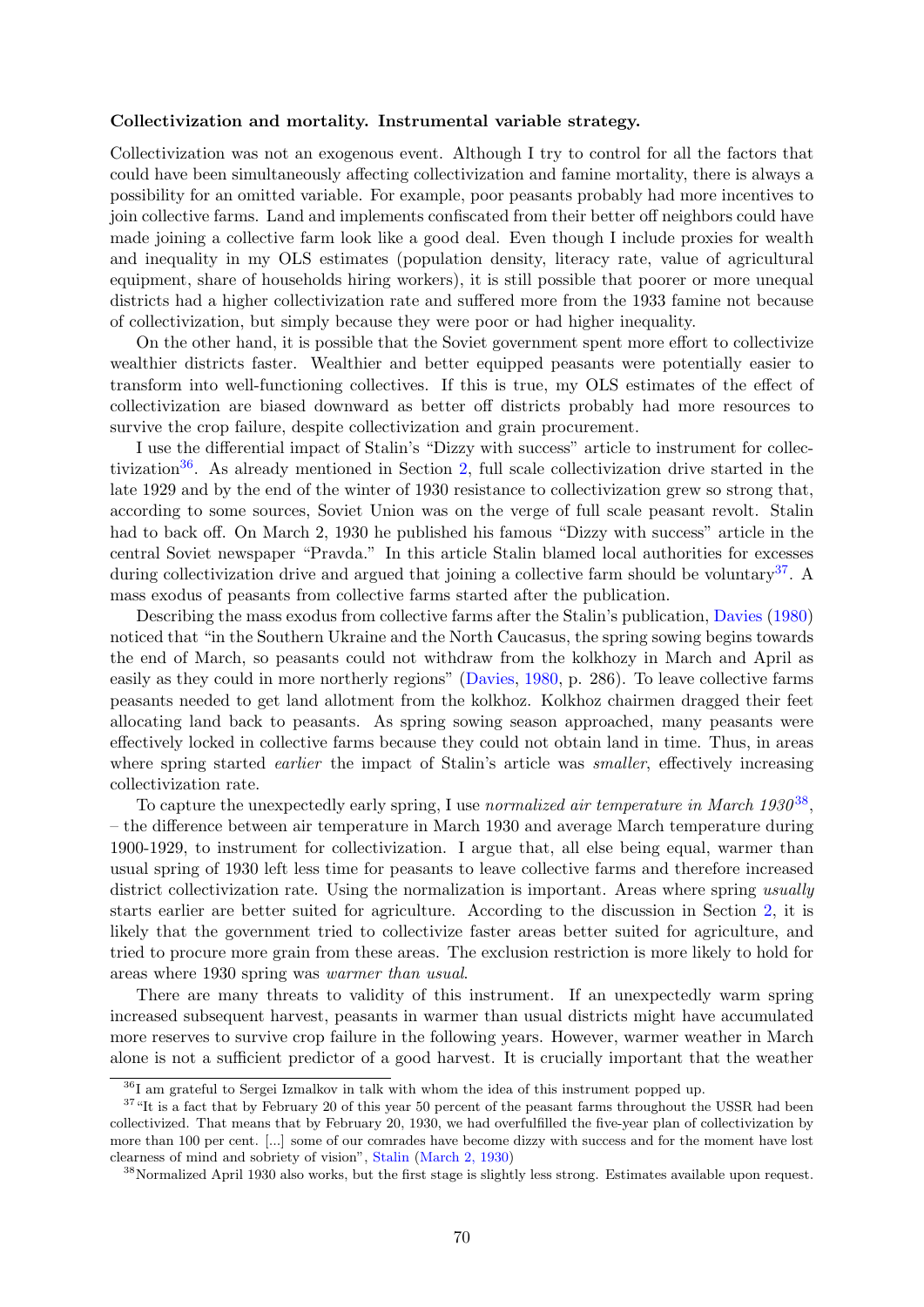is not too hot in the spring, that there is enough (but not too much) precipitation, and that there are no frosts in late spring and early summer. And most importantly, this would bias my IV estimates downward. I also control for 1925 wheat and rye production per capita, and additional controls include wheat and rye and potato suitability.

Another potential violation of exclusion restriction is that if indeed an unexpectedly warm spring of 1930 resulted in a better harvest, the government could have observed this better harvest and might have used this information in grain collections in the subsequent years. This would bias IV estimates upward. But as I've already mentioned, Soviet statistics were accurate during the 1920s, and, given the ongoing procurement crisis, by the 1930 peasants had much more incentives to hide their grain from the government. Thus, soviet officials should not have put too much weight on information from this one year when allocating procurement quotas in 1931 and 1932.

One more potential threat to the exclusion restriction is the following. Peasants leaving the collectives were allocated worse land. If it was most productive peasants who left and if they ended up with the relatively worse land, then, relative to these peasants staying in the collectives, their exit might have reduced grain production. On the other hand, if, as I argue in Section [4.2.1,](#page-27-1) collectives were disorganized and unproductive, then exit of the most productive peasants, even with the worst land, might have resulted in increase in district's grain production. As above, the direction of the bias would depend on whether we believe the production increased or decreased, and on whether the relative change in grain production affected the government's decision when allocating procurement quotas in 1931 and 1932.

Finally, what if weather shocks are negatively serially correlated? That is, what if unexpectedly warm spring of 1930 meant relatively colder spring in 1931 and 1932? According to [Davies and Wheatcroft](#page-40-0) [\(2009\)](#page-40-0), there was a severe negative weather shock in 1931 and 1932, with cold and late spring and drought in the summer. If normalized temperature of March 1930 is strongly negatively correlated with normalized temperature in 1931 or 1932, then the IV estimate might be capturing the effect of the negative weather shock, not collectivization. Luckily, this hypothesis is directly testable. Correlation between normalized 1930 spring temperature and normalized 1931 spring temperature equals 0.46, and correlation between normalized 1930 spring temperature and normalized 1932 spring temperature equals 0.11. Thus, it is unlikely that the IV estimates are capturing the effect of the subsequent drought.

Table [B7](#page-72-0) presents IV estimates of the effect of collectivization on 1933 mortality. The instrument is a very strong predictor of collectivization rate with F-statistic higher than 20 in all specifications. Figure [B1](#page-72-1) shows scatter plot of the first stage, demonstrating that the positive relationship between normalized March 1930 temperature and collectivization rate is not driven by outliers or by a particular subsample. The magnitude of the effect of collectivization on mortality is much higher in the IV estimates, one standard deviation increase in collectivization rate increases 1933 mortality by 0.38 to 0.49 of standard deviation, or by 22 people per 1000. The fact that IV estimates are much higher than OLS estimates is consistent with the fact that the Soviet government tried to collectivize better off districts first.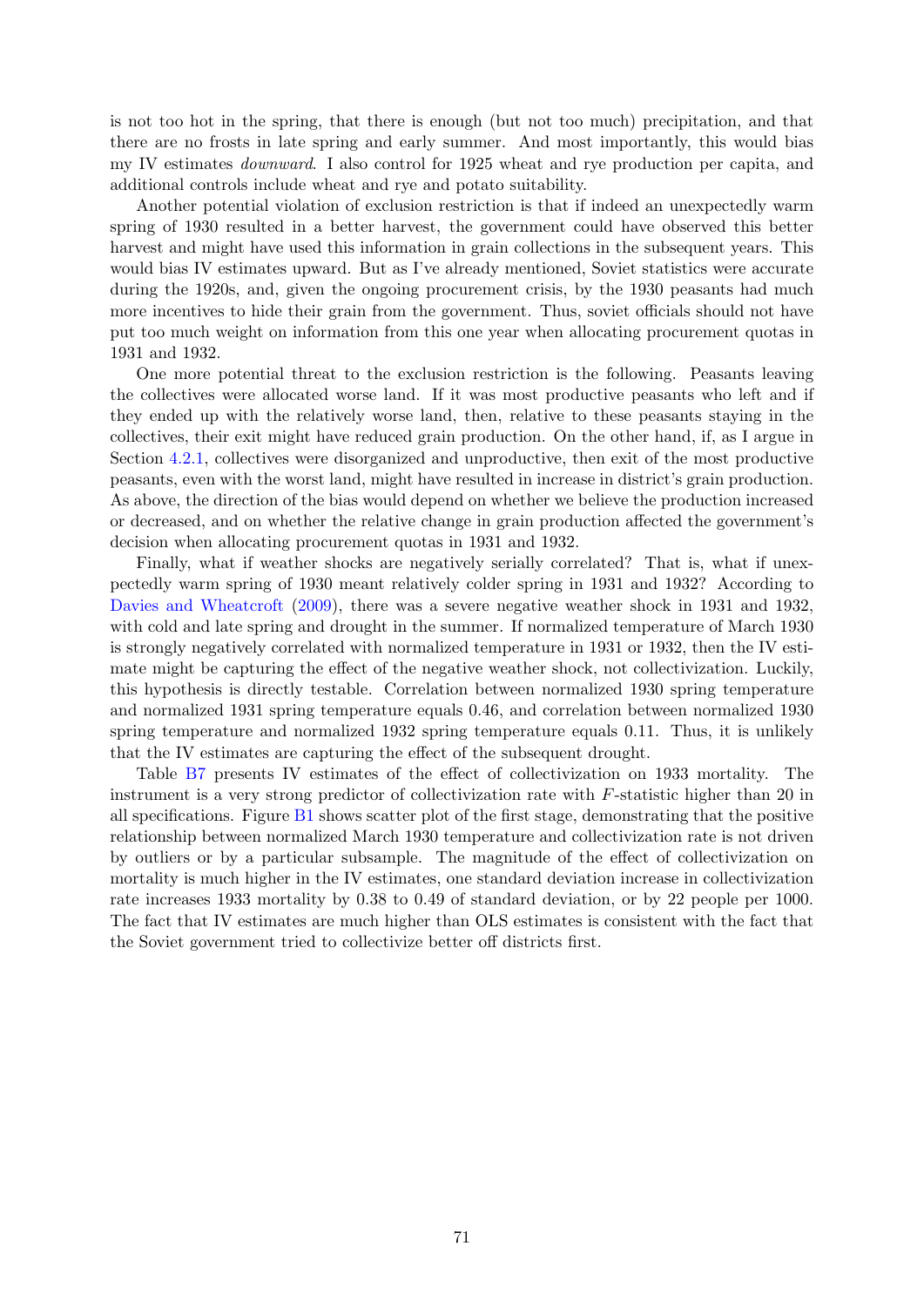Figure B1: Normalized 1930 March temperature and collectivization. District level estimates (Appendix Section [B,](#page-70-0) Table [B7](#page-72-0) Panel 'First stage' Column (2)).



Conditional scatter plot and fitted values between normalized temperature in March 1930 and collectivization in 1930 conditional on baseline controls: wheat and rye production per capita 1925, sown area of potatoes per capita 1925, livestock per capita 1925, value agricultural equipment per capita 1925, rural literacy rate 1927, urbanization 1927, rural population density 1927, Polissia region indicator.

<span id="page-72-0"></span>

| <b>Second stage:</b> dependent variable is Mortality 1933       |            |                     |            |  |
|-----------------------------------------------------------------|------------|---------------------|------------|--|
|                                                                 | (1)        | (2)                 | (3)        |  |
| Collectivization 1930                                           | $0.130***$ | $0.085***$          | $0.128***$ |  |
|                                                                 |            | $(0.032)$ $(0.024)$ | (0.040)    |  |
| Wheat and rye pc 1925                                           |            |                     |            |  |
| Baseline controls                                               |            |                     |            |  |
| Additional controls                                             |            |                     |            |  |
| Province FE                                                     |            |                     |            |  |
| Observations                                                    | 280        | 280                 | 215        |  |
| $\mathbb{R}^2$                                                  | 0.216      | 0.478               | 0.402      |  |
| <b>First stage:</b> dependent variable is Collectivization 1930 |            |                     |            |  |
| Normalized temperature, March 1930                              | $0.237***$ | $0.289***$          | $0.268***$ |  |
|                                                                 | (0.042)    | (0.043)             | (0.051)    |  |
| $R^2$                                                           | 0.416      | $0.473\,$           | 0.535      |  |
| $\overline{F}$                                                  | 32.558     | 46.277              | 27.560     |  |
| Magnitude: Standardized beta coefficients                       |            |                     |            |  |
| Collectivization 1930                                           | 0.758      | 0.499               | 0.725      |  |

Table B7: Effect of collectivization on 1933 mortality. Instrumental variable estimates (Appendix, Section [B\)](#page-70-0).

<sup>∗∗∗</sup> – significance at less than 1%; ∗∗ – significance at 5%; <sup>∗</sup> – significance at 10%. Robust standard errors are reported in brackets. Section [3](#page-11-0) provides details on data construction and Table [E1](#page-79-0) lists the exact source of every variable used. Table [1](#page-53-0) shows summary statistics of the main variables.

Baseline controls are livestock per capita 1925, rural literacy rate 1927, wheat and rye per capita 1925, agricultural equipment per capita 1925, urbanization 1927, rural population density 1927, Ln(distance to the province center 1933), Ln(distance to a railroad 1933), Polissia region indicator.

Additional controls are number of soviets per capita 1925, collective farms per capita 1925, share of households hiring in workers 1925, share of households hiring out workers 1925, grain suitability, potato suitability.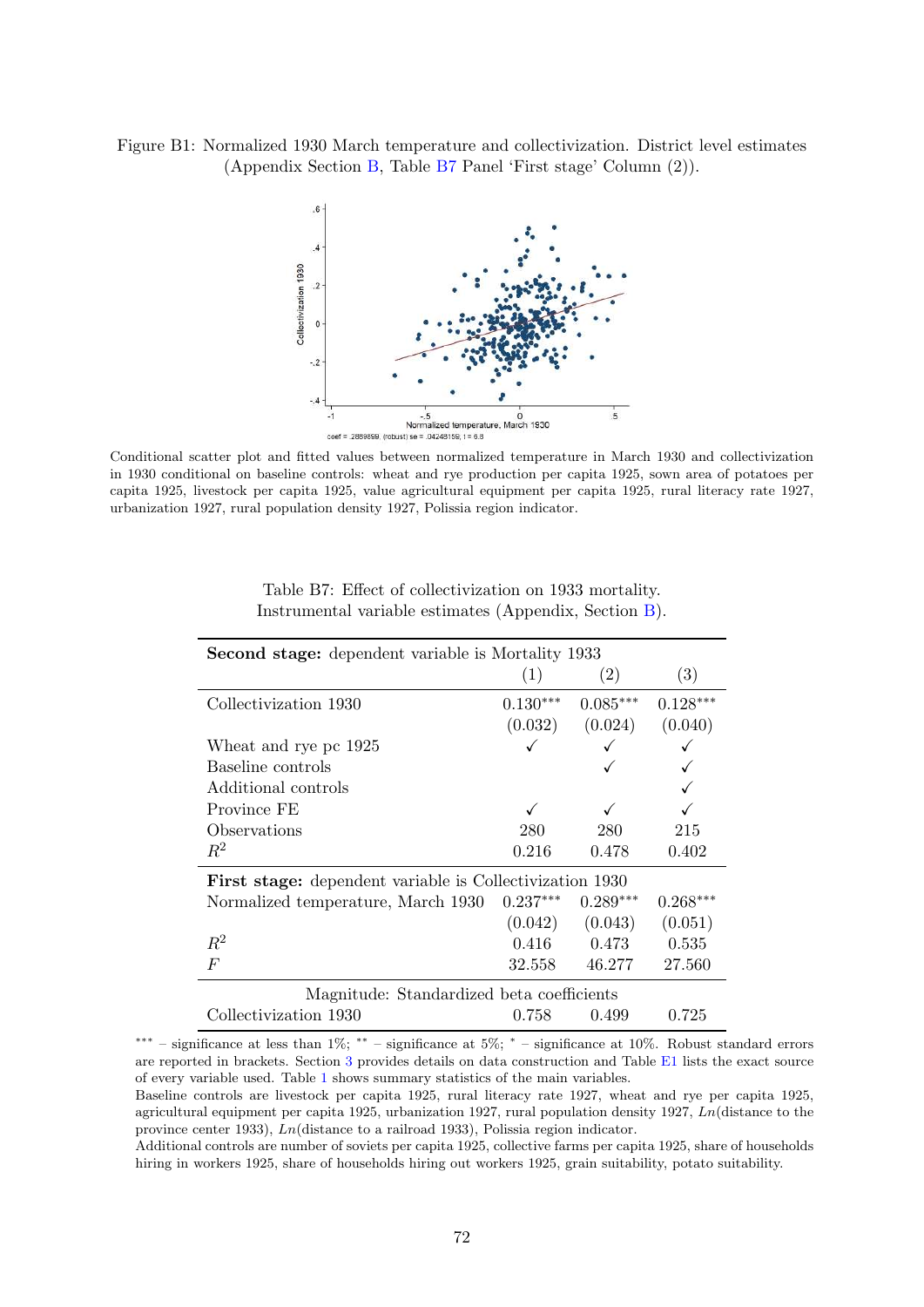## C Robustness checks for Section [4.3](#page-31-0)

| Dependent variable: Mortality 1933        |         |         |           |           |  |
|-------------------------------------------|---------|---------|-----------|-----------|--|
|                                           | (1)     | (2)     | (3)       | (4)       |  |
| Ukrainians 1927                           | 0.020   | 0.021   | $0.047*$  | $0.050*$  |  |
|                                           | (0.015) | (0.015) | (0.024)   | (0.026)   |  |
| Germans 1927                              |         |         | $0.077**$ | $0.063**$ |  |
|                                           |         |         | (0.031)   | (0.030)   |  |
| Jews 1927.                                |         |         | $-0.024$  | 0.062     |  |
|                                           |         |         | (0.089)   | (0.088)   |  |
| Other ethnicities 1927                    |         |         | $-0.002$  | 0.015     |  |
|                                           |         |         | (0.036)   | (0.038)   |  |
| Weather 1931                              |         |         |           |           |  |
| Weather 1932                              |         |         |           |           |  |
| Baseline controls                         |         |         |           |           |  |
| Province FE                               |         |         |           |           |  |
| Observations                              | 280     | 280     | 280       | 280       |  |
| $R^2$                                     | 0.518   | 0.518   | 0.534     | 0.527     |  |
| Magnitude: Standardized beta coefficients |         |         |           |           |  |
| Ukrainians 1927                           | 0.099   | 0.105   | 0.232     | 0.247     |  |
| Germans 1927                              |         |         | 0.207     | 0.170     |  |
| Jews 1927                                 |         |         | $-0.016$  | 0.041     |  |
| Other ethnicities 1927                    |         |         | $-0.005$  | 0.042     |  |

Table C1: Ethnic composition and mortality in 1933. Controlling for the weather in 1931 and 1932 (Section [4.3\)](#page-31-0).

∗∗∗ – significance at less than 1%; ∗∗ – significance at 5%; <sup>∗</sup> – significance at 10%. Robust standard errors are reported in brackets. Section [3](#page-11-0) provides details on data construction and Table [E1](#page-79-0) lists the exact source of every variable used. Table [1](#page-53-0) shows summary statistics of the main variables.

Weather controls are average spring and June temperature and precipitation.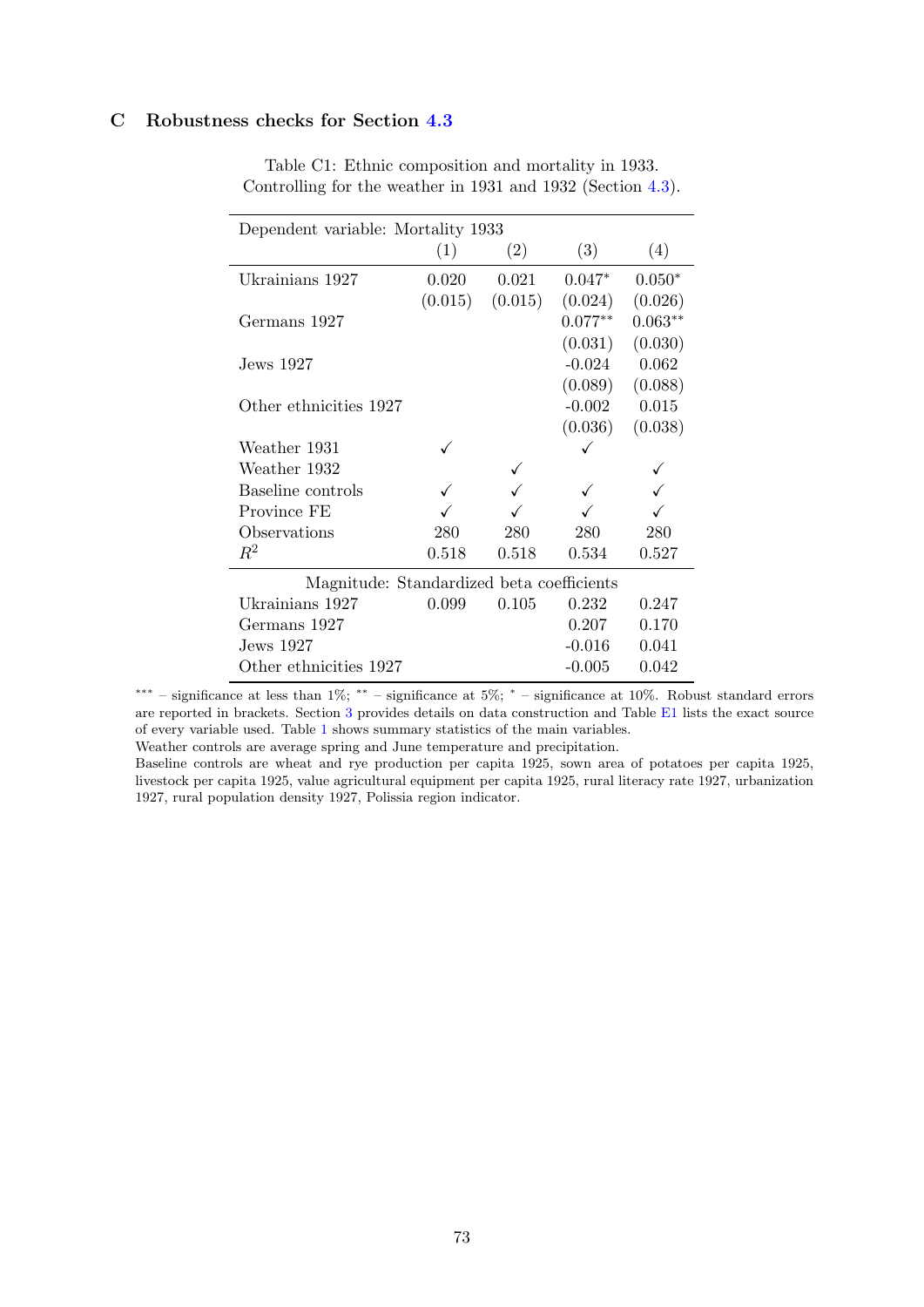| Dependent variable: Mortality 1933        |          |          |          |          |  |
|-------------------------------------------|----------|----------|----------|----------|--|
|                                           | (1)      | (2)      | (3)      | (4)      |  |
| Ukrainians 1927                           | $0.042*$ | $0.041*$ | 0.035    | $0.043*$ |  |
|                                           | (0.023)  | (0.023)  | (0.023)  | (0.023)  |  |
| Germans 1927                              | $0.053*$ | $0.053*$ | 0.046    | $0.055*$ |  |
|                                           | (0.030)  | (0.030)  | (0.030)  | (0.030)  |  |
| Jews 1927                                 | $-0.044$ | $-0.045$ | $-0.053$ | $-0.042$ |  |
|                                           | (0.081)  | (0.081)  | (0.081)  | (0.082)  |  |
| Other ethnicities 1927                    | $-0.006$ | $-0.007$ | $-0.017$ | $-0.004$ |  |
|                                           | (0.034)  | (0.035)  | (0.035)  | (0.035)  |  |
| Hospitals per 1000                        |          | $-0.017$ |          |          |  |
|                                           |          | (0.113)  |          |          |  |
| Hospital beds per 1000                    |          |          | $-0.006$ |          |  |
|                                           |          |          | (0.005)  |          |  |
| Doctors per 1000                          |          |          |          | 0.015    |  |
|                                           |          |          |          | (0.037)  |  |
| Baseline controls                         |          |          |          | ✓        |  |
| Province FE                               | ✓        |          |          | ✓        |  |
| Observations                              | 262      | 262      | 262      | 262      |  |
| $\mathbb{R}^2$                            | 0.515    | 0.515    | 0.517    | 0.515    |  |
| Magnitude: Standardized beta coefficients |          |          |          |          |  |
| Ukrainians 1927                           | 0.210    | 0.206    | 0.178    | 0.214    |  |
| Germans 1927                              | 0.147    | 0.145    | 0.126    | 0.150    |  |
| <b>Jews</b> 1927                          | $-0.029$ | $-0.030$ | $-0.035$ | $-0.028$ |  |
| Other ethnicities 1927                    | $-0.016$ | $-0.020$ | $-0.046$ | $-0.012$ |  |

Table C2: Ethnic Ukrainians and mortality in 1933. Controlling for access to healthcare facilities (Section [4.3\)](#page-31-0).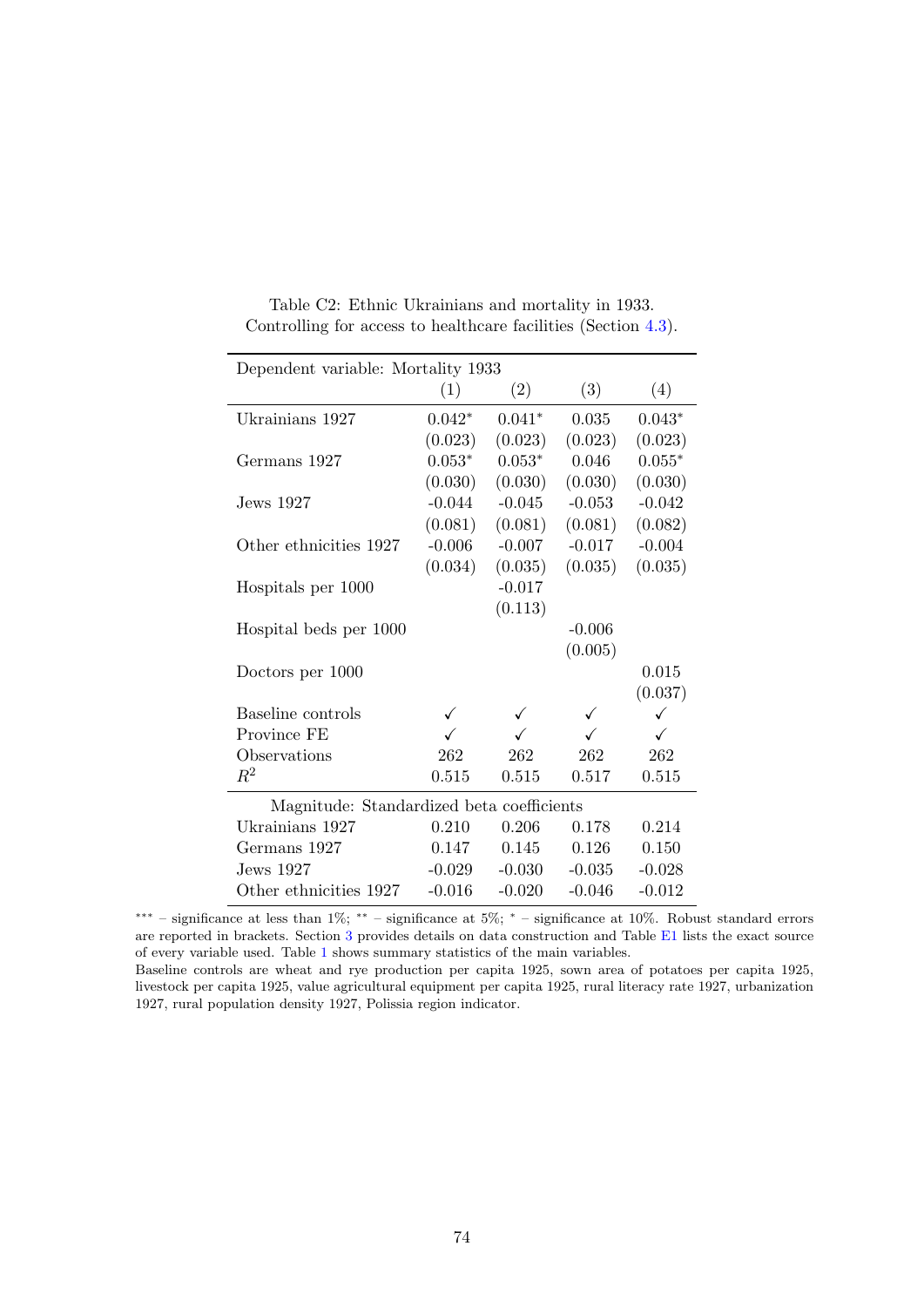| Dependent variable: Natality 1933 |                                           |              |            |              |          |             |
|-----------------------------------|-------------------------------------------|--------------|------------|--------------|----------|-------------|
|                                   | (1)                                       | (2)          | (3)        | (4)          | (5)      | (6)         |
| Ukrainians 1927                   | $-0.010***$                               |              |            |              |          | $-0.014***$ |
|                                   | (0.003)                                   |              |            |              |          | (0.004)     |
| Russians 1927                     |                                           | $0.012***$   |            |              |          |             |
|                                   |                                           | (0.004)      |            |              |          |             |
| Germans 1927                      |                                           |              | $0.015***$ |              |          | 0.003       |
|                                   |                                           |              | (0.003)    |              |          | (0.004)     |
| Jews 1927                         |                                           |              |            | 0.008        |          | 0.011       |
|                                   |                                           |              |            | (0.014)      |          | (0.014)     |
| Other ethnicities 1927            |                                           |              |            |              | $-0.001$ | $-0.015*$   |
|                                   |                                           |              |            |              | (0.008)  | (0.009)     |
| Baseline controls                 |                                           | $\checkmark$ | ✓          | $\checkmark$ | ✓        | ✓           |
| Province FE                       |                                           |              |            |              | ✓        | ✓           |
| Observations                      | 280                                       | 280          | 280        | 280          | 280      | 280         |
| $\,R^2$                           | 0.529                                     | 0.507        | 0.528      | 0.490        | 0.489    | 0.555       |
|                                   | Magnitude: Standardized beta coefficients |              |            |              |          |             |
| Ukrainians 1927                   | $-0.302$                                  |              |            |              |          | $-0.439$    |
| Russians 1927                     |                                           | 0.169        |            |              |          |             |
| Germans 1927                      |                                           |              | 0.258      |              |          | 0.045       |
| Jews 1927                         |                                           |              |            | 0.031        |          | 0.045       |
| Other ethnicities 1927            |                                           |              |            |              | $-0.011$ | $-0.262$    |

Table C3: Ethnicities and natality in 1933 (Section [4.3\)](#page-31-0).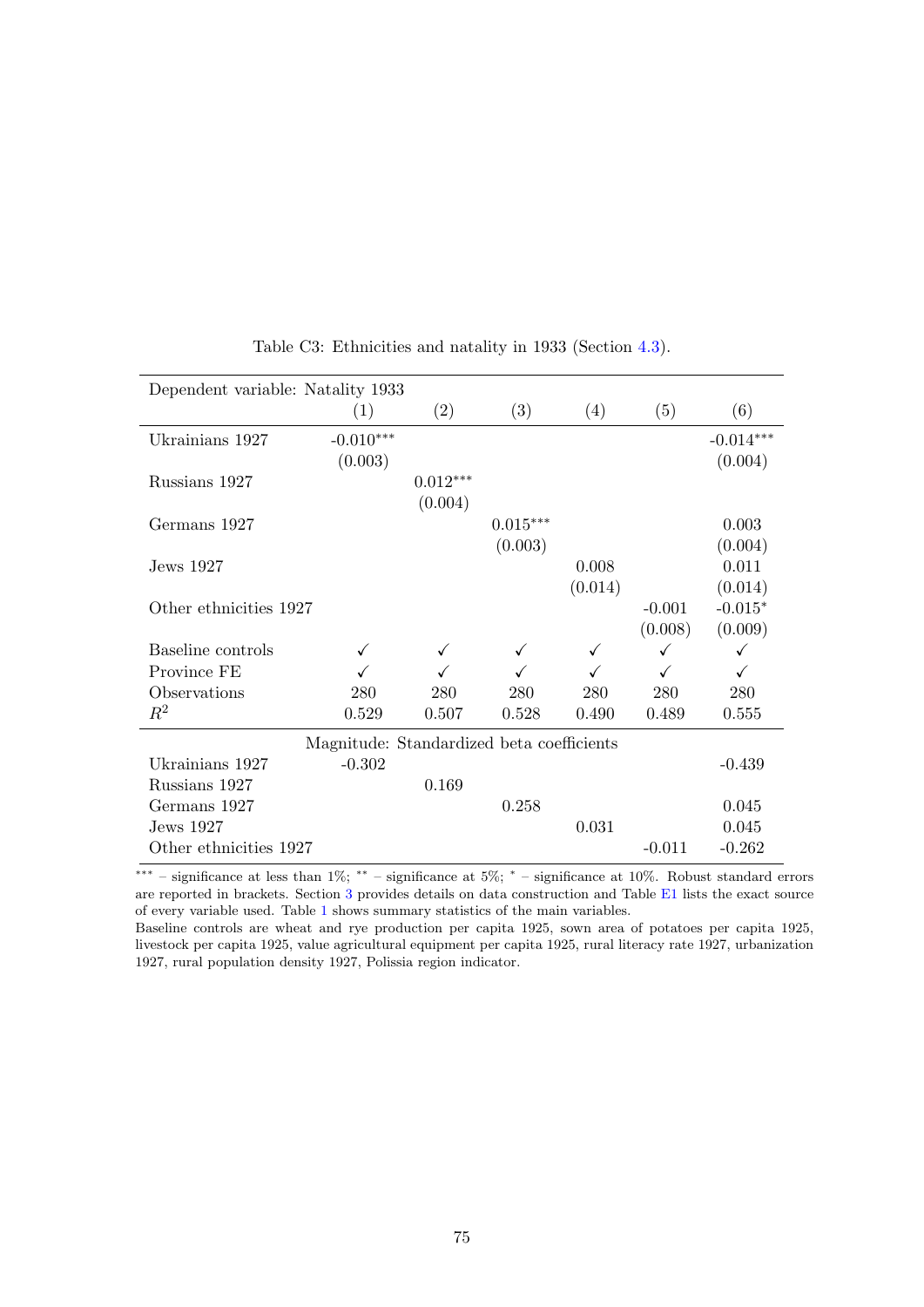| Dependent variable: Mortality 1933 from HURI |         |                                           |              |          |              |          |
|----------------------------------------------|---------|-------------------------------------------|--------------|----------|--------------|----------|
|                                              | (1)     | (2)                                       | (3)          | (4)      | (5)          | (6)      |
| Ukrainians 1927                              | 0.050   |                                           |              |          |              | $0.099*$ |
|                                              | (0.035) |                                           |              |          |              | (0.056)  |
| Russians 1927                                |         | $-0.100*$                                 |              |          |              |          |
|                                              |         | (0.054)                                   |              |          |              |          |
| Germans 1927                                 |         |                                           | 0.038        |          |              | $0.126*$ |
|                                              |         |                                           | (0.047)      |          |              | (0.073)  |
| Jews 1927                                    |         |                                           |              | $-0.047$ |              | 0.008    |
|                                              |         |                                           |              | (0.222)  |              | (0.224)  |
| Other ethnicities 1927                       |         |                                           |              |          | $-0.091$     | 0.014    |
|                                              |         |                                           |              |          | (0.062)      | (0.081)  |
| Baseline controls                            |         |                                           | $\checkmark$ | ✓        | $\checkmark$ |          |
| Province FE                                  |         |                                           |              |          | ✓            |          |
| Observations                                 | 280     | 280                                       | 280          | 280      | 280          | 280      |
| $\,R^2$                                      | 0.510   | 0.511                                     | 0.506        | 0.506    | 0.510        | 0.516    |
|                                              |         | Magnitude: Standardized beta coefficients |              |          |              |          |
| Ukrainians 1927                              | 0.099   |                                           |              |          |              | 0.196    |
| Russians 1927                                |         | $-0.093$                                  |              |          |              |          |
| Germans 1927                                 |         |                                           | 0.040        |          |              | 0.136    |
| Jews 1927                                    |         |                                           |              | $-0.013$ |              | 0.002    |
| Other ethnicities 1927                       |         |                                           |              |          | $-0.100$     | 0.015    |

Table C4: Ethnicities and mortality in 1933. Alternative mortality data (Section [4.3\)](#page-31-0).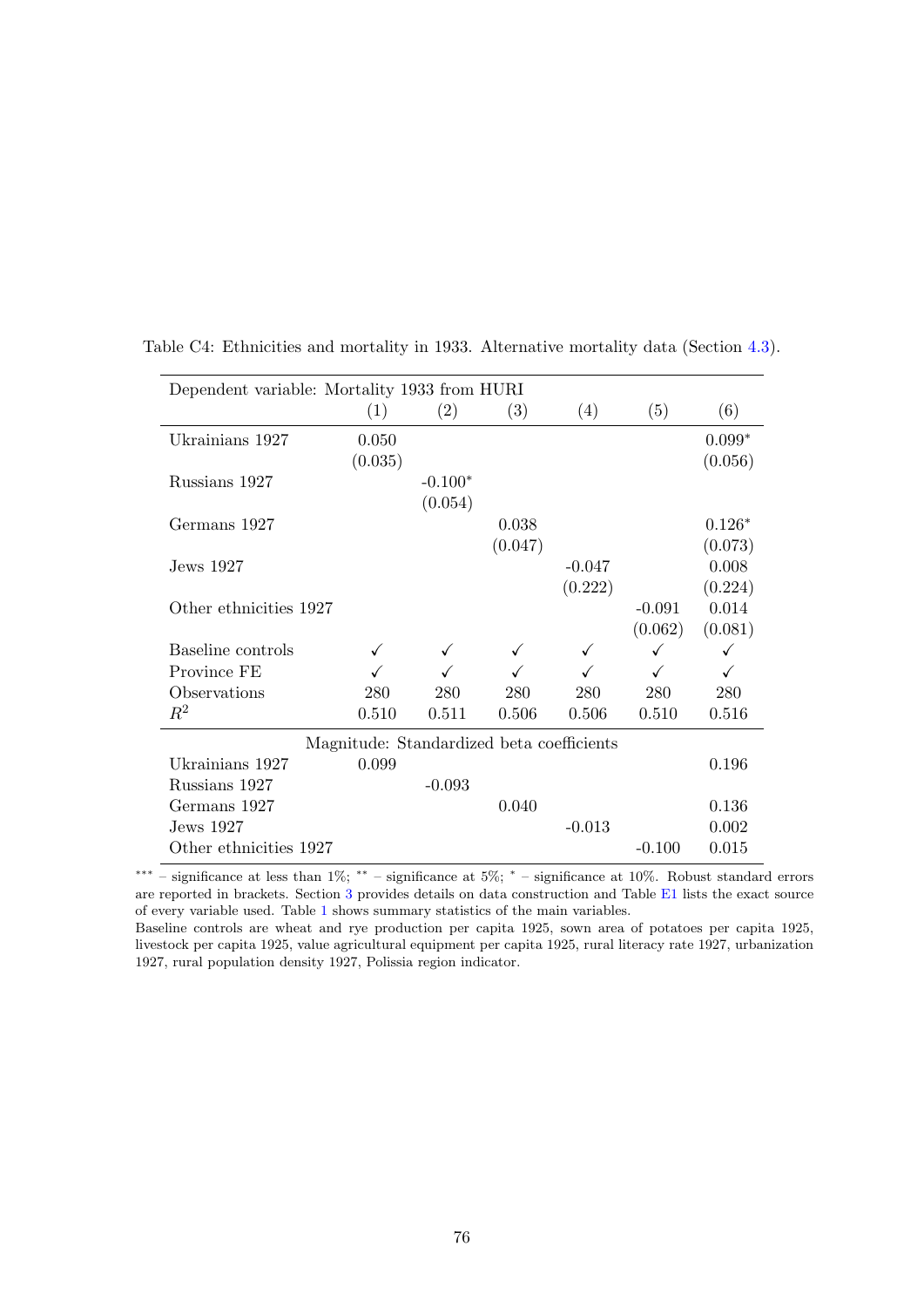## D Robustness checks for Section [4.3.1](#page-36-0)

| Dependent variable:                       |            |                                             |  |
|-------------------------------------------|------------|---------------------------------------------|--|
|                                           |            | Collectivization 1927 Collectivization 1930 |  |
|                                           | (1)        | $\left( 2\right)$                           |  |
| Ukrainians 1927                           | $-0.045**$ | 0.244                                       |  |
|                                           | (0.020)    | (0.212)                                     |  |
| Baseline controls                         |            |                                             |  |
| Observations                              | 38         | 38                                          |  |
| $R^2$                                     | 0.570      | 0.414                                       |  |
| Magnitude: Standardized beta coefficients |            |                                             |  |
| Ukrainians 1927                           | $-0.343$   | 0.172                                       |  |

Table D1: Placebo test: ethnic Ukrainians and collectivization in 1927 and 1930 (Section [4.3.1\)](#page-36-0). Okrug level estimates.

∗∗∗ – significance at less than 1%; ∗∗ – significance at 5%; <sup>∗</sup> – significance at 10%. Robust standard errors are reported in brackets. Section [3](#page-11-0) provides details on data construction and Table [E1](#page-79-0) lists the exact source of every variable used. Table [1](#page-53-0) shows summary statistics of the main variables.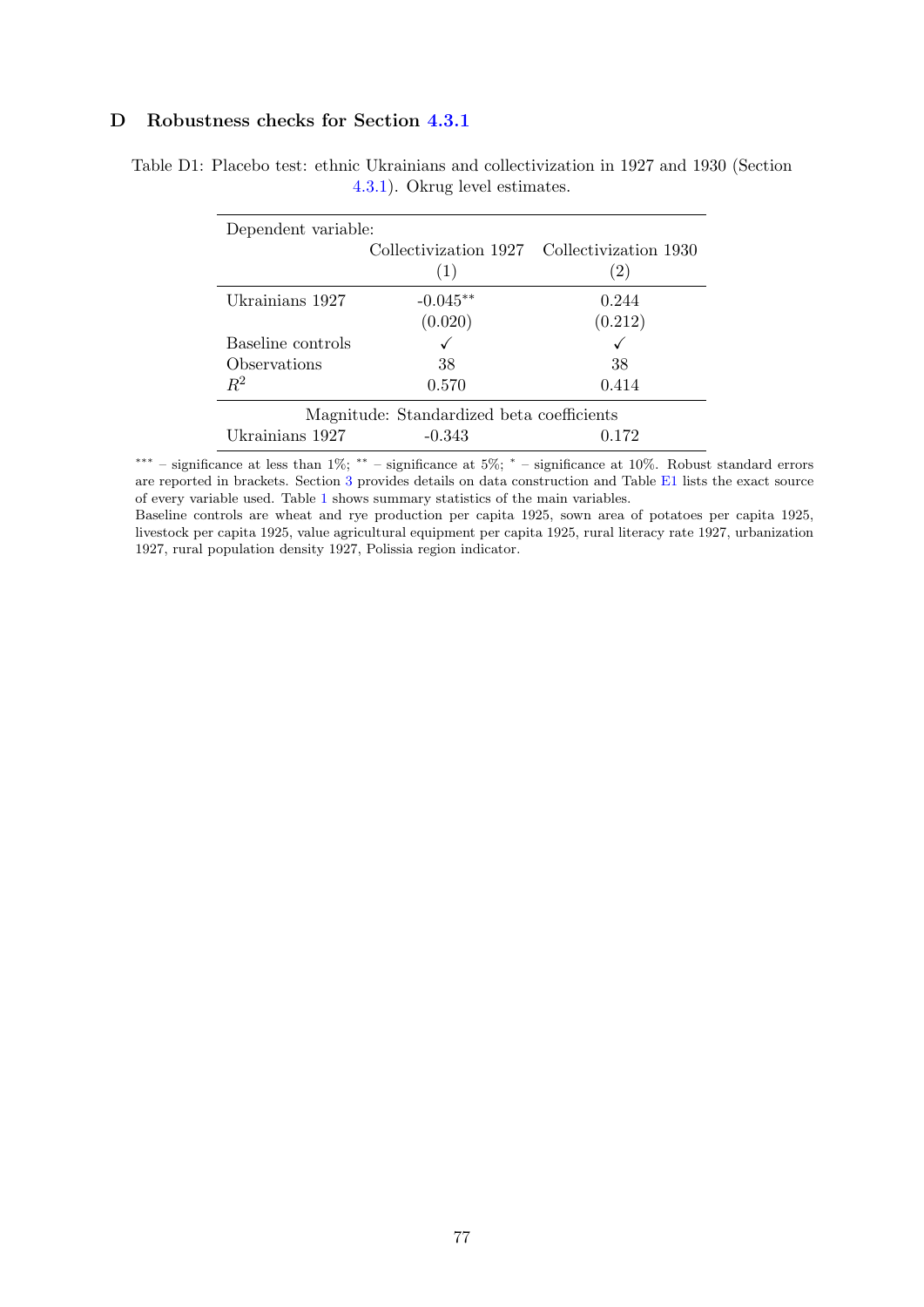| Dependent variable: Collectivization 1930 | (1)       | (2)      |
|-------------------------------------------|-----------|----------|
|                                           |           |          |
| Ukrainians 1927                           | $0.158**$ | 0.191    |
|                                           | (0.078)   | (0.143)  |
| Germans 1927                              |           | 0.191    |
|                                           |           | (0.202)  |
| Jews 1927                                 |           | $-0.351$ |
|                                           |           | (0.533)  |
| Other ethnicities 1927                    |           | $-0.105$ |
|                                           |           | (0.193)  |
| Collectives pc 1925                       |           |          |
| Baseline controls                         |           |          |
| Province FE                               |           |          |
| Observations                              | 225       | 225      |
| $R^2$                                     | 0.333     | 0.342    |
| Magnitude: Standardized beta coefficients |           |          |
| Ukrainians 1927                           | 0.152     | 0.184    |
| Germans 1927                              |           | 0.103    |
| Jews 1927                                 |           | $-0.043$ |
| Other ethnicities 1927                    |           | $-0.057$ |
|                                           |           |          |

Table D2: Ethnic Ukrainians and collectivization; controlling for collective farms per capita in 1925

Baseline controls are wheat and rye production per capita 1925, sown area of potatoes per capita 1925, livestock per capita 1925, value agricultural equipment per capita 1925, rural literacy rate 1927, urbanization 1927, rural population density 1927, Polissia region indicator.

| Dependent variable: Collectivization 1930 |               |            |            |
|-------------------------------------------|---------------|------------|------------|
|                                           | $\mathrm{v}2$ | v3         | v4         |
|                                           | (1)           | (2)        | (3)        |
| Ukrainians 1927                           | $0.158***$    | $0.176***$ | $0.150***$ |
|                                           | (0.050)       | (0.048)    | (0.053)    |
| Baseline controls                         |               |            |            |
| Province FE                               |               |            |            |
| Observations                              | 287           | 339        | 229        |
| $R^2$                                     | 0.435         | 0.397      | 0.459      |
| Magnitude: Standardized beta coefficients |               |            |            |
| Ukrainians 1927                           | 0.201         | 0.214      | 0.199      |

Table D3: Ethnic Ukrainians and collectivization; alternative collectivization data

∗∗∗ – significance at less than 1%; ∗∗ – significance at 5%; <sup>∗</sup> – significance at 10%. Robust standard errors are reported in brackets. Section [3](#page-11-0) provides details on data construction and Table [E1](#page-79-0) lists the exact source of every variable used. Table [1](#page-53-0) shows summary statistics of the main variables.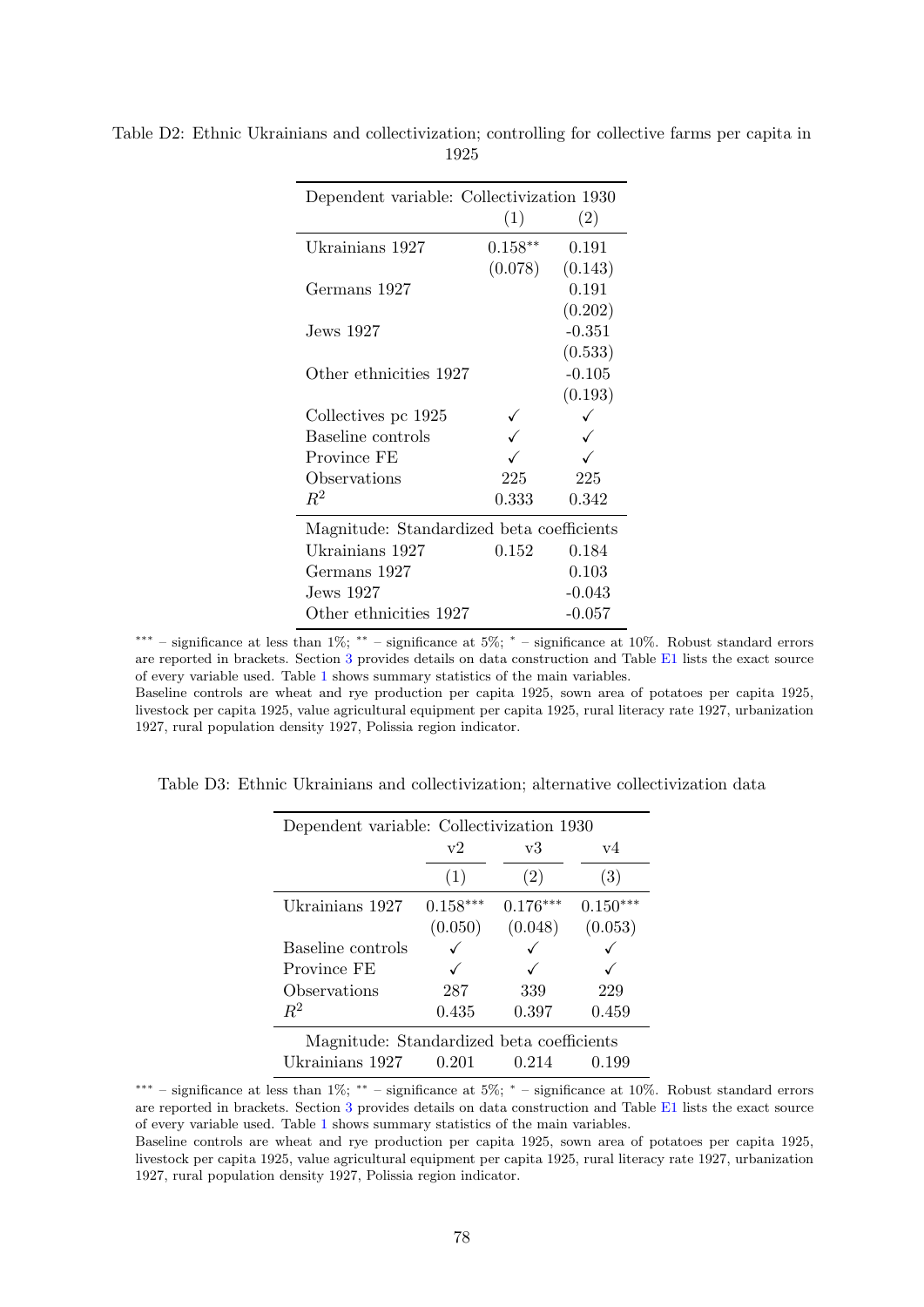## E Data sources

<span id="page-79-0"></span>

| Variable                                                                                                                                                                                                                                                                                                                                                                                                                                                                                                                                                                                                                             | Source                                                                                                                                                                                                                                                                                                                                                                                                                                                                                                                                                         |
|--------------------------------------------------------------------------------------------------------------------------------------------------------------------------------------------------------------------------------------------------------------------------------------------------------------------------------------------------------------------------------------------------------------------------------------------------------------------------------------------------------------------------------------------------------------------------------------------------------------------------------------|----------------------------------------------------------------------------------------------------------------------------------------------------------------------------------------------------------------------------------------------------------------------------------------------------------------------------------------------------------------------------------------------------------------------------------------------------------------------------------------------------------------------------------------------------------------|
| Mortality 1933                                                                                                                                                                                                                                                                                                                                                                                                                                                                                                                                                                                                                       | RSAE 1562/329/18 pp 1-16                                                                                                                                                                                                                                                                                                                                                                                                                                                                                                                                       |
| Natality 1933<br>Collectivization 1930<br>Number of households per collective farm                                                                                                                                                                                                                                                                                                                                                                                                                                                                                                                                                   | Gosplan SSSR. Upravleniye<br>narodnokhozyaystvennogo ucheta (1931)                                                                                                                                                                                                                                                                                                                                                                                                                                                                                             |
| 1930<br>Rural share of Ukrainians 1927<br>Rural literacy rate 1927<br>Rural population density 1927, 100s per $\text{km}^2$<br>Urbanization 1927                                                                                                                                                                                                                                                                                                                                                                                                                                                                                     | USSR Census, December 1926.<br>Tsentral'noye Statisticheskoye Upravleniye<br>SSSR. Otdel perepisi (1929)                                                                                                                                                                                                                                                                                                                                                                                                                                                       |
| Livestock per capita 1925<br>Cows per capita 1925<br>Horses per capita 1925<br>Arable land per capita 1925, ha<br>Household plot per capita 1925, ha<br>Grain, sown area per capita 1925, ha<br>Wheat and rye, sown area per capita 1925, ha<br>Potato, sown area per capita 1925, ha<br>Grain, harvest per capita 1925, centners<br>Wheat and rye, harvest per capita 1925, cent-<br>ners<br>Rural soviets per 1000 peasants, 1925<br>Agricultural cooperatives per 1000 peasants,<br>1925<br>Collective farms per 1000 peasants, 1925<br>Share of households hiring in workers 1925<br>Share of households hiring out workers 1925 | Total quantities are from Materialy do opysu<br>okruh USRR, Tsentralne Statystychne<br>Upravlinnya USRR (1926), rural population<br>is from 1927 census, Tsentral'noye<br>Statisticheskoye Upravleniye SSSR. Otdel<br>perepisi (1929)                                                                                                                                                                                                                                                                                                                          |
| Value of agricultural equipment per capita<br>$1925$ , rub                                                                                                                                                                                                                                                                                                                                                                                                                                                                                                                                                                           | Quantities of plows, bukkers, harrows, seed-<br>winnows, reapers, and threshers are<br>ers,<br>from Materialy do opysu okruh USRR,<br>Tsentralne Statystychne Upravlinnya USRR<br>(1926).<br>1914 prices are from (Minister-<br>stvo zemledeliya. Otdel sel'skoy ekonomii i<br>sel'skokhozyaystvennoy statistiki.<br><b>Ministre</b><br>de l'agriculture. Division d'Economie rurale<br>et de Statistique agricole, 1917, pp 636-647).<br>Rural population is from 1927 census, Tsen-<br>tral'noye Statisticheskoye Upravleniye SSSR.<br>Otdel perepisi (1929) |
| Cows per capita 1930<br>Share of industrial workers, 1930<br>Industrial output per capita, 1930, rub                                                                                                                                                                                                                                                                                                                                                                                                                                                                                                                                 | Derzhavna Planova Komisiya USRR.<br>Ekonomychno-statystychnyy sektor (1930a)                                                                                                                                                                                                                                                                                                                                                                                                                                                                                   |
| Distance to railroad 1933, km<br>Railroad length 1933, km<br>Density of railroad network 1933, length/area<br>Distance to 1933 province center, km                                                                                                                                                                                                                                                                                                                                                                                                                                                                                   | Harvard Ukrainian Research Institute has<br>kindly shared scanned 1933 Ukrainian map<br>with me.                                                                                                                                                                                                                                                                                                                                                                                                                                                               |

Continued on next page